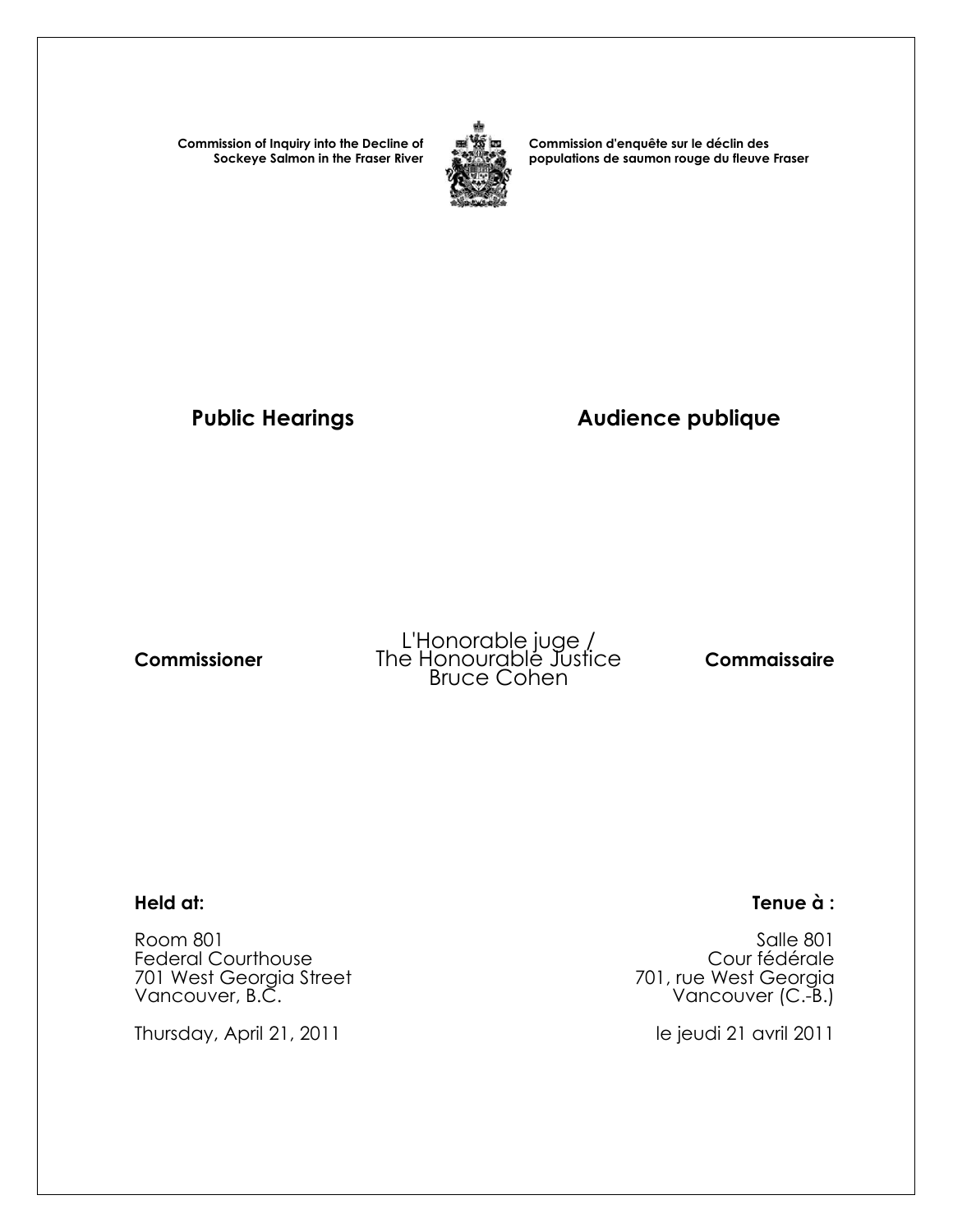### **APPEARANCES / COMPARUTIONS**

| Wendy Baker, Q.C.<br>Maia Tsurumi         | <b>Associate Commission Counsel</b><br><b>Junior Commission Counsel</b>                                                                                                                                                                                               |
|-------------------------------------------|-----------------------------------------------------------------------------------------------------------------------------------------------------------------------------------------------------------------------------------------------------------------------|
| Mitchell Taylor<br>Jonah Spiegelman       | Government of Canada ("CAN")                                                                                                                                                                                                                                          |
| Boris Tyzuk, Q.C.<br>Clifton Prowse, Q.C. | Province of British Columbia ("BCPROV")                                                                                                                                                                                                                               |
| No appearance                             | Pacific Salmon Commission ("PSC")                                                                                                                                                                                                                                     |
| No appearance                             | <b>B.C. Public Service Alliance of Canada</b><br>Union of Environment Workers B.C.<br>("BCAUEW")                                                                                                                                                                      |
| No appearance                             | Rio Tinto Alcan Inc. ("RTAI")                                                                                                                                                                                                                                         |
| No appearance                             | <b>B.C. Salmon Farmers Association</b><br>('BCSFA")                                                                                                                                                                                                                   |
| No appearance                             | Seafood Producers Association of B.C.<br>('SPABC")                                                                                                                                                                                                                    |
| No appearance                             | Aquaculture Coalition: Alexandra<br>Morton; Raincoast Research Society;<br>Pacific Coast Wild Salmon Society<br>("AQUA")                                                                                                                                              |
| Tim Leadem, Q.C.                          | <b>Conservation Coalition: Coastal Alliance</b><br>for Aquaculture Reform Fraser<br>Riverkeeper Society; Georgia Strait<br>Alliance; Raincoast Conservation<br>Foundation; Watershed Watch Salmon<br>Society; Mr. Otto Langer; David Suzuki<br>Foundation ("CONSERV") |
| Don Rosenbloom                            | Area D Salmon Gillnet Association; Area<br>B Harvest Committee (Seine) ("GILLFSC")                                                                                                                                                                                    |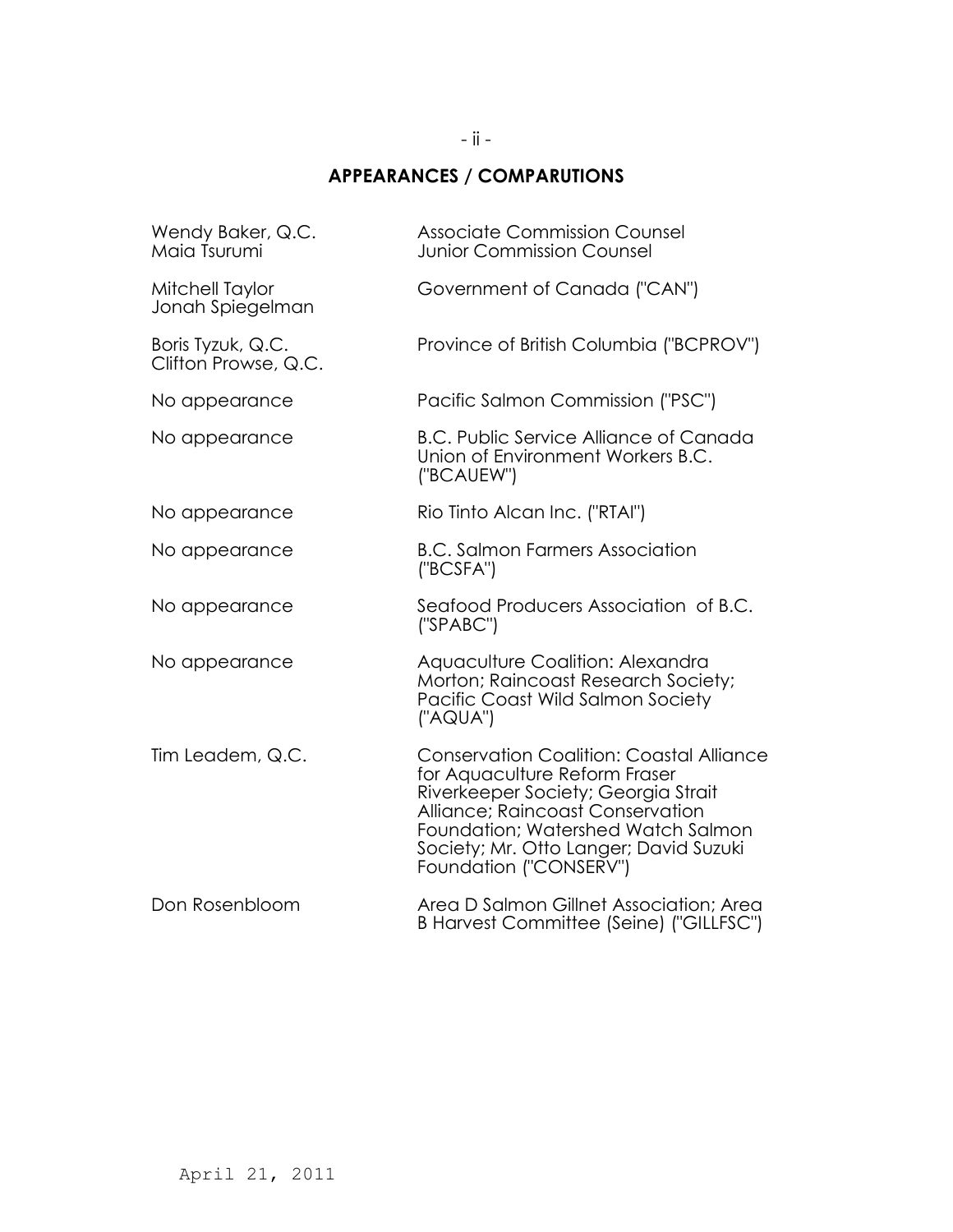# **APPEARANCES / COMPARUTIONS, cont'd.**

| No appearance            | Southern Area E Gillnetters Assn.<br><b>B.C. Fisheries Survival Coalition ("SGAHC")</b>                                                                                                                                                                                                                                                                                                                                                                                                                                                                                                                 |
|--------------------------|---------------------------------------------------------------------------------------------------------------------------------------------------------------------------------------------------------------------------------------------------------------------------------------------------------------------------------------------------------------------------------------------------------------------------------------------------------------------------------------------------------------------------------------------------------------------------------------------------------|
| Christopher Harvey, Q.C. | West Coast Trollers Area G Association;<br>United Fishermen and Allied Workers'<br>Union ("TWCTUFA")                                                                                                                                                                                                                                                                                                                                                                                                                                                                                                    |
| Keith Lowes              | B.C. Wildlife Federation; B.C. Federation<br>of Drift Fishers ("WFFDF")                                                                                                                                                                                                                                                                                                                                                                                                                                                                                                                                 |
| No appearance            | Maa-nulth Treaty Society; Tsawwassen<br>First Nation; Musqueam First Nation<br>("MTM")                                                                                                                                                                                                                                                                                                                                                                                                                                                                                                                  |
| No appearance            | <b>Western Central Coast Salish First</b><br>Nations:<br>Cowichan Tribes and Chemainus First<br>Nation<br>Hwlitsum First Nation and Penelakut Tribe<br>Te'mexw Treaty Association ("WCCSFN")                                                                                                                                                                                                                                                                                                                                                                                                            |
| <b>Brenda Gaertner</b>   | <b>First Nations Coalition: First Nations</b><br>Fisheries Council; Aboriginal Caucus of<br>the Fraser River; Aboriginal Fisheries<br>Secretariat; Fraser Valley Aboriginal<br>Fisheries Society; Northern Shuswap Tribal<br>Council; Chehalis Indian Band;<br>Secwepemc Fisheries Commission of the<br><b>Shuswap Nation Tribal Council; Upper</b><br>Fraser Fisheries Conservation Alliance;<br>Other Douglas Treaty First Nations who<br>applied together (the Snuneymuxw,<br>Tsartlip and Tsawout);<br>Adams Lake Indian Band;<br>Carrier Sekani Tribal Council; Council of<br>Haida Nation ("FNC") |
| No appearance            | Métis Nation British Columbia ("MNBC")                                                                                                                                                                                                                                                                                                                                                                                                                                                                                                                                                                  |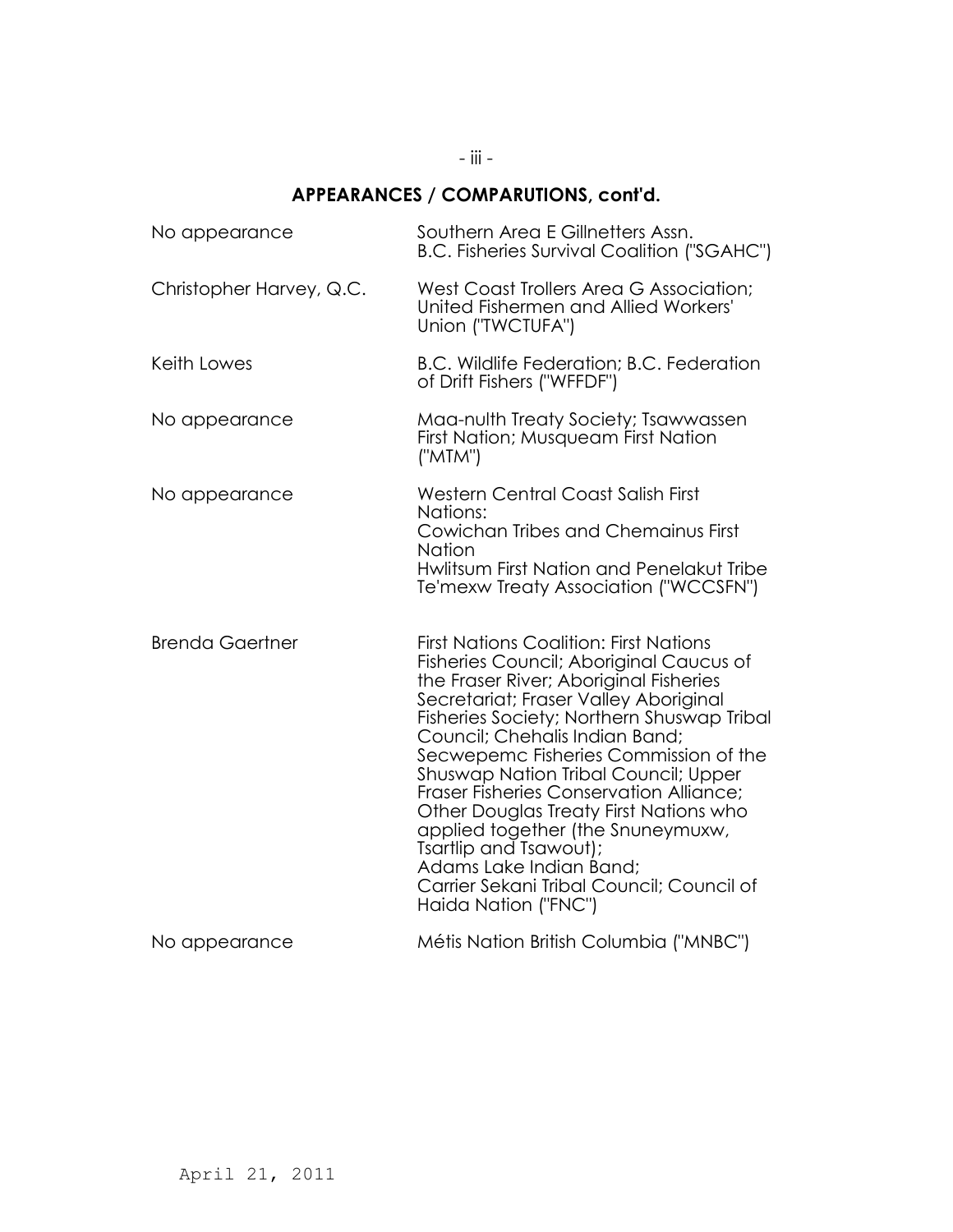### **APPEARANCES / COMPARUTIONS, cont'd.**

| No appearance | <b>Sto:lo Tribal Council</b><br>Cheam Indian Band ("STCCIB")                                                             |
|---------------|--------------------------------------------------------------------------------------------------------------------------|
| No appearance | Laich-kwil-tach Treaty Society<br>James Walkus and Chief Harold Sewid<br>Aboriginal Aquaculture Association<br>("LJHAH") |
| No appearance | Musgamagw Tsawataineuk Tribal<br>Council ("MTTC")                                                                        |
| Lisa Fong     | Heiltsuk Tribal Council ("HTC")                                                                                          |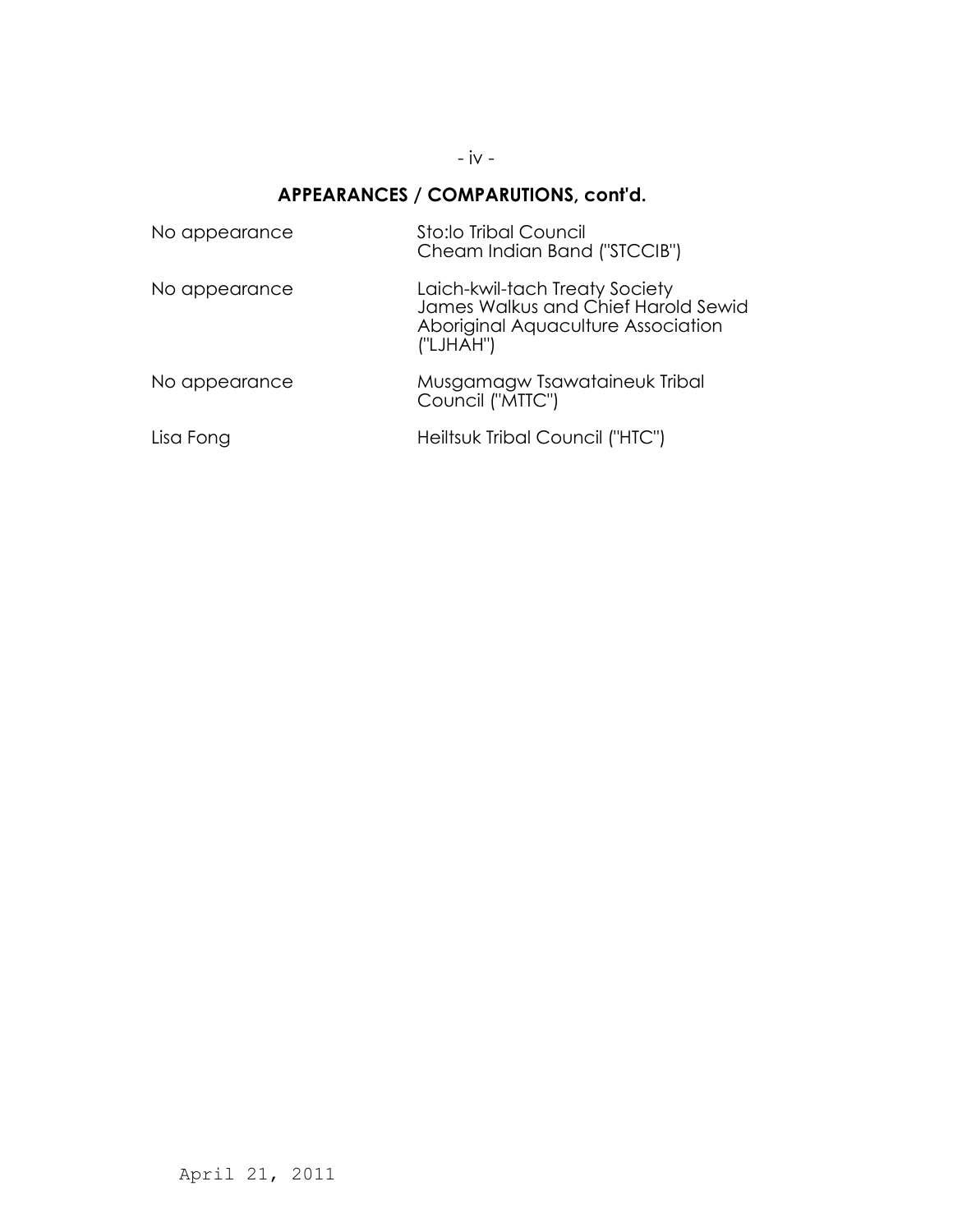## **TABLE OF CONTENTS / TABLE DES MATIÈRES**

PAGE And the contract of the contract of the page of the page of the contract of the page of the contract of the contract of the contract of the contract of the contract of the contract of the contract of the contract of t

PANEL NO. 29 (cont'd)

| RANDALL PETERMAN (recalled)<br>Cross-exam by Mr. Harvey (cont'd)<br>Questions by the Commissioner<br>Cross-exam by Mr. Harvey (cont'd)<br>Cross exam by Mr. Rosenbloom<br>Cross-exam by Mr. Lowes<br>Cross-exam by Ms. Gaertner<br>Cross-exam by Ms. Fong<br>Re-exam by Ms. Baker | 1-24<br>25/26/27/28<br>28/29/30<br>30/35/37/39/40<br>46/52<br>55/58/72/76/77/81<br>98/100 |
|-----------------------------------------------------------------------------------------------------------------------------------------------------------------------------------------------------------------------------------------------------------------------------------|-------------------------------------------------------------------------------------------|
| <b>BRIGITTE DORNER (recalled)</b><br>Cross-exam by Mr. Harvey (cont'd)<br>Questions by the Commissioner<br>Cross exam by Mr. Rosenbloom<br>Cross-exam by Mr. Lowes<br>Cross-exam by Ms. Gaertner<br>Cross-exam by Ms. Fong<br>Re-exam by Ms. Baker                                | 1/12/15<br>28<br>30/35/37/39/40<br>52<br>58/72/75/76/81/94<br>97<br>00                    |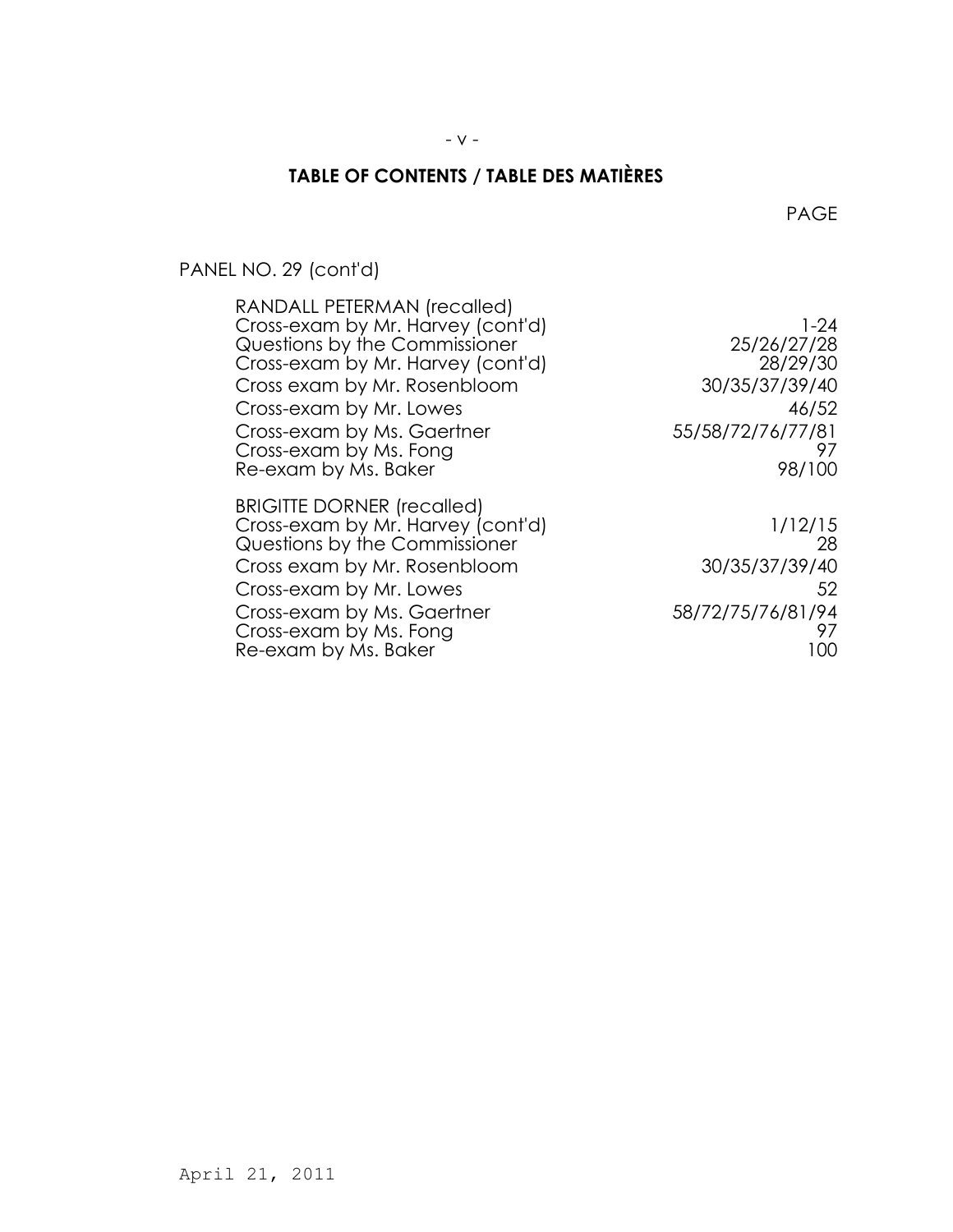### **EXHIBITS / PIECES**

| No. | Description                                                                                                                                                                                                    |    |
|-----|----------------------------------------------------------------------------------------------------------------------------------------------------------------------------------------------------------------|----|
| 751 | Article by Karin Bodtker, Randall Peterman and<br>Michael Bradford, titled, Accounting for Uncertainty<br>in Estimates of Escapement Goals for Fraser River<br>Sockeye Salmon Based on Productivity of Nursery |    |
|     | Lakes in British Columbia, Canada                                                                                                                                                                              | 20 |
| 752 | Paper by Northwest Fisheries Science Center, titled,                                                                                                                                                           |    |
|     | Factors effecting sockeye salmon returns to the                                                                                                                                                                |    |
|     | Columbia River in 2008                                                                                                                                                                                         | 24 |
| 753 | DFO Science, Stock Status Report, Rivers and Smith                                                                                                                                                             |    |
|     | Inlet Sockeye, dated January 1997                                                                                                                                                                              | 25 |
| 754 | Article titled "Possible solutions to some challenges<br>facing fisheries scientists and managers", June 2004,                                                                                                 |    |
|     | authored by Dr. Peterman                                                                                                                                                                                       | 90 |

### **EXHIBITS FOR IDENTIFICATION/PIECES POUR L'IDENTIFICATION**

| Y  | Document titled, Where have all the sockeye gone,    |     |
|----|------------------------------------------------------|-----|
|    | by Carl Walters, Fisheries Centre, UBC               | 6.  |
| Z. | Memo from J.C. Woodey, Pacific Salmon                |     |
|    | Commission, to L. Loomis and A.F. Lill, Fraser River |     |
|    | Panel, dated April 18, 1996, re: Assessment of the   |     |
|    | classification of stocks to stock group              | 96. |

 $- vi -$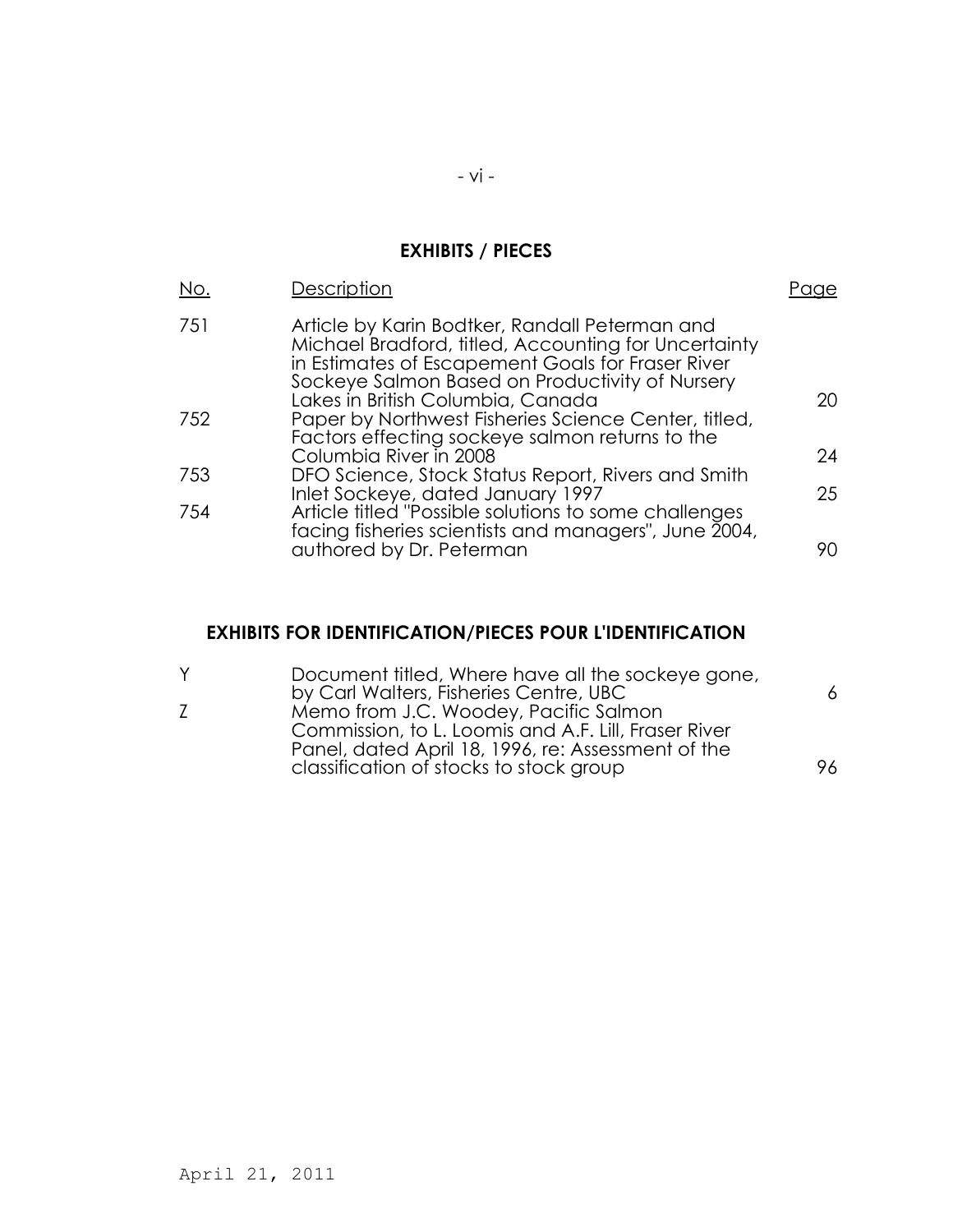1 Vancouver, B.C./Vancouver<br>2 (C.-B.) 2 (C.-B.)<br>3 April 2 3 April 21, 2011/le 21 avril 4 2011 5 6 THE REGISTRAR: Order. The hearing is now resumed.<br>7 MR. HARVEY: Good morning, Mr. Commissioner, good MR. HARVEY: Good morning, Mr. Commissioner, good 8 morning, Dr. Peterman.<br>9 DR. PETERMAN: Good morning 9 DR. PETERMAN: Good morning.<br>10 MR. HARVEY: Chris Harvey, f MR. HARVEY: Chris Harvey, for the Area G Trollers, 11 continuing.  $\begin{array}{c} 12 \\ 13 \end{array}$ RANDALL PETERMAN, Recalled. 14 15 BRIGITTE DORNER, Recalled. 16 17 CROSS-EXAMINATION BY MR. HARVEY, continuing: 18 19 Q Would you agree that Dr. Carl Walters is very<br>20 highly regarded in the field of fish populati highly regarded in the field of fish population 21 dynamics? 22 DR. PETERMAN: Absolutely, yes. 23 Q Yeah. With a reputation extending well beyond the 24 Pacific Region, I think; is that correct? 25 DR. PETERMAN: On yes, for sure. Worldwide, I'd say. 26 Q And he also seems to have the somewhat uncommon<br>27 human attribute of being able to admit his own human attribute of being able to admit his own 28 past mistakes? I don't know if you've noticed 29 that. 30 DR. PETERMAN: Occasionally.<br>31 0 I want to -- you've got 31 Q I want to -- you've got a binder, I think, in<br>32 front of you with documents that I gave notic front of you with documents that I gave notice of, 33 and at Tab 14 there's a document by Pestal -- 34 Pestal, Ryall and Cass. 35 MS. BAKER: You might want to just name off the titles, 36 because he hasn't got the -- 37 DR. PETERMAN: Is that the 2010 version? 38 MR. HARVEY: No, it's the 2008. 39 DR. PETERMAN: Okay, great. Brigitte, did you hear 40 that, the Pestal et al 2008 paper? 41 DR. DORNER: Yeah. I don't have that here, actually.<br>42 I have the 2010 paper. I have the 2010 paper. 43 DR. PETERMAN: Yeah, that's right. I don't know 44 whether we downloaded the wrong one, but I think 45 that you can go ahead with the questions. I think 46 we'll have a pretty good idea what's in there. 47 Q It's Exhibit 398, so perhaps we could have that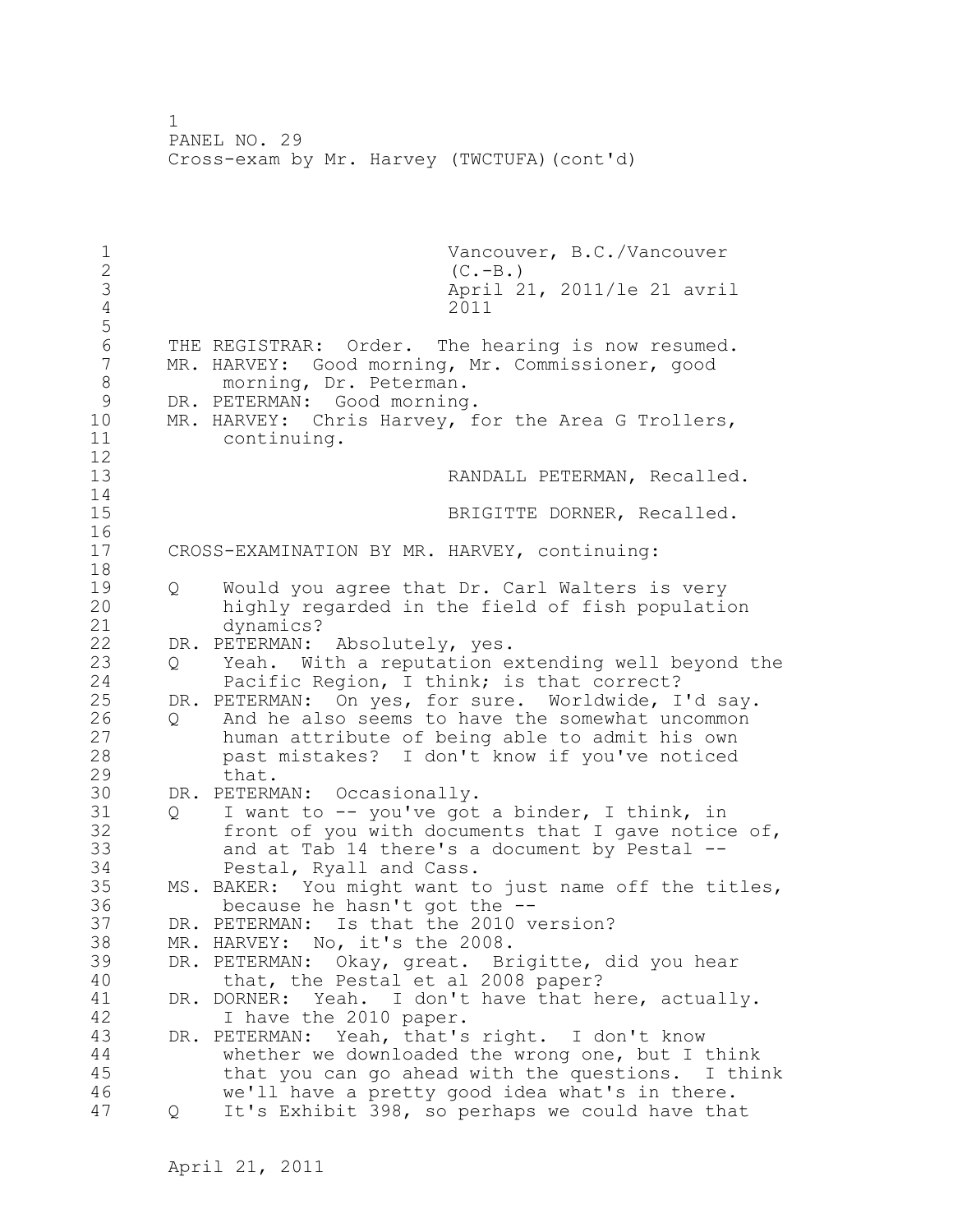1 brought up. Yes. I just wanted to ask you about 2 a passage at page 0019. This discusses the 1987 3 rebuilding strategy. It says, at the top of the 4 page: 5 6 DFO formed a task force in 1987 to develop a plan for increasing the average Run Size of 8 Fraser River sockeye to at least 30 million<br>9 fish. Specific objectives were to: fish. Specific objectives were to: 10 11 maximize production, 12 13 et cetera. 14 DR. PETERMAN: Yes, I see it. 15 Q And then it goes on to state, perhaps without 16 reading the whole thing, we can just drop to the 17 bottom of that last paragraph in the middle, the 18 last three or four lines:  $\frac{19}{20}$ The Task Force felt it was too risky to try 21 and achieve the same level of production 22 across all four cycle years. Instead they 23 recommended that exploitation rates should be 24 reduced experimentally on the off-cycles for 25 some stocks to learn about the mechanisms of 26 cyclic dominance. 27 28 And then the second bullet point down states: 29 30 Rebuilding would require reductions in<br>31 harvest rates to 65-70% within four year 31 harvest rates to 65-70% within four years<br>32 (i.e. 10-15% percentage points less than  $(i.e. 10-15)$  percentage points less than 33 historical levels, 34 35 et cetera. It says on the next page, page 12, in 36 the top bullet point, that: 37 38 Rebuilding should take 12-16 years with an 39 adjustable escapement schedule that varies 40 with run size. 41<br>42 And this, I think, describes the beginning of what 43 is sometimes referred to as an experiment in the 44 -- with the goal of rebuilding stocks, but an 45 experiment which involved putting more spawners on 46 the spawning grounds in some years; is that 47 correct?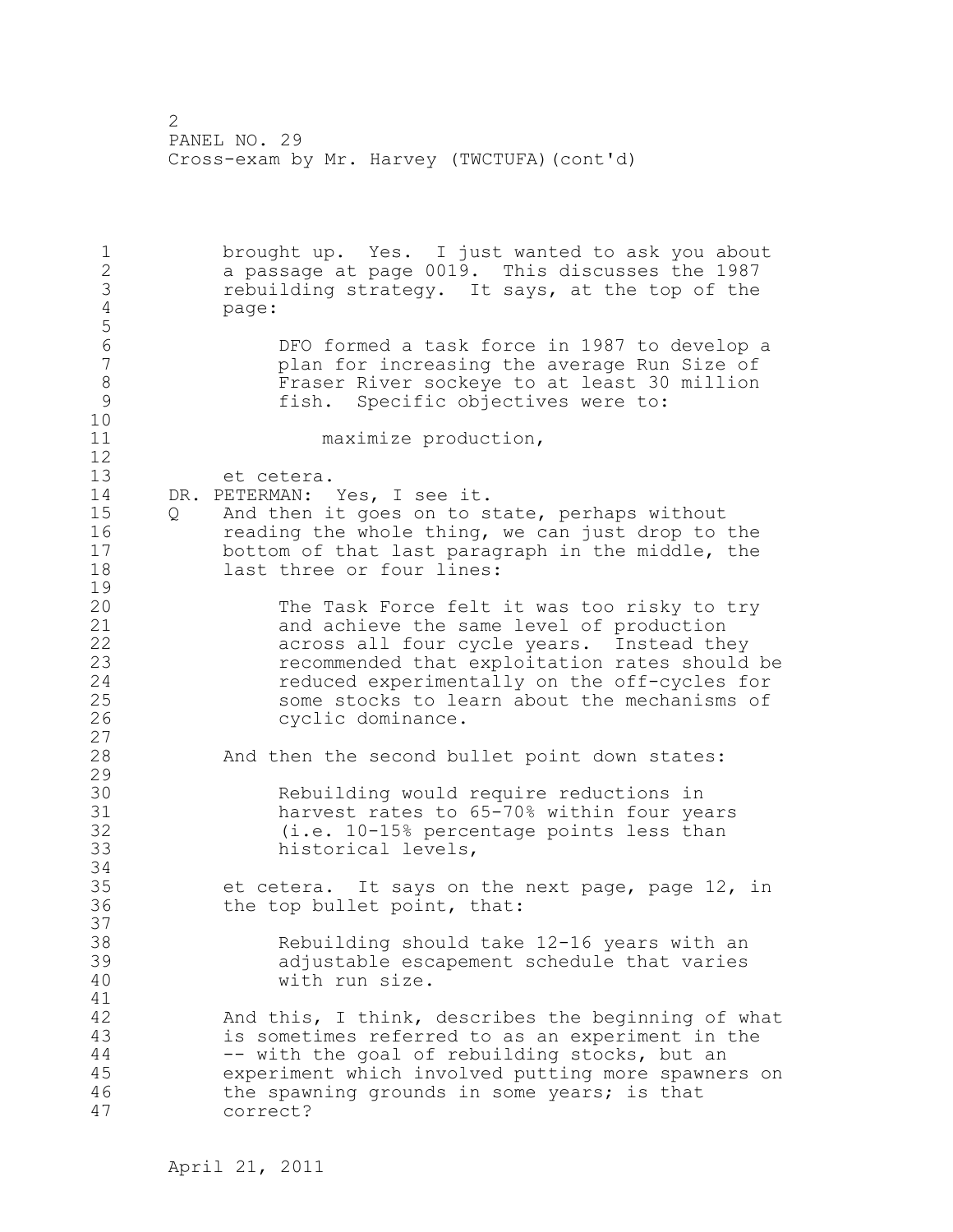1 DR. PETERMAN: Yes, I think that's correct. 2 Q What I wanted to ask you is if you have done, or 3 if you're aware of anyone else having done, a 4 retrospective on that experiment in order to 5 determine the results?<br>6 DR. PETERMAN: Well, if by 6 DR. PETERMAN: Well, if by retrospective you mean evaluating whether it succeeded in increasing 8 spawner abundance, then yes, I think that the data 9 we present in our report show the spawner abundance definitely has increased over time and 11 it's been in several documents. If -- 12 Q Yes. 13 DR. PETERMAN: Is that what you mean, or do you mean 14 evaluating it in terms of changes in catch -- 15 Q No, I mean, if it is an experiment, which it seems 16 to be, it's part of the process of these 17 experiments, and I think they're sometimes called 18 "adaptive management experiments". It's part of 19 the process, a necessary part of the prospect<br>20 (sic) that there be a retrospective analysis (sic) that there be a retrospective analysis after 21 the period of the run -- 22 DR. PETERMAN: Right. 23 Q -- correct? 24 DR. PETERMAN: Okay. 25 Q So where is that retrospective analysis, or does 26 it not exist?<br>27 DR. PETERMAN: Wel DR. PETERMAN: Well, as far as I know, it doesn't 28 exist, except some version that Carl did, Carl 29 Walters, that is, on his own. I'm not sure when 30 it was, maybe sometime in the last year, that I 31 read about it in the transcripts of the hearing at 32 this place, on the 9th of February or the 10th of 33 February and he was talking about how he had 34 passed it on to DFO and had asked a few other 35 people to do it. But other than that, I have not 36 seen it, I've only heard about it. 37 Q All right. There's a fairly recent PowerPoint 38 presentation that he did at Tab 8 of the binder. 39 Now, you don't have the tabs, so what I can say is 40 that that says, yes, on the title page, Where have 41 all the sockeye gone? Carl Walters, Fisheries<br>42 Centre, UBC. Centre, UBC. 43 DR. PETERMAN: Yes, okay, I have that here. 44 Q Okay. And on the ringtail version of that, at 45 page 0019, and I don't know if you have the 46 ringtail version or not. 47 DR. PETERMAN: Okay, well, just tell me what's on it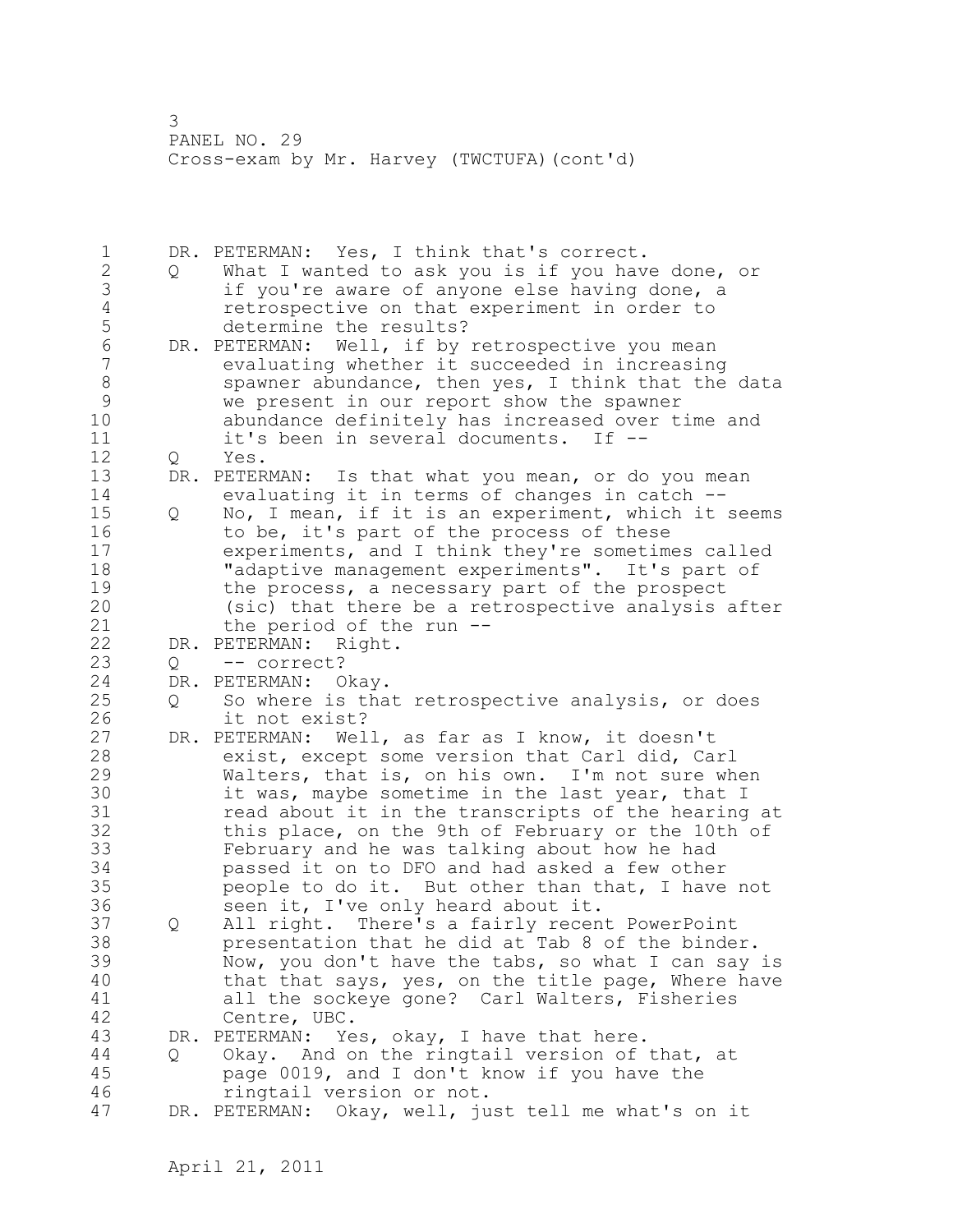1 there. 2 Q There's a number of pages. I'm just going to flip 3 through. It starts with, "There is clear evidence<br>4 of an upper limit". Oh yes, it's on the screen. 4 of an upper limit". Oh yes, it's on the screen.<br>5 1f you look at the screen in front of you, you'l 5 If you look at the screen in front of you, you'll<br>6 see the page in question. So do you have that 6 see the page in question. So do you have that<br>7 sepage that's on the screen? page that's on the screen? 8 DR. PETERMAN: Yes, thank you, I do.<br>9 0 Yes. 9 Q Yes.<br>10 DR.PETER DR. PETERMAN: Yeah. 11 Q So just to move through these, this one indicates 12 his view: 13 14 There is clear evidence of an upper limit 15 (carrying capacity) for smolt production from<br>16 0uesnel, Chilko, Shuswap Lakes. Quesnel, Chilko, Shuswap Lakes. 17 18 DR. PETERMAN: Mm-hmm. 19 Q The next page states, in the bold print at the 20 top: 21 22 There is an overall negative relationship 23 between productivity and spawner abundance, 24 as is typical in stock-recruitment 25 relationships.  $\frac{26}{27}$ DR. PETERMAN: Mm-hmm. 28 Q And the next page: 29 30 Survival declines prior to 2003 can be 31 explained largely by density dependent<br>32 effects related to increases in spawne effects related to increases in spawner 33 abundance. 34 35 And then the next page says: 36 37 Models with delayed density dependence fit<br>38 data better than Ricker model, particularl data better than Ricker model, particularly 39 for 1990-2004 brood years. 40 41 And then the next page: 42 Has there been "overescapement"? Declines in 44 Chilko recruitment at high spawning stock 45 since 1990. 46 47 And then, finally, the following page reads: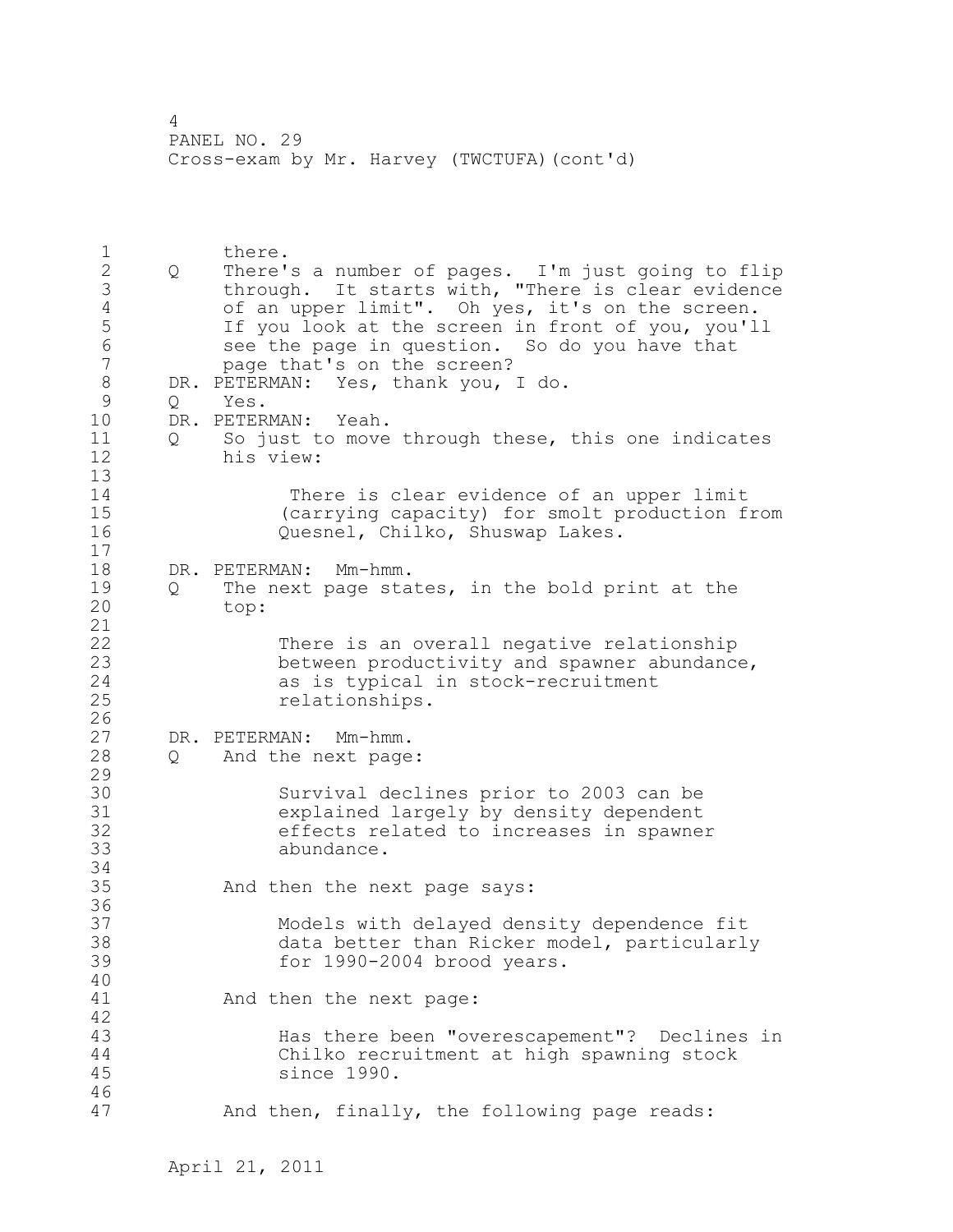| $\mathbf 1$                                                  |   | What changed when Chilko spawners increased?                                                                                                                                                                                                                                                                                                                                                                                                                        |
|--------------------------------------------------------------|---|---------------------------------------------------------------------------------------------------------------------------------------------------------------------------------------------------------------------------------------------------------------------------------------------------------------------------------------------------------------------------------------------------------------------------------------------------------------------|
| $\overline{2}$<br>$\mathfrak{Z}$                             |   |                                                                                                                                                                                                                                                                                                                                                                                                                                                                     |
| $\overline{4}$                                               |   | He has three bullet points:                                                                                                                                                                                                                                                                                                                                                                                                                                         |
| 5<br>$6\phantom{1}6$<br>$\overline{7}$<br>8<br>$\mathcal{G}$ |   | Spawners increased in 1990<br>Freshwater survival dropped immediately<br>Inverse relationship between freshwater<br>and marine survival in recent years                                                                                                                                                                                                                                                                                                             |
| 10<br>11<br>12                                               |   | I'm sorry, I did want to go one more page.<br>The<br>next page reads:                                                                                                                                                                                                                                                                                                                                                                                               |
| 13<br>14<br>15                                               |   | The monster Adams run of 2010 was produced by<br>an intermediate spawner abundance.                                                                                                                                                                                                                                                                                                                                                                                 |
| 16<br>17                                                     |   | It says:                                                                                                                                                                                                                                                                                                                                                                                                                                                            |
| 18<br>19<br>20<br>21                                         |   | And the Quesnel stock has also shown maximum<br>recruitments at intermediate spawner<br>abundances.                                                                                                                                                                                                                                                                                                                                                                 |
| 22<br>23<br>24<br>25                                         |   | Does that seem to encapsulate Carl Walters, I<br>don't know whether we call this the retrospective,<br>but it encapsulates his current views, so far as<br>you're aware?                                                                                                                                                                                                                                                                                            |
| 26<br>27<br>28                                               |   | DR. PETERMAN: Well, I guess it does. These are slides<br>he made up of his interpretations of the data,<br>SO                                                                                                                                                                                                                                                                                                                                                       |
| 29<br>30<br>31<br>32<br>33<br>34<br>35<br>36<br>37           | Q | Okay. Is that consistent with --<br>MS. BAKER: Mr. Commissioner, it's an unfair question,<br>really, because he's asking the witness whether<br>this encapsulates what Carl Walters is thinking,<br>when he's already said he hasn't talked to Carl<br>Walters and he only knows about the theory from<br>what he reading a transcript. So, I mean, he can<br>say this is a document, he can say, if you tell<br>him Carl Walters did it, maybe he did, but I don't |
| 38<br>39                                                     |   | know what he can do beyond that.<br>What I was leading to, and --<br>MR. HARVEY:                                                                                                                                                                                                                                                                                                                                                                                    |
| 40<br>41<br>42<br>43<br>44                                   |   | With due respect, Mr. Commissioner, I<br>MS. GAERTNER:<br>support Ms. Baker's views on this, and I also<br>don't even know when and how this document was<br>produced, what year it was produced, for who it<br>There's nothing that suggests how<br>was produced.                                                                                                                                                                                                  |
| 45<br>46<br>47                                               |   | to put this document into context.<br>My questions were going to the<br>MR. HARVEY:<br>retrospective, and I actually hadn't asked the                                                                                                                                                                                                                                                                                                                               |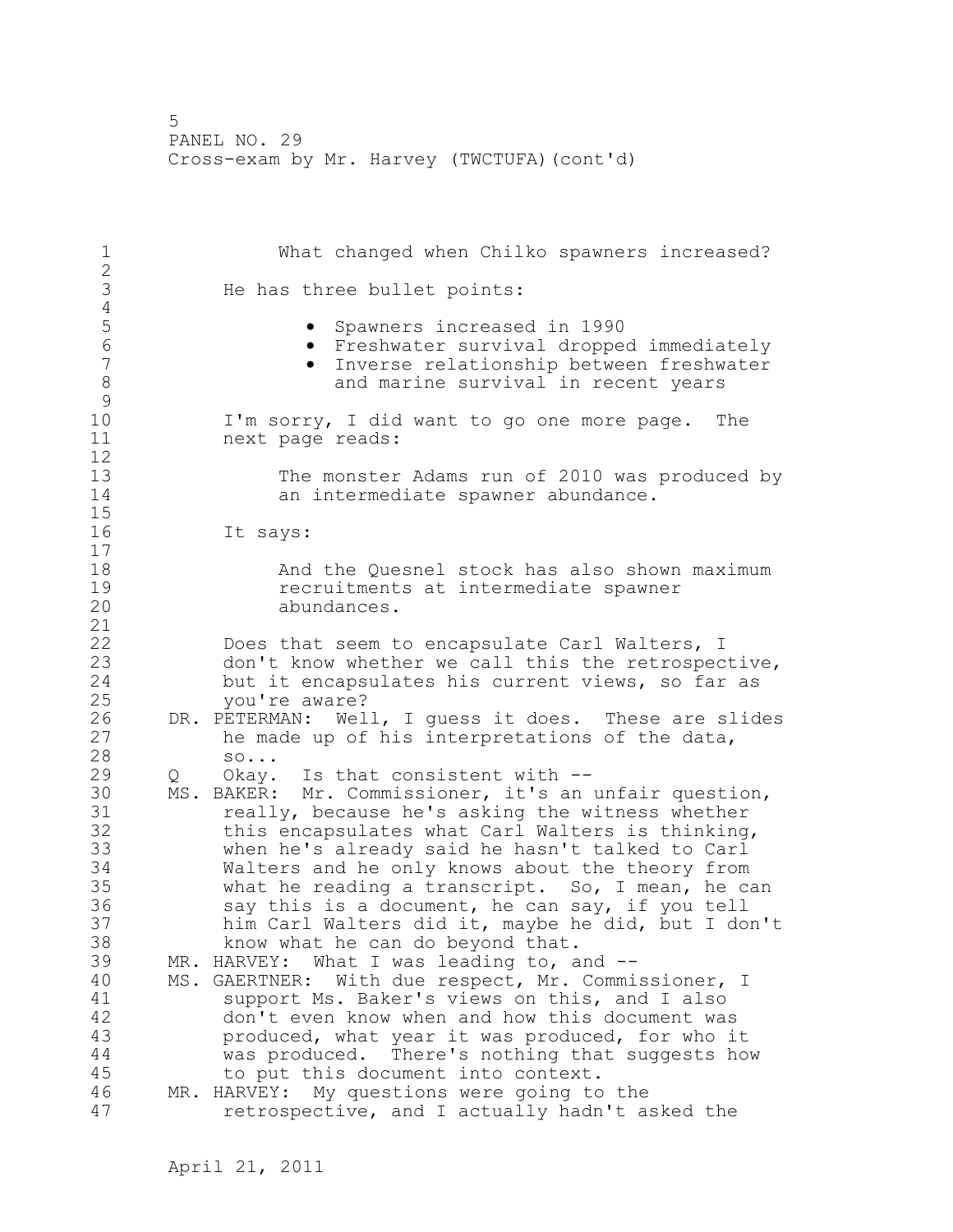1 question I wanted to ask, which was:<br>2 0 Is this, to your knowledge, the Carl 2 Q Is this, to your knowledge, the Carl Walters' 3 retrospective analysis, or do you not -- or do you 4 know?<br>5 DR. PETERM 5 DR. PETERMAN: No, I don't know. I suspect this is<br>6 bart of it, but again, from what I saw in the 6 part of it, but again, from what I saw in the transcripts from that February 9th or February 8 10th hearing, I think he went beyond this. 9 Q Yes. Yes, he certainly did. This doesn't do<br>10 anything more than outline certain points. anything more than outline certain points. 11 DR. PETERMAN: Mm-hmm. 12 MR. HARVEY: Mr. Commissioner, I wonder if I could have 13 that marked, and if my friends object, I would ask 14 it be marked for identification. If they don't 15 object, I would ask it be -- 16 MS. BAKER: I think it should be marked for 17 identification, because it hasn't been seen by the 18 witness before, so he can't do much more than say, 19 T read it on the screen as you took me through<br>20 the pages." the pages." 21 MR. HARVEY: Well, with respect, this was in my 22 disclosures. 23 MS. BAKER: It may have been in your disclosure, but it 24 doesn't mean the witness can identify it. 25 MR. HARVEY: I see, all right. 26 THE COMMISSIONER: We'll mark it for identification<br>27 purposes, Mr. Harvey. I'm not sure, is it fair purposes, Mr. Harvey. I'm not sure, is it fair 28 just to call it a document with the title without 29 knowing more about it? So it's just -- 30 MR. HARVEY: Yes.<br>31 THE COMMISSIONER: THE COMMISSIONER: -- Where have all the sockeye gone? 32 It appears to be a Carl Walters document from the 33 Fisheries Centre at UBC. So whatever the next 34 identification letter is. 35 THE REGISTRAR: It will be for identification Y. 36 37 MARKED Y FOR IDENTIFICATION: Document 38 titled, Where have all the sockeye gone, by 39 Carl Walters, Fisheries Centre, UBC 40 41 THE COMMISSIONER: Thank you.<br>42 MR. HARVEY: Now, I'm wonderi MR. HARVEY: Now, I'm wondering, Mr. Lunn, if we could 43 have the transcript of February 10th back again. 44 Yesterday, I was looking for a passage by Mr. 45 Woodey -- Dr. Woodey, I'm sorry, at page 46. 46 There's a statement right at the top of the 47 page. This follows a discussion, and just so we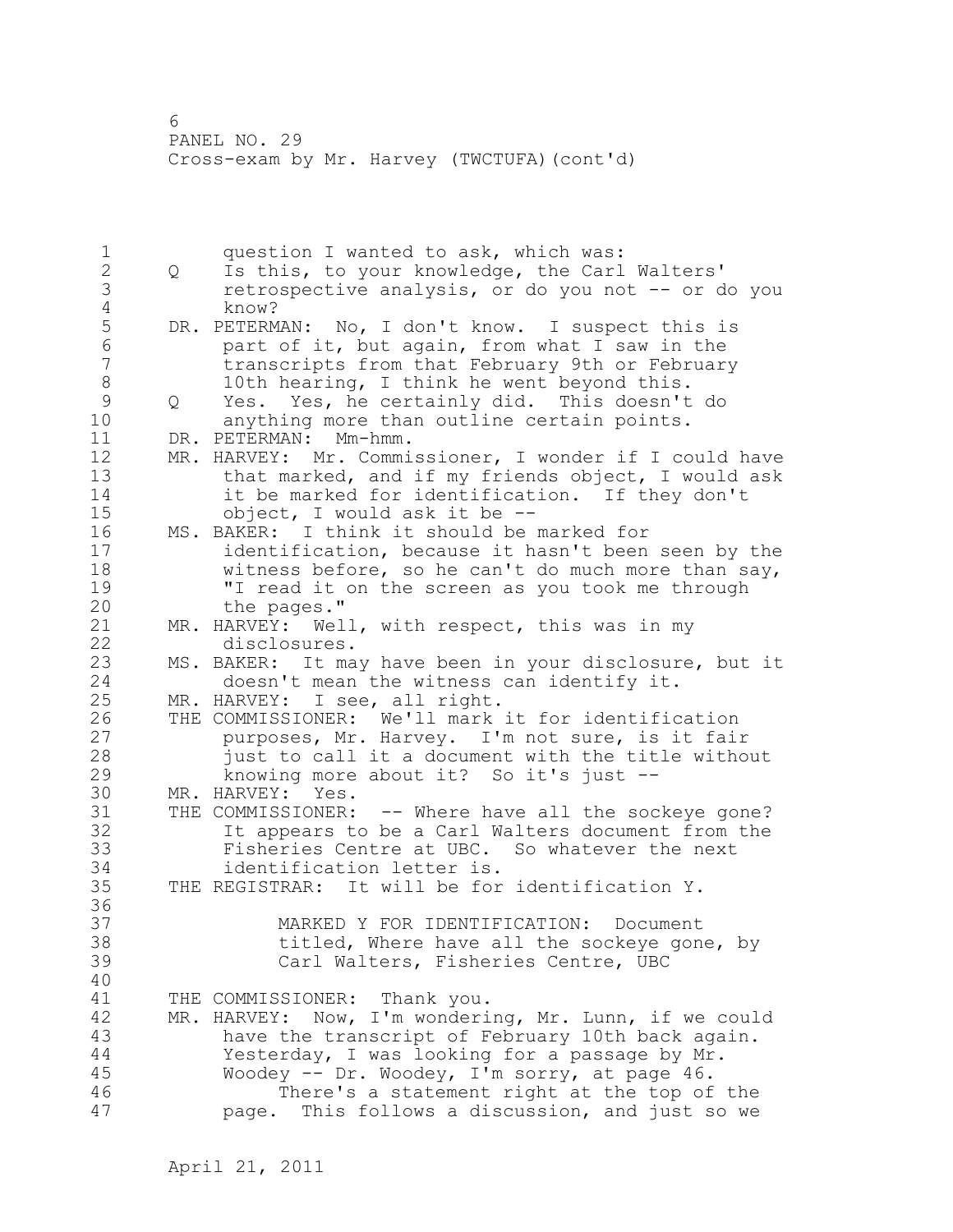1 don't mix it up, he was talking about a more 2 specific experiment in 2001 and 2002. He says, at 3 the top of the page:  $\frac{4}{5}$ 5 and it's the summer-run fish that became the<br>6 experiment, under my terminology, that is, 6 experiment, under my terminology, that is, the escapement levels of particularly Quesnel 8 Sockeye in 2001 and 2002 were very large and,<br>9 thus, the "experiment" has shown that the 9 thus, the "experiment" has shown that the over-escapement, that I term over-escapement 11 as, has resulted in disastrous results for 12 the Quesnel Sockeye... 13 14 That seems to be Dr. Woodey's view on that, and I 15 want to ask whether you agree, or are those -- do 16 you agree with that characterization that the 17 experiment with respect to spawner levels in 2001 18 and 2002 for the Quesnel could be termed 19 "disastrous" in terms of productivity loss?<br>20 DR. PETERMAN: No, I wouldn't use the term DR. PETERMAN: No, I wouldn't use the term 21 "disastrous". 22 Q All right. But you do accept that that set off a 23 long-term decrease in productivity? 24 DR. PETERMAN: Well, it appears to be coincident with 25 the decrease in productivity, yes. 26 Q Yes.<br>27 DR. PETER DR. PETERMAN: Whether it was responsible for it is, of 28 course, another question, because there were 29 several things happening simultaneously out there 30 in the world.<br>31 0 Yes. But thi Q Yes. But this is the -- this is the run that fits 32 pretty much perfectly with the Larkin density 33 dependence model, does it not? 34 DR. PETERMAN: Yeah, the Quesnel stock is the one that 35 we found has the greatest support for -- pardon 36 me, that the Larkin model that represents delayed 37 density dependence across generations of spawners 38 is the model that best fits the Quesnel data. 39 Q Yes. And the 2001, of course, is the cycle year 40 for 2005 and 2009; 2002 is the cycle year for 2006 41 and 2010. The effects drove the dominant year<br>42 cycle in 2009 down below what should have been cycle in 2009 down below what should have been the 43 subdominant in 2010, did they not? 44 DR. PETERMAN: Well, I don't have the numbers in front 45 of me, so I can't say for sure, but I think I 46 remember reading that. 47 Q Yes. You discussed the Quesnel and the long-term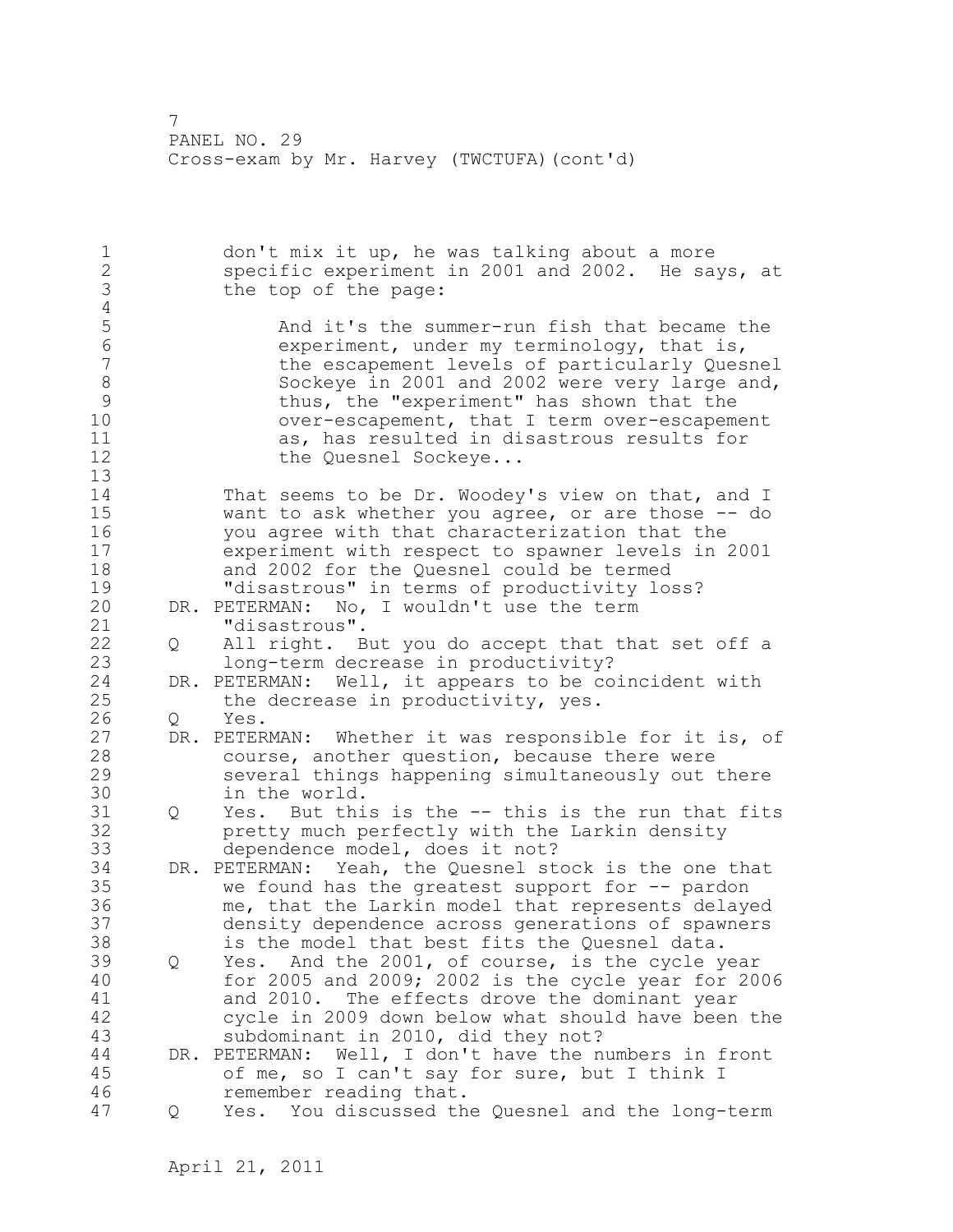1 productivity loss. How many cycles do you think 2 it will take the Quesnel system to recover from 3 that long-term productivity loss?<br>4 DR. PETERMAN: Well, I don't really kn 4 DR. PETERMAN: Well, I don't really know how one would<br>5 define "recover". I'm looking at, well, I mean, 5 define "recover". I'm looking at, well, I mean,<br>6 there's several ways to define that. "Recover" 6 there's several ways to define that. "Recover" in<br>7 terms of spawner abundance, or total annual terms of spawner abundance, or total annual 8 recruits or harvests per year or what measure are 9 you using?<br>10 0 Total annu 0 Total annual recruits. In other words, get the 11 run back to the size it had been built up to in 12 the late '90s. 13 DR. PETERMAN: Okay, and your question was, "How long 14 will it take to get back there"? 15 Q Yes. 16 DR. PETERMAN: I can't say. 17 Q All right. 18 DR. PETERMAN: No, there are too many factors affecting 19 what productivity is occurring, and I just refer<br>20 you back to the discussion yesterday where there you back to the discussion yesterday where there 21 seems to have been some major change across many 22 systems in something -- 23 Q Yes. 24 DR. PETERMAN: -- that's driving productivity down. 25 Q Yes. 26 DR. PETERMAN: So it's hard to forecast how long it<br>27 would take the Quesnel to get back to those him would take the Quesnel to get back to those high 28 levels of total recruits that were found in the 29 1980s. The peak is in the 1980s, by the way, in 30 the Quesnel. 31 Q Thank you. All right, while we're on this 32 transcript, there's something more, I think, about 33 the experiment that began in 1987, the so-called 34 rebuilding policy, and that's at page 62. There's 35 a passage here by Dr. Walters, starting at line 36 22. Dr. Walters says: 37 38 DR. WALTERS: The key mistake I believe we made 39 came out in a paper by Jeremy Collie and I, 40 and Randall Peterman, in 1990, and that's when 41 we sort of officially recommended the off-<br>42 cycle rebuilding experiment and talked abo cycle rebuilding experiment and talked about 43 how to do that in terms of the timing groups. 44 In that paper, we did a formal decision 45 analysis, did a kind of cost benefit/risk 46 analysis-type calculation of whether it was 47 worth pursuing the experiment, because there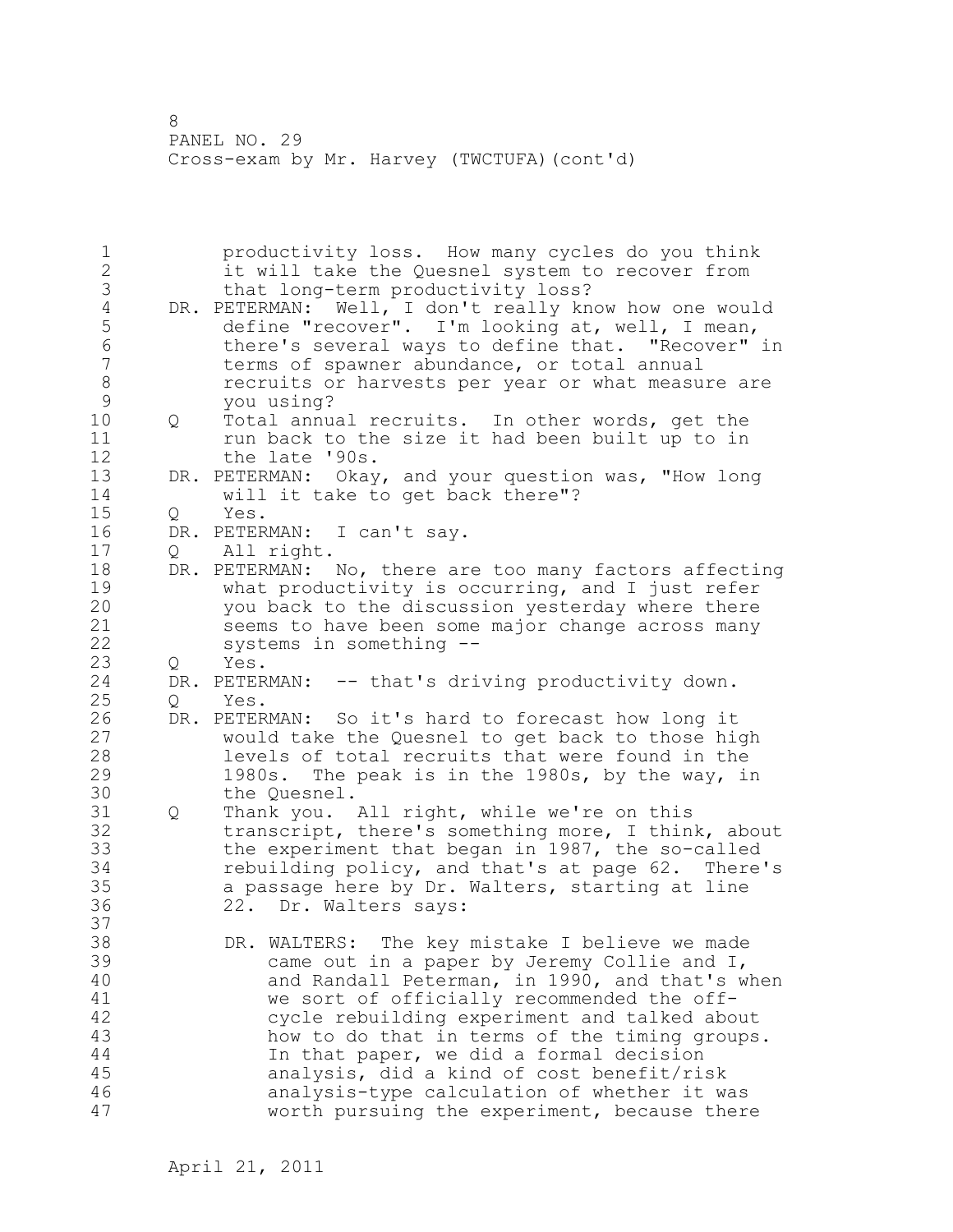1 would be immediate losses in fishing and so<br>2 on. 2 on. 3 And we overtly discounted the possibility<br>4 of strong delayed density dependent effects. 4 of strong delayed density dependent effects.<br>5 We said, "We just don't believe the Larkin 5 We said, "We just don't believe the Larkin<br>6 model, we don't believe the delaved effects 6 model, we don't believe the delayed effects could be so large." And had I known about and 8 had we looked at the Gilhousen order - I guess<br>9 ht wasn't out quite then - if we'd looked even 9 it wasn't out quite then - if we'd looked even<br>10 more carefully at Ricker's older work and seen more carefully at Ricker's older work and seen 11 the violence of the original cyclic behaviour 12 of these populations, I'd have taken Jim 13 Woodey's warnings a lot more seriously. We'd 14 have left the Larkin model in our decision 15 analysis and it would have very likely told us 16 that the downside of potential loss of the 17 experiment exceeded its potential benefits. 18 19 He's referring, there, to a paper that you jointly<br>20 authored with him. authored with him. 21 DR. PETERMAN: Mm-hmm. 22 Q Do you agree with those comments? 23 DR. PETERMAN: Well, frankly, I don't, literally, 24 because I don't recall the discussion at the time, 25 so overtly saying, "Well, we're going to recommend 26 this rebuilding plan and it's very clear that<br>27 that's what should be done," I think that ca that's what should be done," I think that came 28 out as kind of a side topic from the paper. 29 Q All right. 30 DR. PETERMAN: And I think the fact that the Larkin 31 model was not included was based on the evidence available at the time. 33 Q Yes. At any rate, you would agree with me that if 34 you were redoing any experiment that had to do 35 with the Quesnel run, you would certainly want to 36 incorporate the Larkin model? 37 DR. PETERMAN: Oh yes, absolutely. 38 Q Yes. 39 DR. PETERMAN: You're talking about redoing the 40 experiment -- if you were reconsidering an 41 experiment now?<br>42 0 Yes. Q Yes. 43 DR. PETERMAN: Absolutely, yes. 44 Q Yes. Now, when -- just moving to another subject. 45 When you were asked, yesterday - I've forgotten 46 who asked the question;, I think it was counsel 47 for Canada - about how you explained the 2010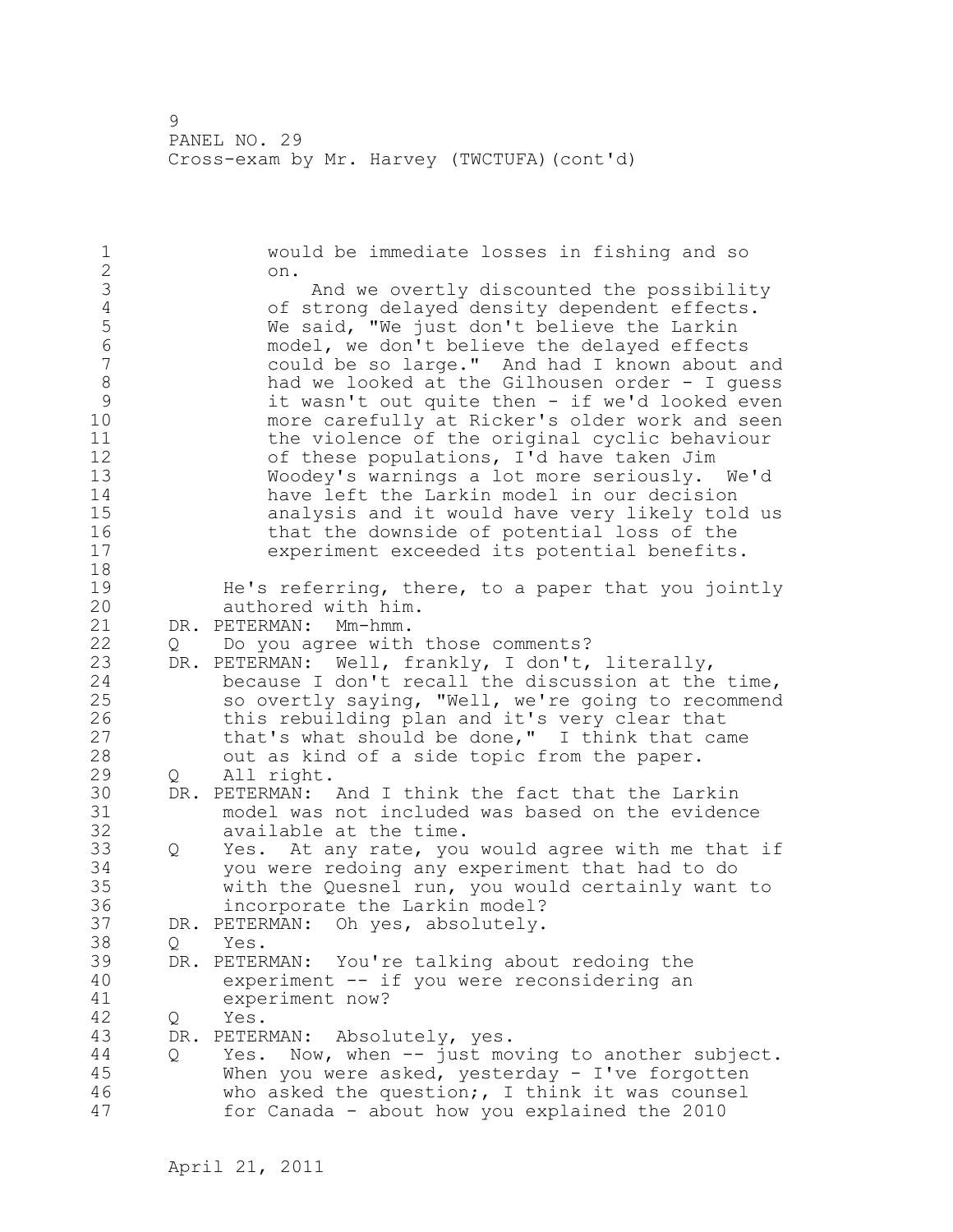1 **returns - that wasn't quite it - but you were** 2 asked about the 2010 returns, and I think you 3 agreed that they were inconsistent with the long-4 term trend you identified?<br>5 DR. PETERMAN: Yes, that's righ 5 DR. PETERMAN: Yes, that's right. It appears that the<br>6 oroductivity for the brood year that led to the 6 productivity for the brood year that led to the 7 returns in 2010 was unusually high -- 8 Q Yes. 9 DR. PETERMAN: -- given the record of the past two<br>10 decades. decades. 11 Q Yes. And I think - I don't have the transcript - 12 but I think you explained it in part by saying 13 there was good escapement in 2006? 14 DR. PETERMAN: That was part of the reason why there 15 was a large return. 16 Q Yes. 17 DR. PETERMAN: Yes. So you take the number of spawners 18 times their productivity returns per spawner and 19 you get a very large return in 2010.<br>20 Q I see. But by "good" do you mean re 20 Q I see. But by "good" do you mean reduced 21 escapement more in line with the levels that the 22 old, pre-1985 fishery commission worked with? 23 DR. PETERMAN: No, I was referring to a moderately 24 large escapement - and I don't remember the 25 numbers - for the total -- 26 Q All right.<br>27 DR. PETERMAN: DR. PETERMAN: -- Fraser escapement is what I was 28 referring to. 29 Q We have the numbers here, I think, in the Pestal 30 and Cass document, the 2010 document that I think<br>31 vou have. you have. 32 DR. PETERMAN: Okay, which tab number was that, again? 33 Q That's Tab 15, Pestal, Huang and Cass, 2010. And 34 starting at page 99, and if we could go to the 35 bottom of the page of 99, this is for the 36 Quesnel -- 37 DR. PETERMAN: Okay. 38 Q It's at the top of the page. And we can see 2001 39 and 2002, the very large escapement numbers that 40 were discussed earlier. In 2005, there was a 41 large escapement, but 2006, it was very --<br>42 considerably less than 2005; do you see th considerably less than 2005; do you see that? 43 DR. PETERMAN: Yes, I do. 723,000, is that what you're 44 referring -- 45 Q Yes. 46 DR. PETERMAN: Right. 47 Q And it's that number that you would have been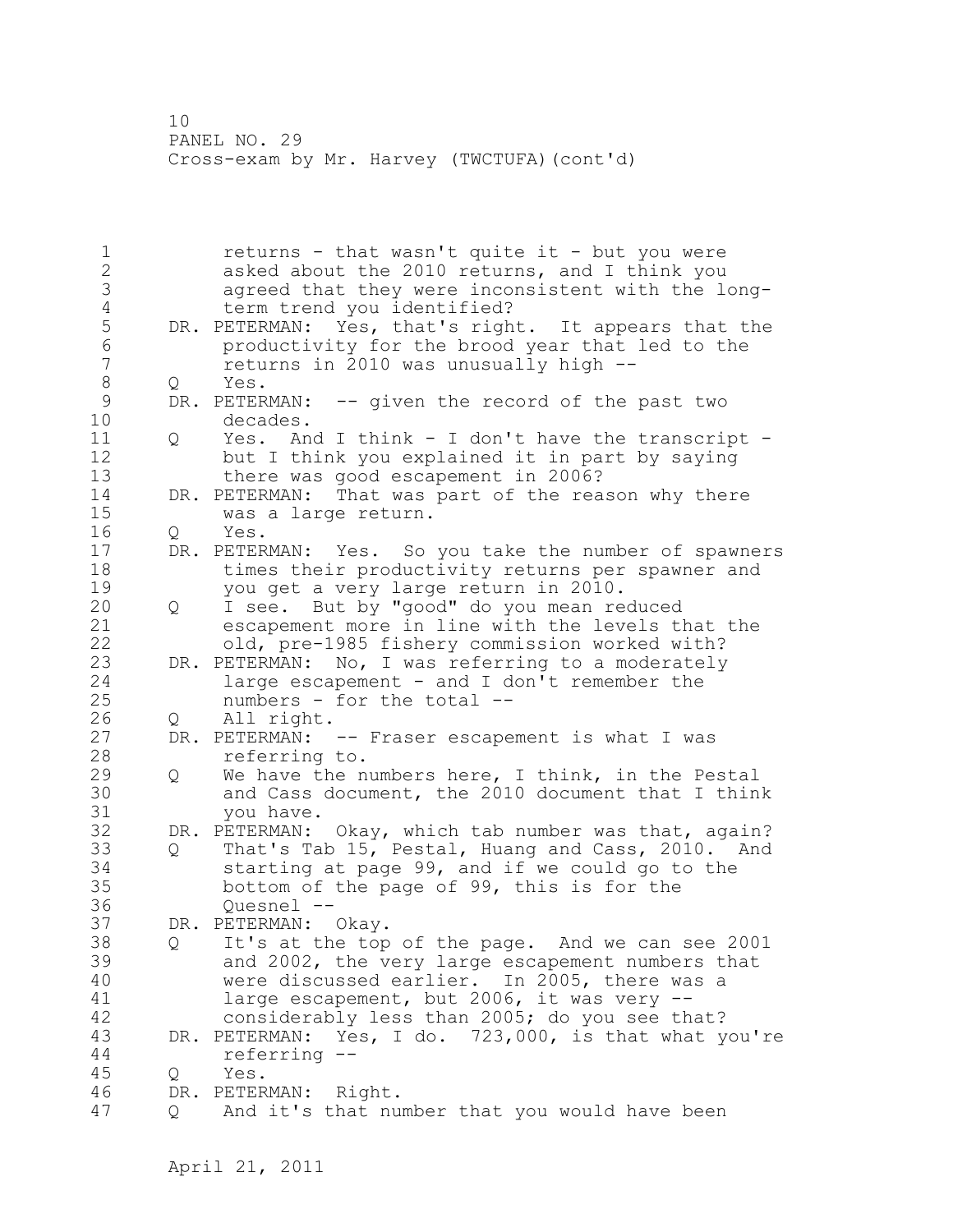1 referencing with respect to your comments about 2 good escapement in 2006? 3 DR. PETERMAN: No, I was referring to the 2006<br>4 escapement for all of the Fraser stocks. 4 escapement for all of the Fraser stocks.<br>5 0 All right. Well, we'll take -- well, I 5 Q All right. Well, we'll take -- well, I can't do<br>6 them all, but I'll take the major ones. These a 6 them all, but I'll take the major ones. These are the  $-$  you accept these numbers, 90,000 effective 8 spawners, 90,415 effective female spawners, 2006,<br>9 for the Quesnel? 9 for the Quesnel?<br>10 DR. PETERMAN: Well, DR. PETERMAN: Well, I quess it was in the Pestal et al 11 report, so -- 12 Q Yes. 13 DR. PETERMAN: -- that's all I know. 14 Q All right. The next page is the Chilko, and the 15 bottom of the page there shows the Chilko 16 effective female spawners for 2006 at 261,967. 17 DR. PETERMAN: Yes. 18 Q Do you see that? 19 DR. PETERMAN: Yes, I see it.<br>20 0 And just moving up the c And just moving up the column, that's less than 21 all the numbers between 1990 and 2001, is it not? 22 DR. PETERMAN: It appears to be, yes, except for the 23 2002 -- oh, yes, you said between --<br>24 0 1990 and 2001.  $Q$  1990 and 2001. 25 DR. PETERMAN: And 2001, yes, that's right. 26 Q All right. And the other large stock, of course,<br>27 is the Shuswap. That's on page 102. The numbers 27 is the Shuswap. That's on page 102. The numbers<br>28 there for 2006, effective female spawners, 2006. there for 2006, effective female spawners, 2006, 29 1,170,725, do you see that? 30 DR. PETERMAN: Yes, I do. 31 Q Substantially less than 2002.<br>32 DR. PETERMAN: But much larger tha DR. PETERMAN: But much larger than any of the 33 surrounding years from 2004 -- 34 A Yes. 35 DR. PETERMAN: -- to 2008. 36 Q And almost exactly what the 1954 escapement was in 37 that area; do you see that? 38 DR. PETERMAN: Yes. 39 Q 1954. And that was the previous record high 40 return for the Shuswap, correct? 41 DR. PETERMAN: 1954?<br>42 0 1954. Q 1954. 43 DR. PETERMAN: No, doesn't look like it. I see '58 44 larger, I see '82 larger, 1990's larger. 45 Q I'm talking about recruits. 46 DR. PETERMAN: I beg your pardon, I was looking at the 47 column "effective female spawners".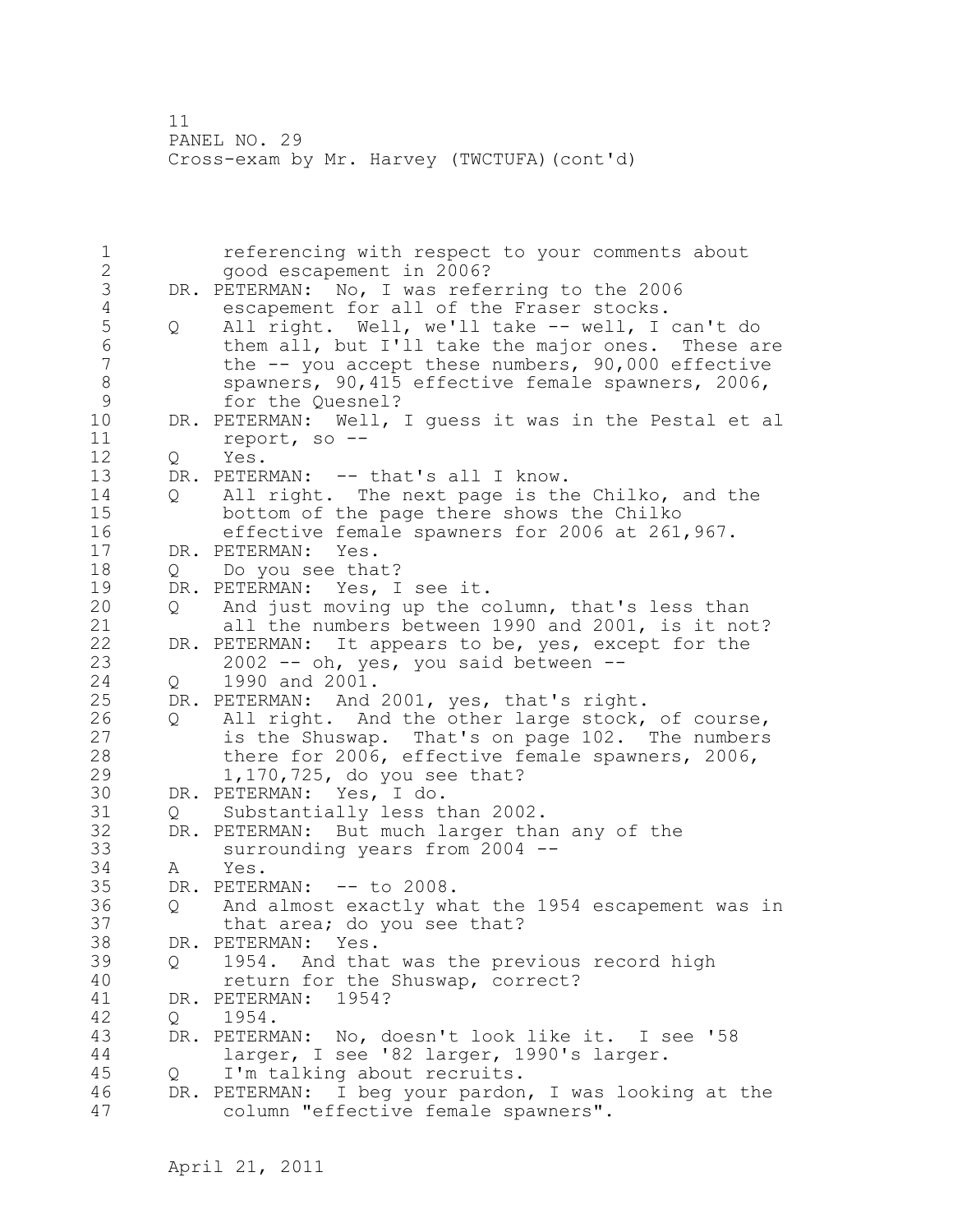1 Q Oh yes.<br>2 DR. PETERMAN DR. PETERMAN: Recruits are on the right side. I see. 3 Q Yeah, but -- yeah. And recruits is what the whole<br>4 system is aiming for, isn't it? 4 system is aiming for, isn't it?<br>5 DR. PETERMAN: Yes, in most senses, 5 DR. PETERMAN: Yes, in most senses, yes. 6 Q Yes. All right. Now, moving to, actually, the central point you make in your paper about the 8 decline in productivity, and I'll direct my<br>9 question to the 2009 run, the decline in 9 question to the 2009 run, the decline in<br>10 **productivity attributable to residual fa** productivity attributable to residual factors. Is 11 there any way you can separate the decline in 12 productivity in the 2009 run attributable to the 13 Larkin model of delayed density dependence from 14 the decline due to residual factors? 15 DR. PETERMAN: Probably not quickly. 16 Q All right. 17 DR. PETERMAN: I guess the raw data that we have would 18 demonstrate that. Let's see, I'm trying to think. 19 Brigitte, where could we find that most quickly in<br>20 the appendices? It would be the residuals, I the appendices? It would be the residuals, I 21 guess, wouldn't it, rather than the Kalman filter 22 value? 23 DR. DORNER: Yeah, I think Appendix 2. 24 DR. PETERMAN: So you're asking specifically about 25 Quesnel again, are you? 26 Q Yes, and I'm looking -- well, I was actually<br>27 100king -- I mean, Quesnel was meant to be tl looking  $-$  I mean, Quesnel was meant to be the 28 dominant run, I think, but if we look at the 29 overall run size in 2009 and ask, what is 30 attributable -- what portion of the decline is<br>31 attributable to the Larkin model of delayed attributable to the Larkin model of delayed 32 density dependence; what portion is attributable 33 to residual factors, is there any way we can 34 determine that? 35 DR. PETERMAN: Yes. So if you, Mr. Lunn, if you could 36 go to Appendix P-2, please? It's the fifth page 37 in, lower left corner. 38 MR. LUNN: Did you say fifth page? 39 DR. PETERMAN: Fifth page, yes. So you should see 40 Quesnel there. No. I guess the page number's 41 wrong. There it is, lower left corner.<br>42 THE REGISTRAR: Dr. Dorner, if you have a po THE REGISTRAR: Dr. Dorner, if you have a point to 43 make, just speak up, please. Sometimes we do not 44 realize -- 45 DR. DORNER: Oh, I was just going to say I don't think 46 we can do that for 2009, because the data only 47 goes to 2004.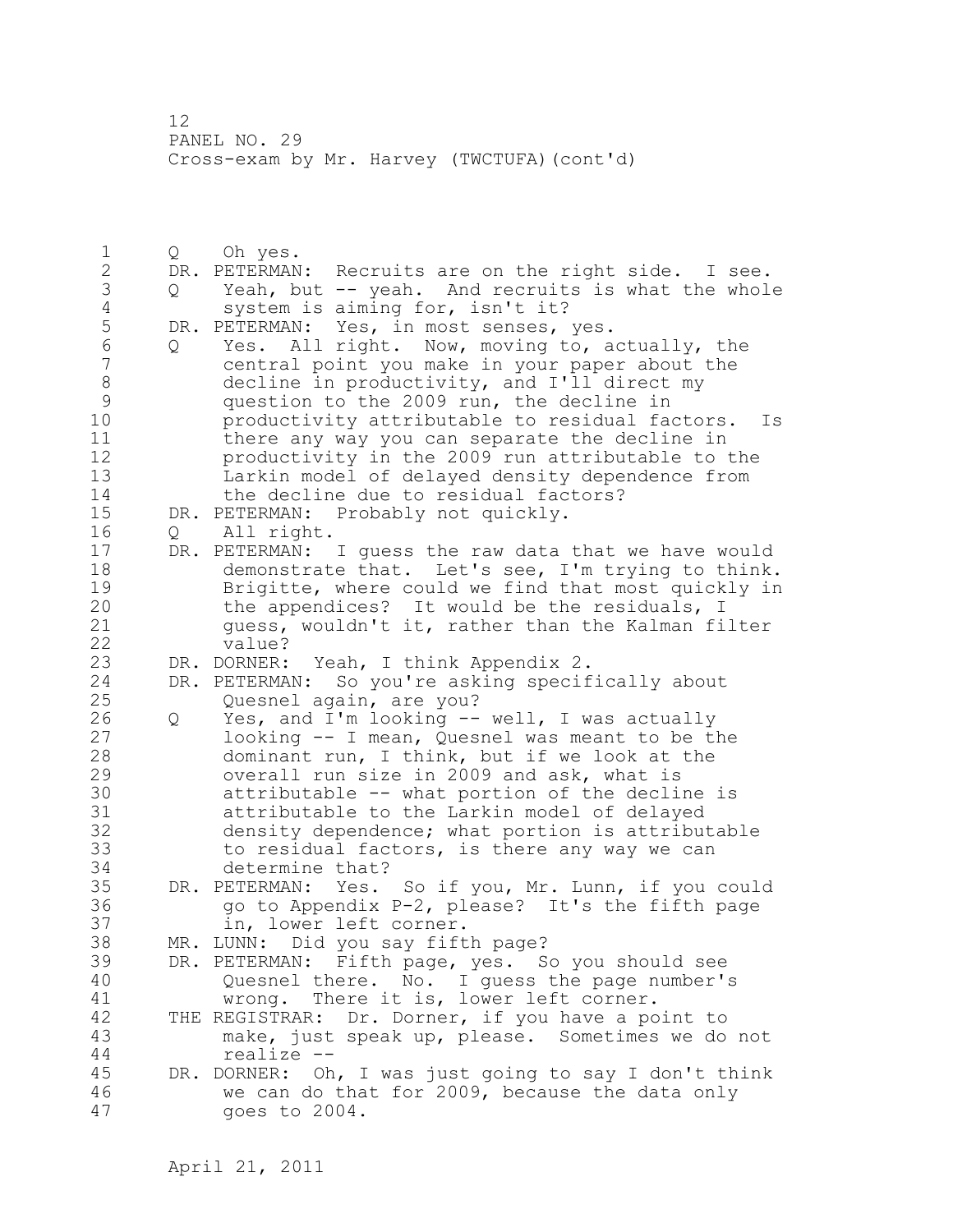1 DR. PETERMAN: Oh, that's -- 2 MR. HARVEY: Oh, I see. Okay. 3 DR. PETERMAN: Wait a minute, now. 4 Q The blue lines on the one we're looking at is the 5 Larkin model, isn't it?<br>6 DR. PETERMAN: Yes, that's t 6 DR. PETERMAN: Yes, that's the Kalman filter value.<br>7 0 Yes. All right. Q Yes. All right. 8 DR. PETERMAN: But Brigitte's point is valid that --<br>9 0 That you can't --9 Q That you can't --<br>10 DR. PETERMAN: We only DR. PETERMAN: We only go to the 2004 brood year, that 11 the last -- if you look at the bottom two series, 12 the highly variable lines, those are the residuals 13 from the Larkin model in the grey "X's and the 14 residuals from the Ricker model in the red "+'s". 15 And so they stop in the 2004 brood year. 16 Q I see. All right. You can say, generally, 17 though, that what's happening is that - I think 18 this is the thrust of your paper - that both are 19 contributing?<br>20 DR. PETERMAN: Bot DR. PETERMAN: Both delayed density dependence effects 21 and other factors -- 22 Q Yes. 23 DR. PETERMAN: -- not related to spawner density, yes. 24 Q Yes. And with respect to the portion of the 25 decline attributable to the residual factors, the 26 cause is basically unknown?<br>27 DR. PETERMAN: That's correct. DR. PETERMAN: That's correct. 28 Q It may be climate change related? 29 DR. PETERMAN: Maybe. 30 Q Maybe.<br>31 DR. PETERMA 31 DR. PETERMAN: It may be lots of other things, too.<br>32 O In other words, it may be something that we ca 32 Q In other words, it may be something that we can't 33 do anything about? 34 DR. PETERMAN: It's possible, yes. 35 Q And something we can't do anything about that is 36 making the marine ecosystem more challenging for 37 the smolts entering it? 38 DR. PETERMAN: Well, that seems to be -- 39 Q Right. 40 DR. PETERMAN: -- the most likely hypothesis. 41 Q Yes.<br>42 DR. PETER DR. PETERMAN: But as I said yesterday, it's 43 conceivable that there's something going on in 44 freshwater -- 45 Q Yes. 46 DR. PETERMAN: -- that doesn't lead to mortality until 47 the fish are in the marine environment.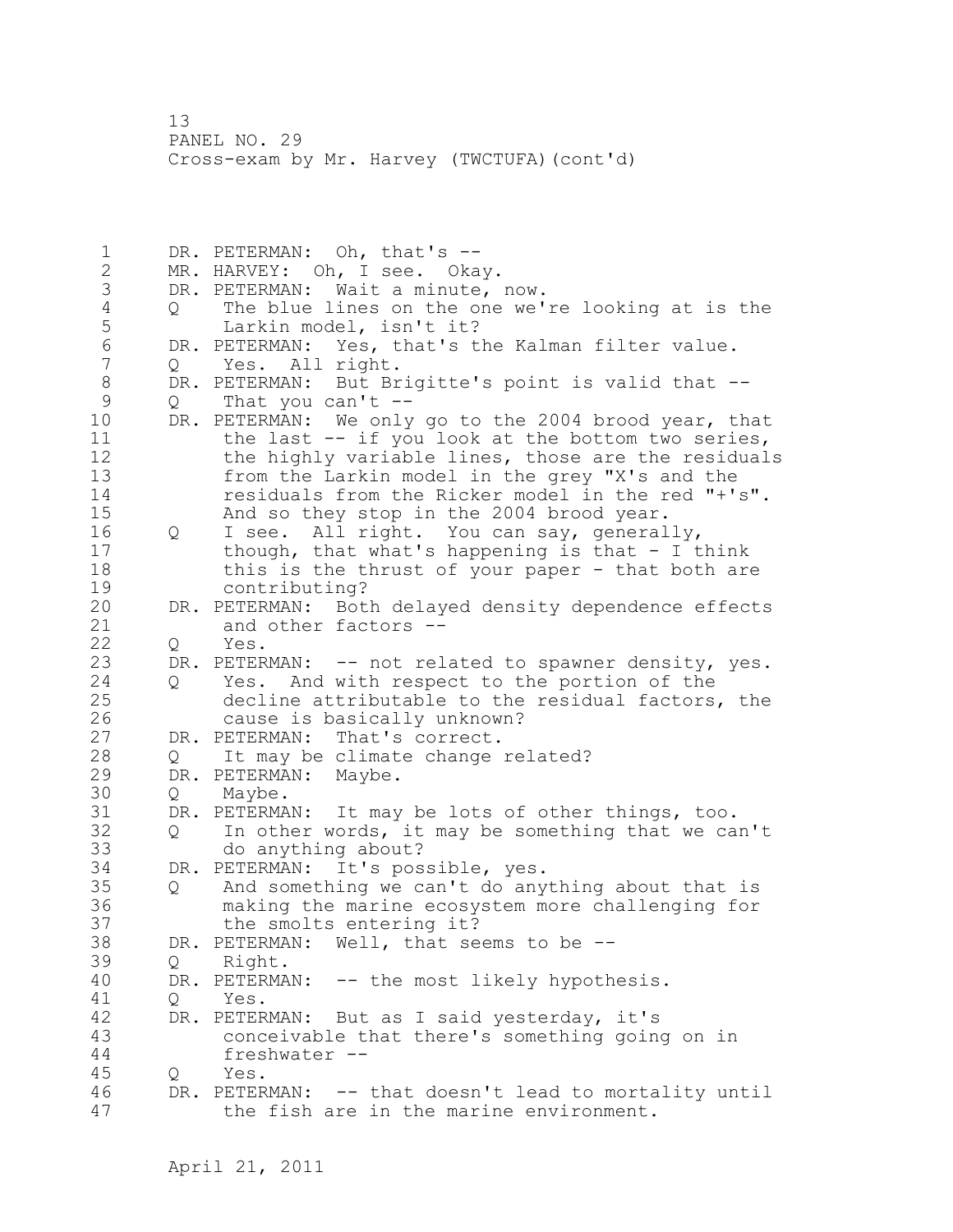1 Q Yes. But in either event, you would agree, I 2 think, that it becomes important, very important, 3 that fishery managers do everything they can to 4 ensure that the smolts entering the marine<br>5 ecosystem are as large and healthy as poss 5 ecosystem are as large and healthy as possible<br>6 DR. PETERMAN: In general, we've seen that larger 6 DR. PETERMAN: In general, we've seen that larger smolts tend to survive better in the ocean, so 8 yes.<br>9 Q Yes. 9 Q Yes. Because once they enter the ocean there's<br>10 ouite a gauntlet in the Strait of Georgia that quite a gauntlet in the Strait of Georgia that 11 they have to run with degraded food web and 12 predators, and that sort of thing? 13 DR. PETERMAN: Well, we know that the mortality rate of 14 juveniles is highest in the period between when 15 they leave the lake, in the case of stocks where 16 you estimate the smolts, and in the first year to 17 year and a half of ocean life. 18 Q Yes. 19 DR. PETERMAN: So where it is exactly, I wouldn't<br>20 mecessarily pin it down to the Strait of Geo. necessarily pin it down to the Strait of Georgia, 21 but there's high mortality going on early in their 22 life history -- 23 Q Yes, all right. 24 DR. PETERMAN: -- post-lake. 25 Q And would you accept this, that what is within the 26 control of fishery managers is, to a certain<br>27 extent, at any rate, keeping the right balan extent, at any rate, keeping the right balance in 28 the freshwater ecosystem between the biomass of 29 sockeye fry and the carrying capacity of the 30 rearing lakes?<br>31 DR. PETERMAN: Well DR. PETERMAN: Well, it's certainly affected by the 32 escapement goal, if that's what you mean, but as 33 you know, there's imperfect control over the 34 fisheries and over en route mortality, so it's not 35 possible to hit the escapement target perfectly by 36 any means, anywhere. 37 Q Yes. But you would agree that the fishery 38 managers can and should exercise their best 39 efforts in that regard? 40 DR. PETERMAN: Yes, of course. 41 Q Okay. You, I think, did not accept Dr. Woodey's characterization of the Quesnel system decline as 43 disastrous, but you would agree, at any rate, that 44 it was most unfortunate? 45 DR. PETERMAN: Well, it was a substantial decrease. 46 Q Yes. Something that should be avoided if at all 47 possible?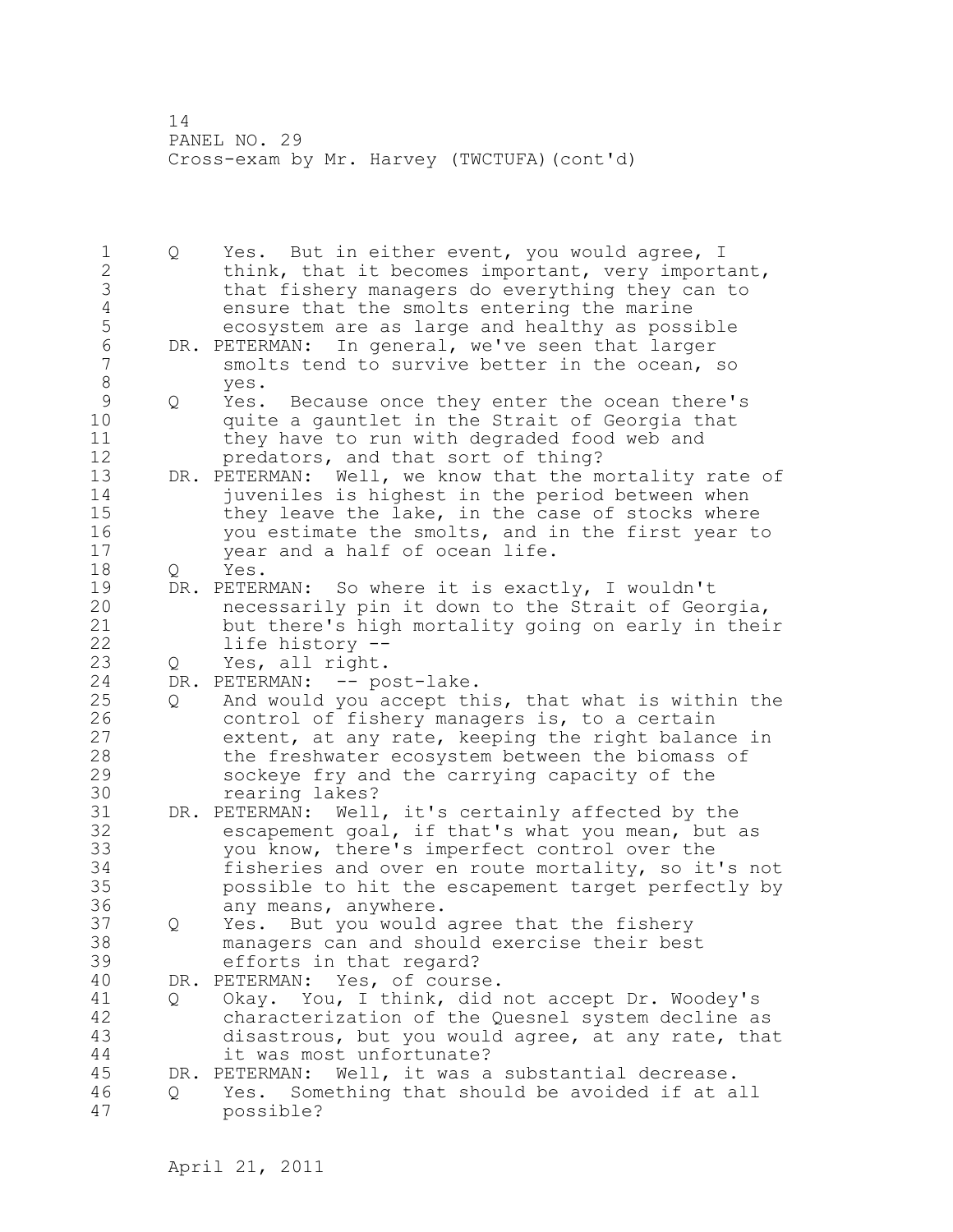1 DR. PETERMAN: Yes. 2 Q I'm curious, therefore, why you did not include as 3 a recommendation in your report that fisheries 4 managers avoid so far as possible the large<br>5 mumbers of spawners that led to the density 5 5 numbers of spawners that led to the density<br>6 6 dependence declines in the Ouesnel system. 6 dependence declines in the Quesnel system.<br>7 DR. PETERMAN: Well, Brigitte might have some DR. PETERMAN: Well, Brigitte might have some 8 additional thoughts on this, but we felt that our 9 report was purely a science report and that we did not have any -- a role to recommend how management 11 should be done. As you well know -- 12 Q Yes. 13 DR. PETERMAN: -- management decisions are made on the 14 basis of complex management objectives that take 15 into account multiple stakeholders, multiple 16 frameworks for timeframes, short-term versus long-17 term. And so the objectives behind escapement 18 goals attempt to take those things into account as 19 well as the risks associated with the given level<br>20 of escapement and the given level of fishing, of escapement and the given level of fishing, 21 therefore. 22 Q Yes. So you didn't consider it your role as a 23 biologist to make any recommendations in that 24 regard? 25 DR. PETERMAN: That's right. 26 Q All right.<br>27 DR. PETERMAN: DR. PETERMAN: Brigitte, did you want to add anything 28 to that? 29 DR. DORNER: Well, yeah. The goal of our report was to 30 look at trends in all the Fraser sockeye stocks,<br>31 and this is just one particular stock that in ma and this is just one particular stock that in many 32 ways is unusual, so it certainly didn't seem to be 33 the purpose of the report to make recommendations 34 about particular stocks. 35 Q I see. Okay, well, thank you. Now, there's 36 something that I've been wondering, and I'll just 37 put it out for your comment, it's pure 38 speculation, but I'm wondering if it's -- if 39 there's a certain political incorrectness in the 40 biologist community, a certain political 41 incorrectness feeling about suggesting that<br>42 excessive spawning abundance should be avoi excessive spawning abundance should be avoided in 43 the sense that you're getting -- you're being 44 opened to the criticism that you might be letting 45 economics interfere with your biological judgment? 46 DR. PETERMAN: Well, I assume by using the word "you" 47 you're talking about us, the biologist community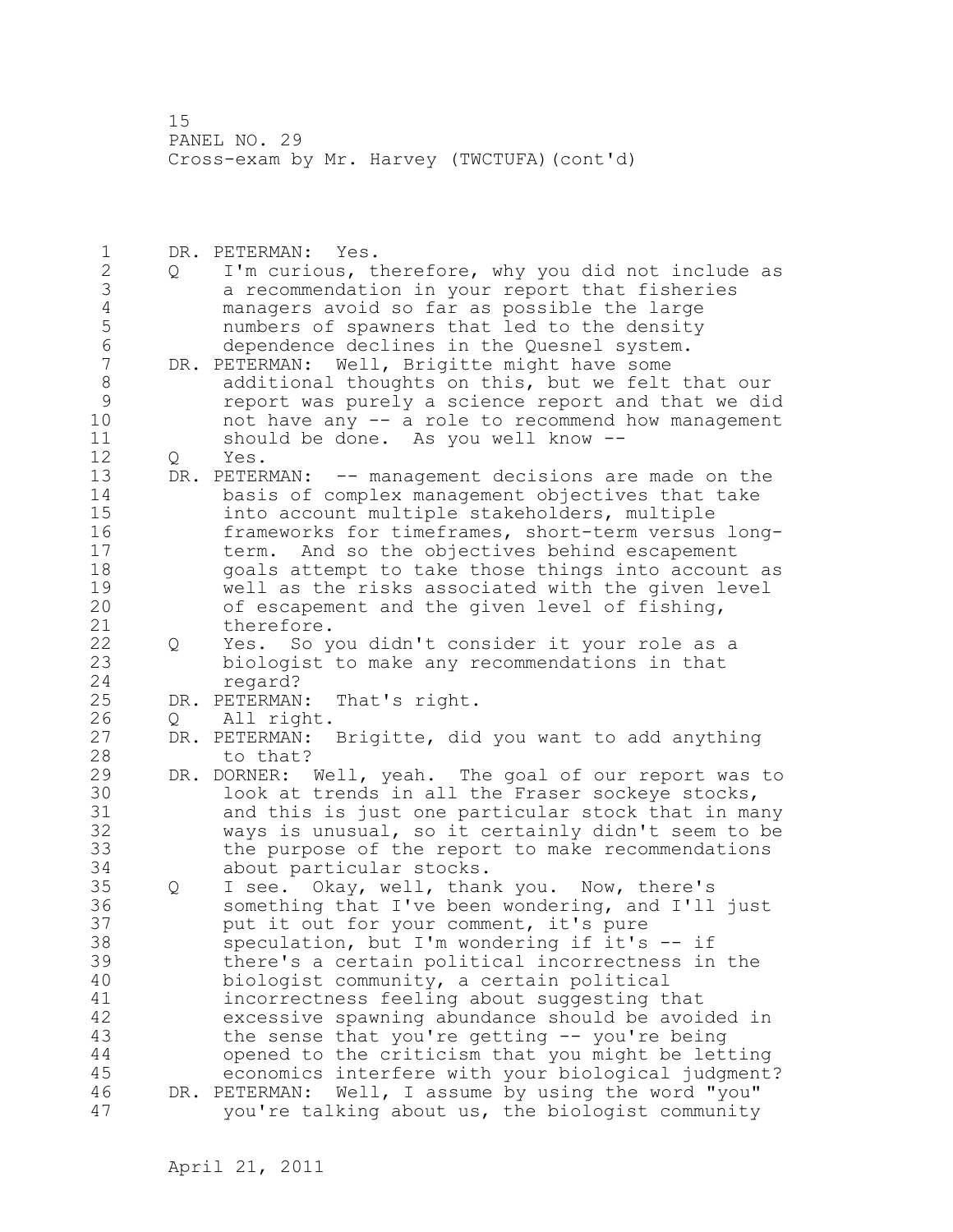1 in general?<br>2 0 Yes. 2 Q Yes. 3 DR. PETERMAN: Yes, that's what I thought. Okay. So I<br>4 can tell you that the field that Brigitte and I 4 can tell you that the field that Brigitte and I<br>5 work in is full of biologists who do take into 5 work in is full of biologists who do take into 6 account other measures of success than simply the number of fish on the spawning ground. So there's 8 a whole fisheries -- a stock assessment community, 9 for example, where our research is geared towards<br>10 taking into account multiple objectives and taking into account multiple objectives and 11 evaluating, quantitatively, what the trade-offs 12 would be among the fishing benefits, the First 13 Nations benefits, whatever other benefits might 14 be, in addition to meeting escapement goals. So I 15 wouldn't say that's a fair characterization -- 16 Q All right. 17 DR. PETERMAN: -- of the community as a whole that I'm 18 familiar with and that I work in. 19 Q All right. Well, thank you for that. Would you<br>20 agree that the conservation goal of sustaining a agree that the conservation goal of sustaining a 21 fishery resource over time requires taking into 22 account the detrimental effects of excessive 23 spawner abundance, and by that I mean excessive -- 24 in excess of the carrying capacity of the 25 freshwater ecosystem? 26 DR. PETERMAN: Yes.<br>27 0 Okay. You're 27 Q Okay. You're familiar, I guess, with the concept<br>28 of the ecosystem-based approach to fisheries of the ecosystem-based approach to fisheries 29 management? 30 DR. PETERMAN: Absolutely. 31 Q Does that approach require taking into account<br>32 also the food web upon which the sockeve juven also the food web upon which the sockeye juveniles 33 depend? 34 DR. PETERMAN: Yes. 35 Q And avoiding what one witness here described - I 36 think it was Ken Wilson - he referred to a salmon 37 centric approach, an ecosystem-based approach 38 would avoid a salmon centric approach? 39 DR. PETERMAN: I guess you could phrase it like that, 40 because you're expected, in an ecosystem-based 41 management context to consider the broader system<br>42 that is affected by whatever actions you're that is affected by whatever actions you're 43 taking. 44 Q Yes. And you've heard, of course, of the 45 precautionary principle, we all have. Would you 46 say that the precautionary principle, properly 47 applied, requires that precautions be taken to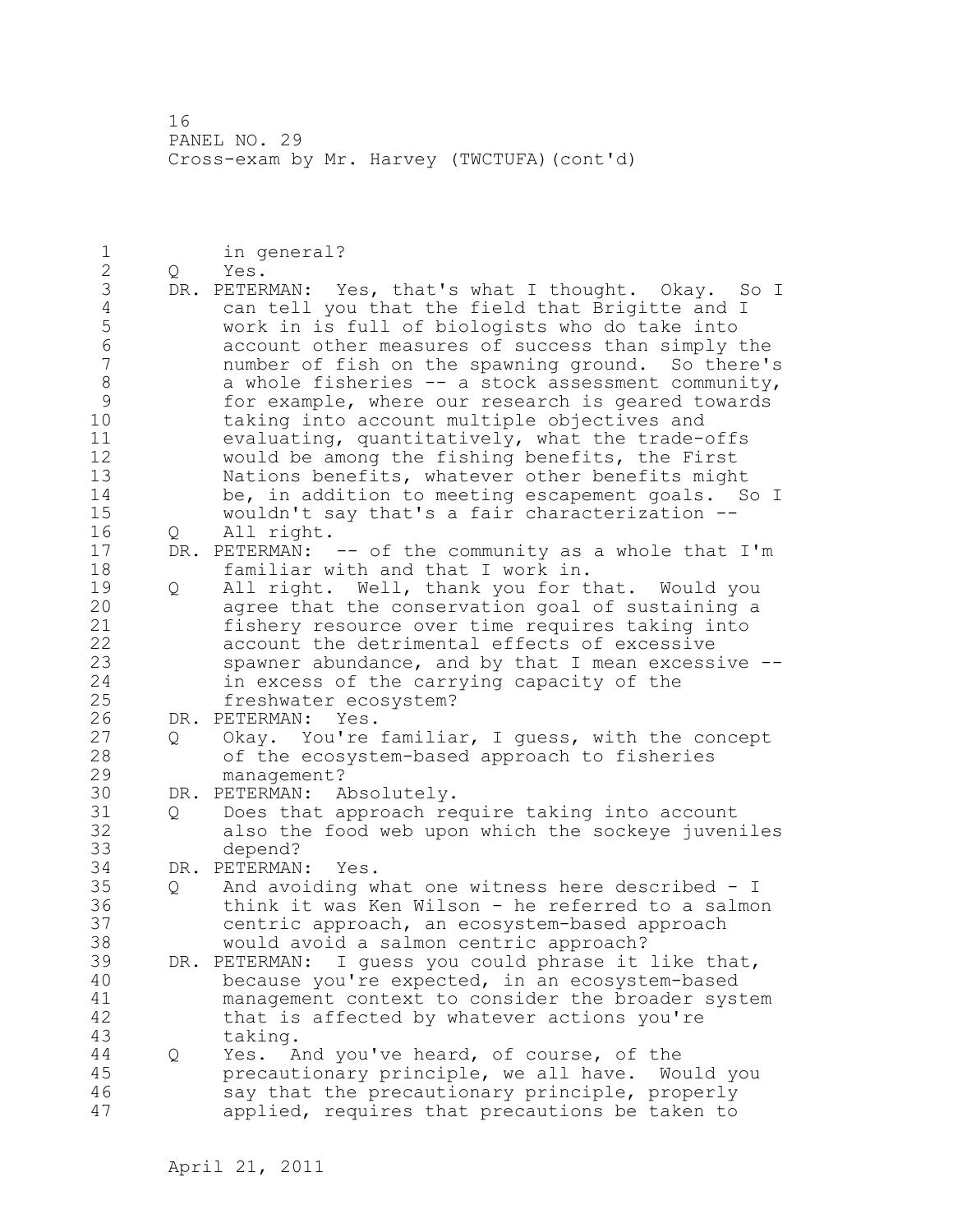1 conserve the food web upon which sockeye juveniles 2 depend? 3 DR. PETERMAN: Well, now, I'll let my technically<br>4 correct standards slip here a bit and say, ye 4 correct standards slip here a bit and say, yes.<br>5 There's a big difference between the precaution 5 There's a big difference between the precautionary<br>6 Thereiple and the precautionary approach, but we 6 principle and the precautionary approach, but we won't go there. So, in general, I think what 8 you're getting at is, given uncertainties, a<br>9 prudent manager or a set of managers would ta 9 prudent manager or a set of managers would take into account the potential impacts on the dynamics 11 of the ecosystem that support the salmon. 12 Q Yes. 13 DR. PETERMAN: For sure. 14 Q Yes. The same principle that we think of as being 15 applied to salmon has to also be applied to the 16 microscopic organisms that the salmon rely on for 17 survival? 18 DR. PETERMAN: To the extent they can be documented to 19 effect the survival of salmon, yes.<br>20 0 Yes, all right. Now, I just want t 20 Q Yes, all right. Now, I just want to do some 21 housekeeping matters here and mark some exhibits 22 in my binder. At Tab 3 is a document which 23 actually I put to Karl English, but I think I 24 omitted to have it marked. 25 MS. BAKER: It's marked as Exhibit 727 already. 26 MR. HARVEY: Oh, is it? Thank you. 727, thank you.<br>27 0 Perhaps I could ask you: Are you familiar with 27 Q Perhaps I could ask you: Are you familiar with<br>28 this? It's A Habitat Based Evaluation of Okana this? It's A Habitat Based Evaluation of Okanagan 29 Sockeye Salmon Escapement Objectives, published by 30 Fisheries and Oceans Canada.<br>31 DR. PETERMAN: No. I'm not famili 31 DR. PETERMAN: No, I'm not familiar with it. I scanned<br>32 the abstract. the abstract. 33 Q Okay. At Tab 4, there's one of your papers 34 jointly published by Karin Bodtker -- 35 DR. PETERMAN: Yes. 36 Q -- and Michael Bradford. That, I find, is a lot 37 of useful information in it. Just to read some of 38 the opening words below the abstract, for example: 39 40 Historically, management goals for escapement 41 in populations of salmon...have been<br>42 estimated using stock-recruitment and estimated using stock-recruitment analyses, 43 habitat-based models, or both. Stock-44 recruitment analyses required data series 45 gathered over at least a decade, while a 46 relatively short-term study might be 47 sufficient for a habitat-based model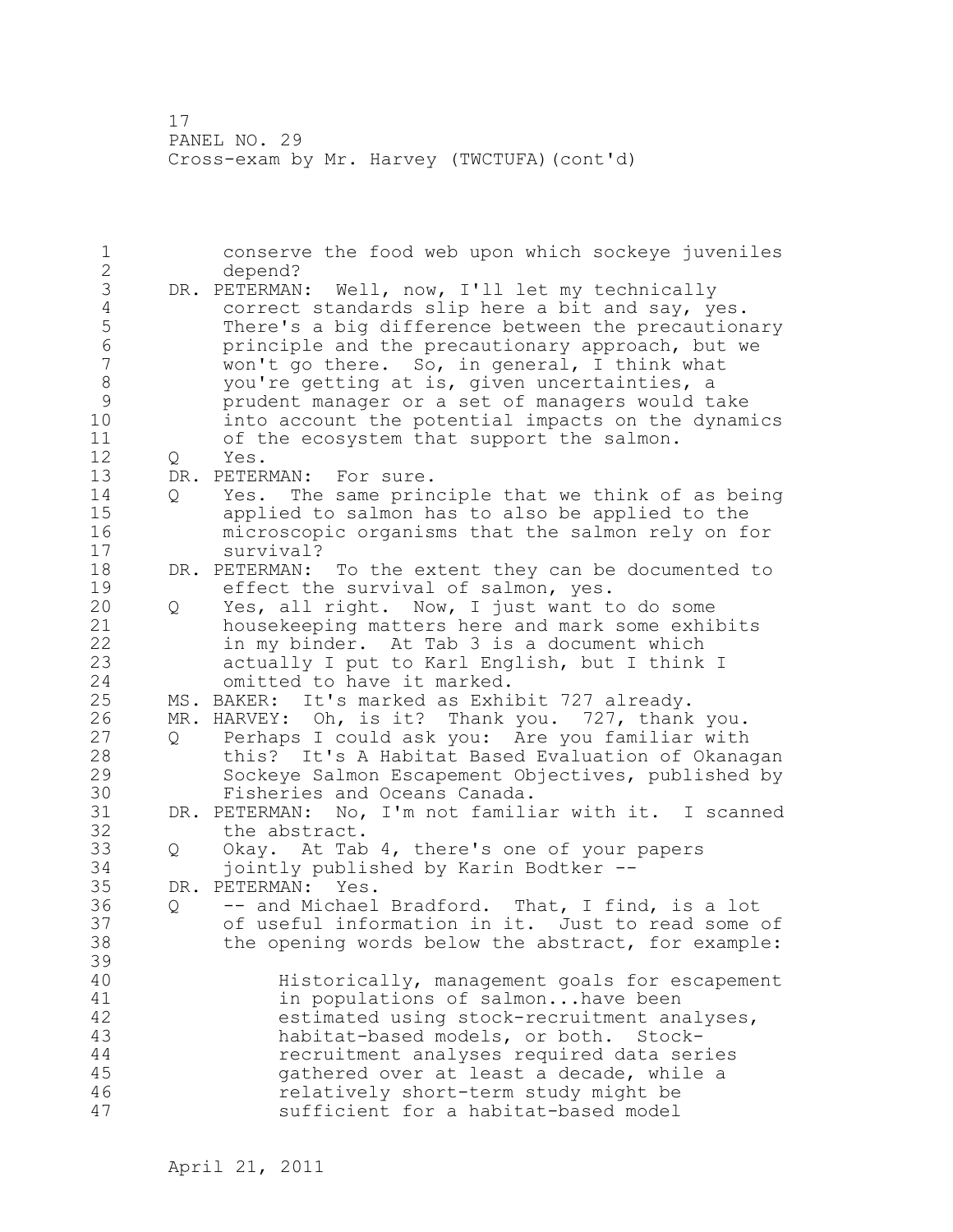1 (Koenings et al. 1993; Hume et al. 1996). 2 Habitat-based models have been used to 3 estimate escapement goals when the S-R -  $\frac{4}{5}$ -- that's stock recruitment --6<br>7 - data are limited, 8<br>9 9 and that seems to describe the field of how<br>10 carrying capacity is determined: is that com carrying capacity is determined; is that correct? 11 DR. PETERMAN: The habitat-based models? Yes. 12 Q Yes. 13 DR. PETERMAN: The habitat-based models are an indirect 14 way of estimating carrying capacity for the lakes, 15 right. 16 Q Yes. At page 009 of this there seems to be some 17 useful graphs. You discuss, here, the carrying 18 capacity in terms of effective female spawners per 19 bectare; is that correct?<br>20 DR. PETERMAN: That's right. DR. PETERMAN: That's right. 21 Q And if we look at the bottom two graphs, one for 22 the Shuswap and one for the Chilko, one axis -- is 23 this the Y axis, the vertical axis? 24 DR. PETERMAN: Yes. 25 Q It deals with adult recruits per hectare. And 26 then across the bottom the horizontal axis is<br>27 effective female spawners per hectare. This effective female spawners per hectare. This shows 28 an optimum and then a decline. Can you just 29 describe what this -- 30 DR. PETERMAN: Yes.<br>31 0 -- is meant to  $Q \leftarrow -iS$  meant to depict? 32 DR. PETERMAN: Okay, so what we see here, first of all, 33 are the historical data in the black dots, solid 34 black dots in both graphs that relate the adult 35 recruits per hectare to the effective female 36 spawners per hectare. And the reason we divide it 37 by per hectare of the lake surface is so you can 38 compare across lakes. 39 So within the Shuswap graph on the left, item 40 (d) there, you will see the curve that's fit to 41 those data.<br>42 0 Yes. Q Yes. 43 DR. PETERMAN: A solid line curve with no points 44 associated with it, and that's the spawner recruit 45 curve, in essence. The two curves delineated with 46 "X's" and triangles are the estimates of the 47 distribution of estimates of target escapements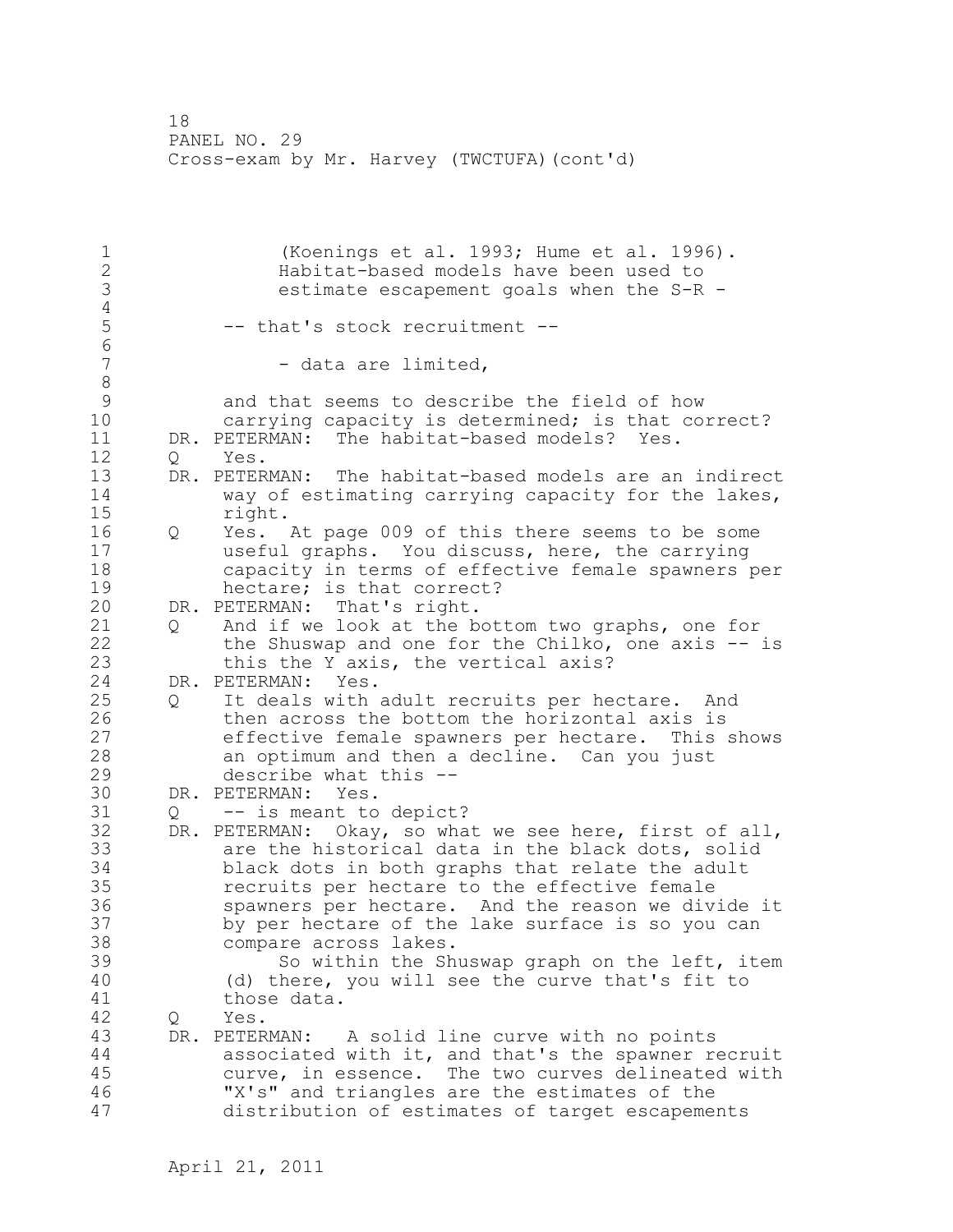1 based on -- well, the triangles are based only on 2 the data from the spawner to recruit and spawner 3 to juvenile analyses. So that's the estimate of 4 where you get the maximum number of smolts.<br>5 Q Yes. 5 Q Yes.<br>6 DR.PETER 6 DR. PETERMAN: Okay? The X's delineate distribution of our estimated target escapement via another method 8 that's called the Bayesian PR method, so it takes 9 into account the photosynthetic rate of the lake and the various uncertainties associated with the 11 steps in the calculation of carrying capacity of 12 smolts. 13 Q Yes. And generally this shows that as you 14 increase the number of effective female spawners 15 you -- beyond a certain point, the apex there, you 16 have quite a dramatic decline in adult recruits 17 per hectare? 18 DR. PETERMAN: No, actually, it's a bit confusing, 19 probably, but this -- take the triangle one only.<br>20 All that triangle does, or that shape of function All that triangle does, or that shape of function 21 does that's delineated by the triangles, is it 22 describes the probability distribution that the 23 escapement gives rise to maximum smolts is at that 24 value. So, for instance, it's most probable that 25 about 55 to 60 million effective -- pardon me, 55 26 to 60 effective female spawners per hectare --<br>27 0 Yes. Q Yes. 28 DR. PETERMAN: -- will give the maximum smolts. 29 Q Yes. 30 DR. PETERMAN: Whereas it's very improbable that 150 31 effective female spawners per hectare would give the maximum of smolts. 33 Q I see. So it's analyses such as this that tell 34 you what the optimum escapement should be? 35 DR. PETERMAN: Well, again, it's only based on assuming 36 that your definition of "optimum" is the 37 escapement level that produces the maximum number 38 of smolts. 39 Q Yes, and if you want to -- the qualification would 40 be if you want smolts that are healthy and well 41 mourished and a good size by the time they reach<br>42 the sea, you might have to back it off a little? the sea, you might have to back it off a little? 43 DR. PETERMAN: Right. 44 Q All right. 45 DR. PETERMAN: Yeah. 46 Q So there's less competition for food? 47 DR. PETERMAN: Yes.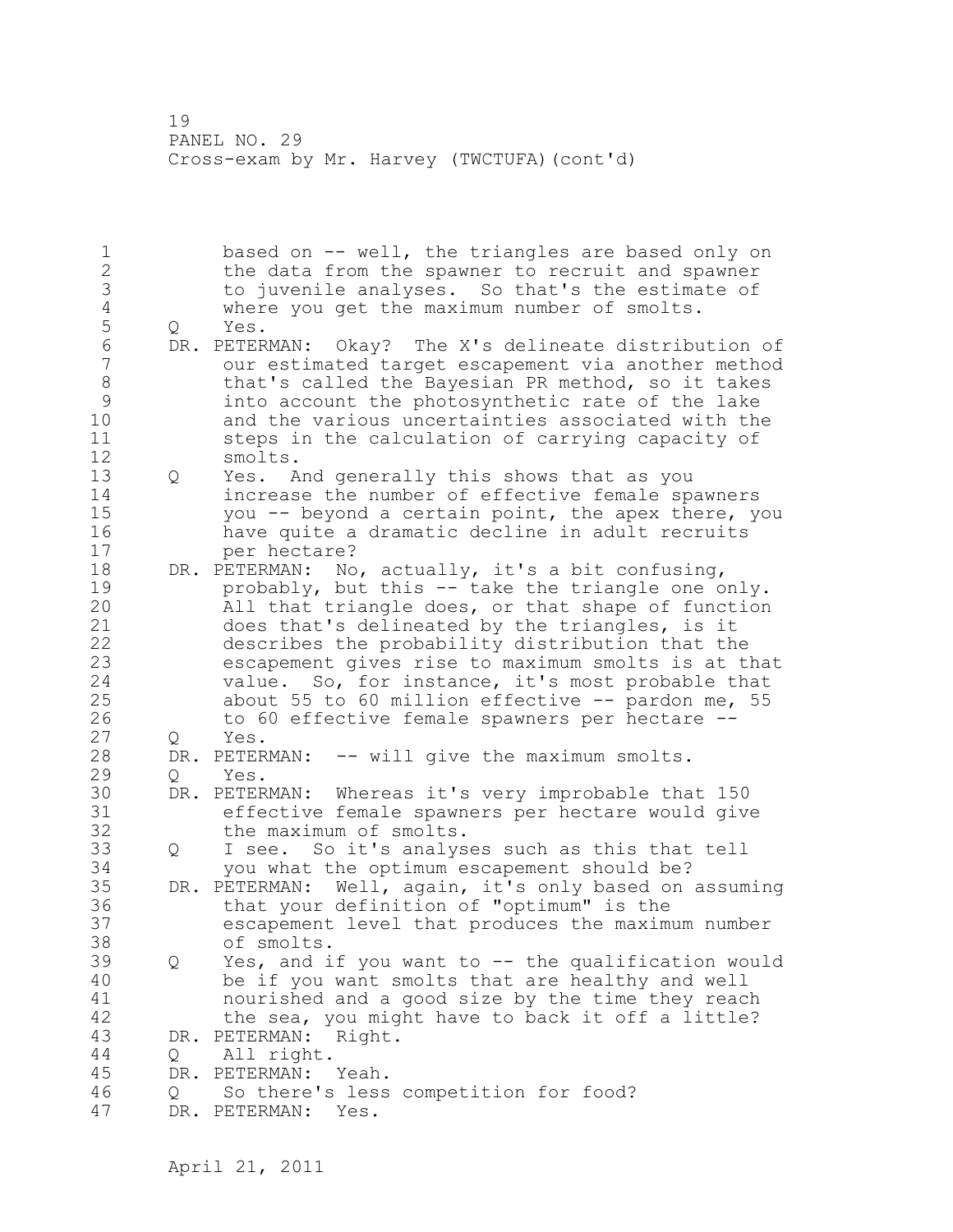1 Q Yes, all right. 2 DR. PETERMAN: Although, I should qualify that, having 3 said yes. This analysis with the PR method does<br>4 take into account body size, so it's looking at 4 take into account body size, so it's looking at<br>5 trying to maximize the smolt biomass. So I'm 5 trying to maximize the smolt biomass. So I'm<br>6 sorry, I have to correct what I said. I thin 6 sorry, I have to correct what I said. I think<br>7 it's the smolt biomass, if I recall correctly, it's the smolt biomass, if I recall correctly, 8 that's maximized, rather than the smolt numbers. 9 So that would -- smolt biomass would take into account the introduction between too many fish and 11 too small or too few fish and very large ones. 12 Q Yes. Yes, because if you just take numbers you 13 might have a great crop of stunted -- 14 DR. PETERMAN: Exactly. 15 Q -- fry that are weak, yes, all right. 16 MR. HARVEY: Could we mark this, please, as the next 17 exhibit? 18 THE REGISTRAR: Exhibit Number 751.  $\frac{19}{20}$ EXHIBIT 751: Article by Karin Bodtker, 21 Randall Peterman and Michael Bradford, 22 titled, Accounting for Uncertainty in 23 Estimates of Escapement Goals for Fraser 24 River Sockeye Salmon Based on Productivity of 25 Nursery Lakes in British Columbia, Canada  $\frac{26}{27}$ MR. HARVEY: Okay. 28 Q The next tab, Tab 5, deals with factors effecting 29 sockeye salmon returns to the Columbia River in 30 2008. There's a reference in this paper, at page<br>31 26, to one or more of your papers. This is 26, to one or more of your papers. This is 32 published by the American fisheries authority. At 33 page 26, do you see, the top paragraph: 34 35 The significant correlation between sockeye 36 SARs - 37 38 -- I think that's their term for -- 39 DR. PETERMAN: Yes, it's their term for the recruits 40 per spawner. 41 Q Recruits per spawner.<br>42 DR. PETERMAN: So SAR stan DR. PETERMAN: So SAR stands for smolt to adult --43 Q Smolt to adult. 44 DR. PETERMAN: Wait a minute -- 45 Q Recruits per spawner. We would use "RS" our -- 46 DR. PETERMAN: Yeah, that's right, yeah. 47 Q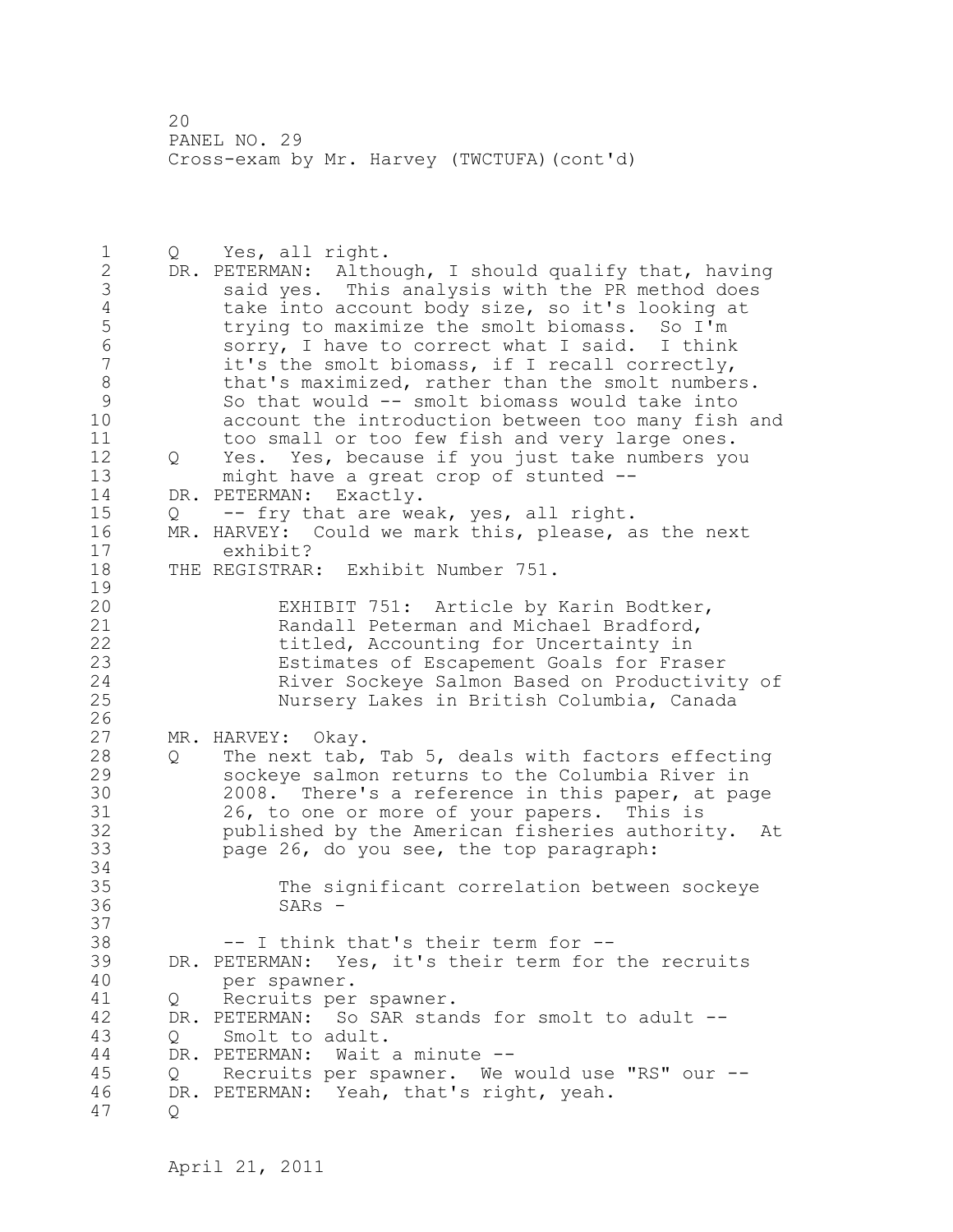| 1<br>$\overline{2}$                                                                                                                       | - in both rivers -                                                                                                                                                                                                                                                                                                                                                                                                                                                                                                                                                                                                                                                                                                                                                                                                                                                                                                                        |
|-------------------------------------------------------------------------------------------------------------------------------------------|-------------------------------------------------------------------------------------------------------------------------------------------------------------------------------------------------------------------------------------------------------------------------------------------------------------------------------------------------------------------------------------------------------------------------------------------------------------------------------------------------------------------------------------------------------------------------------------------------------------------------------------------------------------------------------------------------------------------------------------------------------------------------------------------------------------------------------------------------------------------------------------------------------------------------------------------|
| 3<br>$\sqrt{4}$                                                                                                                           | -- they're talking about the Columbia Basin --                                                                                                                                                                                                                                                                                                                                                                                                                                                                                                                                                                                                                                                                                                                                                                                                                                                                                            |
| 5<br>$6\phantom{a}$<br>7<br>$\,8\,$<br>9<br>10<br>11<br>12<br>13                                                                          | - is evidence that returns in 2008 were most<br>likely influenced by factors downstream of<br>Bonneville Dam. This result was similar to<br>Peterman et al. (1998), who found that<br>covariation in the survival characteristics<br>of sockeye salmon was highest amongst stocks<br>that resided in close proximity to each<br>other.                                                                                                                                                                                                                                                                                                                                                                                                                                                                                                                                                                                                    |
| 14<br>15<br>16<br>17                                                                                                                      | et cetera, et cetera. Is this a paper that you're<br>familiar with, this -- not your paper, but this<br>NOAA fisheries analysis of 2008 returns in the<br>Columbia?                                                                                                                                                                                                                                                                                                                                                                                                                                                                                                                                                                                                                                                                                                                                                                       |
| 18<br>19<br>$Q \qquad \qquad$<br>20<br>21<br>22<br>23<br>24<br>25<br>26<br>27<br>28<br>29<br>30<br>31<br>32<br>33<br>34<br>35<br>36<br>37 | DR. PETERMAN: I'm not very familiar with it, no.<br>I'd like to just look at page 28. Well, first of<br>all, let's -- first of all, I'm sorry, could we<br>look at page 3? It's a convenient map of the<br>system, so we all know what we're talking about<br>here. This is the river system that starts, I<br>quess, on the Washington/Oregon border, if my<br>geography's right, and goes up through a number of<br>dams, which over the years impeded passage, the<br>northern run goes up into Lake Osoyoos and Lake<br>Okanagan, and then there's another branch goes up<br>into the Columbia River into B.C., and then<br>there's another branch that goes well off into<br>Idaho and Snake River. So that's the system that<br>ends up, in two of its branches, in Canada.<br>But at page, what was it, 28, is the<br>conclusion, which I found interesting. They're<br>talking about their good returns in 2008, and they<br>say: |
| 38<br>39<br>40<br>41<br>42<br>43<br>44<br>45<br>46<br>47                                                                                  | In summary, the results discussed here<br>provide a consistent pattern to explain the<br>large return of adult sockeye to the Columbia<br>River in 2008. Based on these results, we<br>conclude that the factors responsible for the<br>high return largely acted on fish downstream<br>of Bonneville Dam and during the marine<br>component of their life cycle, and not in the<br>river upstream                                                                                                                                                                                                                                                                                                                                                                                                                                                                                                                                        |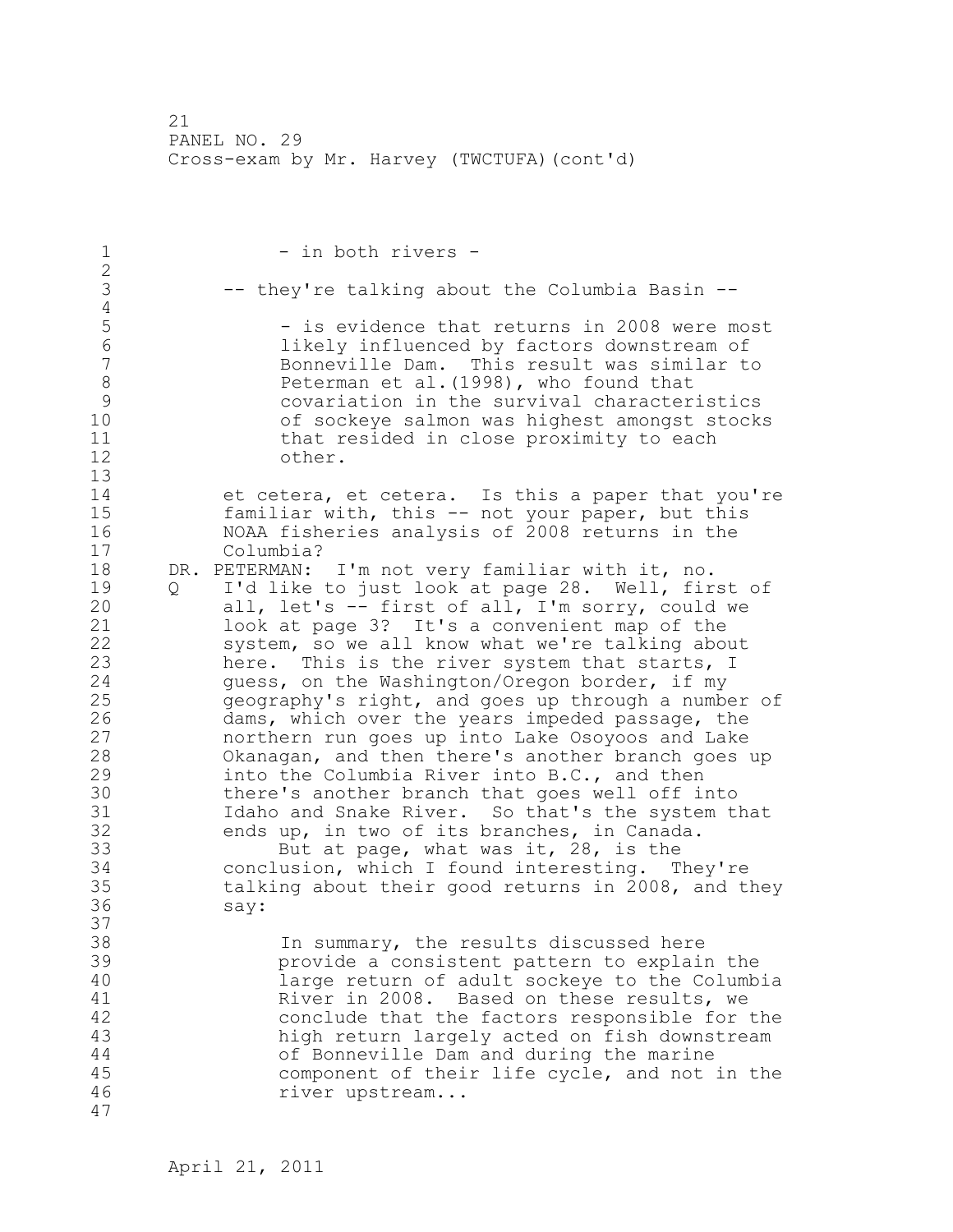1 So these authors seem to think that the marine 2 component of the life cycle of these 2008 stocks 3 was advantageous, whereas I think your analysis, 4 which did not include the Columbia, comes to an<br>5 opposite inference; would that be correct? 5 opposite inference; would that be correct?<br>6 DR. PETERMAN: Well, 2008 was certainly include 6 DR. PETERMAN: Well, 2008 was certainly included in the 0.11 and the 1.1 and the 1.1 and the 1.1 and the 1.1 and the 1.1 and the 1.1 and the 1.1 and the 1.1 and the 1.1 and the 1.1 and the 1.1 and the 1.1 and the 1.1 and period where the general trend was downward in 8 productivity for the stocks -- most of the stocks<br>9 that we looked at, ves. 9 that we looked at, yes.<br>10 0 Yes. 10 Q Yes. 11 DR. PETERMAN: But I would have to look at each 12 individual residual for 2008 in each stock to see 13 whether there was an unusual -- 14 Q Yes. 15 DR. PETERMAN: -- upward bump. 16 Q Yes. Is there a tendency in this field of fish 17 population dynamics amongst the scientists 18 examining the data if they can't say for certain 19 there's a factor in the freshwater they tend to<br>20 sav. "Oh. must be in the marine environment." is say, "Oh, must be in the marine environment," is 21 that a common scenario? 22 DR. PETERMAN: Well, I guess it's a matter of logic. 23 So if you have the data on abundances in 24 freshwater at some point and you find that there's 25 no explanation of the change in the overall 26 lifecycle survivor rate from spawners to recruit<br>27 that's associated with the change in the that's associated with the change in the 28 freshwater environment, then by deduction you 29 would say, "It must be in the remaining part of 30 the lifecycle."<br>31 0 Yes. Q Yes. 32 DR. PETERMAN: So I don't think that's illogical. 33 Q And basically when one expresses that conclusion, 34 one can never be proven wrong, because it's very 35 difficult to determine what goes on out in the 36 North Pacific? 37 DR. PETERMAN: Well, you could be proven wrong if 38 someone else comes along and finds out that, well, 39 in fact, it was a freshwater pathogen that was 40 picked up in the juvenile stage that didn't cause 41 mortality until the marine environment.<br>42 0 Yes, all right. Just one final referen 42 Q Yes, all right. Just one final reference here, at 43 page 5, if I may. Page 5 relates to freshwater 44 production at the top. It says: 45 46 The Osoyoos/Skaha Lakes system is more 47 productive and is about 5 times larger than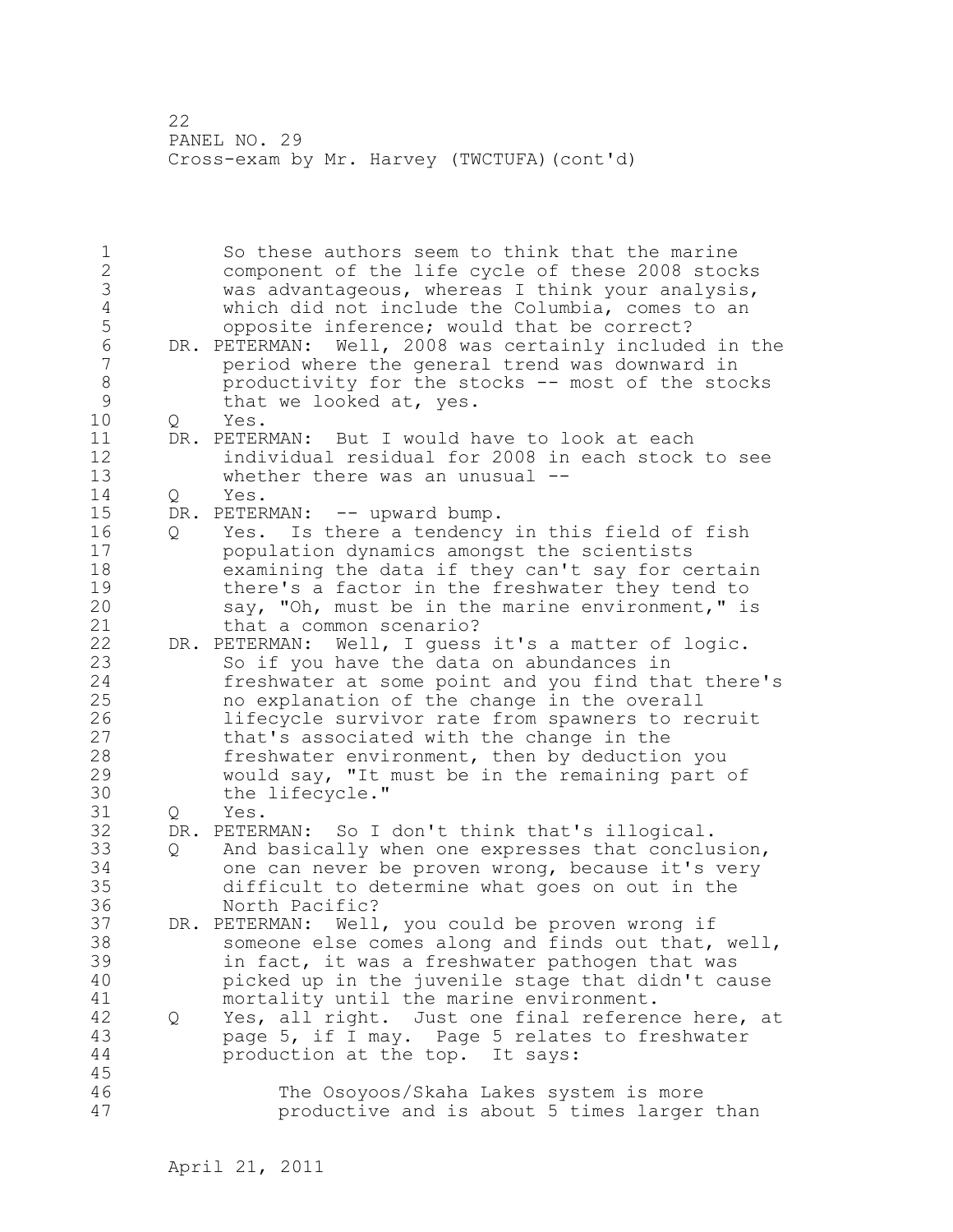1 Lake Wenatchee (Mullan 1986). Consequently,<br>2 2 matural smolt production is higher in Lake natural smolt production is higher in Lake 3 Osoyoos than in Lake Wenatchee -  $\frac{4}{5}$ -- gives the weights --6 Smolts leaving Lake Osoyoos are also larger 8 on average than those leaving Lake Wenatchee.  $\begin{array}{c} 9 \\ 10 \end{array}$ Those are the sort of smolts that you would expect 11 to do well in the marine environment, are they 12 not, the ones leaving the Osoyoos system? 13 DR. PETERMAN: Well, in comparison to Lake Wenatchee. 14 Q Yes. 15 DR. PETERMAN: Is that what you mean? 16 Q Well, yes, I guess so. They clearly do better 17 than the Lake Wenatchee product. 18 DR. PETERMAN: There's a huge range in body size of 19 smolts across stocks in the west, so I can't say<br>20 how those would compare with all the others. how those would compare with all the others. 21 Q Yes. 22 DR. PETERMAN: But compared with the Lake Wenatchee, 23 apparently, yes, they're five times larger.<br>24 0 Does this paper illustrate the reasons supp 24 Q Does this paper illustrate the reasons supporting 25 your recommendation that there be more 26 communication and discussions with those in charge<br>27 of fisheries management in the U.S.? of fisheries management in the U.S.? 28 DR. PETERMAN: Well, certainly this is an example of 29 one of the many documents that probably wouldn't 30 have passed our way if this hadn't come about<br>31 through the Commission. These internal gover through the Commission. These internal government 32 documents are what we call the grey literature and 33 they're often lagged in their availability by 34 considerable time or maybe even buried in a way 35 that we can't find them. 36 Q Except this isn't a ringtail document, I found 37 this on the internet. 38 DR. PETERMAN: Yeah. Well, like I said, unless we all 39 sit scanning all the government websites -- 40 Q All right. 41 DR. PETERMAN: -- it's hard to keep up with what gets<br>42 but there, and not everything gets put on the put there, and not everything gets put on the 43 websites, I'll tell you. 44 MR. HARVEY: I wonder if we could mark this as the next 45 exhibit, please. 46 THE REGISTRAR: Exhibit 752. 47 MS. BAKER: Before it's marked, I'm not sure -- the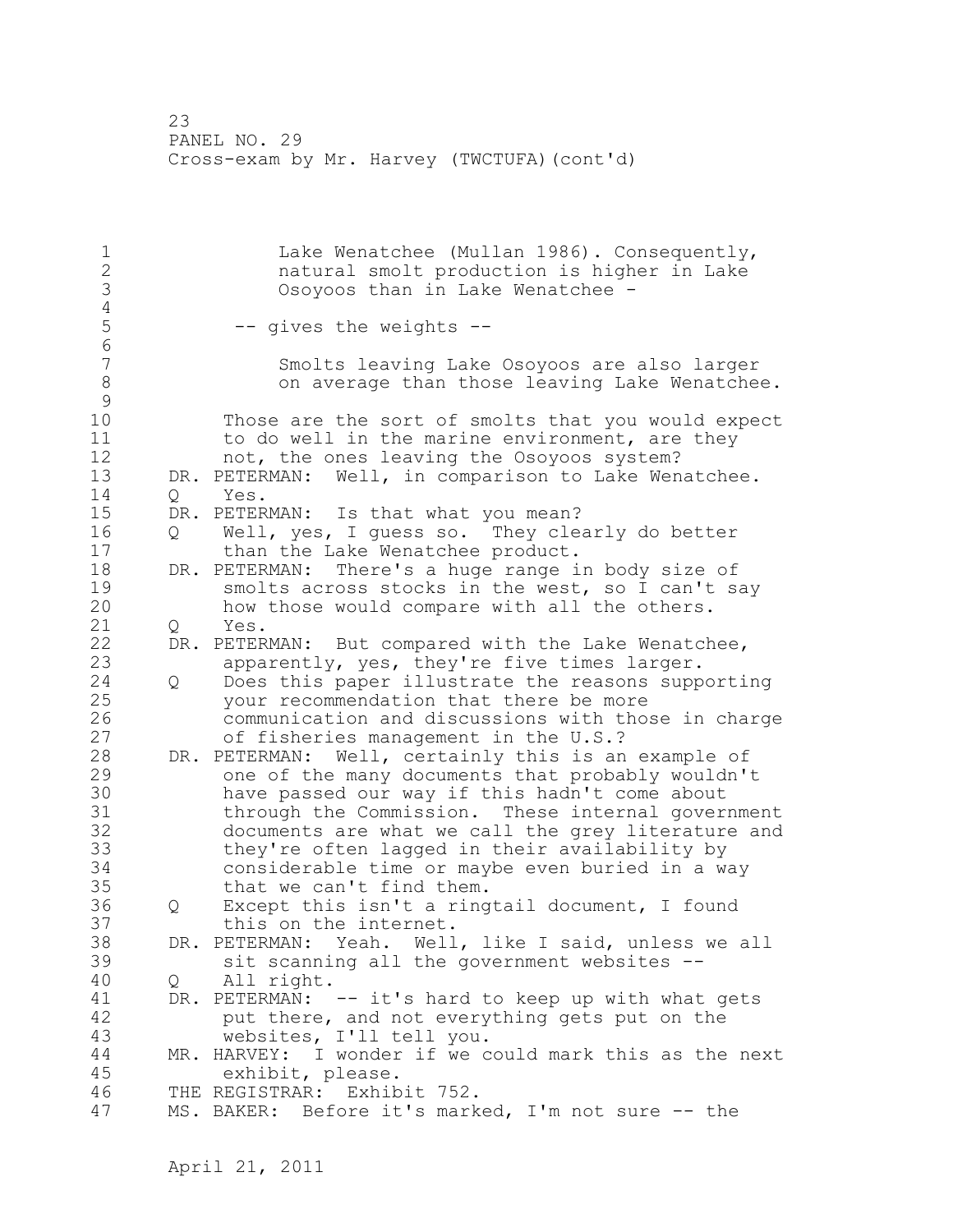1 basis for marking it was the witness hadn't seen 2 the document before and didn't agree with what was 3 in it except to agree that the words said that<br>4 they -- what they said. So I'm not really sure 4 they -- what they said. So I'm not really sure<br>5 what the basis of marking this an exhibit is. what the basis of marking this an exhibit is. 6 MR. HARVEY: Well, it adds, usefully, to the database<br>7 to be considered by this Commission. to be considered by this Commission. 8 THE COMMISSIONER: Sorry, what is the exhibit number,<br>9 Mr. Giles? 9 Mr. Giles?<br>10 THE REGISTRAR: THE REGISTRAR: This would be 752. 11 12 EXHIBIT 752: Paper by Northwest Fisheries 13 Science Center, titled, Factors effecting 14 sockeye salmon returns to the Columbia River 15 in 2008 16 17 THE COMMISSIONER: Thank you. 18 MR. HARVEY: Now, I just -- there are just two more I 19 want to refer to. One is -- no, one more. That's<br>20 at Tab 9. This is a ringtail document, and you've at Tab 9. This is a ringtail document, and you've 21 been given notice of this, relating to Rivers and 22 Smith Inlet. There was some discussion I had with 23 you, yesterday, about the reasons for an increase 24 in productivity in the late '90s. At page 002 in 25 this paper, just below the graph, on the right-26 hand side, and it says:  $\begin{array}{c} 27 \\ 28 \end{array}$ However, total returns declined dramatically 29 in 1994, 30<br>31 that's after  $--$  perhaps I should have read the top 32 four lines just above the graph: 33 34 Total sockeye salmon returns generally 35 increased over the same period, setting 36 records of over 800,000 and 900,000 fish as 37 recently as 1991 and 1992, respectively. 38 39 And then it notes the dramatic declines in '94. 40 And then reduced escapements. Is this a paper 41 that you had considered when we discussed Rivers<br>42 1nlet vesterdav? Inlet yesterday? 43 DR. PETERMAN: Yes, I had read through it. 44 MR. HARVEY: All right. Could that be marked, please, 45 as the next exhibit. 46 THE REGISTRAR: Exhibit 753. 47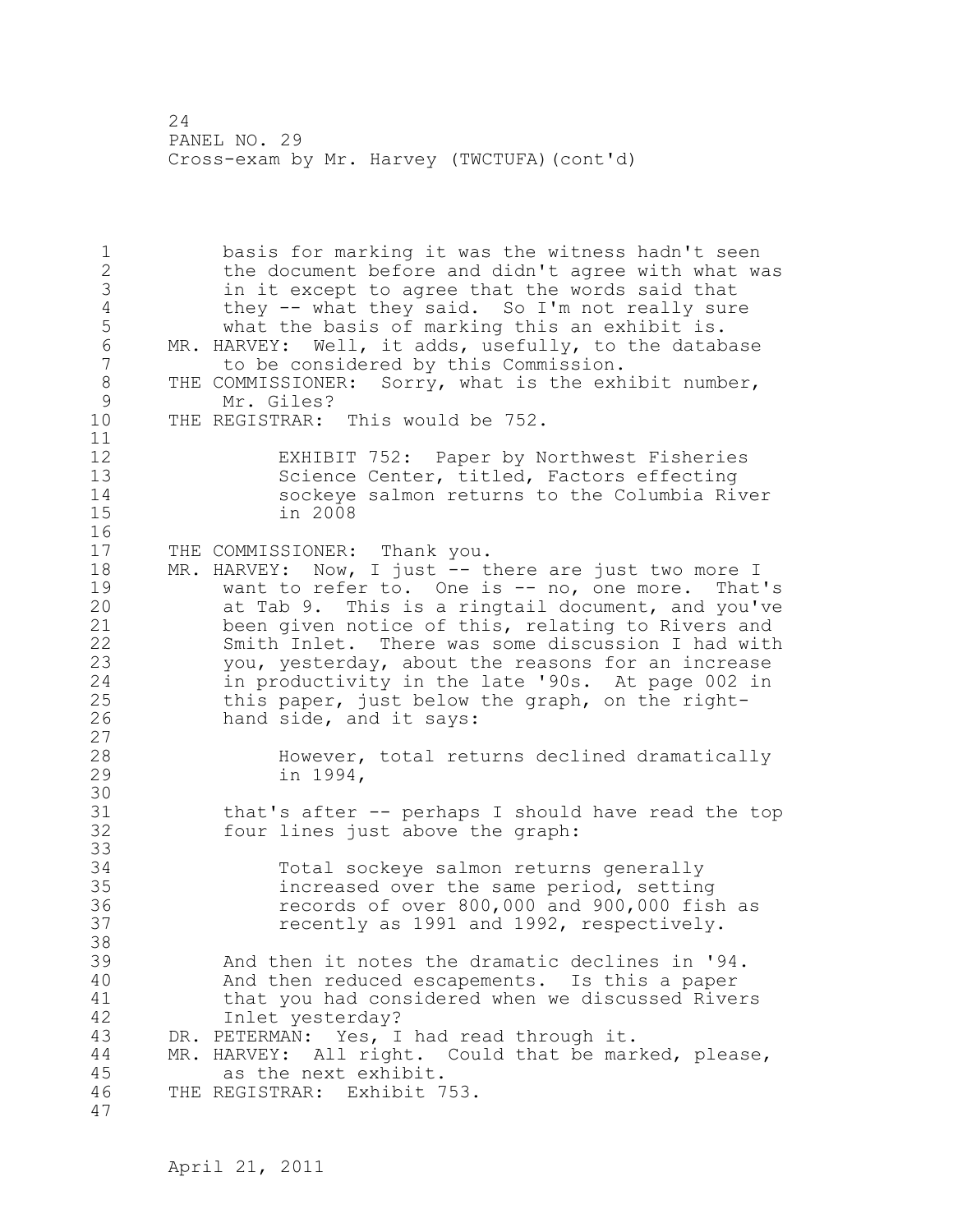25 PANEL NO. 29 Questions by the Commissioner

1 EXHIBIT 753: DFO Science, Stock Status<br>2 Report, Rivers and Smith Inlet Sockeve, Report, Rivers and Smith Inlet Sockeye, dated 3 January 1997  $\frac{4}{5}$ MR. HARVEY: Those are my questions, thank you. 6<br>7 QUESTIONS BY THE COMMISSIONER: 8 9 Q Dr. Peterman, as Mr. Harvey is finishing, I just thought I'd ask you just to go back to an answer 11 you gave. I don't, and I apologize if I'm not 12 directly articulating the scope of the question he 13 asked you, but I just want -- he gave you a 14 **general question and you gave a general answer, so** 15 fair enough. But in terms of how discussions 16 around escapement fit with conservation, he 17 directed you to the role that biologists that 18 might play, or the view that biologists might have 19 about escapement and how to express their views on<br>20 escapement and the trade-offs that he mentioned escapement and the trade-offs that he mentioned 21 around the economics surrounding those kinds of 22 discussions. 23 But I'm not sure I fully understood your 24 answer. I'm not sure I fully understand what role 25 biology plays in escapement, and I say that 26 because escapement is part of the management<br>27 process that I've heard about for many weeks process that I've heard about for many weeks. 28 DR. PETERMAN: Right. 29 THE COMMISSIONER: And a great deal of involvement by 30 managers who might be biologists as well as nonbiologists in the escapement strategies, whether 32 you call it "target" or "goal". 33 I just want to make sure I understand the 34 role that biologists play with respect to this 35 term called "escapement", and if you could also 36 explain to me whether delayed dependency is a 37 strictly scientific phenomenon, or whether it also 38 -- there's an intersection between management and 39 science with respect to that phenomenon. 40 DR. PETERMAN: Okay, sure, I'll try to answer those 41 questions, and maybe I'll start with the last one<br>42 first, and I would sav that -- and Brigitte, of first, and I would say that -- and Brigitte, of 43 course, can add to these comments. 44 I would say that with respect to delayed 45 density dependence, where it intersects with 46 management, is that if, as we've suggested in our 47 report, in the Quesnel system there is an effect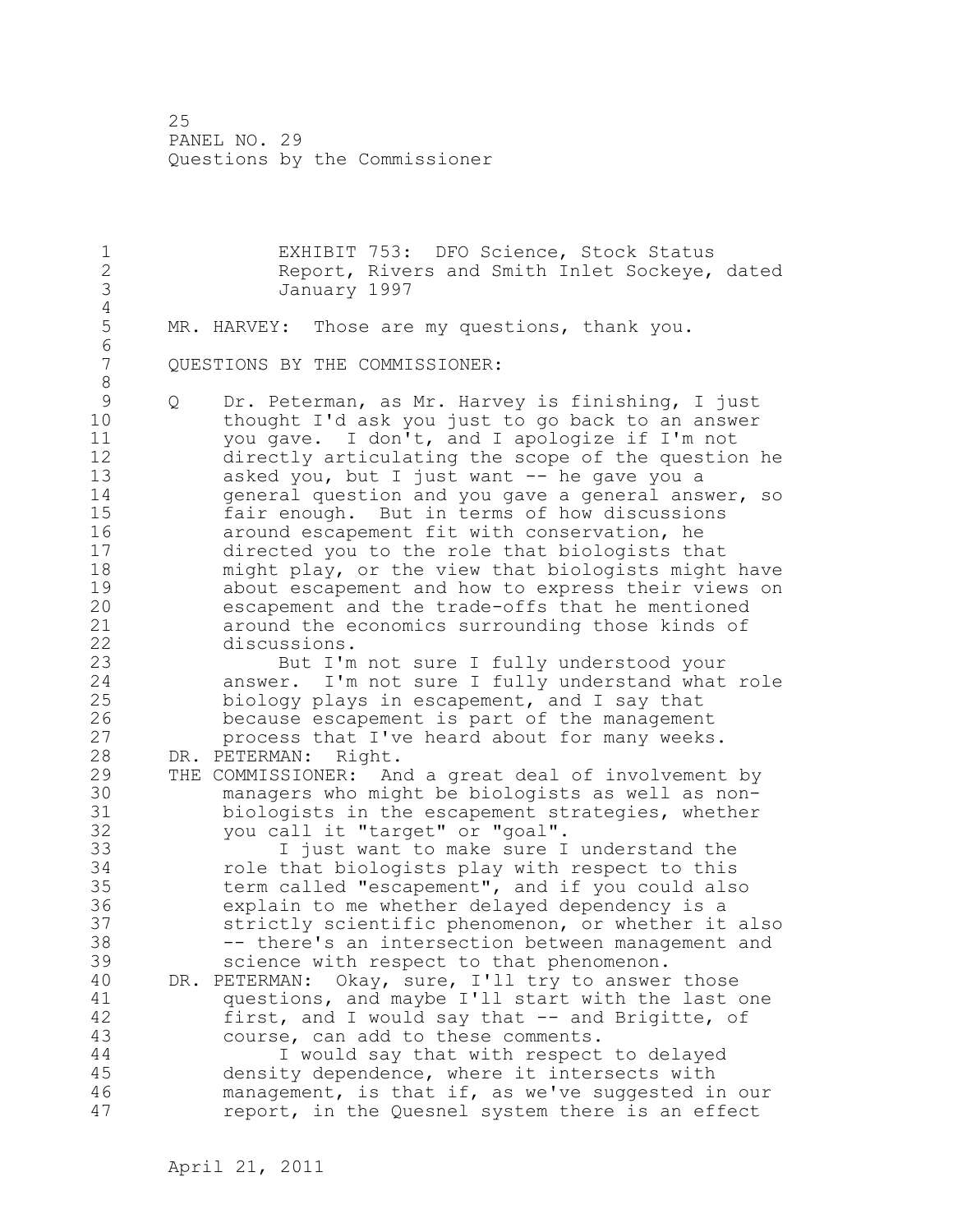26 PANEL NO. 29 Questions by the Commissioner

1 of previous year spawner abundances on the 2 productivity of this year's spawners, then the 3 setting of the escapement goals for all those<br>4 previous years should take into account their 4 previous years should take into account their<br>5 botential subsequent effect. 5 potential subsequent effect.<br>6 and so -- and the effect 6 And so -- and the effect on productivity comes into the management in the sense that the 8 managers are trying to meet many objectives that<br>9 are over and above simply meeting the biological 9 are over and above simply meeting the biological<br>10 escapement requirements, namely, what benefits c escapement requirements, namely, what benefits can 11 we get out of the fish in terms of economic social 12 benefits. So the managers are considering 13 multiple objectives from multiple parties, as you 14 probably well know. So that's where that 15 intersection comes in. 16 With the delayed density dependence, it 17 certainly would affect the scientific advice that 18 goes to the managers. So, as you probably already 19 have heard, also, in all the agencies, the<br>20 scientists really have a very defined role scientists really have a very defined role, the 21 biologists, to provide that scientific advice to 22 the managers and, I hope, interact with them to 23 make sure the managers understand the advice, and 24 the uncertainties in the advice, in particular. 25 So where the notion of escapement comes in, 26 from a biologist's point of view, is saying,<br>27 TOkay, what abundance of spawners would be "Okay, what abundance of spawners would be 28 required to meet particular management 29 objectives?" So it's not possible to answer the 30 question, "What should the escapement target be,"<br>31 without some objective. I know you mentioned in 31 without some objective. I know you mentioned in<br>32 some other hearing where I was, it's like a some other hearing where I was, it's like a 33 business. You have to have an objective. You 34 have a clear target that you're moving towards, 35 and a way of measuring it quantitatively to see 36 how close you are to reaching that target, right? 37 So if you set an escapement goal and say, 38 "The only thing we're interested in is maximizing 39 the commercial fisheries dollar revenue from this 40 stock," you would probably come up -- well, almost 41 by definition you would come up with a different<br>42 target number than if you were interested in target number than if you were interested in 43 maximizing the First Nations benefits from the 44 salmon, or the recreational benefits, or you've 45 probably heard about the nutritional benefits to 46 the ecosystem. Those are all different 47 objectives. And the weighting that the managers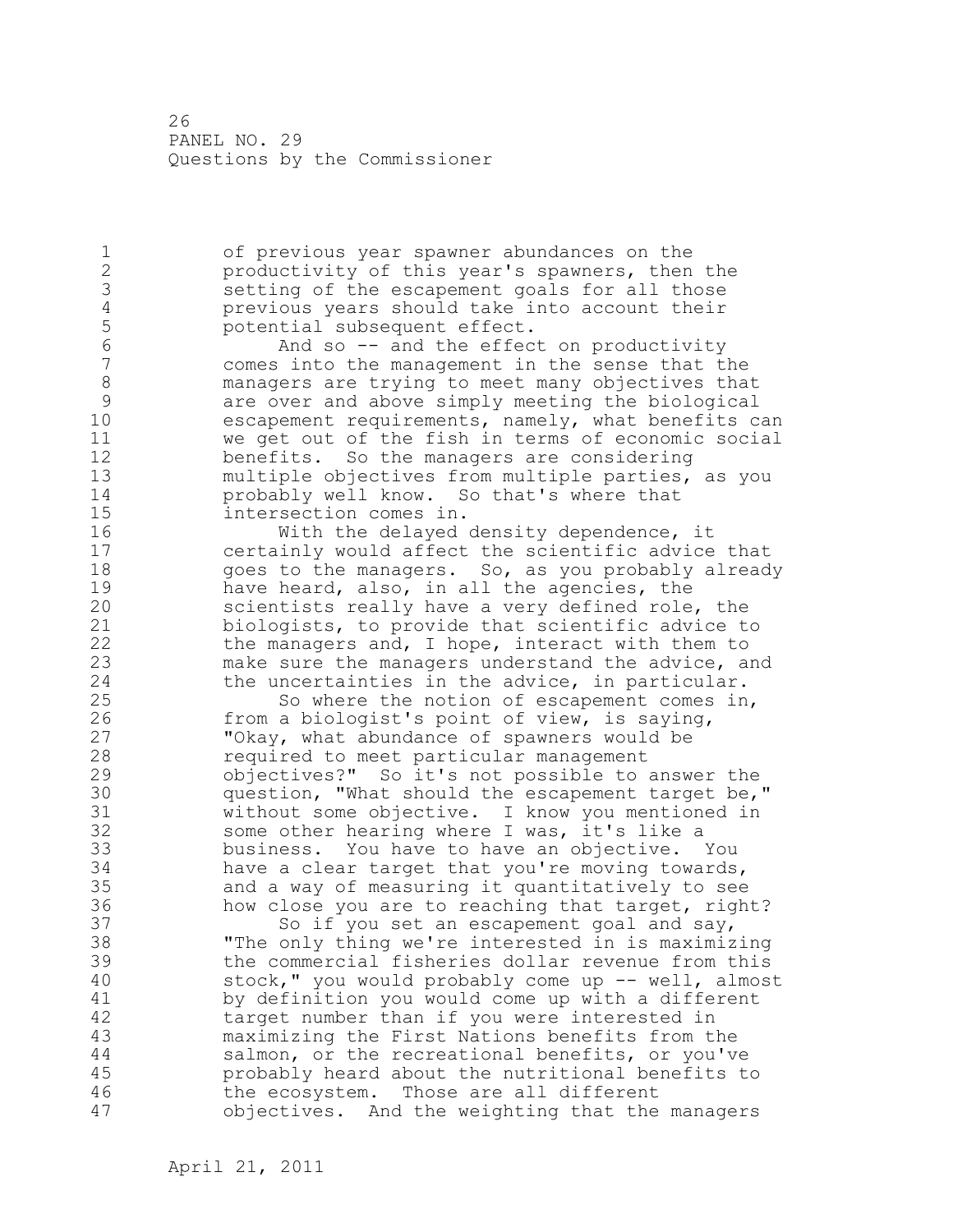27 PANEL NO. 29 Questions by the Commissioner

1 might place on those probably differ from person 2 to person or place to place, or even time to time, 3 for that matter.<br>4 So in that 4 So in that context, the biologist's role is<br>5 Teally to take into account what they've learned 5 5 really to take into account what they've learned<br>6 6 about what the objectives are to help provide the 6 about what the objectives are to help provide the appropriate scientific advice and the 8 **uncertainties in that advice.** 9 Q Now, again, with apologies to Mr. Harvey, because<br>10 I don't think I can rearticulate what he asked I don't think I can rearticulate what he asked 11 you, but in terms of understanding the spatial 12 analysis you did and the results that you have 13 brought to this Commission, is it necessary for 14 those who look at those results to understand not 15 only the science that is happening around those 16 results, but also these objectives that you're 17 discussing, as to how they might have had some 18 impact on those results, for example, Alaska, 19 State of Washington, or perhaps other<br>20 jurisdictions? jurisdictions? 21 DR. PETERMAN: Mm-hmm. I would say that our results 22 would not be influenced by the objectives, because 23 what we're trying to focus on here was the 24 biological index of productivity, and solely that. 25 So we're trying to ask, what were the temporal 26 end patterns and the spatial patterns of changes in<br>27 end the recruits per spawner, or the various measures the recruits per spawner, or the various measures that 28 we had of that. And I'd like to just draw back to 29 the analogy that I started the hearings with, the 30 auto plant. So as you all know, different<br>31 companies that make autos might have sligh 31 companies that make autos might have slightly<br>32 different ways of doing things, doing busines different ways of doing things, doing business, 33 they might have slightly different objectives, 34 different markets they're trying to reach, and so 35 their targets for what they might have in terms of 36 number of workers on the plant floor will 37 influence not only how many cars they put out, but 38 maybe even the number of cars put out per worker. 39 So that would be influenced by the 40 introduction of robotics, for instance, to 41 increase the efficiency per worker. That's going<br>42 to change that productivity measure, which is the to change that productivity measure, which is the 43 same thing as things we might see effecting the 44 recruits per spawner in the salmon world. 45 In the salmon world, the only management 46 actions that I can think of that would affect that 47 would be, as I mentioned yesterday, the influence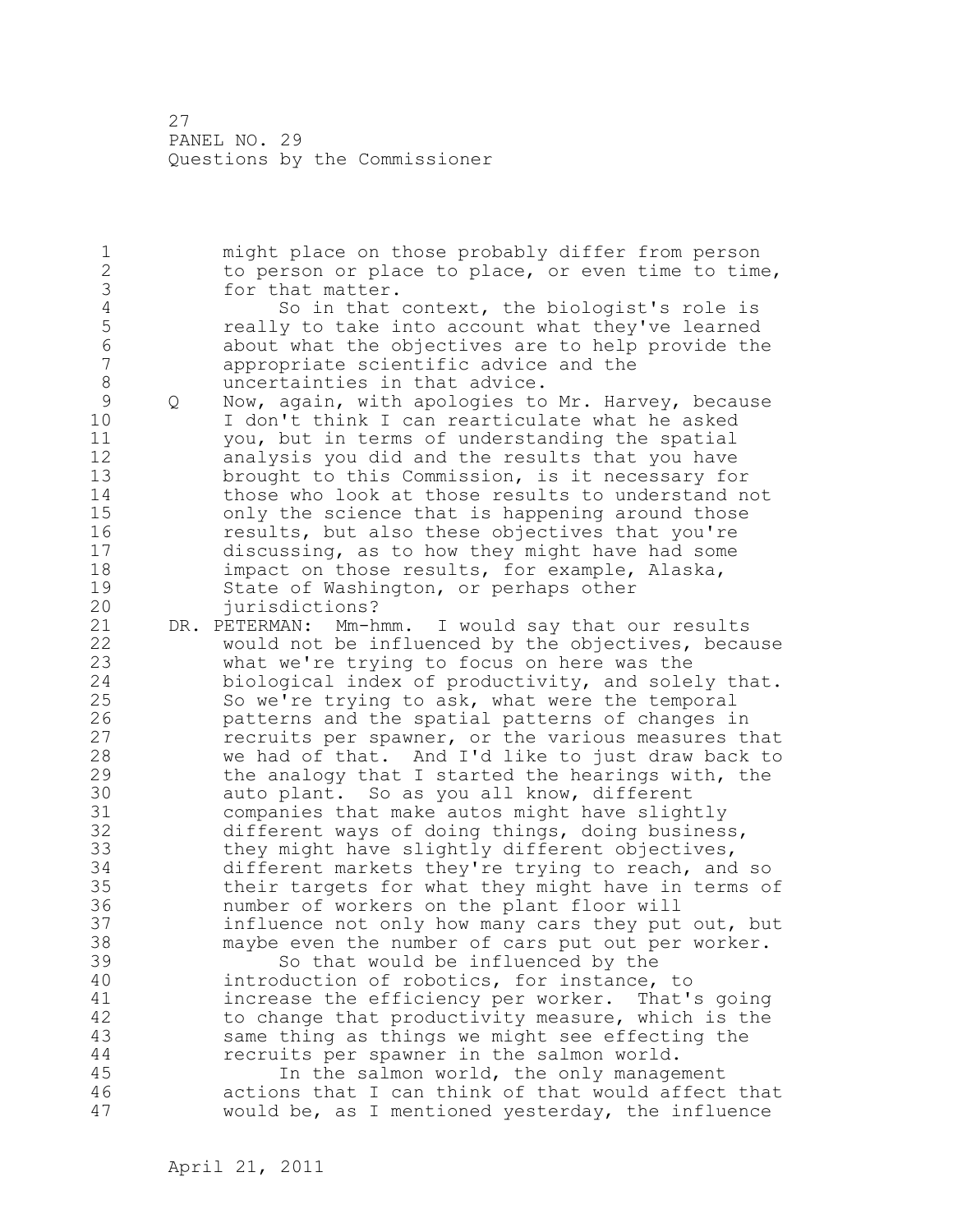28 PANEL NO. 29 Questions by the Commissioner Cross-exam by Mr. Harvey (TWCTUFA)(cont'd)

1 of hatcheries, lake fertilization, spawning 2 channels. Those sorts of things are intended to 3 increase the survival rate in the early part of<br>4 the life history, with the assumption that that 4 the life history, with the assumption that that's<br>5 qoing to carry through to the end of the life 5 going to carry through to the end of the life<br>6 history and bring back more adults. 6 history and bring back more adults.<br>7 6 Brigitte, I don't know if y So Brigitte, I don't know if you have 8 anything to add to that? 9 DR. DORNER: No, I just reiterate that if we had just<br>10 10 looked at abundances then, ves, the management 10 looked at abundances then, yes, the management 11 decisions would affect that, but since we looked 12 at productivity I think it's very little effect, 13 apart from those exceptions that Randall just 14 mentioned. 15 THE COMMISSIONER: Thank you, Dr. Peterman. 16 DR. PETERMAN: Okay, you're welcome. 17 THE COMMISSIONER: Mr. Harvey? 18 MR. HARVEY: Mr. Commissioner, could I ask a follow-up 19 question to that?<br>20 THE COMMISSIONER: Yes THE COMMISSIONER: Yes, of course. 21 22 CROSS-EXAMINATION BY MR. HARVEY, continuing: 23 24 Q Dr. Peterman and maybe Ms. (sic) Dorner, you would 25 have something to say on this, too. I didn't 26 understand, Dr. Peterman said that the -- with<br>27 sespect to the clear goals and targets, if the respect to the clear goals and targets, if the 28 target is maximizing commercial fisheries, then 29 that would lead to one set of decisions, or 30 something like that, but you have a different<br>31 mumber, if you're maximizing recreation or Fi 31 number, if you're maximizing recreation or First Nations. 33 I've assumed, and it's inconsistent with this 34 answer, I've assumed that the maximum sustained 35 yield of sockeye, in the sense of the maximum that 36 our freshwater system can support and the marine 37 environment can support -- 38 DR. PETERMAN: Mm-hmm. 39 Q -- would satisfy all objectives, the commercial 40 fishery, the First Nations, and the recreation, 41 because all are interested in their -- in<br>42 increasing the abundance of the sockeve ru increasing the abundance of the sockeye runs so 43 that they have, if they have a certain percentage 44 share or whatever, they can increase their share, 45 their numbers; is that correct? 46 THE COMMISSIONER: Sorry. Ms. Gaertner? 47 MS. GAERTNER: Mr. Commissioner, maybe this is a useful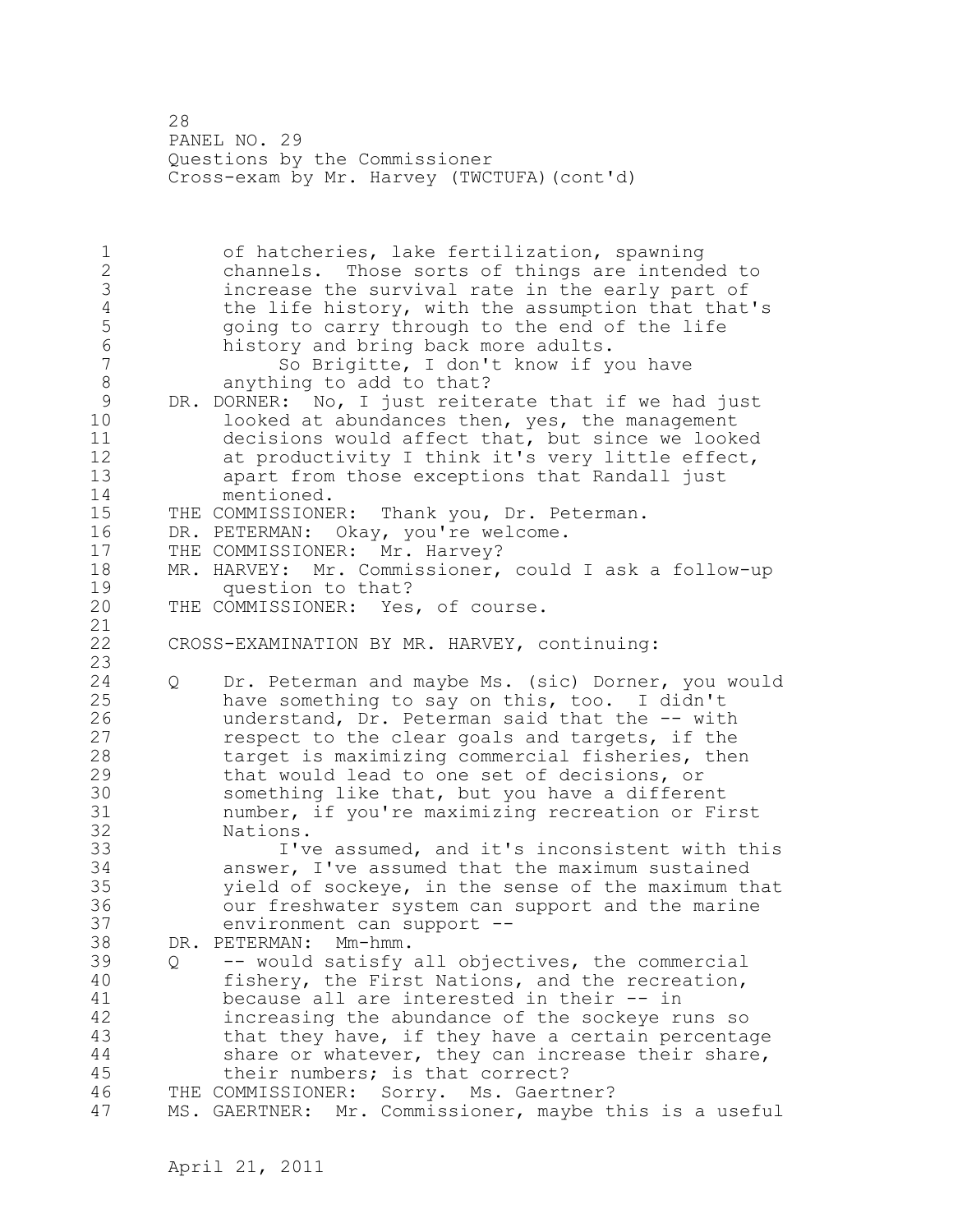1 time. I heard Mr. Harvey say that -- yet last 2 week, in a question to Karl English, that everyone 3 in this room agrees with maximum sustainable<br>4 yield, and I think this question, again, flo 4 yield, and I think this question, again, flows<br>5 from that misunderstanding. I was quite 5 from that misunderstanding. I was quite<br>6 surprised, and when my clients heard it, 6 surprised, and when my clients heard it, they were<br>7 and they have asked me to clear quite surprised, and they have asked me to clear 8 the record. That is a misunderstanding on the<br>9 second that the part of Mr. Harvey, and I think that that migh 9 part of Mr. Harvey, and I think that that might be<br>10 useful for him to consider in his questions -useful for him to consider in his questions --11 MR. HARVEY: All right. 12 MS. GAERTNER: -- and his approaches. 13 MR. HARVEY: Well, that's all the more reason why Dr. 14 Peterman should explain what he means by his 15 answer. 16 DR. PETERMAN: Sure. Okay. Well, I guess, from my 17 perspective, yeah, the concept of maximum 18 sustainable yield is that there's an available 19 surplus, if you will, to what the biological<br>20 sequirements are for replacing the spawners, requirements are for replacing the spawners, and 21 that could be allocated in various ways. But, if 22 you get down to the details of the practical 23 implementation of that concept, you're going to 24 have the problem of mixed stock fisheries. 25 In the allocation of catches among the 26 different user groups, let's just stick with the<br>27 three largest ones, the commercial, First Nation: three largest ones, the commercial, First Nations 28 and recreational, might be dependent on what mix 29 of stocks you have at various levels in the mixed 30 stock fishery, and that would be influenced by the<br>31 sescapement targets on each of those systems. 31 escapement targets on each of those systems.<br>32 6 So I quess that's what I was thinking o So I guess that's what I was thinking of. 33 Q So you're thinking more of the place of 34 harvesting, is it? Because -- 35 DR. PETERMAN: For the timing. 36 Q And assuming that First Nations would only wish to 37 harvest right on their doorstep, and similar with 38 recreational fishers up the river would want to 39 harvest in that point rather than moving 40 downstream, or -- 41 DR. PETERMAN: Well, no, I'm just thinking that<br>42 different stocks come in at different time: different stocks come in at different times and at 43 different places, of course, and so they're 44 vulnerable to different fisheries, accordingly. 45 So a manager would take those different aspects of 46 the total returns that might be part of MSY and 47 consider that complexity.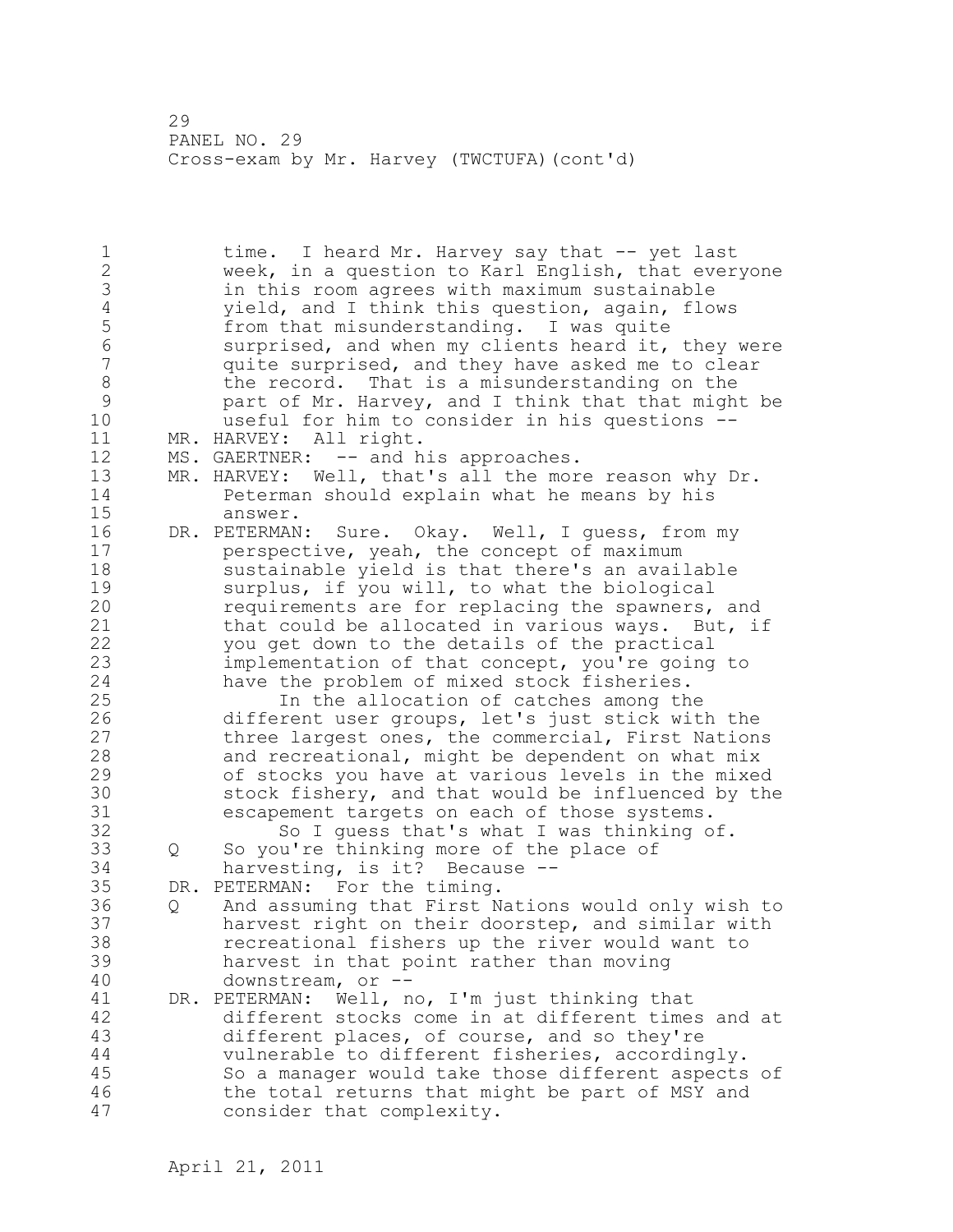30 PANEL NO. 29 Cross-exam by Mr. Rosenbloom (GILLFSC)

1 Q So in the details there might be some variation, 2 but generally, surely, the maximum number of 3 returns, for example, the 2010 return was far more 4 beneficial to all user groups than the 2009 return? 6 DR. PETERMAN: Certainly, yes<br>7 MR. HARVEY: All right, I thim MR. HARVEY: All right, I think that's pretty much it. 8 THE COMMISSIONER: Thank you, Mr. Harvey. Ms. Baker,<br>9 did you want to take the break now? 9 did you want to take the break now?<br>10 MS. BAKER: Sure. MS. BAKER: Sure. 11 THE COMMISSIONER: We could do that, sure. 12 THE REGISTRAR: The hearing will now recess for 15 13 minutes. 14 15 (PROCEEDINGS ADJOURNED FOR MORNING RECESS) 16 (PROCEEDINGS RECONVENED) 17 18 THE REGISTRAR: Order. The hearing is now resumed. 19 MR. ROSENBLOOM: Thank you very much. My name is Don<br>20 Rosenbloom and I appear on behalf of Area D Rosenbloom and I appear on behalf of Area D 21 Gillnet and Area B Seiner. 22 23 CROSS-EXAMINATION BY MR. ROSENBLOOM: 24 25 Q Dr. Peterman and Dr. Dorner, I have a series of 26 questions that I will naturally direct them to Dr.<br>27 Peterman, but, Dr. Dorner, at your end if you wish Peterman, but, Dr. Dorner, at your end if you wish 28 to answer, make a contribution in respect to any 29 of the answers being given by your colleague, Dr. 30 Peterman, obviously I invite your analysis and<br>31 opinions. opinions. 32 DR. DORNER: Okay. I shall do that. 33 Q Thank you. Dr. Peterman and Dr. Dorner, in 34 reviewing the studies, scientific studies that 35 have been commissioned, or the projects that have 36 been commissioned by this inquiry, by this 37 Commission, in terms of scientific analysis, can 38 you tell me whether any of the subjects from 39 Project 1 through to 12 are focused on the issue 40 of carrying capacity of watersheds, of nursery 41 lakes? And I invite you to look at the preface to<br>42 vour report, Exhibit 748, the first page of the your report, Exhibit 748, the first page of the 43 preface. Because I don't see it. And I want to 44 ask you a few questions that arise from that 45 situation, if indeed you do not see a scientific 46 study being done in respect to that issue. 47 DR. PETERMAN: I'm not sure whether the third one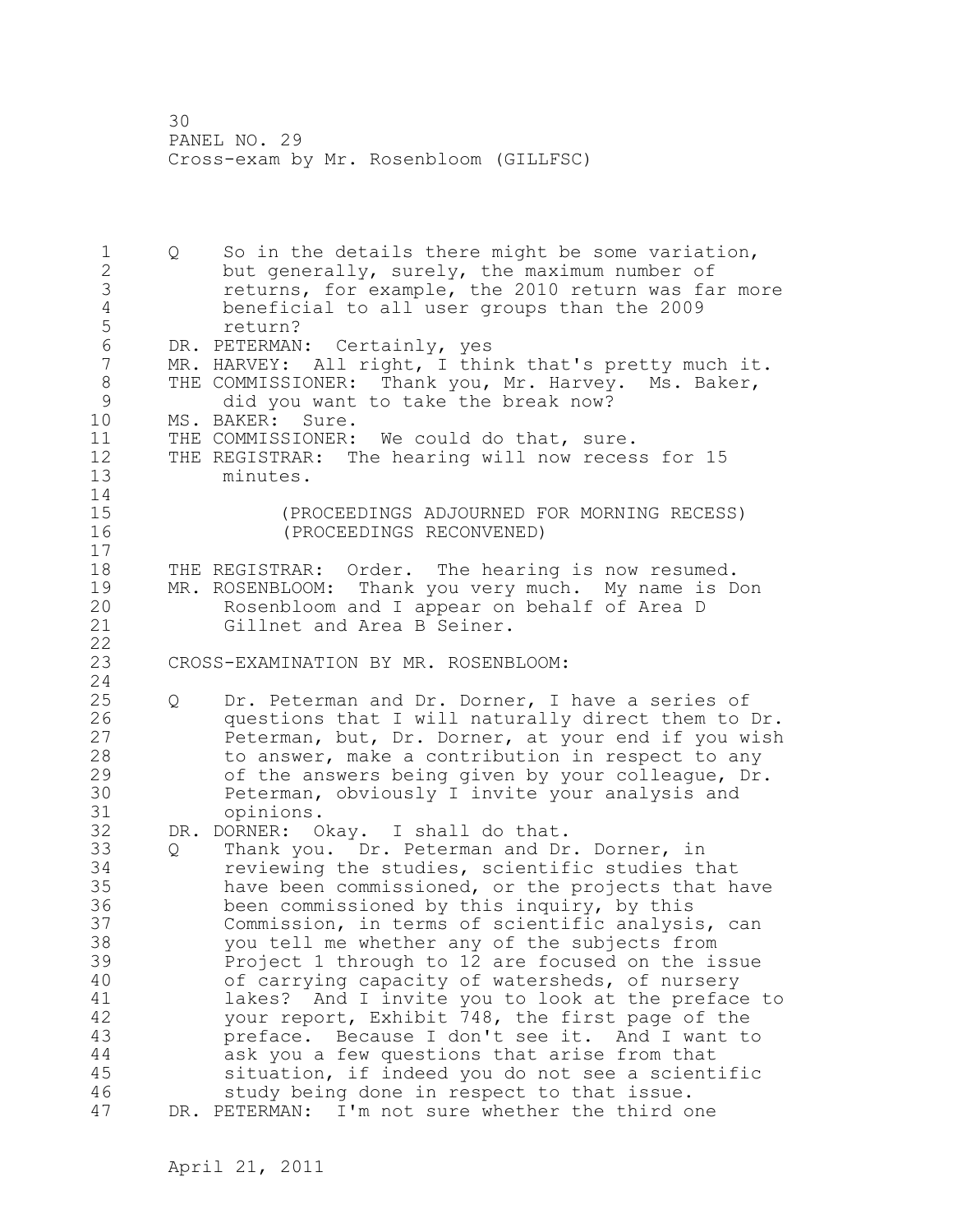1 wouldn't do that. If it's going to be covered 2 anywhere, I would think it would be there. That's 3 the "Fraser River freshwater ecology and status of<br>4 sockeye Conservation Units". But so I haven't 4 sockeye Conservation Units". But so I haven't<br>5 seen the report. I don't know if it's done ye 5 seen the report. I don't know if it's done yet,<br>6 so I'm not sure what they did. 6 so I'm not sure what they did.<br>7 0 Well, you've been part of a co 7 Q Well, you've been part of a collective of 8 scientists that were authors of these papers.<br>9 DR. PETERMAN: Yes. 9 DR. PETERMAN: Yes.<br>10 0 Who have talke 10 Q Who have talked out things in a workshop. Do you 11 recall the matter of carrying capacity of water 12 systems to be part of the discussion at that 13 workshop? 14 DR. PETERMAN: Quite frankly, I don't remember. That 15 workshop, yeah, it was a one-day workshop -- or, 16 no, I guess it was two days, but I don't remember 17 the carrying capacity issue coming up. That's not 18 to say it wasn't discussed. 19 Brigitte, do you remember at all? DR. DORNER: Yeah, no, I don't think so, the beginning, 21 I don't think it was discussed. 22 Q And if I am wrong in my cursory review of these 23 papers, I invite Commission counsel to stand up 24 and correct me that indeed one of these papers, 25 paper 3 or otherwise, is dealing with this issue. 26 Assuming that it isn't, is this not a critical and<br>27 important issue obviously in terms of population important issue obviously in terms of population 28 dynamics or production measures for this 29 Commission, and indeed at the end of the day for 30 managers of the resource?<br>31 DR. PETERMAN: Well, yes, know DR. PETERMAN: Well, yes, knowing how many fish a 32 freshwater system can produce is obviously part of 33 the scientific knowledge that goes into providing 34 the advice to managers, but I wouldn't say it's 35 the only one. Clearly there is other major issues 36 of a biological nature. But, yes, I would agree 37 that having a good estimate of the carrying 38 capacity is important. 39 Q Yes. And so if it isn't the subject of 40 investigation by the Commission up to this point 41 in terms of scientific assignments to these<br>42 scientists, do you believe that it is import scientists, do you believe that it is important 43 that the Commission elicit evidence in respect to 44 that question? 45 DR. PETERMAN: Well, I'm wondering whether the answer 46 to your question might come out as a side product 47 of other studies, even though there wasn't a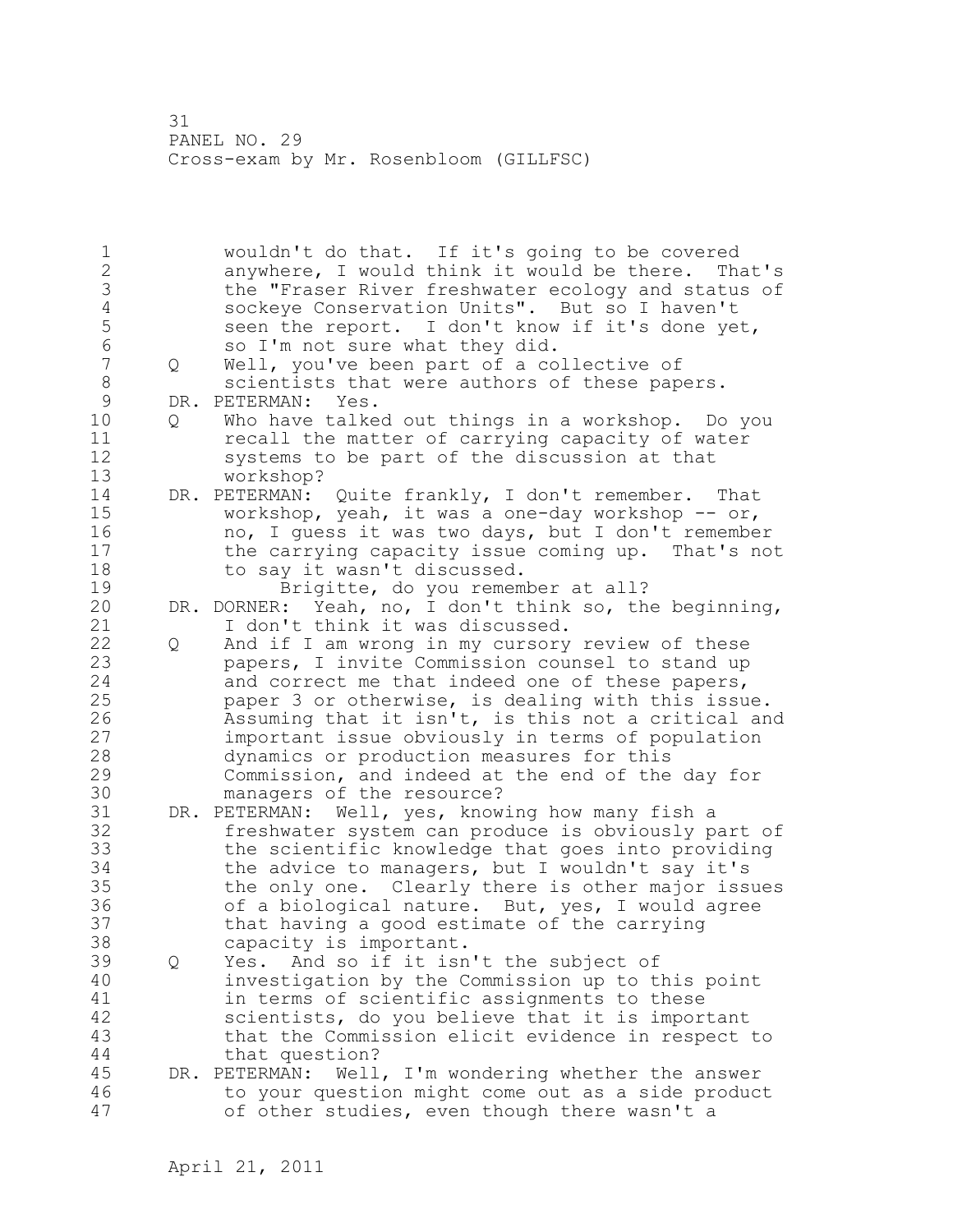1 specific topic aimed at that. So the kind of 2 evidence that we were just going through before 3 the break on estimating the escapement that would<br>4 qive rise to maximum number of smolts, or maximum 4 give rise to maximum number of smolts, or maximum<br>5 biomass of smolts, pardon me, would be heading in 5 biomass of smolts, pardon me, would be heading in<br>6 that direction, and that there have been those 6 that direction, and that there have been those<br>7 analyses. analyses. 8 Q But you would agree with me that the subject<br>9 deserves something other than peripheral 9 deserves something other than peripheral<br>10 treatment, for obvious reasons? treatment, for obvious reasons? 11 DR. PETERMAN: Sure. 12 Q Yes. And you, sir, in particular, have a special 13 interest in carrying capacity. I understand that 14 you have co-authored a study at least in the 15 marine environment in terms of carrying capacity; 16 is that not correct? 17 DR. PETERMAN: Yes, it related to density-dependent 18 growth on the high seas, interactions among 19 salmon, yes.<br>20 0 And so vou, 20 Q And so you, better than anyone, understands the 21 significance of carrying capacity issues and 22 thresholds in terms of carrying capacity in the 23 realm of harvest management. 24 DR. PETERMAN: Well, I don't know if I understand it 25 better than anyone, but I'm familiar with it, as 26 is Brigitte, I think.<br>27 0 0f course. Now, my l Q Of course. Now, my learned colleague, Mr. Harvey, 28 has covered a great deal in respect to issues of 29 common interest to a number of us at this 30 Commission, but I do have a few added areas to cover in respect to escapement issues. Firstly, 32 there's been a focus from time to time in this 33 inquiry whether over-escapement has led to a 34 catastrophic event, and that has -- we've been 35 drawn into that debate, in part because of the 36 paper that Drs. Walters and Riddell did in 2004. 37 Yesterday some evidence was put to you in terms of 38 transcript of Dr. Walters and Dr. Riddell 39 regarding their feelings today about it, in light 40 of information they have acquired since 2004. 41 Putting aside the issue of whether over-<br>42 escapement can lead to catastrophic result, y escapement can lead to catastrophic result, you 43 would agree with me that it is terribly relevant 44 whether over-escapement might simply be 45 detrimental to productivity in terms of the 46 sockeye salmon, obviously. In other words the 47 threshold need not be catastrophic. But surely it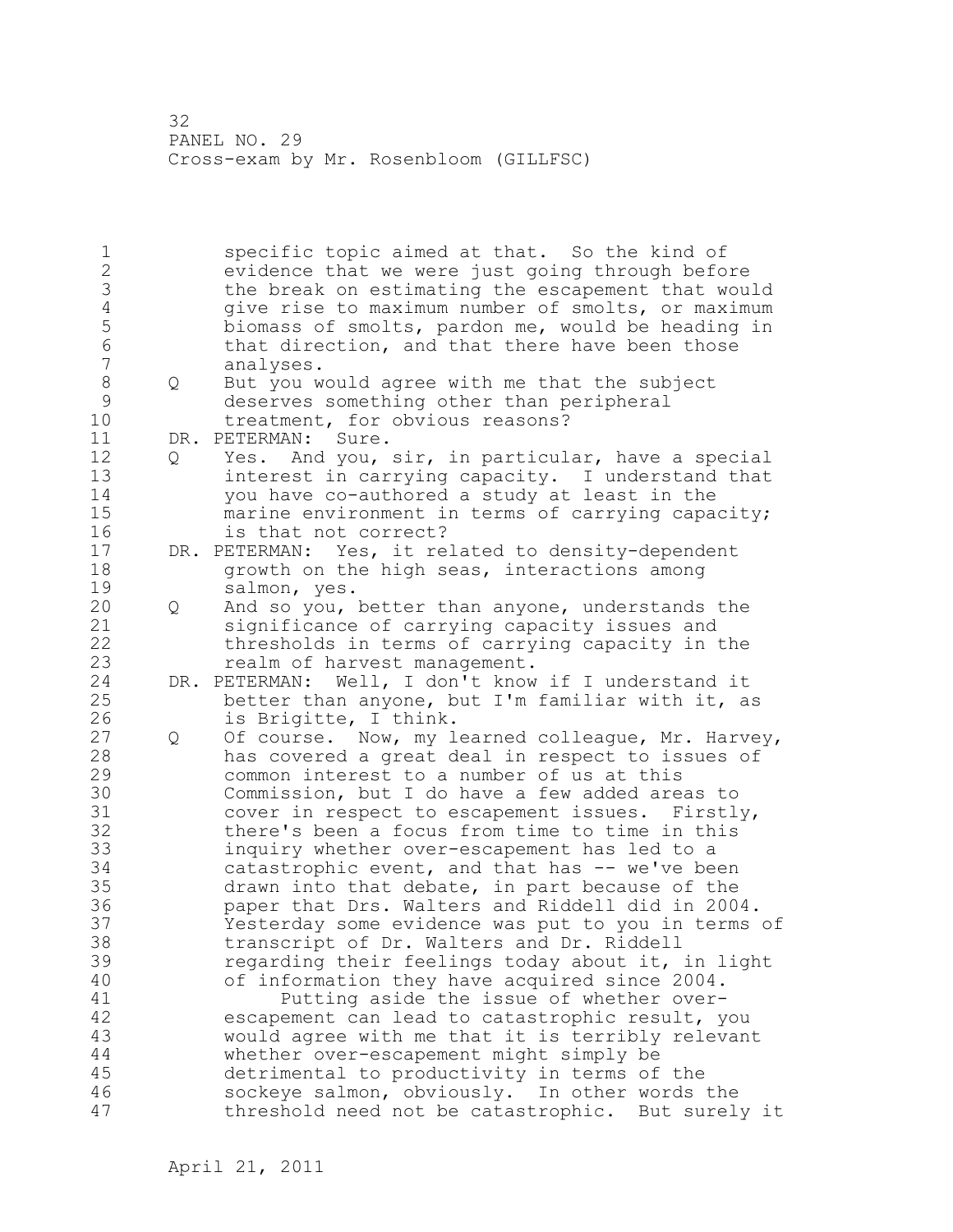1 is terribly important biologically to determine 2 whether or not an over-escapement can be 3 detrimental to productivity. I think I state the 4 obvious, do I not?<br>5 DR. PETERMAN: Yes, yes 5 DR. PETERMAN: Yes, yes, yes. I think I would agree<br>6 with that. 6 with that.<br>7 0 Then in te Q Then in terms of your findings about Quesnel, and 8 it may be best to go directly to your report so we<br>9 3 1 understand the context. As I understand it, from 9 understand the context. As I understand it, from<br>10 vour analysis, and I want to go into the your analysis, and I want to go into the 11 methodology of your analysis in a moment or two, 12 you say in part at page 45 of your report, again 13 Exhibit 748:  $\begin{array}{c} 14 \\ 15 \end{array}$ To summarize our analysis of density 16 dependence, we conclude that although there 17 is evidence of both simple and delayed 18 density dependence for many Fraser stocks, 19 our results do not support the general<br>20 hypothesis that efforts to rebuild Fra hypothesis that efforts to rebuild Fraser 21 populations in recent years may have resulted 22 in "over-spawning", thereby causing 23 substantial declines in productivity for 24 these stocks. The only exception to this 25 generalization is the Quesnel stock, which 26 3 shows evidence of both delayed density<br>27 shows evidence and patterns of spawner and 27 dependence and patterns of spawner and<br>28 mecruit abundance that are consistent recruit abundance that are consistent with 29 the hypothesis that recent declines in 30 **productivity are attributable mostly to**<br>31 **productivity are abundance**. increased spawner abundance. 32 33 Let's accept for a moment your findings here, and 34 your opinions as stated in that paragraph. Even 35 if it is your opinion that only the Quesnel stock 36 shows the phenomenon that we're talking about 37 here, that in itself is very consequential, is it 38 not, in terms of biological analysis, because it 39 is a warning or an alarm that goes off in terms of 40 what happens when there is a significant over-41 escapement. Do you agree with that?<br>42 DR. PETERMAN: Well, I would sav it's an DR. PETERMAN: Well, I would say it's an alarm that 43 goes off that says any biological analysis of 44 future returns from the Quesnel system should take 45 into account these interactions across brood 46 years. 47 Q Yes. And it is an alarm that should go off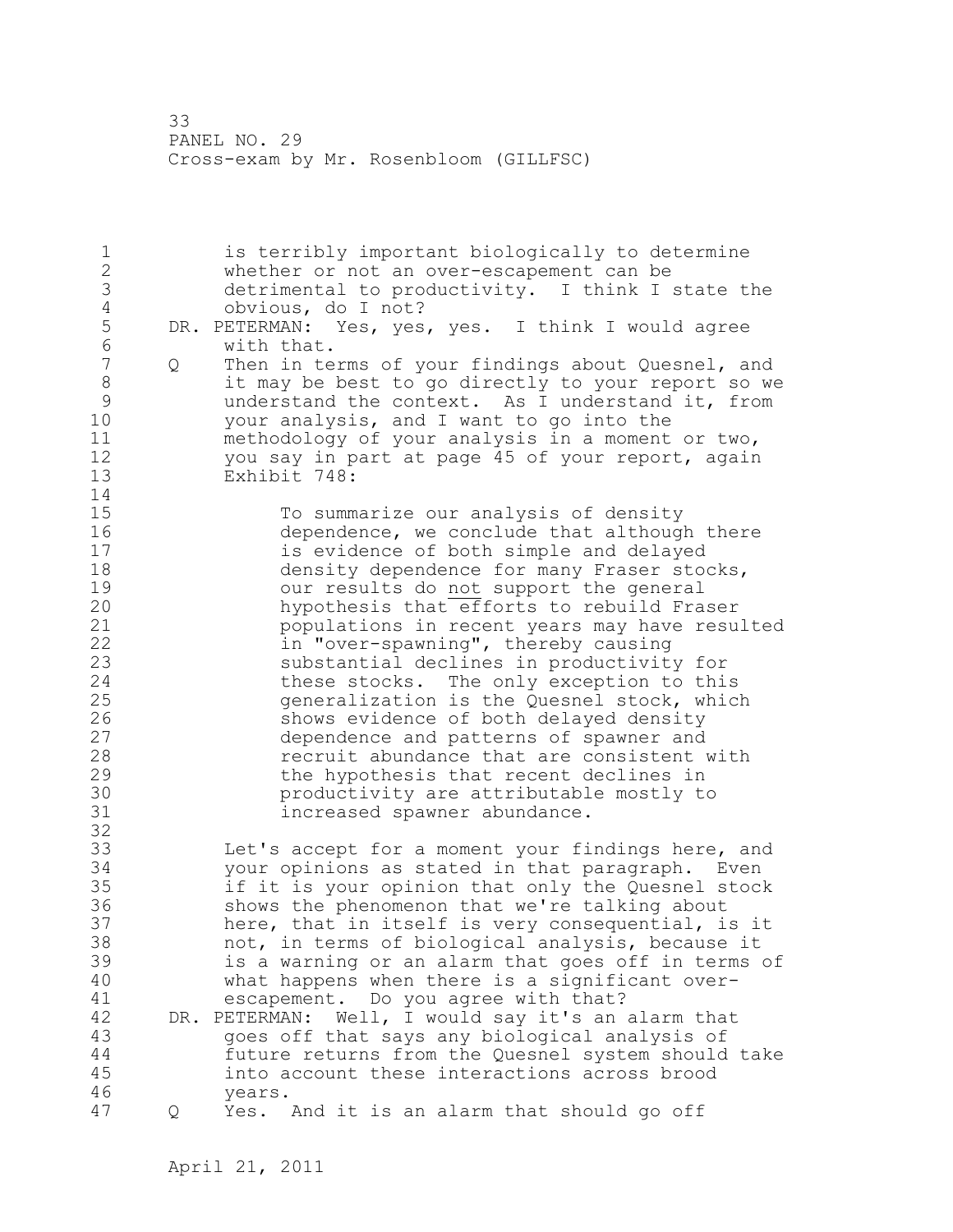1 generally in terms of reviewing harvest management 2 with other systems, too, especially systems where 3 there's a delayed density dependence.<br>4 DR. PETERMAN: Well, yes, if there is dela 4 DR. PETERMAN: Well, yes, if there is delayed density<br>5 dependence. But as we said in our report, there 5 dependence. But as we said in our report, there's<br>6 Devidence of that for anything other than the 6 no evidence of that for anything other than the Quesnel stock at the moment. I mean, it could be 8 ten years from now we have new data, might come to<br>9 a different conclusion. 9 a different conclusion.<br>10 0 Well, and I'm speaking 10 Q Well, and I'm speaking beyond at the moment. I'm 11 talking about the future of harvest management. 12 It is surely an issue. 13 DR. PETERMAN: Yes. 14 Q Thank you. Now, Mr. Lapointe, I believe it was 15 Mr. Lapointe -- or you obviously are very familiar 16 with him, it is Dr. Lapointe? I apologize. 17 DR. PETERMAN: No. No. 18 Q Mr. Lapointe. Mr. Lapointe came before this 19 inquiry back in December and I want to inject into<br>20 our discussion with you today an opinion that he our discussion with you today an opinion that he 21 made at that time. And I'll be referring to a 22 transcript of January the 19th -- if I said last 23 year, his testimony was January the 19th of this 24 year, and at page 36. And before I go to the 25 direct quote, basically what he has warned about 26 in his testimony is that the consequences of over-<br>27 escapement can have a detrimental effect, not only escapement can have a detrimental effect, not only 28 on sockeye salmon, but on other fishes within the 29 system. And I want to put the passage to him 30 (sic), and I want your comments about it.<br>31 DR. PETERMAN: Okav. DR. PETERMAN: Okay. 32 Q And it's at page 36 and it is at line 25. It was 33 an examination of Mr. Lapointe by my learned 34 friend, Mr. Leadem. At line 25 he said: 35 36 I think we do anticipate that if we put a 37 **really, really large number of predators,** 38 which is what the sockeye -- the sockeye are 39 when they're in their lakes, the juveniles, 40 in that ecosystem it's going to have an 41 impact on that ecosystem. 42 43 Quesnel sockeye is a perfect example. 44 Quesnel sockeye impacts of that -- of this 45 build-up of the Quesnel run have not just 46 impacted the number of fish that came back in 47 2006. The Kokanee population in Quesnel Lake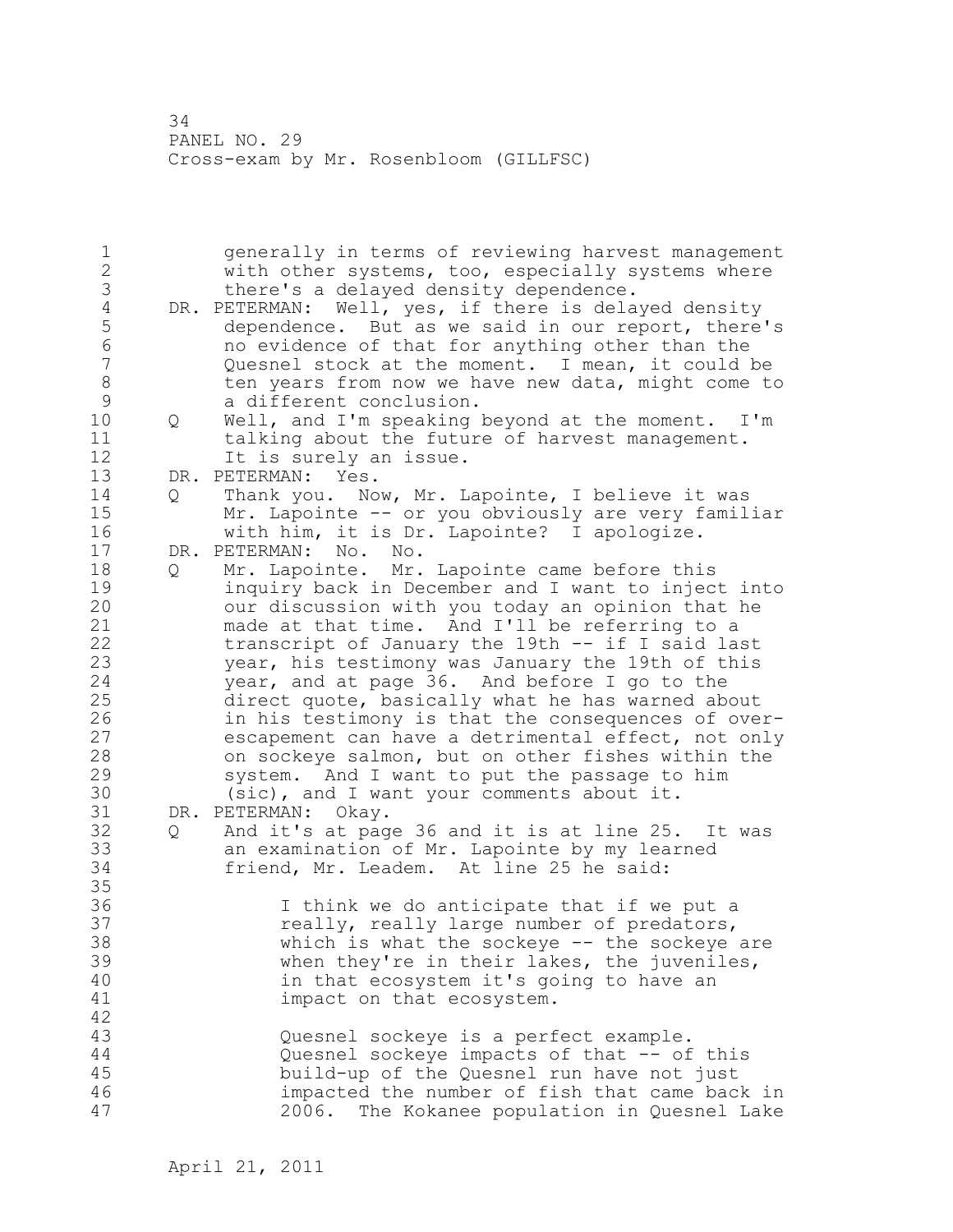1 has collapsed. The large trout population in<br>2 0uesnel Lake has [fundamentally] also been Quesnel Lake has [fundamentally] also been 3 impacted.  $\frac{4}{5}$ 5 Unquote, and it goes on from there. You'd have no 6 reason to dispute the concern that Mr. Lapointe makes in respect to a fallout of consequence to 8 other fishes within a watershed when there is a<br>9 certain over-escapement. 9 certain over-escapement.<br>10 DR. PETERMAN: Well, no, I do DR. PETERMAN: Well, no, I don't disagree with his 11 concern. 12 Q I didn't expect you would. Thank you. Now, 13 moving -- 14 DR. PETERMAN: Brigitte, did you want to comment at all 15 on this? 16 DR. DORNER: No, same thing here. Of course. 17 Q Thank you. The next thing I want to deal with is 18 methodology in terms of the approach that you have 19 taken with this paper. And what I understand from<br>20 the paper, and forgive me, I'm not a scientist. the paper, and forgive me, I'm not a scientist. 21 DR. PETERMAN: Sure. 22 Q Thank you. Is that you have applied a filter 23 called a Kalman filter in doing your analysis And 24 in applying this filter you have placed a caveat, 25 and this is my term, not yours, on the application 26 of the Kalman filter. And I refer to page 25 of<br>27 vour report, and I'm approximately halfway down your report, and I'm approximately halfway down 28 the top paragraph: 29 30 The Kalman filter then attributes to "noise"<br>31 The part of the time series variation (in 31 the part of the time series variation (in<br>32 fecruits per spawner) that does not confo recruits per spawner) that does not conform 33 to the patterns allowed by the interaction of 34 the observation and system models. Because 35 our knowledge of the properties of the signal 36 and data errors is imperfect, the model 37 specified in the Kalman filter is necessarily 38 also imperfect, and the Kalman filter 39 therefore sometimes filters out some of the 40 short-term variation in the signal, i.e., 41 true short-term variation in productivity,<br>42 and may also let some of the noise pass. and may also let some of the noise pass. In 43 practice, this means that major peaks and 44 valleys in productivity may sometimes appear 45 "smoothed out", or conversely, that the 46 filter may fail to remove blips that distract 47 from the overall pattern.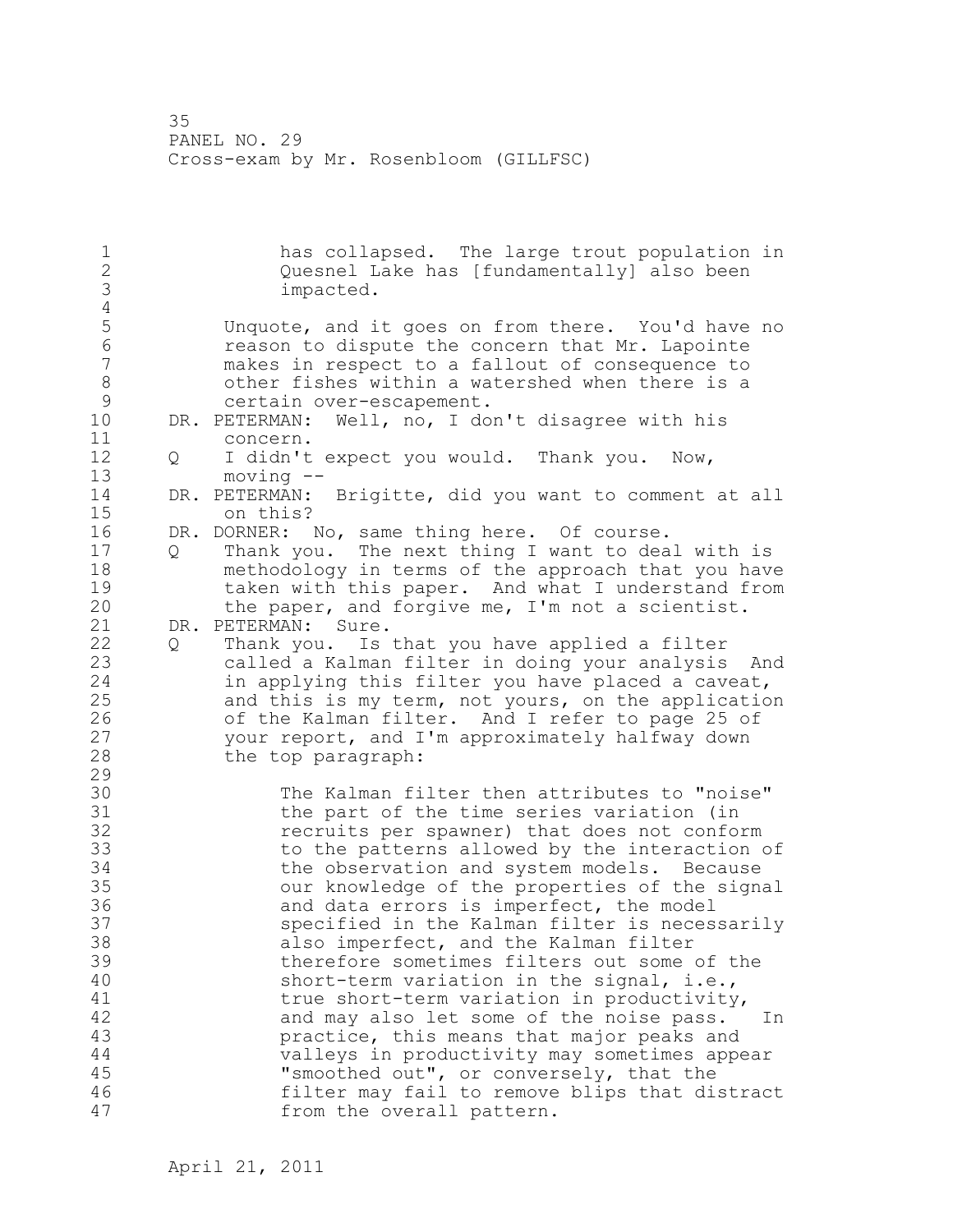1 And you go on from there. My question is this, 2 sir, and in fact to Dr. Dornan. You have 3 participated in various workshops with other<br>4 scientists over the last year and a half req. 4 scientists over the last year and a half regarding<br>5 where your paper was going, and in particular in 5 where your paper was going, and in particular in 6 the application of the Kalman filter, have you not. 8 DR. PETERMAN: Yes. 9 Q And in particular, sir, you participated in a<br>10 science review, in fact to be more specific a science review, in fact to be more specific about 11 it, it was the Scientific Advisory Committee 12 meeting last June, I believe. Do you recollect 13 being a participant in that? 14 DR. PETERMAN: Is that the one where I provided a 15 review for the Sue Grant et al 2010 -- 16 Q Yes. 17 DR. PETERMAN: -- pre-season forecast for Fraser 18 sockeye? 19 Q I believe so. And to try to get to the quick<br>20 here, will you agree with me that you have lea here, will you agree with me that you have learned 21 through your participation in that forum and in 22 others that there is controversy within the 23 scientific community as to whether or not the 24 Kalman filter is appropriately utilized or whether 25 it indeed imposes a significant bias that should 26 disqualify it from application.<br>27 DR. PETERMAN: Ah. Okay. So I'm no DR. PETERMAN: Ah. Okay. So I'm not sure specifically 28 what you're referring to, but the controversy 29 might be related to the fact that we're assuming 30 something about the underlying structural form of<br>31 the relationship between spawners and recruits. the relationship between spawners and recruits, 32 which is true of the Ricker model and any other 33 model, for that matter. 34 The bias that you refer to might have to do 35 with the fact that Carl Walters claimed, and he 36 was on speakerphone from Florida -- no, I think he 37 was at UBC at the time, actually, because this 38 meeting was in Nanaimo. But he was pointing out 39 that in fact the Kalman filter does not show as 40 rapid of a decline as in fact might be happening 41 in nature, that it was lagged. And I agree with 42 that. 43 Brigitte and I were just talking about this 44 the other day, that if you look back at our 2000 45 paper, the one I published with Jeff Grout and 46 Brian Pyper, we showed by a simulation that in 47 fact if you specify a true known change in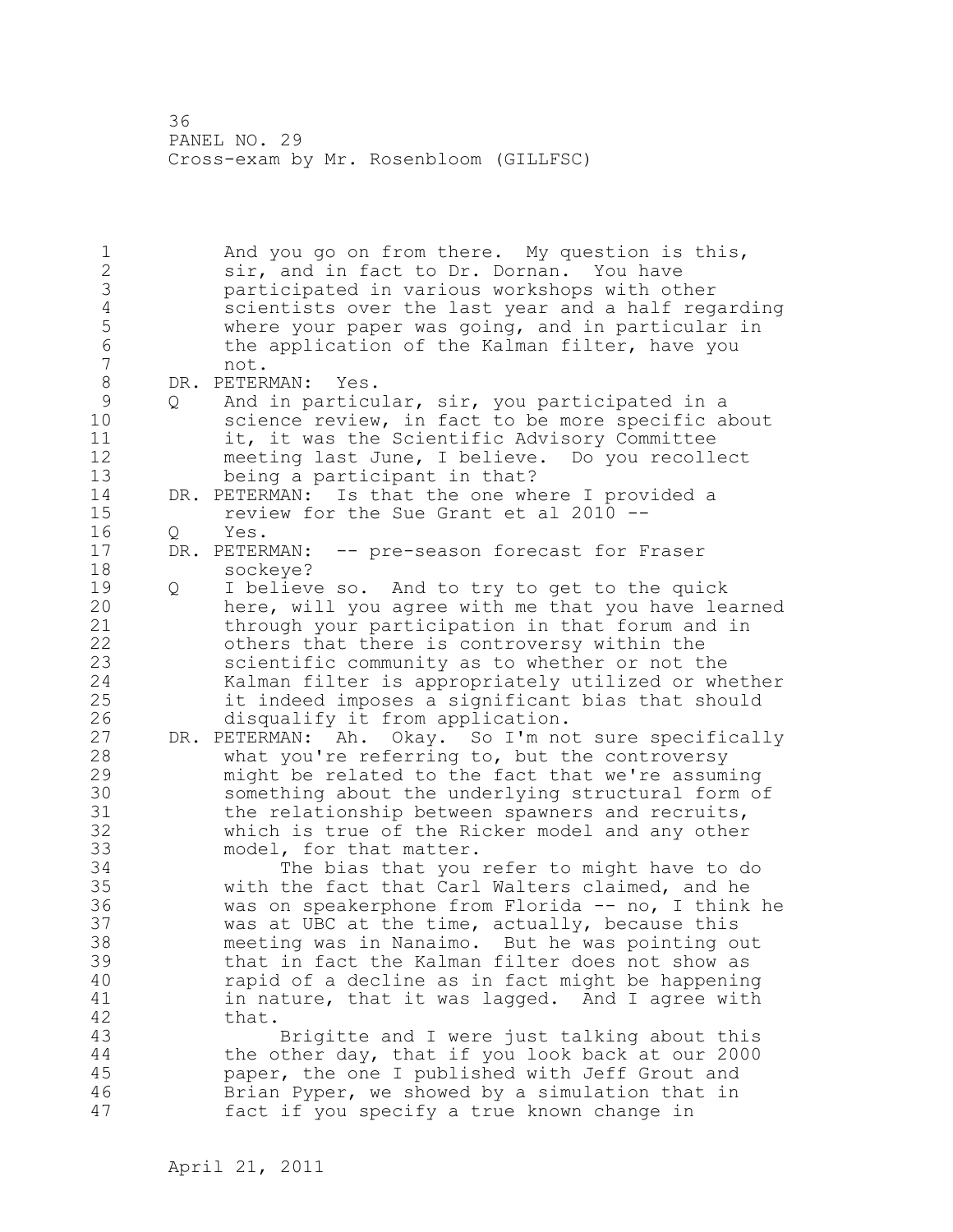1 productivity in the model, and then you generate 2 some data that the Kalman filter uses to estimate 3 that change, the Kalman filter lags behind what<br>4 the true change was. Is that the bias you're 4 the true change was. Is that the bias you're<br>5 talking about? 5 talking about?<br>6 0 Yes. And woul 6 Q Yes. And would you agree with me that Dr. Walters in conversation with you basically suggested to 8 you that the Kalman filter was badly biased 9 towards underestimating the severity of declines in productivity that some stocks have suffered. 11 DR. PETERMAN: Right. That's what he said, and that's 12 what I'm saying we saw in -- I wouldn't say 13 grossly underestimating the severity, but it's 14 definitely underestimating that when the decline 15 started, and but not necessarily how rapidly it 16 was declining. 17 Q Right. But you were accepting generally of his 18 scientific concern? 19 DR. PETERMAN: Yes. As I said, we published basically<br>20 that result in 2000. But I don't know, Brigitte, But I don't know, Brigitte, 21 you look like you've got something else to add 22 there. 23 DR. DORNER: Yeah, two things. When he was making that 24 remark and also with the 2000 paper, you were 25 predicting, whereas we are just reconstructing. 26 DR. PETERMAN: Ah, right.<br>27 DR. DORNER: Bias is quit DR. DORNER: Bias is quite as bad that way because 28 we're doing the backwards moving. The other point 29 I would like to make is that we looked at the also 30 the residual time series and various averaging<br>31 methods for the residual time series and basic methods for the residual time series and basically 32 didn't see any substantial differences in the 33 trends that we reconstructed. So as far as we are 34 concerned, the issue is pretty much a red herring 35 as far as these particular data are concerned. 36 Q As a result of what you heard in that workshop, 37 did you make any modification to the study that is 38 now before us here, or did you not take that into 39 account, the critique, for want of a better term, 40 that Dr. Walters brought to your discussions? 41 DR. PETERMAN: Well, we did take into account in terms<br>42 of interpreting the data, as Brigitte was of interpreting the data, as Brigitte was 43 describing. We checked to see whether our Kalman 44 filter estimates really reflected what the 45 residuals were showing. And remember the 46 residuals are less -- well, it's just a different 47 measure of productivity. But we did not modify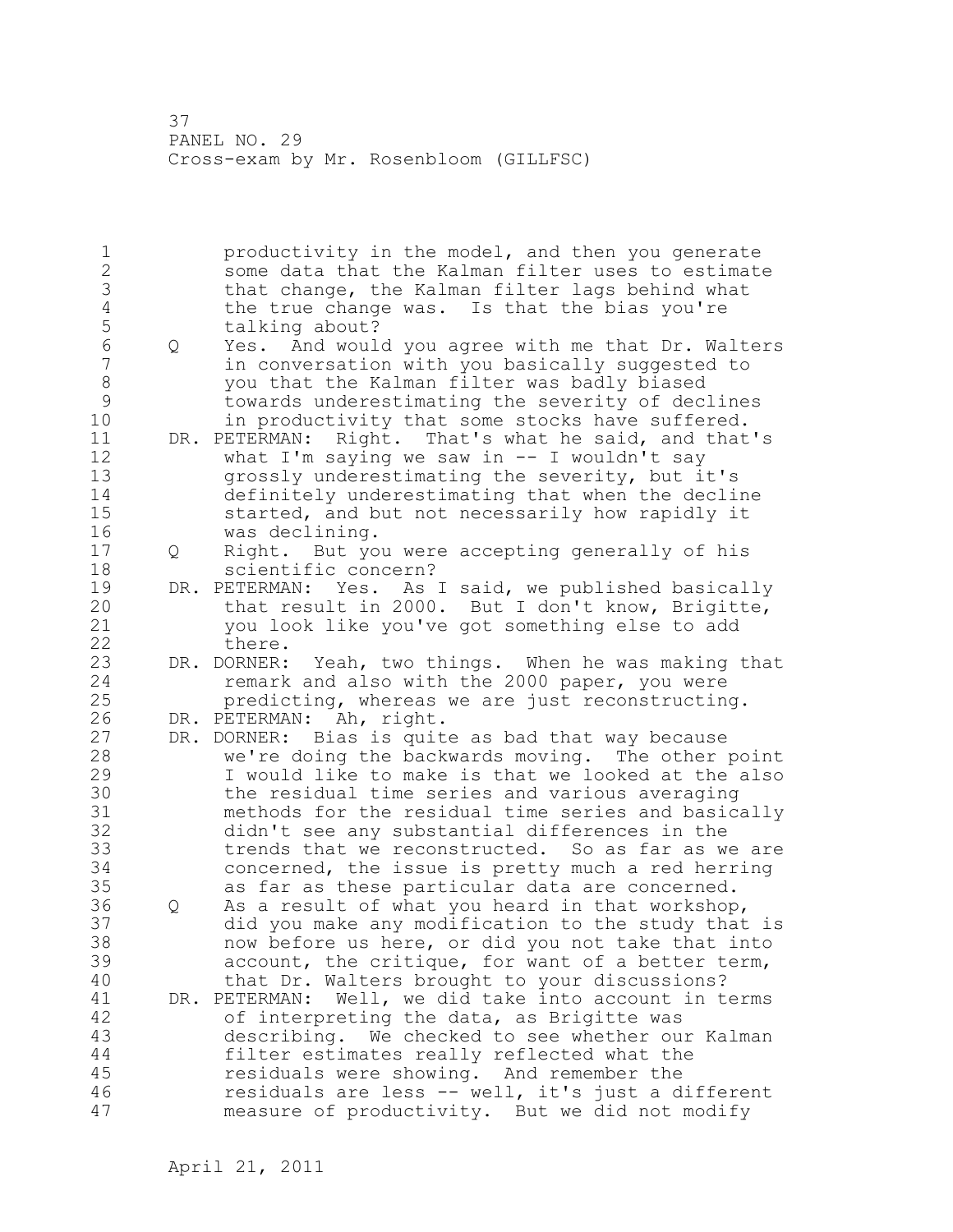1 the method for estimating these Kalman filter 2 productivities, or, pardon me, the Kalman filter 3 is an estimation method. We did not change that 4 estimation method, there's no way to change it,<br>5 there's only one way to do it. 5 there's only one way to do it.<br>6 And so the fact is that, 6 6 And so the fact is that, as Brigitte said,<br>7 We then checked, I quess, plots of the residuals we then checked, I guess, plots of the residuals, 8 what we were seeing in the smoothed Kalman filter<br>9 estimates to see whether there was any major 9 estimates to see whether there was any major<br>10 discrepancy, and we did not see it. So we h discrepancy, and we did not see it. So we have 11 confidence that the results shown by our Kalman 12 filter smoothed trends are the best estimate of 13 the actual trends that are available. 14 Q I don't want to take too much more time, but you 15 would agree with me that the Kalman does not 16 properly represent abrupt changes like those 17 documented in what's upcoming Report 4 to this 18 Commission. 19 DR. PETERMAN: Yes. Well, that again we showed that in<br>20 000 000 000 000 paper that if we specified something like our 2000 paper that if we specified something like 21 a step function, where -- which is sort of like we 22 saw in the 1976, '77, when the ocean changes 23 dramatically and very quickly to a new level of 24 productivity, then the Kalman filter will lag 25 behind in representing that, just like the 26 residuals would. In fact, the Kalman filter<br>27 responds faster to that change the residual responds faster to that change the residual 28 measures. 29 Q Yes. 30 DR. PETERMAN: That's one of the things that we showed 31 in that paper. That the reason we used the Kalman<br>32 filter in several papers subsequent to that 2000 filter in several papers subsequent to that 2000 33 paper to reconstruct the historical trends in 34 productivity was it was shown to be, by a 35 simulation analysis, the best method to track 36 changes, regardless of whether they were quick 37 changes or slowest. But it's true that when you 38 have a step function, something changes 39 dramatically, you're going to lag behind 40 estimating that change. 41 Q and because the filter does not properly represent<br>42 those abrupt changes we're just talking about. those abrupt changes we're just talking about, 43 it's replacing the changes with estimated smooth 44 trends. Would you agree with that. 45 DR. PETERMAN: Yes. 46 Q Yes. And the importance of these biases is that 47 they invite misinterpretation of the productivity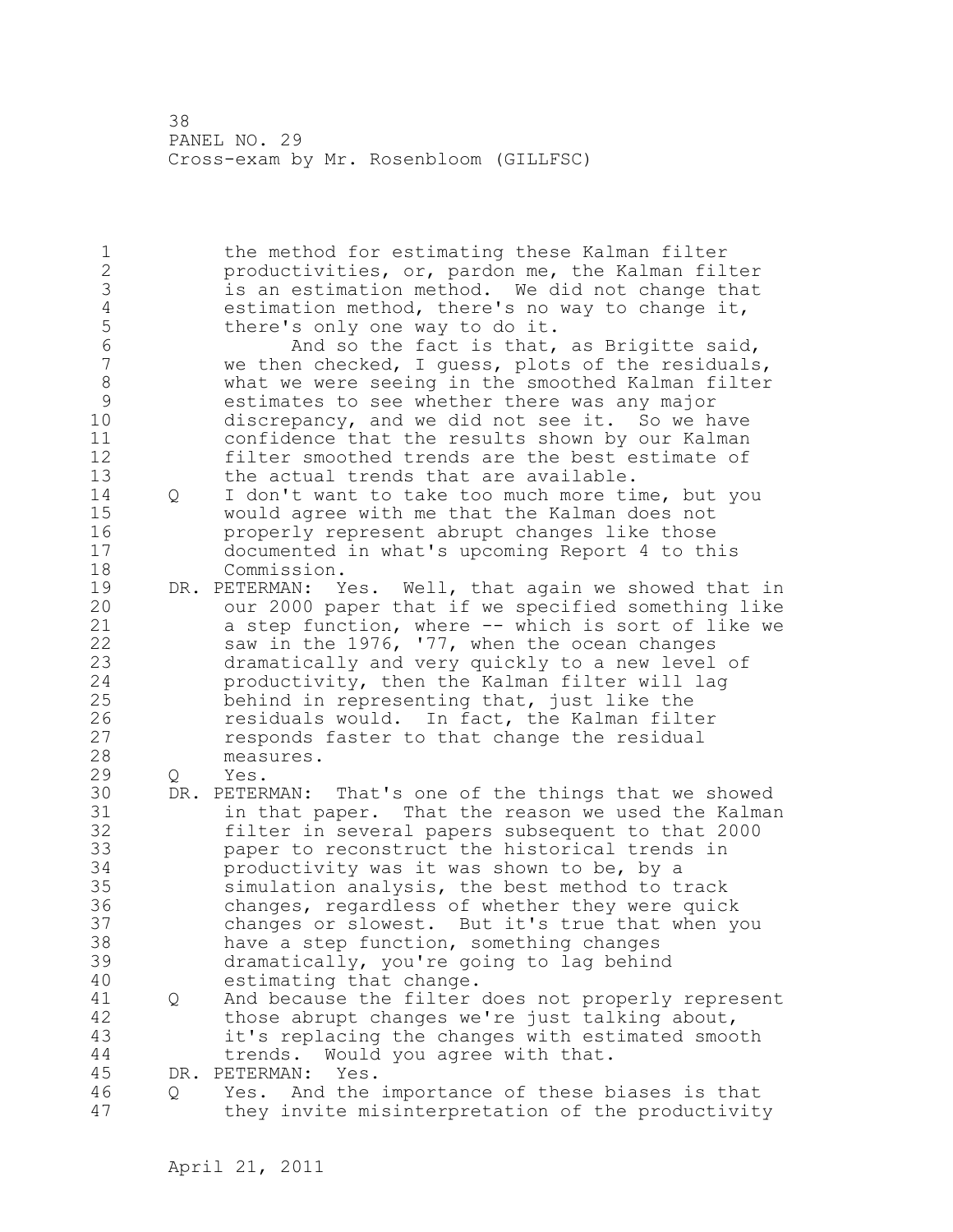| 1<br>$\overline{2}$<br>3<br>4 |   | data correlations between this data and various<br>possible causal factors. Do you agree with that?<br>DR. PETERMAN: No, not quite. Because it turns out |
|-------------------------------|---|----------------------------------------------------------------------------------------------------------------------------------------------------------|
| 5                             |   | that when you go to ask about correlations with<br>something like a time series of contaminants, you                                                     |
| 6                             |   | don't use the smooth Kalman filter. You use the                                                                                                          |
| 7                             |   | unsmooth Kalman filter values, and that might seem                                                                                                       |
| 8                             |   | like a technical detail, but it is an important                                                                                                          |
| 9                             |   | one. And so the unsmooth Kalman filter values are                                                                                                        |
| 10                            |   | actually more variable than the smooth ones, and                                                                                                         |
| 11                            |   | they're a better characterization for the type of                                                                                                        |
| 12                            |   | analysis you're showing, or asking about now.                                                                                                            |
| 13                            |   | Brigitte, did you want to add to these last                                                                                                              |
| 14                            |   | few comments I made? I didn't get back to you.                                                                                                           |
| 15                            |   | DR. DORNER: For the correlations you would also use                                                                                                      |
| 16                            |   | residuals in addition to the Kalman filter values                                                                                                        |
| 17                            |   | to just confirm your results.                                                                                                                            |
| 18                            |   | DR. PETERMAN:<br>$Mm-hmm$ .                                                                                                                              |
| 19                            | Q | Thank you very much. Now, Dr. Peterman and Dr.                                                                                                           |
| 20                            |   | Dorner, you report that relatively few stocks                                                                                                            |
| 21                            |   | still fit the Larkin model, correct, in terms of                                                                                                         |
| 22                            |   | delayed density effects, and after correcting for                                                                                                        |
| 23                            |   | productivity trends and using this Kalman filter                                                                                                         |
| 24                            |   | that we're talking about, would you agree that you                                                                                                       |
| 25                            |   | failed to note that these relatively few stocks                                                                                                          |
| 26                            |   | that represent -- that we're talking about, that                                                                                                         |
| 27                            |   | do fit the Larkin model, represent the vast bulk                                                                                                         |
| 28                            |   | of the total sockeye production. Do you agree                                                                                                            |
| 29                            |   | with that?                                                                                                                                               |
| 30                            |   | DR. PETERMAN: Well, I guess we didn't say that                                                                                                           |
| 31                            |   | explicitly but anyone who's familiar with the data                                                                                                       |
| 32                            |   | will know that.                                                                                                                                          |
| 33                            | Q | Right. So I'm not faulting you for it, but you                                                                                                           |
| 34<br>35                      |   | would agree with me that the three stocks that you                                                                                                       |
| 36                            |   | identify as fitting appropriately within the<br>Larkin model with the delayed density dependence,                                                        |
| 37                            |   |                                                                                                                                                          |
| 38                            |   | are the major stocks in terms of production for<br>the Fraser River.                                                                                     |
| 39                            |   | DR. PETERMAN:                                                                                                                                            |
| 40                            |   | No, sorry, not true. The late Shuswap<br>is the major producer in the whole system and it                                                                |
| 41                            |   | did not have the Larkin model fit best, as I                                                                                                             |
| 42                            |   |                                                                                                                                                          |
| 43                            |   | recall here.<br>I'm just looking through my notes.<br>DR. DORNER:<br>There was no clear evidence either way.                                             |
| 44                            |   | For the Shuswap.<br>DR. PETERMAN:                                                                                                                        |
| 45                            |   | DR. DORNER:<br>Yes.                                                                                                                                      |
| 46                            |   | DR. PETERMAN:<br>So in other words, the Ricker and the                                                                                                   |
| 47                            |   | Larkin models fit equally well for the Shuswap.                                                                                                          |
|                               |   |                                                                                                                                                          |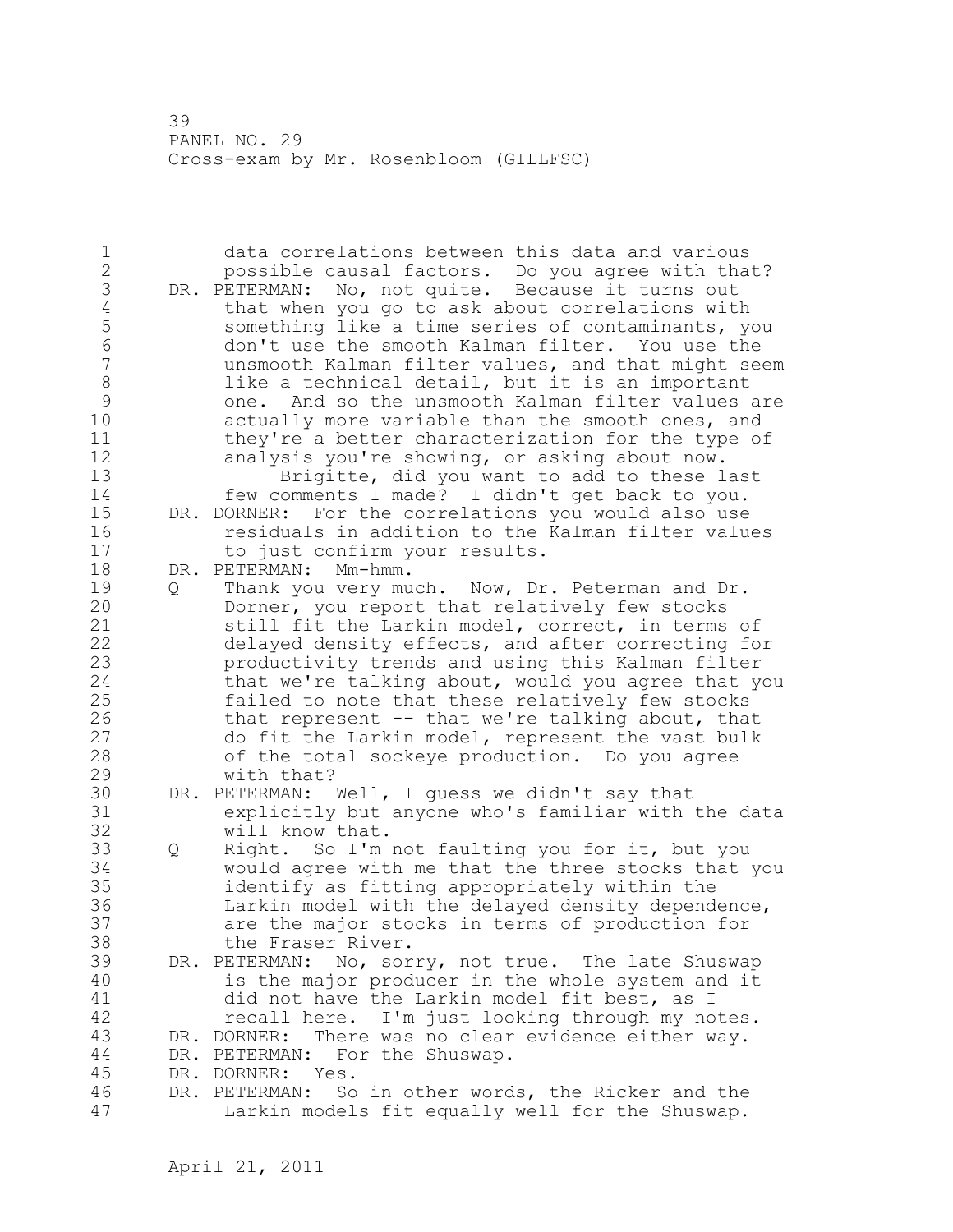1 DR. DORNER: Within the four AIC points. 2 DR. PETERMAN: (Indiscernible - overlapping speakers). 3 Q But the others are major producers, obviously.<br>4 DR. PETERMAN: Yeah, the Chilko is definitely a maj 4 DR. PETERMAN: Yeah, the Chilko is definitely a major<br>5 coducer. 5 producer.<br>6 0 Yes. 6 Q Yes.<br>7 DR.PETER DR. PETERMAN: As is Quesnel. 8 Q Yes, thank you. Now, I want to move on very 9 briefly. You speak in your paper of a major new finding, and that is that you have brought before 11 us a correlation or analysis to show that the 12 decline in the sockeye stock of the Fraser is 13 common to declines taking place in Washington 14 State and Northeast Alaska, and you say that's a 15 new finding. I'm surprised it is a new finding. 16 And let me ask you these series of questions 17 briefly. Surely the Alaskans were totally 18 familiar up until recently with what was their 19 **productivity or recruit per spawner index for**<br>20 **heir watershed within the Northeast.** their watershed within the Northeast. 21 DR. PETERMAN: Actually, okay, so by "Northeast" I 22 think do you mean North-eastern Pacific or 23 Southeast Alaska? 24 Q I'm sorry, Southeast Alaska. 25 DR. PETERMAN: Yeah, yeah, you're right. Okay. 26 Q Thank you.<br>27 DR. PETERMAN: DR. PETERMAN: So, yes, but, you know, believe it or 28 not, I actually got those data on the Southeast 29 Alaskan sockeye and the Yakutat Peninsula sockeye 30 from an Alaska Department of Fish and Game<br>31 Biologist named Doug Eggers, just fortuito Biologist named Doug Eggers, just fortuitously at 32 a meeting he was here in Vancouver. I can't 33 remember which meeting it was, and he told me he 34 had just compiled these data. And I said, "Oh, 35 wow, that would be wonderful if we could have 36 those data for our analyses, too." And he gave 37 them to me. And I said, "Well, what have you 38 observed in the data?" He said, "Oh, the 39 productivity's going down dramatically in most of 40 those stocks." I said, "Oh, that's really 41 interesting." And that -- that sounded like he<br>42 had just found that out himself. had just found that out himself. 43 Q Well, I don't want either you nor I to cause an 44 international incident, but surely, they're not 45 asleep at the switch up in Alaska if there is a 46 dramatic decline in their productivity within a 47 major portion of their territory, of their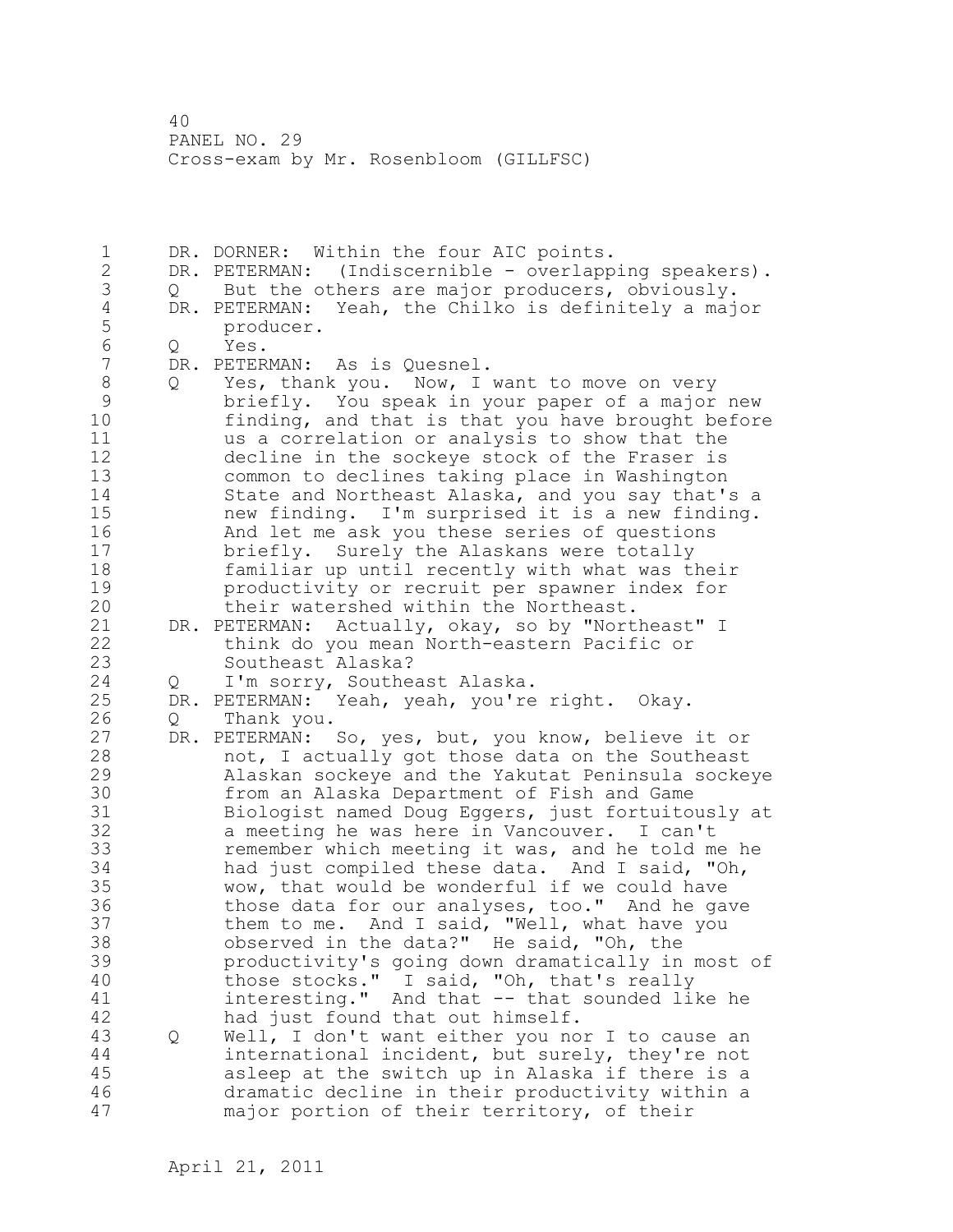1 watersheds. 2 DR. PETERMAN: Ah. It may be a major portion of their 3 territory, but it's not a major portion of their 4 stocks.<br>5 Q Yes. 5 Q Yes.<br>6 DR.PETER 6 DR. PETERMAN: So those stocks are actually very small<br>7 in abundance compared to the Bristol Bay stocks, in abundance compared to the Bristol Bay stocks, 8 which are doing fantastically well --<br>9 0 Yes. 9 Q Yes.<br>10 DR.PETER DR. PETERMAN: -- over the last decade. 11 Q So you're saying because the productivity 12 generally, the volume of the abundance within the 13 Southeast is a small portion of their total 14 **productivity in Alaska, they may not be paying a** 15 great deal of attention, or more to the point --16 DR. PETERMAN: That's right. 17 Q -- not being terribly concerned about it; is that 18 right? 19 DR. PETERMAN: Well, they might not have -- apparently,<br>20 from what Doug Eggers implied, or he may have said from what Doug Eggers implied, or he may have said 21 it explicitly, that he was -- not recompiling, he 22 was compiling these data as if it was the first 23 time to really fix up the whole dataset. Not 24 saying the first time the data had ever been 25 looked at, but as you may know from talking to 26 other biologists in other hearings, people go back<br>27 and make various corrections at various times. and make various corrections at various times. 28 They learn something new from their recent 29 sampling about where the adults were at various 30 times. So they correct their age structure and<br>31 they correct their stock identification and 31 they correct their stock identification and<br>32 seallocate some of the fish among stocks reallocate some of the fish among stocks 33 differently than they had before. So I sort of 34 assumed that's what was going on when he said, 35 "I've just compiled these data for all these small 36 stocks," because he'd done that new analysis. 37 Q What about Washington State? Surely they were 38 well aware -- 39 DR. PETERMAN: Oh, yeah. 40 Q -- of these issues. 41 DR. PETERMAN: Oh, yes, I'm sure. Lake Washington is a<br>42 very well-tracked system down there. very well-tracked system down there. 43 Q Yes. And what has been the response in Washington 44 in terms of both state and federal government to a 45 dramatic decline in productivity there? We know 46 what the response is here, in terms of the 47 government of the day appointing this Commission.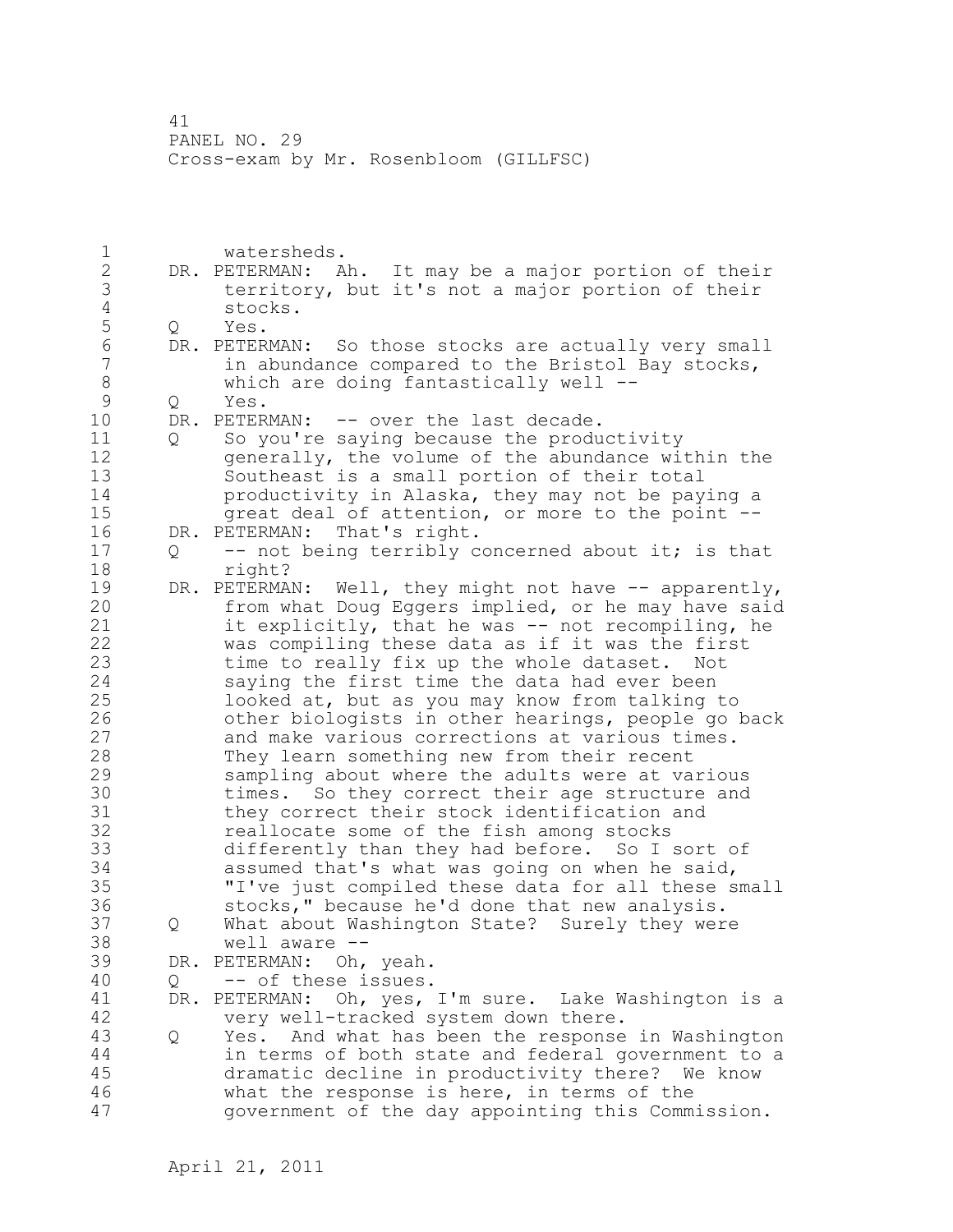1 What has been their response to this, if it is as 2 dramatic as you now report? 3 DR. PETERMAN: I can't tell you what their response is.<br>4 But to be honest, the sockeye there in Washington 4 But to be honest, the sockeye there in Washington<br>5 are a very minor player compared to coho and 5 are a very minor player compared to coho and<br>6 chinook. 6 chinook.<br>7 O All righ 7 Q All right. And then we come to British Columbia, 8 non-Fraser. You again say the same pattern<br>9 bobserved in terms of the rest of the provine 9 observed in terms of the rest of the province. Is<br>10 it to the same dramatic degree as we're dealing it to the same dramatic degree as we're dealing 11 with in the Fraser, and if so, might this 12 Commission have, if given the terms of reference, 13 really been looking at the entire province? 14 DR. PETERMAN: Well, that's an interesting point. 15 Brigitte and I have talked about this in the past. 16 It seems rather ironic that the problem that 17 stimulated the establishment of the Commission was 18 the Fraser River poor returns in 2009, which were 19 represented, or well-known to be part of a longer-<br>20 term trend, when in fact if the other biologists term trend, when in fact if the other biologists 21 in the region had been asked to put their data 22 forward, it might have been clearer that this was 23 a wider problem. 24 And in fact we were disappointed that we 25 weren't asked to come to speak to this Commission 26 earlier, for that reason. We thought, well, let's<br>27 eet the scientific facts first correctly laid out get the scientific facts first correctly laid out 28 as to what has happened, both for the Fraser and 29 elsewhere, to see is it unique to the Fraser or is 30 it not? And that would help frame the questions<br>31 that the Commission is addressing more succinctl that the Commission is addressing more succinctly, 32 or maybe more appropriately. 33 Q But you appreciate that the Privy Council's terms 34 of reference for this Commission -- 35 DR. PETERMAN: Yeah. 36 Q -- is limited to the sockeye. But I guess what -- 37 DR. PETERMAN: No, I know that. 38 Q -- you and I are speaking about is that if one 39 were redrafting the terms of reference today, 40 knowing what we know from your report today, in 41 fact the issues we're focussing on for the Fraser<br>42 might also be very much a -- could very much be a might also be very much a  $--$  could very much be a 43 matter of focus for the entire province. 44 DR. PETERMAN: Yes, definitely. 45 Q Thank you. 46 DR. PETERMAN: Brigitte, did you want to add to that, 47 at all?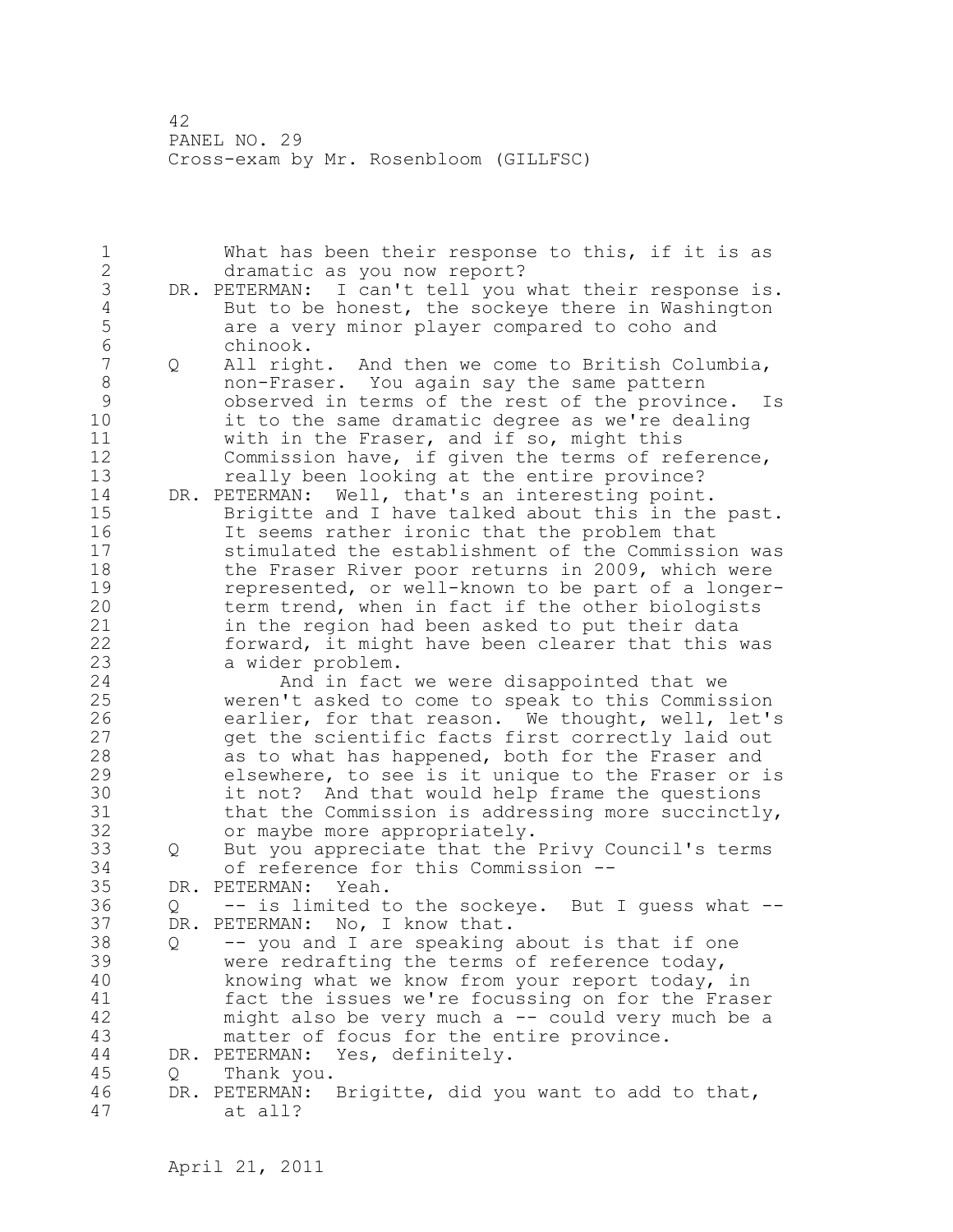1 DR. DORNER: No, I agree. 2 DR. PETERMAN: Okay. 3 THE COMMISSIONER: Oh, you've just lost her there.<br>4 MR. LUNN: She's still on the phone. 4 MR. LUNN: She's still on the phone.<br>5 MR. ROSENBLOOM: 5 MR. ROSENBLOOM:<br>6 0 You have a 6 Q You have also spoken in testimony and also with your report to the Harrison, and if we could learn 8 things from the Harrison.<br>9 DR. PETERMAN: Mm-hmm. 9 DR. PETERMAN: Mm-hmm.<br>10 0 The Pitt River Wa 0 The Pitt River Watershed, I understand there's an 11 enhancement program which maybe skews the -- 12 DR. PETERMAN: That's right. 13 Q -- analysis there. But there is a wild stock 14 there, isn't there. 15 DR. PETERMAN: Yes. And in fact I had trouble figuring 16 out what portion of the Pitt sockeye comes from 17 the hatchery releases, as opposed to the wild 18 stock. And I went back and forth a few times with 19 the DFO biologist there. But there is, I would<br>20 say, the majority of these fish are hatchery say, the majority of these fish are hatchery 21 derived. 22 Q but I gather some are wild. 23 DR. PETERMAN: Yes. 24 Q And I gather that they, too, have had an 25 impressive productivity index, as opposed to most 26 of the other stock we're talking about in the<br>27 (indiscernible - overlapping speakers).  $(indiscernible - overlapping speakers)$ . 28 DR. PETERMAN: Well, impressive meaning upward trend? 29 Q Yes. 30 DR. PETERMAN: Yes, that's right. That's shown in our 31 Figure 9. Did you want to look at that or just --<br>32 0 I don't need to right now. Q I don't need to right now. 33 DR. PETERMAN: Okay. All right. Fine. 34 Q So in fact if we have lessons to learn from the 35 Harrison, we may have lessons to learn from the 36 Pitt wild stock, too, don't we, or might we. 37 DR. PETERMAN: Well, it's always worth asking when, I 38 guess, Mr. Leadem was asking yesterday or pointing 39 out that sometimes outliers are very important, if 40 I remember who made that point, and so those are 41 outlier stocks in our time trends and so certainly<br>42 it's worth looking at them more carefully to find it's worth looking at them more carefully to find 43 out why are increasing in productivity where the 44 rest of them are either constant or going down in 45 productivity. 46 Q All right. 47 DR. PETERMAN: Absolutely.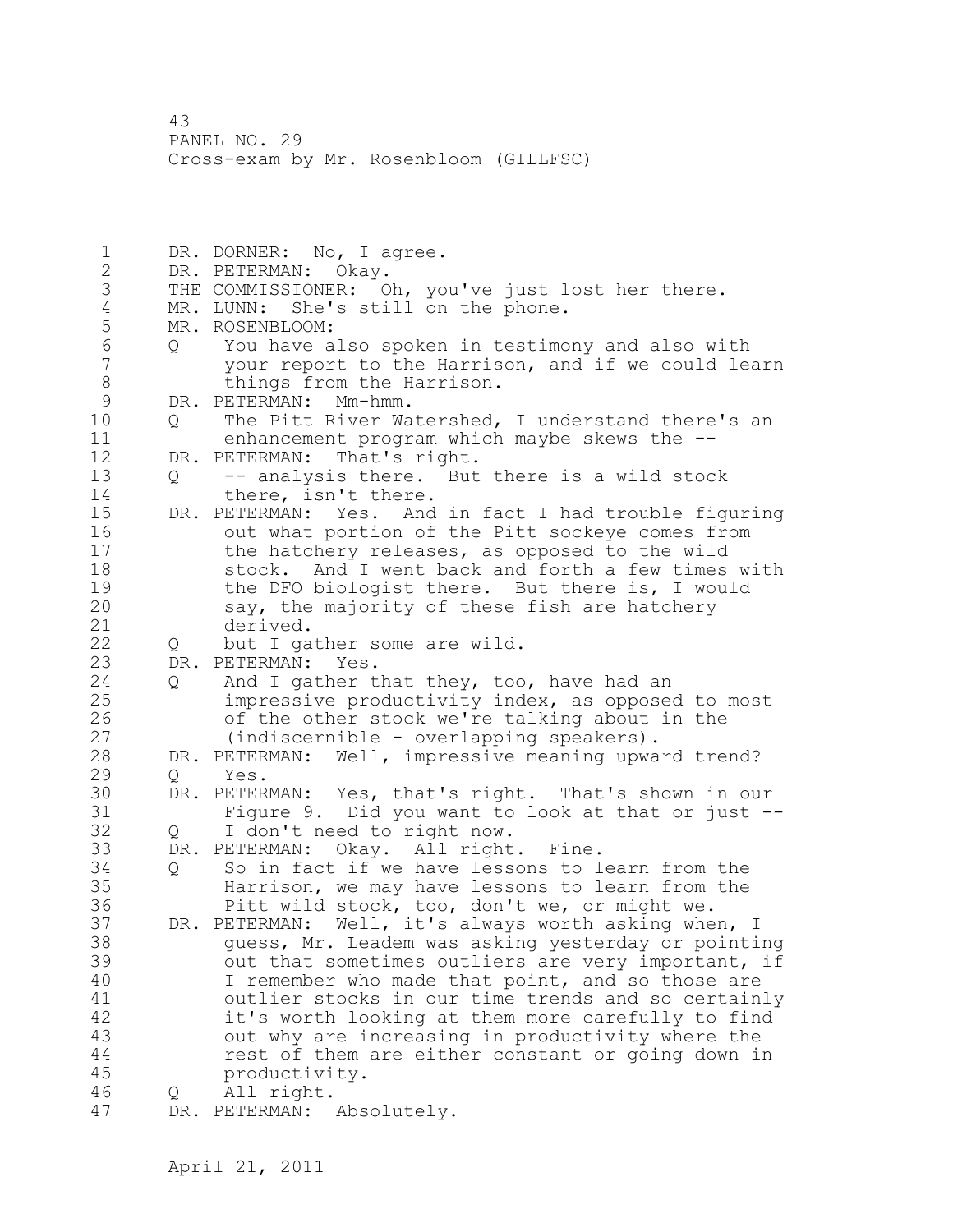1 Q And I taught at the law school for 20 years and I 2 taught my students never to ask questions they 3 don't already know the answer, but I'm about to 4 break that rule --<br>5 DR. PETERMAN: Okay. 5 DR. PETERMAN: Okay. 6 Q -- in a series of questions about Pitt River. In respect to the Pitt River, am I right, unlike the 8 Harrison, the Pitt River sockeye do not migrate<br>9 out as fry. 9 out as fry.<br>10 DR. PETERMAN: A DR. PETERMAN: As far as I could tell, that's correct. 11 I asked that question specifically of Michael 12 Lapointe at the Pacific Salmon Commission and I 13 think that was the answer that I got. 14 Q So where with the Harrison one might focus in part 15 on their what I'll call unique behaviour, in terms 16 of migratory movement and timing of migratory 17 movement, with the Pitt they appear to have a more 18 traditional dormancy in the nursery areas? 19 DR. PETERMAN: That's right. 20 Q Is there anything that comes to your mind that 21 distinguishes the Pitt stock, again wild stock, 22 from generally the rest of the stock of the 23 Fraser? 24 DR. PETERMAN: No, I didn't pursue that, and I don't 25 think Brigitte did, either. I think she left it 26 to me, actually. So I was focusing on the fact<br>27 that once I found out that it was mostly a that once I found out that it was mostly a 28 hatchery stock, I kind of discarded it from 29 further consideration because we were trying to 30 focus mostly on what are the wild stocks doing. 31 Q When you bring forward figures about the Pitt 32 stock and reproductivity, in other words, your 33 biological index of productivity, are those 34 figures based upon wild stock of the Pitt River, 35 or wild and enhanced stock? 36 DR. PETERMAN: It's the latter, wild and enhanced. 37 Q And so you are unable to distinguish in your work 38 a wild from enhanced in terms of the productivity 39 issues? 40 DR. PETERMAN: For the Pitt River, that's correct. We 41 were not able to get those numbers separately.<br>42 O I see. I come to my last area of cross-42 Q I see. I come to my last area of cross-43 examination and that relates to your 44 recommendations. And we hear loud and clear from 45 you what I'll call a frustration that there hasn't 46 been more of a uniform approach to data collection 47 within inter-jurisdictional because of common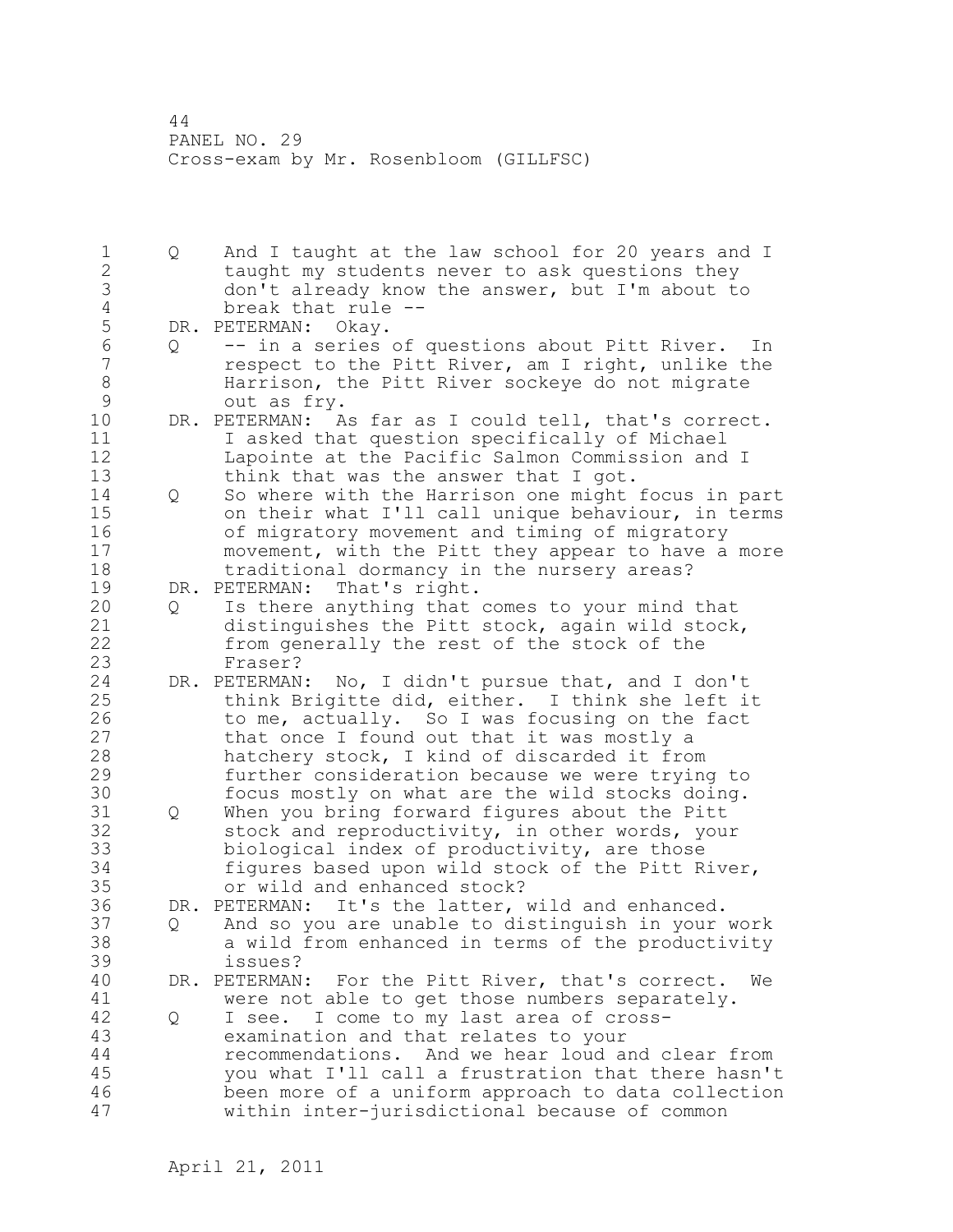1 interests and so on and so forth. And you suggest 2 obviously that the Commission consider 3 recommendations that would bring about a more<br>4 meaningful database for all you scientists up 4 meaningful database for all you scientists up and<br>5 down the coast from Washington, maybe even Oregon 5 down the coast from Washington, maybe even Oregon,<br>6 all the way up to Alaska. In reviewing that and 6 all the way up to Alaska. In reviewing that and 7 knowing more about political science than I do 8 about biological science, does it make sense that<br>9 there be an international commission established. 9 there be an international commission established,<br>10 much like the Pacific Salmon Commission, that much like the Pacific Salmon Commission, that 11 would be mandated to do just what you recommend in 12 your set of recommendations. In other words, that 13 it not be left on the table for this Commission to 14 simply make recommendations and then that might 15 lead to the Government of Canada, DFO making a 16 **phone call to Alaska, and so on.** But that there 17 be a more formal structure such as similar to a 18 Pacific Salmon Commission, so that that 19 international commission would drive the<br>20 objectives that you speak about and driv objectives that you speak about and drive the 21 research in a focused way. What's your comment to 22 that? 23 DR. PETERMAN: Well, again, Brigitte might have some 24 additional comments. But I'll start with the 25 notion that I don't really favour setting up a 26 whole new institution just for this relatively<br>27 simple step of getting people to coordinate the simple step of getting people to coordinate their 28 data collection and data storage and quality 29 control. That -- 30 Q But doesn't somebody have to drive this?<br>31 DR. PETERMAN: Oh, certainly, but I would ima DR. PETERMAN: Oh, certainly, but I would imagine that 32 with appropriate amendment to the Pacific Salmon 33 Commission's terms of reference or the North 34 Pacific Anadromous Fish Commission's terms of 35 reference, that might be possible to do within 36 existing institutional structures. 37 Q Well, the Pacific Salmon Commission's jurisdiction 38 is limited to the Fraser, isn't it? 39 DR. PETERMAN: I know that. Yeah, that's why I said an 40 amendment would be required. 41 Q I see. So rather than invent a new commission -- DR. PETERMAN: Right. 43 Q -- you believe that one of these two bodies you've 44 just mentioned might serve that purpose if they 45 received the necessary statutory and international 46 amendments. 47 DR. PETERMAN: Right. But in fact now that I think of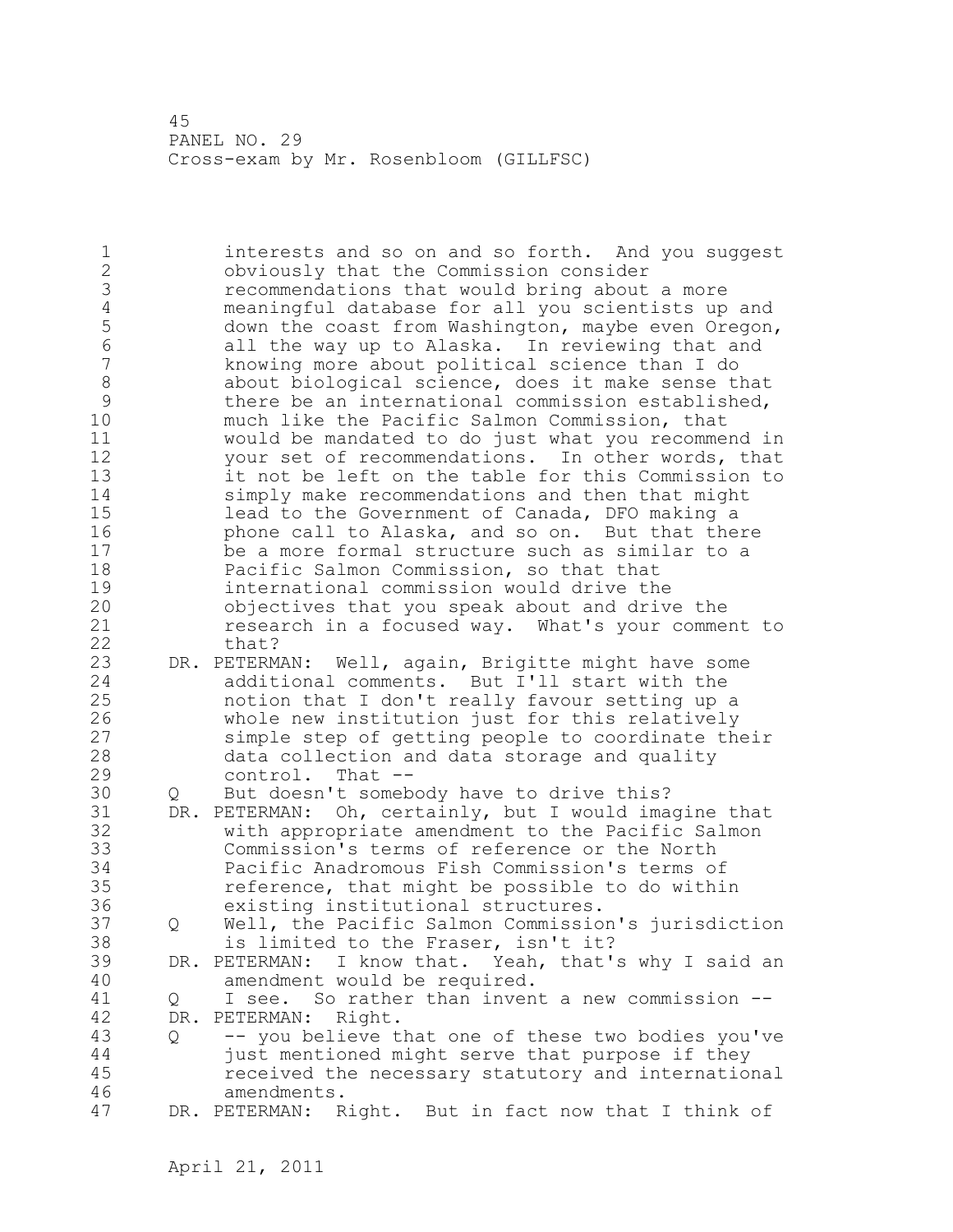46 PANEL NO. 29 Cross-exam by Mr. Rosenbloom (GILLFSC) Cross-exam by Mr. Lowes (WFFDF)

| 1<br>$\overline{2}$<br>3<br>4<br>5<br>6<br>7 |             | it, the Pacific Salmon Commission is not such a<br>bad place to start with that amendment, because<br>its jurisdiction includes looking at interceptions<br>of B.C.-bound salmon in Alaska. There's lots of<br>issues with chinook, for example, so that's the<br>institution that's already dealing with the U.S.-<br>Canada issues under the Pacific Salmon Treaty. So |
|----------------------------------------------|-------------|--------------------------------------------------------------------------------------------------------------------------------------------------------------------------------------------------------------------------------------------------------------------------------------------------------------------------------------------------------------------------|
| 8<br>9<br>10<br>11<br>12                     | Q           | I would think this would indeed fit.<br>But, Dr. Peterman, would you not agree with me<br>that whatever body it is that drives this has to<br>have representation from the State Government of                                                                                                                                                                           |
| 13<br>14                                     |             | Alaska, obviously, and the Pacific Salmon<br>Commission would not currently be structured to<br>have that input, would they.                                                                                                                                                                                                                                             |
| 15<br>16<br>17<br>18<br>19                   |             | DR. PETERMAN: Well, that's true. I don't think they<br>have an explicit separate representation, but<br>that's a U.S.-Alaskan thing, as you know, it's<br>whether the Alaskans like to be represented by<br>themselves or by the Government of the U.S.                                                                                                                  |
| 20<br>21<br>22<br>23<br>24<br>25<br>26<br>27 | Q           | But wherever this goes, the driver has to be a<br>body that has representation of the state<br>interests in Alaska, the state interests in<br>Washington State, the Federal U.S. Government, the<br>Canadian Federal Government through DFO and<br>possibly the Provincial Government of British<br>Columbia. You would agree with all that, wouldn't<br>you?            |
| 28<br>29<br>30                               |             | DR. PETERMAN: Sounds like a good idea. Yes.<br>MR. ROSENBLOOM: Thank you very much. I have no<br>further questions.                                                                                                                                                                                                                                                      |
| 31<br>32<br>33<br>34<br>35                   |             | DR. PETERMAN: Thank you.<br>MR. LOWES: Thank you. J.K. Lowes for the B.C.<br>Wildlife Federation and the B.C. Federation of<br>Drift Fishers.                                                                                                                                                                                                                            |
| 36<br>37                                     |             | CROSS-EXAMINATION BY MR. LOWES:                                                                                                                                                                                                                                                                                                                                          |
| 38<br>39<br>40<br>41<br>42                   | Q<br>Q<br>Q | Dr. Peterman and Dr. --<br>DR. PETERMAN:<br>Dorner.<br>-- Dorner, sorry.<br>DR. PETERMAN:<br>$D$ -o-r-n-e-r.<br>Sorry, Brigitte. I'm afraid I'm going to be a                                                                                                                                                                                                            |
| 43<br>44<br>45<br>46<br>47                   |             | little bit repetitive, but I think in the<br>interests of time and efficiency, it's better to<br>be a bit repetitive than to try and cut and paste.<br>So excuse me if you have been --<br>DR. PETERMAN:<br>Okay.                                                                                                                                                        |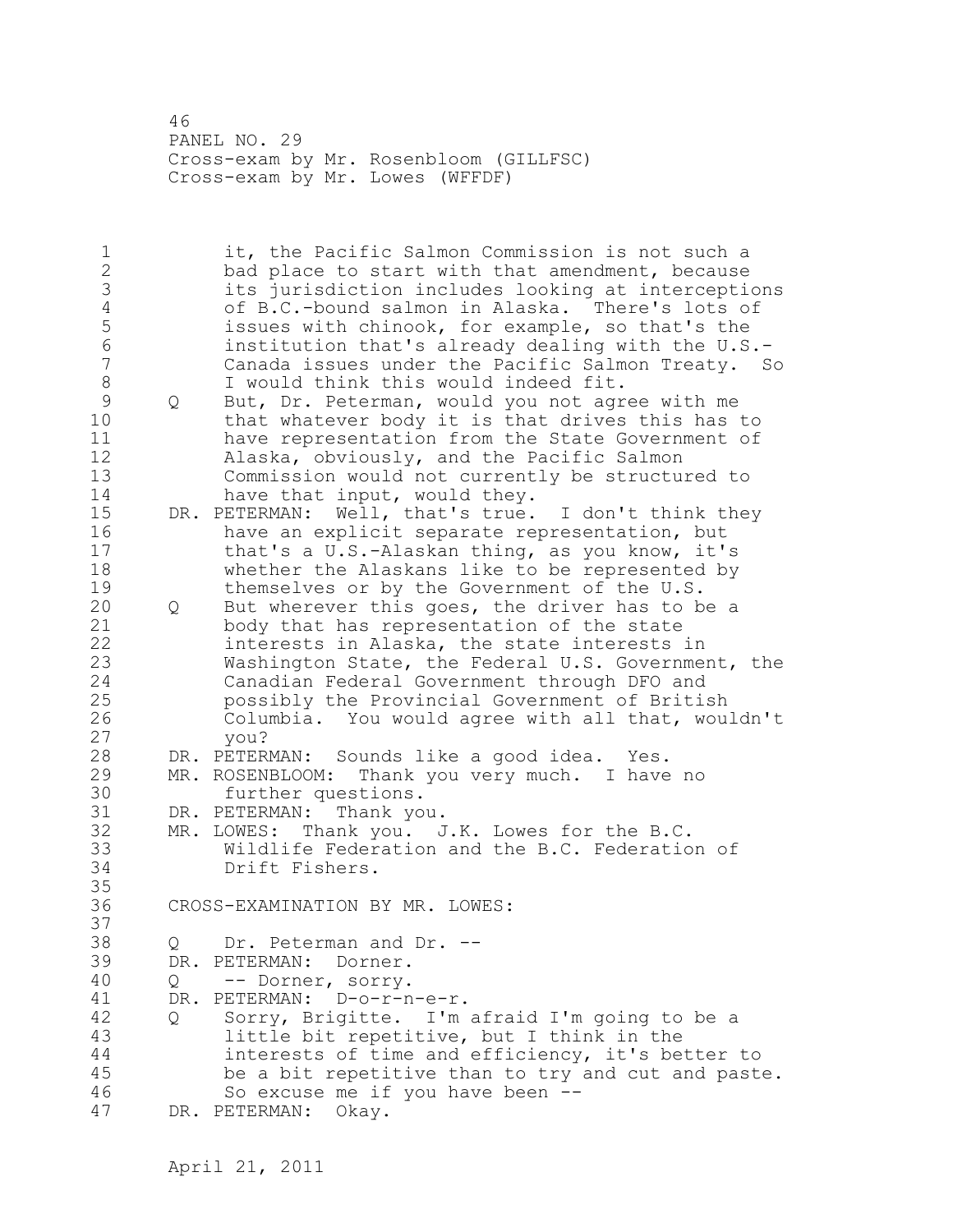1 Q -- if you have been asked some of these questions. 2 At first my main task here, Dr. Peterman, is to 3 try to establish the parameters of your report,<br>4 what you tried to do and what you didn't try to 4 what you tried to do and what you didn't try to<br>5 do. Now, I'm suggesting, or if I suggest that 5 do. Now, I'm suggesting, or if I suggest that 6 your report is essentially contextual in this sense, that you provide a context for the 8 examination of hypotheses about causes and 9 potential solutions, or mitigating matters, rather than provide a hypothesis yourself; is that 11 correct? 12 DR. PETERMAN: That's true, except for our analysis of 13 the delayed density-dependent hypothesis. 14 Q Yeah, we'll get to that in a minute. But 15 essentially the -- what you're doing here is 16 you're providing a context for the investigation 17 of hypotheses. 18 DR. PETERMAN: That's correct. 19 Q Yes. And essentially that context is provided by<br>20 your discovery, if I can put it that way, or your your discovery, if I can put it that way, or your 21 presentation of a general downward trend in the 22 smoothed out residuals of the Ricker and Larkin 23 models. 24 DR. PETERMAN: Yes. Those residuals did show the 25 trend, but not nearly as clearly as our Kalman 26 filter estimates.<br>27 0 Yes, I understand 27 Q Yes, I understand that. And is "residual" another 28 word for "anomaly"? Are the -- 29 DR. PETERMAN: Yes. 30 Q Yes. So and that general downward trend is,<br>31 according to your studies, irrespective of b 31 according to your studies, irrespective of both abundance and geography? 33 DR. PETERMAN: I'm not sure what you mean by 34 irrespective of abundance. 35 Q Well, you deal with a trend in production ratio 36 rather than -- so you're not concerned with 37 abundances. You're concerned with the ratio of 38 spawners to recruits. 39 DR. PETERMAN: Or the ratio of recruits to spawners, 40 yes, that's right. 41 Q Recruits to spawners. Yes.<br>42 DR. PETERMAN: That's right, yes DR. PETERMAN: That's right, yes. 43 Q Now, is it my understanding that for the purpose 44 of your analysis and indeed the key to your 45 methodology, you accept the Ricker and Larkin 46 models and their underlying theory of population 47 dynamics?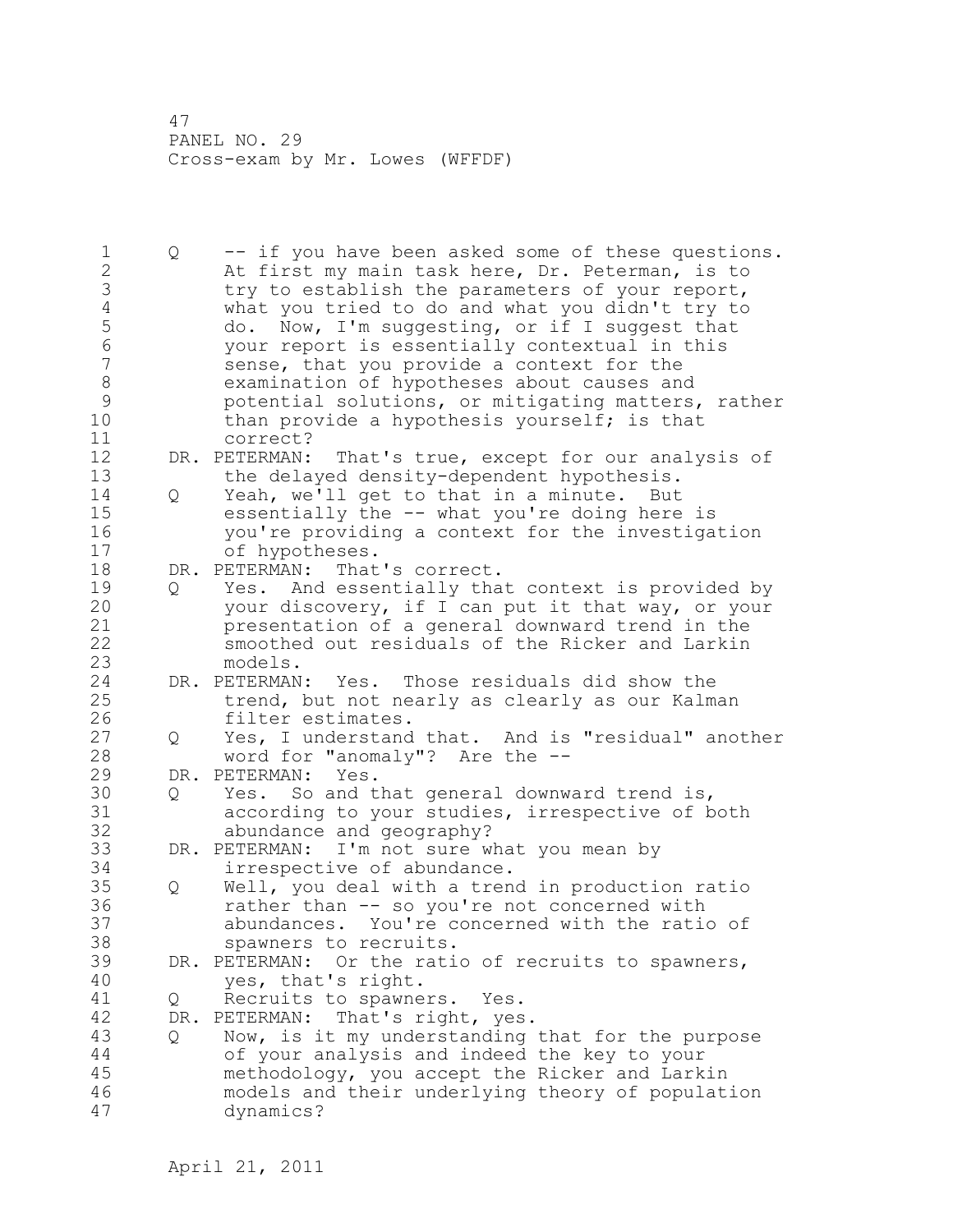1 DR. PETERMAN: Yes. Any time you fit a model to data, 2 you're assuming that the model's correct. 3 Q Right. And then you in fact take the underlying<br>4 theory of population dynamics that's reflected in 4 theory of population dynamics that's reflected in 5 the Ricker and Larkin models out of the equation<br>6 to see if there's something else that -- there's 6 to see if there's something else that -- there's<br>7 another story: is that right? another story; is that right? 8 DR. PETERMAN: Exactly.<br>9 0 Right. 9 Q Right.<br>10 DR.PETERMA DR. PETERMAN: We're removing the effects that are 11 represented by those models from the data to see 12 if there's some other process or processes, 13 plural, changing productivity over time. 14 Q Right. And that something else could be either an 15 alternative to or additional to density-dependent 16 effects. 17 DR. PETERMAN: That's right. 18 Q And in the case of the Quesnel, in your opinion, 19 it's clearly additional?<br>20 DR. PETERMAN: Additional... DR. PETERMAN: Additional... 21 Q To the density-dependent effects, the downward 22 trend. 23 DR. PETERMAN: No. In the Quesnel case we're saying 24 that there is no downward trend in productivity if 25 you incorporate the assumption that there's 26 interaction between brood lines, which is what the<br>27 Larkin model does. So that's why for the Quesnel, Larkin model does. So that's why for the Quesnel, 28 we ended up with the Kalman filter estimate of 29 productivity showing a constant value for the last 30 decade or so, I don't know --<br>31 0 Sorry, I think we're at cross Q Sorry, I think we're at cross-purposes here. 32 DR. PETERMAN: Okay. I think so too, yes. 33 Q I think that my question was essentially that what 34 you're looking for is trends that are not 35 explained by either the Ricker or the Larkin 36 model. You're looking for trends -- 37 DR. PETERMAN: Not like anomalies from what the Ricker 38 and Larkin models would show. 39 Q Right. 40 DR. PETERMAN: Yes, that's right. 41 Q And your ultimate recommendation, as I take it, is<br>42 for improvements to data to measure and analyse 42 for improvements to data to measure and analyse<br>43 that general trend that you've identified. that general trend that you've identified. 44 DR. PETERMAN: Well, our recommendations include that, 45 yes. 46 Q Well, that's the gist of your recommendation, 47 isn't it? That this is significant -- this is a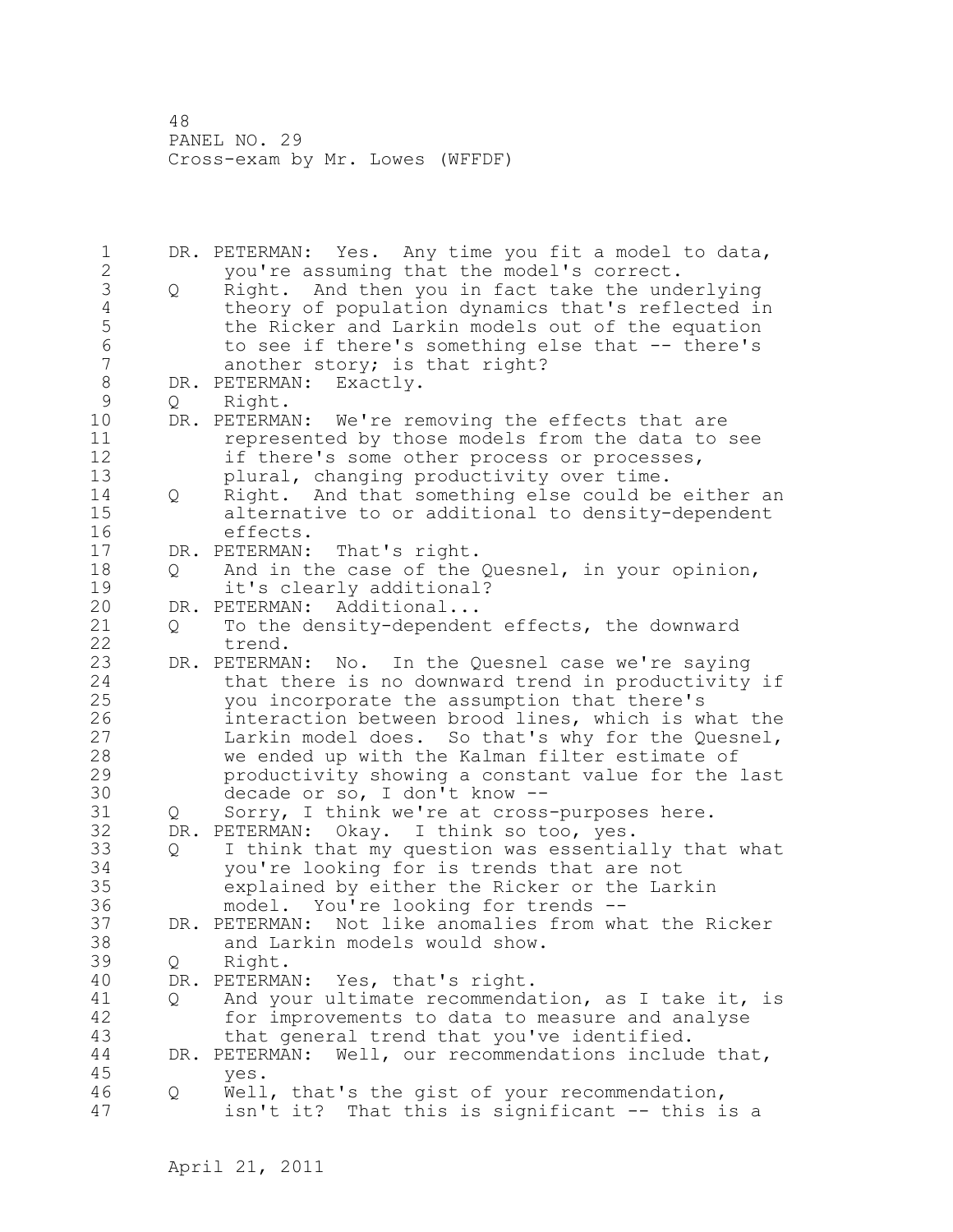1 significant analysis and significant information 2 and it ought to -- and it needs a consistent 3 database, and it needs a --<br>4 DR. PETERMAN: Yes. 4 DR. PETERMAN: Yes.<br>5 Q -- long time s 5 Q -- long time series.<br>6 DR. PETERMAN: Yes. 6 DR. PETERMAN: Yes.<br>7 0 And I'm recomm 7 Q And I'm recommending that steps be taken to 8 acquire those.<br>9 DR. PETERMAN: Yes. 9 DR. PETERMAN: Yes.<br>10 0 That's the cru 10 Q That's the crux of your recommendation. 11 DR. PETERMAN: Yes. 12 Q Now, that analysis and that recommendation is not 13 inconsistent with the existence of local factors 14 in addition to the general widespread trend that 15 you've identified. You'd agree with me? 16 DR. PETERMAN: Well, in fact, yes, absolutely, and 17 that's a very good point to bring up. That the 18 reason that these trends are not identical is that 19 there are local processes that affect one stock<br>20 but not another. but not another. 21 Q Yes. 22 DR. PETERMAN: And so definitely the case that you have 23 to recognize there is different scales of 24 processes. We're implying that there's some large 25 scale processes operating and then there are more 26 local scale processes on top of that.<br>27 Q Yeah, and you've used the analysis of Q Yeah, and you've used the analysis of recent 28 financial collapse. 29 DR. PETERMAN: Right. 30 Q And you've said that there are some general 31 statements that you can make and there are<br>32 obviously some specific ones. Is that cor obviously some specific ones. Is that correct? 33 DR. PETERMAN: Yes. 34 Q And depending on the particular stocks in your 35 portfolio, some of the declines in those stocks<br>36 may be better explained by local causes and som may be better explained by local causes and some 37 may be better explained by the general trend. 38 DR. PETERMAN: Yes. 39 Q Is that right? 40 DR. PETERMAN: That's right. 41 Q And so what you're dealing with ultimately, I<br>42 Suggest, is what you're recommending is the suggest, is what you're recommending is the 43 priority of research effort. You're saying that 44 the general trend research into that should be 45 given some priority. 46 DR. PETERMAN: Yes, that's right. 47 Q Yes. And again that's not inconsistent with the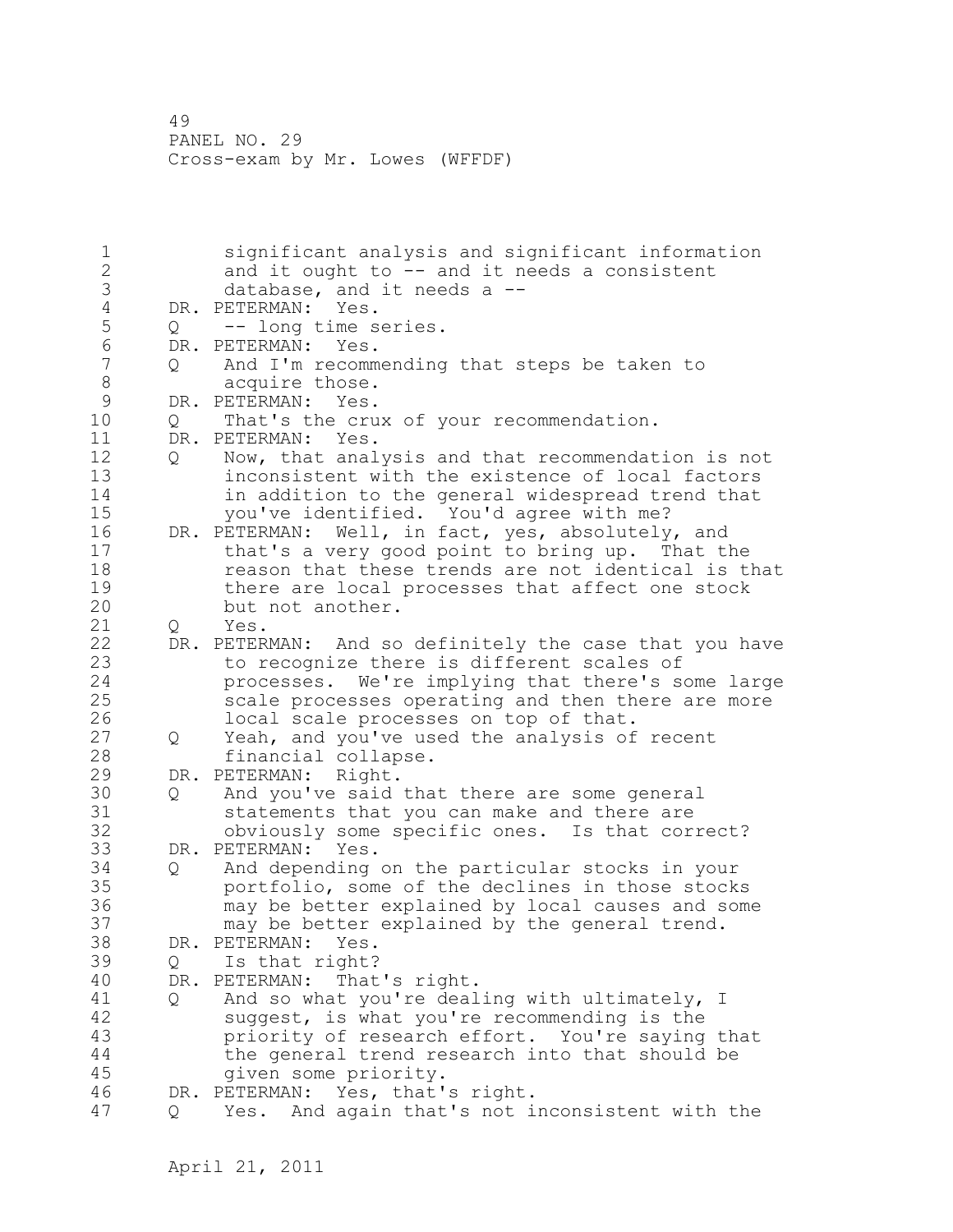1 exploration or research into specific hypotheses 2 about local problems. 3 DR. PETERMAN: That's correct.<br>4 0 Now, you've obviously rev 4 Q Now, you've obviously reviewed the transcripts of<br>5 Drs. Woodey, Riddell and Walters' evidence in 5 Drs. Woodey, Riddell and Walters' evidence in<br>6 February the 9th and 10th: is that correct? 6 February the 9th and 10th; is that correct?<br>7 DR. PETERMAN: That's right, and I think Brigitte DR. PETERMAN: That's right, and I think Brigitte has, 8 as well. 9 Q Yeah. And they have a pretty clear hypothesis<br>10 about delaved density effects and the effect o about delayed density effects and the effect of 11 over-escapement on those effects; is that correct? 12 DR. PETERMAN: That's the way I read the transcripts, 13 yes. 14 Q Right. And you wouldn't want to be taken as 15 discouraging their pursuit of that hypothesis. 16 DR. PETERMAN: No, of course not. 17 Q No. And indeed when you have three heavyweights 18 like that in the -- in the biological sciences 19 world, you would recommend that they pursue that 20 hypothesis. 21 DR. PETERMAN: Well, I'm not sure what you mean by 22 pursue the hypothesis. If you mean continue to do 23 analyses on it, then, yes, that's -- 24 O That's what I mean. 25 DR. PETERMAN: Yes. 26 Q Yeah. And indeed you, I guess, or at least let me<br>27 ask you this question, will recall that both Drs. ask you this question, will recall that both Drs. 28 Riddell and Walters talked about the significance 29 of data, recent data, available to them, in terms 30 of analyzing that hypothesis; is that correct?<br>31 DR. PETERMAN: Yes, they mention that. DR. PETERMAN: Yes, they mention that. 32 Q All right. And some of that data is recent in the 33 sense that it's recent events, that is, the 2009 34 and 2010 returns, is that correct, do you recall? 35 DR. PETERMAN: I'm not sure which recent data they were 36 talking about. 37 Q Well, I'm going to suggest that they were talking 38 about two different things. One was the apparent 39 recent discovery of the Gilhousen report. 40 DR. PETERMAN: Oh, yes. 41 Q Which I understand shows data on returns and<br>42 escapements from 1892 to 1944. Do you know escapements from 1892 to 1944. Do you know that? 43 DR. PETERMAN: I've read about it in the transcripts. 44 I do not know that document. 45 Q You haven't seen it. 46 DR. PETERMAN: I've not seen that document. 47 MR. LOWES: Yeah. Perhaps we could call up Exhibit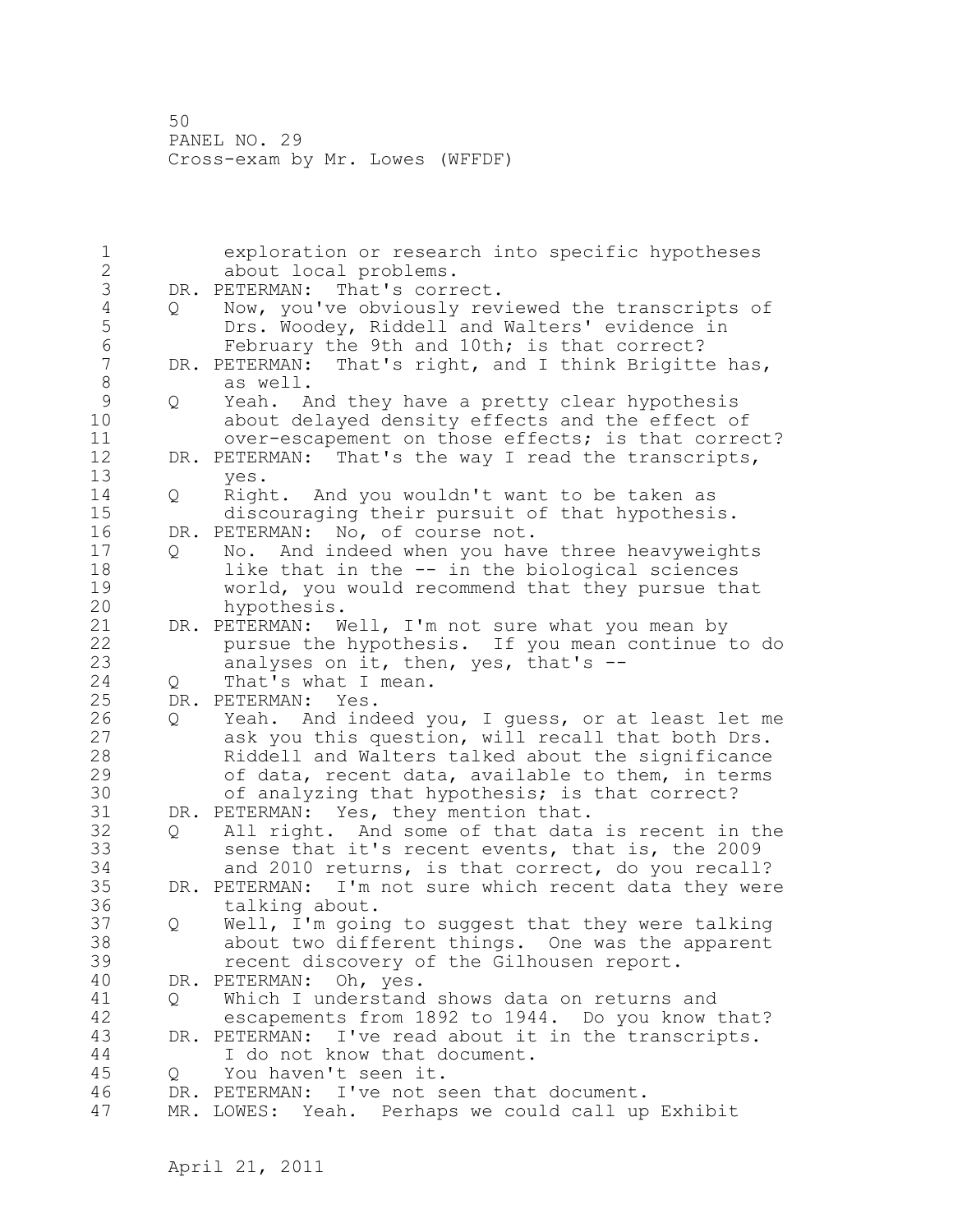1 418, please. 2 MR. LUNN: Certainly. 3 MR. LOWES: And you can take it from me that -- well, 4 you'll see that from the title it states the<br>
5 Testimation of Fraser River Sockeye Escapeme 5 Testimation of Fraser River Sockeye Escapements<br>6 Trom Commercial Harvest Data, 1892-1944". Would 6 from Commercial Harvest Data, 1892-1944". Would you go to page 92, please. I'm afraid my 8 eyesight's not very good. And if you would go to 9 the last paragraph which states this. Could you<br>10 highlight the -- bring up the last paragraph? highlight the  $-$  bring up the last paragraph? 11 MR. LUNN: You can use the screen on the other side, 12 too. 13 MR. LOWES: 14 Q 15 These escapement estimates allow the 16 calculation of total annual run sizes and of 17 the production from various sizes of spawning 18 populations in the historical period of the 19 developed fishery. They also allow study of<br>20 the phenomenon of quadrennial dominance the phenomenon of quadrennial dominance 21 during that period. However, such studies 22 are beyond the scope of the present report 23 and will be left for others to address. 24 25 And would you agree with me that if the others are 26 Dr. Walters, Dr. Woodey, Dr. Riddell and even you,<br>27 that certainly the suggestion of the author is a that certainly the suggestion of the author is a 28 good one. 29 DR. PETERMAN: To pursue future research on those data? 30 Q On those data.<br>31 DR. PETERMAN: Yes. DR. PETERMAN: Yes. With a caveat, and the caveat is 32 that people should not assume that the world is 33 stationary. 34 Q No. 35 DR. PETERMAN: That is, we should not assume that 36 conditions back in the 1800s to 1944 for rearing 37 and in freshwater and the marine conditions are 38 the same are they now. 39 Q Absolutely. 40 DR. PETERMAN: Okay. 41 Q But that's a pretty valuable dataset.<br>42 DR. PETERMAN: Apparently. Again I haven' DR. PETERMAN: Apparently. Again I haven't seen it. 43 Q Well, you wouldn't disagree with if it is what it 44 purports to be, that it would be a useful dataset. 45 DR. PETERMAN: Yes. 46 Q Yes. You would disagree or you wouldn't? 47 DR. PETERMAN: Oh, no, I mean I would not disagree.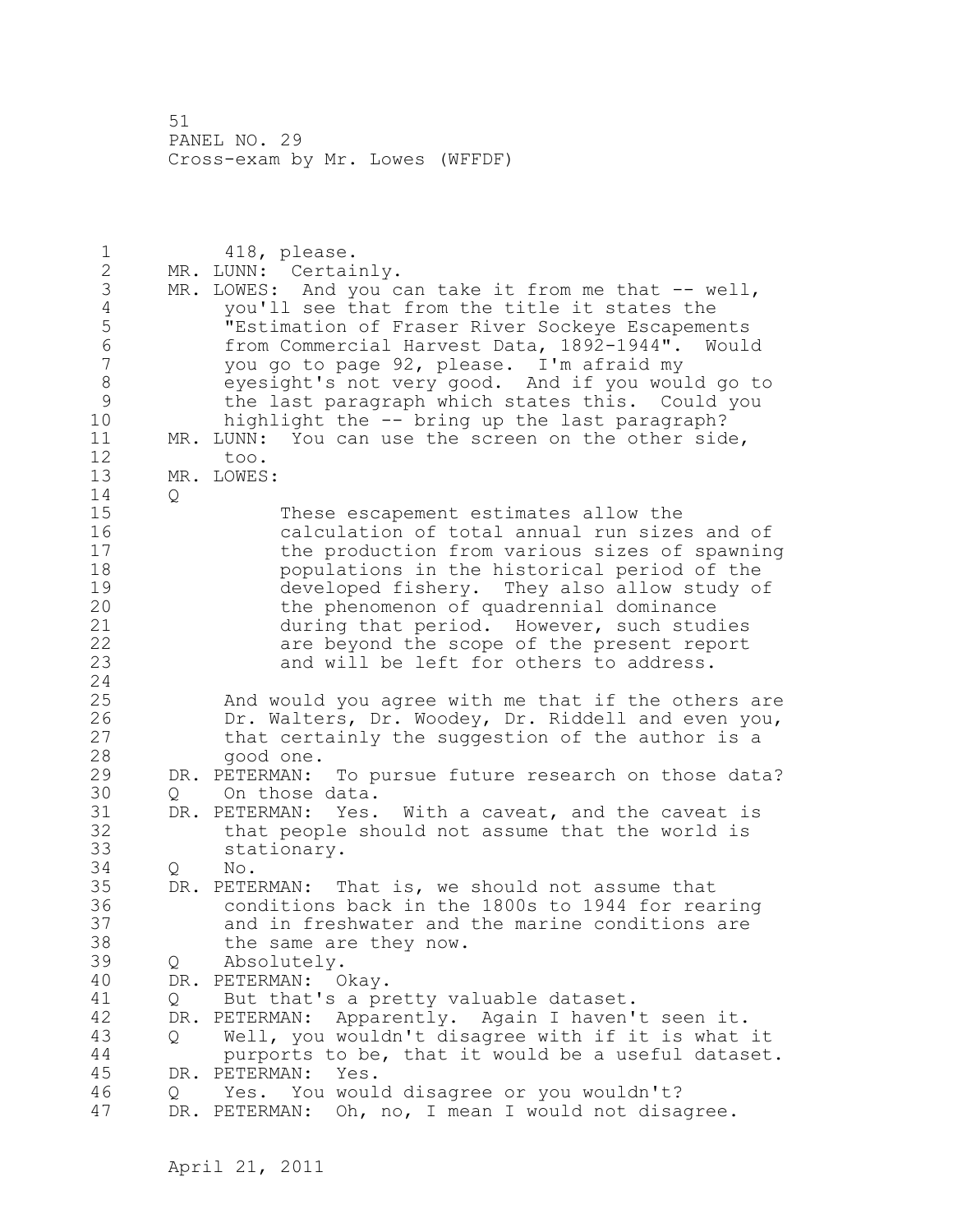1 Q Thank you. And the other, of course, new 2 information is the events of 2009 and 2010. 3 DR. PETERMAN: Mm-hmm.<br>4 Q And I think you s 4 Q And I think you said that at the moment their<br>5 implications are unknown but certainly over t 5 implications are unknown but certainly over time 6 they may have significant implications for your analysis and the analysis of others. 8 DR. PETERMAN: Yes.<br>9 0 Yes. Now, wou 9 Q Yes. Now, would you agree with me that cyclical<br>10 dominance, if natural, is a dramatic example of dominance, if natural, is a dramatic example of 11 delayed density effects? 12 DR. PETERMAN: That's one of the ramifications, yes. 13 Q Yes. 14 DR. PETERMAN: Well, let me qualify that, and Brigitte 15 might want to add here, too. Any time you 16 describe a biological phenomenon with a set of 17 words, you have to assume something about the 18 magnitude of that effect. So density dependence 19 has a range of effects.<br>20 0 Yes. 20 Q Yes. 21 DR. PETERMAN: From small to large. 22 Q Yes. 23 DR. PETERMAN: Same with delayed density dependence. 24 Q Yes. 25 DR. PETERMAN: And so I think with that qualification, 26 I'll agree with what you said, but we're assuming<br>27 here that we're talking about strong delayed here that we're talking about strong delayed 28 density dependence across generations. 29 Q Yes. 30 DR. PETERMAN: Okay. Brigitte, did you want to add anything to that? 32 DR. DORNER: Well, yes. Cyclic dominance isn't 33 necessarily caused by delayed density dependence. 34 There are other mechanisms that could cause that, 35 and vice versa, delayed density dependence can 36 occur in situations where there isn't necessarily 37 cyclic dominance. 38 Q Yes. I won't refer to the transcript, but I just 39 recall asking Dr. Walters what was the 40 relationship between cyclic dominance and delayed 41 density of effects. And I'll take you to the<br>42 transcript if you need to, but he essentially transcript if you need to, but he essentially said 43 that cyclic dominance was an example -- 44 DR. PETERMAN: Right. 45 Q -- of delayed density effects. You would agree 46 with that. 47 DR. PETERMAN: Yes. And that's what Brigitte was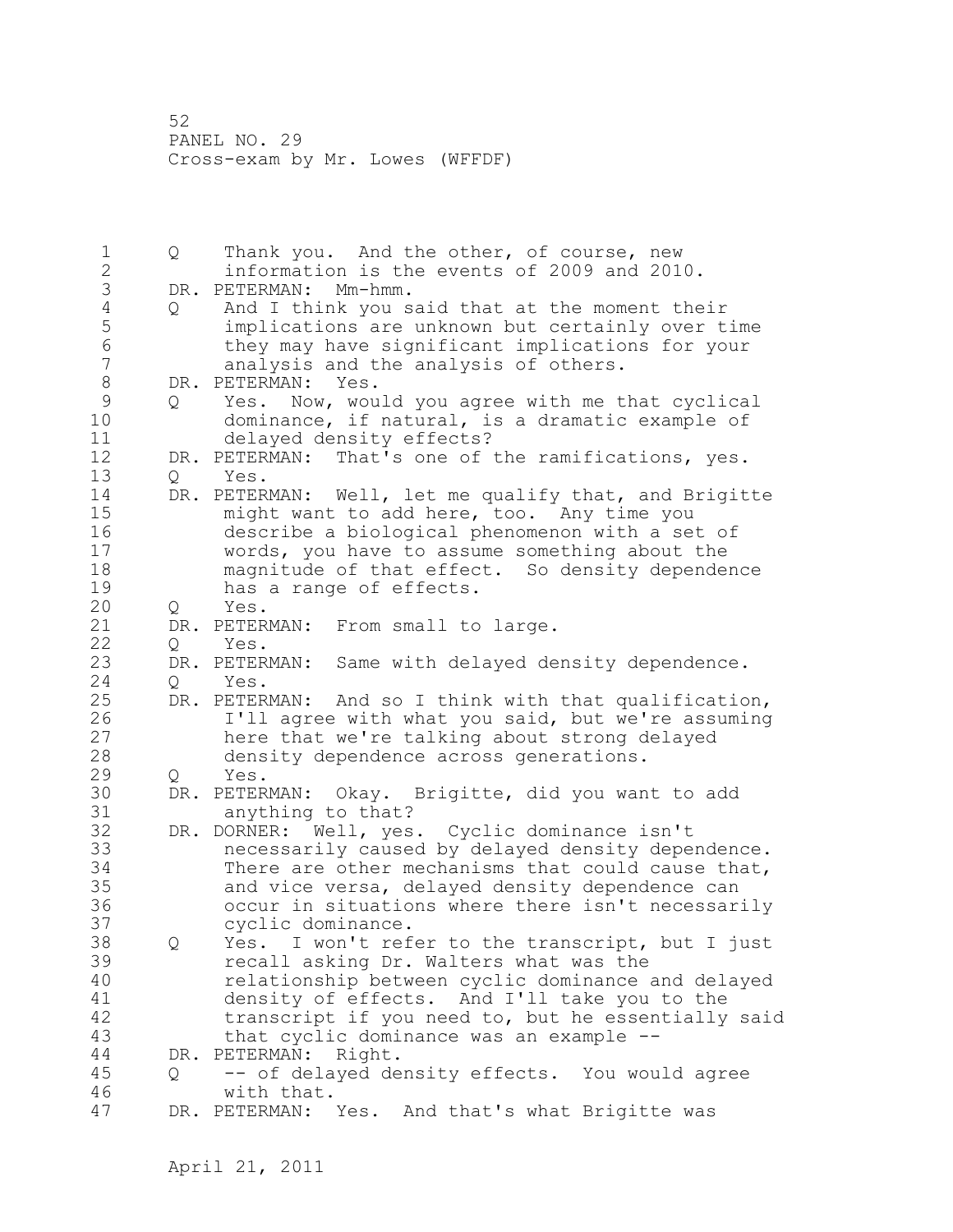1 saying, as well.<br>2 Q Good. Now, in y 2 Q Good. Now, in your report at page 13 you describe 3 -- no, not page 13, sorry. Well, let me deal with<br>4 page 13 firstly. Well, in the interests of time, 4 page 13 firstly. Well, in the interests of time,<br>5 I won't. 5 I won't.<br>6 In 6 In your report at page 8 you briefly set out four complementary approaches to understanding the 8 hypothesized processes to explain the decline in 9 the Fraser River sockeye production.<br>10 DR. PETERMAN: Yes. DR. PETERMAN: Yes. 11 Q Is that right? And you essentially applied two of 12 the four. 13 DR. PETERMAN: Yes, the first two only. 14 Q Right. Now, I take it that an example of -- let's 15 take the example of density dependent effects and 16 delayed density effects, I take it that an example 17 of, or at least a comparison of, or a tracking of 18 cycle years for various stocks or groups of 19 stocks, and statistically analyzing those, that<br>20 would be an example of approach number 3? would be an example of approach number 3? 21 DR. DORNER: If I can just jump in here, we did do a 22 number 3 for delayed density dependence. 23 Q I understand. 24 DR. PETERMAN: Yes, that's right. 25 Q So the answer to my question is yes. 26 DR. PETERMAN: Yes, that's right. Thanks for that<br>27 clarification. This has always been a subtle 27 clarification. This has always been a subtle discrepancy between our sweeping statements of 29 what we did and did not do. 30 Q All right.<br>31 DR. PETERMAN: DR. PETERMAN: Because the delayed density dependence 32 is the only hypothesis that we examined. 33 Q I understand. And an example of (4) field 34 experiments would be increasing or decreasing 35 escapements on particular stocks; is that correct? 36 DR. PETERMAN: Well, that isn't what we had in mind. 37 Q No.<br>38 DR. PETERMAN: 38 DR. PETERMAN: I think we were thinking more in terms 39 of well, if there's a mechanism such as a parasite 40 load or a pollutant that you do experiments with 41 those potential morality agents present and<br>42 absence, and compare the results. absence, and compare the results. 43 Q Well, what I have in mind is, and again I won't 44 take you to the transcript, but Dr. Walters 45 speaking directly to the Commissioner and in his 46 words indicating a -- not a desire particularly, 47 but the possibility of, quote, pushing the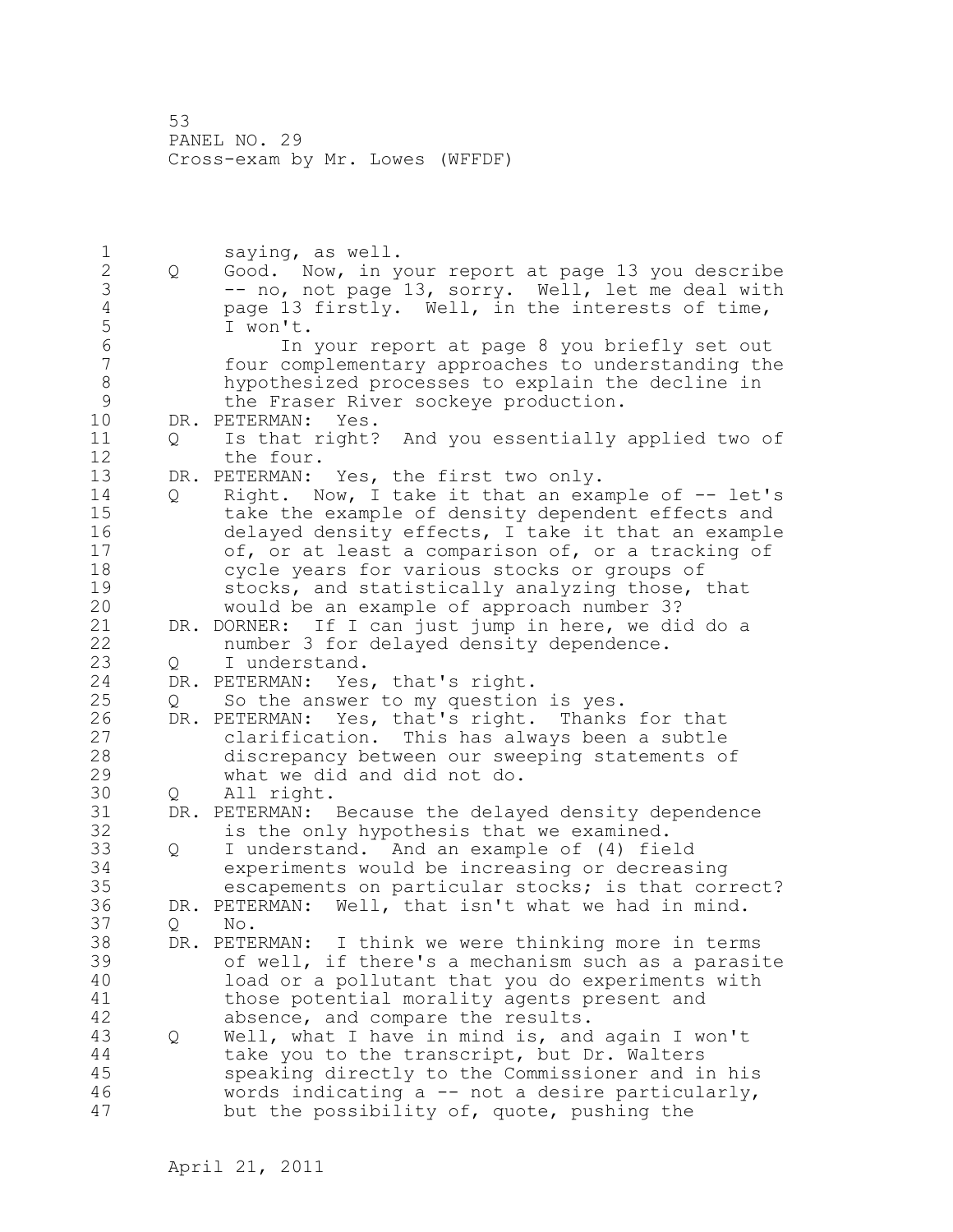1 escapements around to see what happens. 2 DR. PETERMAN: Yes. Well, that's part of Carl's 3 philosophy about active adapted management.<br>4 0 Right. And that would be an example of app 4 Q Right. And that would be an example of approach 5 number 4.<br>6 DR. PETERMAN: 6 DR. PETERMAN: Yes.<br>7 0 Yeah. Now, ex Q Yeah. Now, except to the extent to which you've 8 been pushed off your -- or out of the four corners 9 of your report, it's fair to say that you're 10 looking at the salmon, the sockeye salmon as a 11 biological, what would -- a biological group, or a 12 biological -- you're not looking at it as a 13 resource in terms of its particular uses for human<br>14 beings. beings. 15 DR. PETERMAN: That's right. We were focusing on 16 biological processes. 17 Q Right. And would you agree with me that -- and 18 again, as you said, that what you're really 19 talking about in your bottom line of -- of where<br>20 the focus should be on analysis is one of the focus should be on analysis is one of 21 priorities. Now, going back to your financial 22 analysis, assume for the moment that there is a 23 general downward trend in your whole portfolio, 24 and there's a specific hypothesis for your best 25 stocks. Another way of determining priorities 26 would be to focus on your best stocks, wouldn't it? 28 DR. PETERMAN: Focus on them in what sense? 29 Q On seeing whether there's a local problem. 30 DR. PETERMAN: Oh, yes. Sure. That's part of the picture, part of the analysis. 32 Q And again this is with respect to your answer to 33 Mr. Harvey and to the Commissioner's questions. 34 You're not purporting in your report to give 35 management advice. 36 DR. PETERMAN: No, that's right. 37 Q And especially with -- and you're in particular 38 not purporting to give advice with respect to 39 escapements. 40 DR. PETERMAN: No. 41 MR. LOWES: No. Thank you.<br>42 DR. PETERMAN: Thank you. DR. PETERMAN: Thank you. 43 MS. BAKER: Mr. Commissioner, this is a natural place 44 to break, and we have two questioners for the 45 afternoon. 46 THE COMMISSIONER: Thank you. 47 THE REGISTRAR: The hearing is now adjourned until 2:00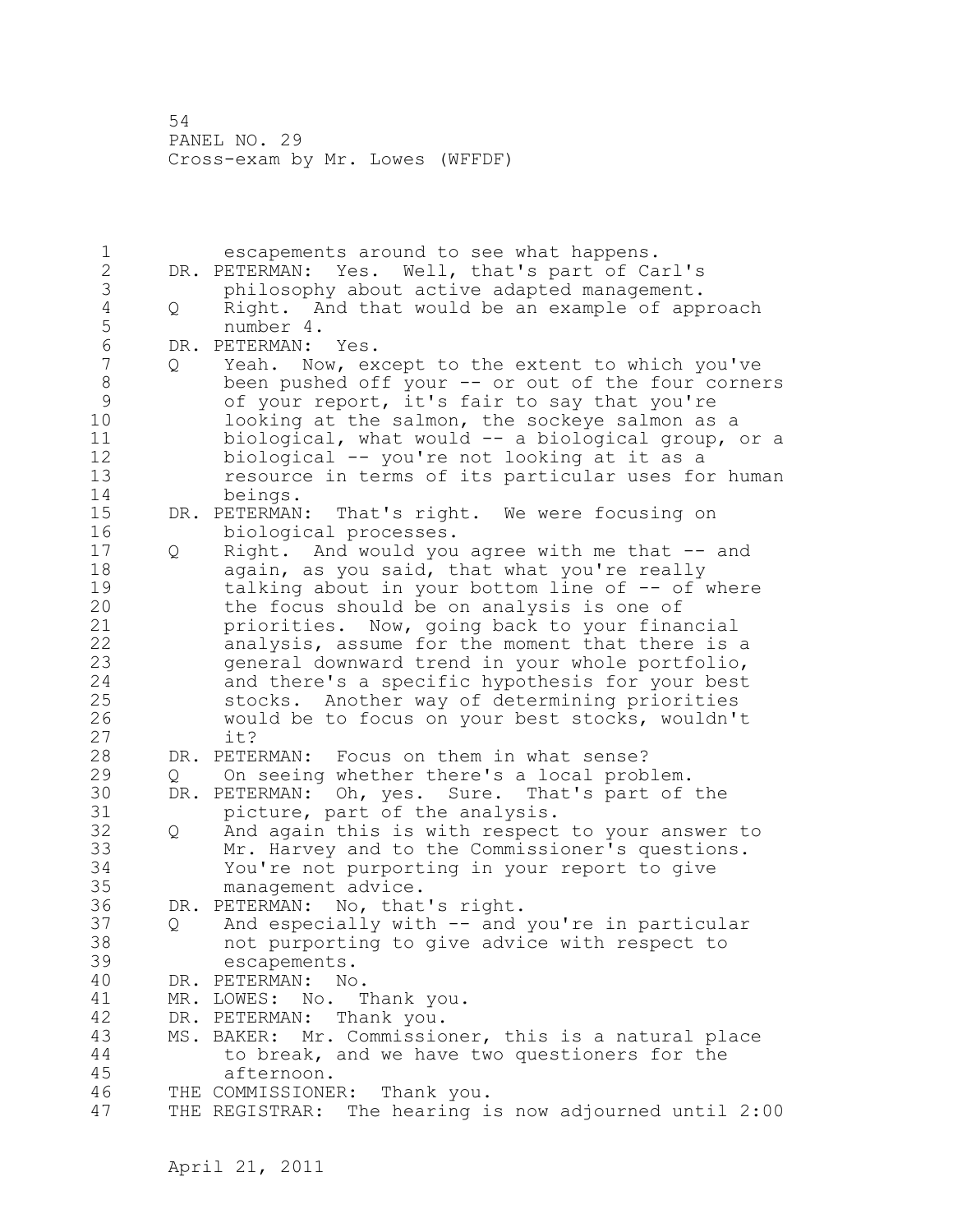1 p.m. 2 3 (PROCEEDINGS ADJOURNED FOR NOON RECESS) 4 (PROCEEDINGS RECONVENED) 5 6 THE REGISTRAR: The hearing is now resumed.<br>7 THE COMMISSIONER: Ms. Gaertner? THE COMMISSIONER: Ms. Gaertner? 8 MS. GAERTNER: Mr. Commissioner, it's Brenda Gaertner<br>9 for the First Nations Coalition, and as you can 9 for the First Nations Coalition, and as you can<br>10 see, I'm here alone todav. see, I'm here alone today. 11 12 CROSS-EXAMINATION BY MS. GAERTNER: 13 14 Q I want to start first by extending my gratitude to 15 Dr. Peterman for the commitment to salmon that 16 your résumé reflects and your choices to work on 17 behalf of the salmon. 18 DR. PETERMAN: Thank you. 19 0 You will appreciate that my clients consider<br>20 0 Western scientific approaches as being a use Western scientific approaches as being a useful 21 place at the table, but not necessarily a 22 decision-maker at the table. You understand that 23 distinction, don't you? 24 DR. PETERMAN: Yes. 25 Q And you'll also appreciate that they were 26 comforted when I reminded them that you were<br>27 trained as an ecologist, because as an ecolo trained as an ecologist, because as an ecologist, 28 you're trained to do systemic or systematic 29 approaches in looking at salmon, aren't you? 30 DR. PETERMAN: Yes, that's right, and Dr. Brigitte 31 (sic) had that training at her Ph.D. level as well. 33 Q Yes. And I was going to turn to you, Dr. Dorner, 34 again. I'd like to thank you and thank you for 35 actually participating today. It sounds like 36 you've been suffering from a cold or something 37 like that over the last two days. I think you can 38 rest assured that, like others, most of my 39 questions are for Dr. Peterman and that there are 40 a couple of areas where I think the expertise in 41 your work will come in. So you can rest a little<br>42 during the call if that's possible for you. during the call if that's possible for you. 43 I just want to let you know where I'm going. 44 DR. PETERMAN: Okay. 45 Q And I want to start by saying that I'm going to 46 touch upon some of the causes of decline that are 47 consistent with your finding and ask you to go a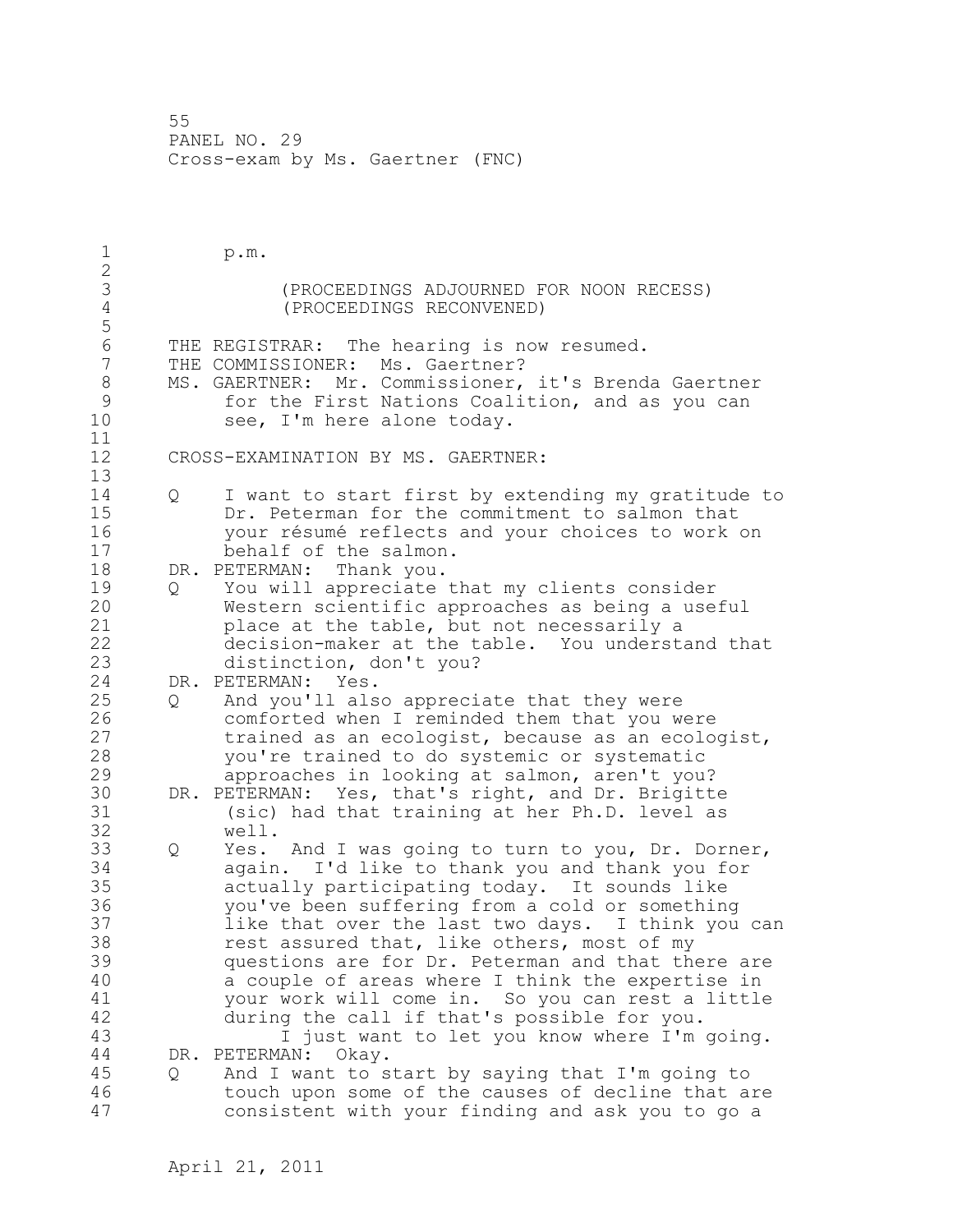1 little further than where you went on the report, 2 if that's going to be possible. 3 I'm going to pick up some concerns or<br>4 0bservations around the correlations betwee 4 observations around the correlations between the<br>5 Fraser River sockeye salmon and Bristol Bay. I' 5 Fraser River sockeye salmon and Bristol Bay. I'm 6 going to take you to both your report and the previous report by Dr. English on that. 8 I would be remiss not to talk about and have 9 somewhat of a discussion on that which we call delayed density dependence and distinguish that 11 from over-escapement and cyclic dominance. 12 I'll then go to the Quesnel system and ask 13 you to look at some of the more recent numbers on 14 the Quesnel system and help us understand that in 15 the context. 16 DR. PETERMAN: Okay. 17 Q I'm going to need your help to respond to some of 18 the themes and approaches that we keep hearing 19 about in this room on some of these topics.<br>20 MS. GAERTNER: And then finally, Mr. Commissione MS. GAERTNER: And then finally, Mr. Commissioner, I'm 21 going to ask him to bring his expertise to you on 22 issues of uncertainties, risk assessments and 23 other precautionary principles that I know, Dr. 24 Peterman, by a review of your résumé, you have 25 quite a bit of expertise. 26 Q Is that correct?<br>27 DR. PETERMAN: Yes. DR. PETERMAN: Yes. 28 Q And then finally I'll take you to your 29 recommendations. I have an hour and 15 minutes, 30 and I'm going to stick to my time period. With<br>31 any bit of luck, I'll finish before that. any bit of luck, I'll finish before that. 32 One of the strong conclusions that appears 33 from your report that I think is worthy of 34 emphasizing, and I want to give you an opportunity 35 to speak about it, is that your observations are 36 that this decline began in the mid to late '80s, 37 and that it was sharply identified in the '90s or 38 more in this decade. Is that a fair way of doing 39 a total summary of it, that the decline in 40 productivity is not a recent phenomenon but it's 41 something that began at least in the mid to late '80s? 43 DR. PETERMAN: For many stocks, yes. There are 44 certainly exceptions within the Fraser system to 45 that statement, but, yes, there -- 46 Q What are the exceptions for the -- within the 47 Fraser?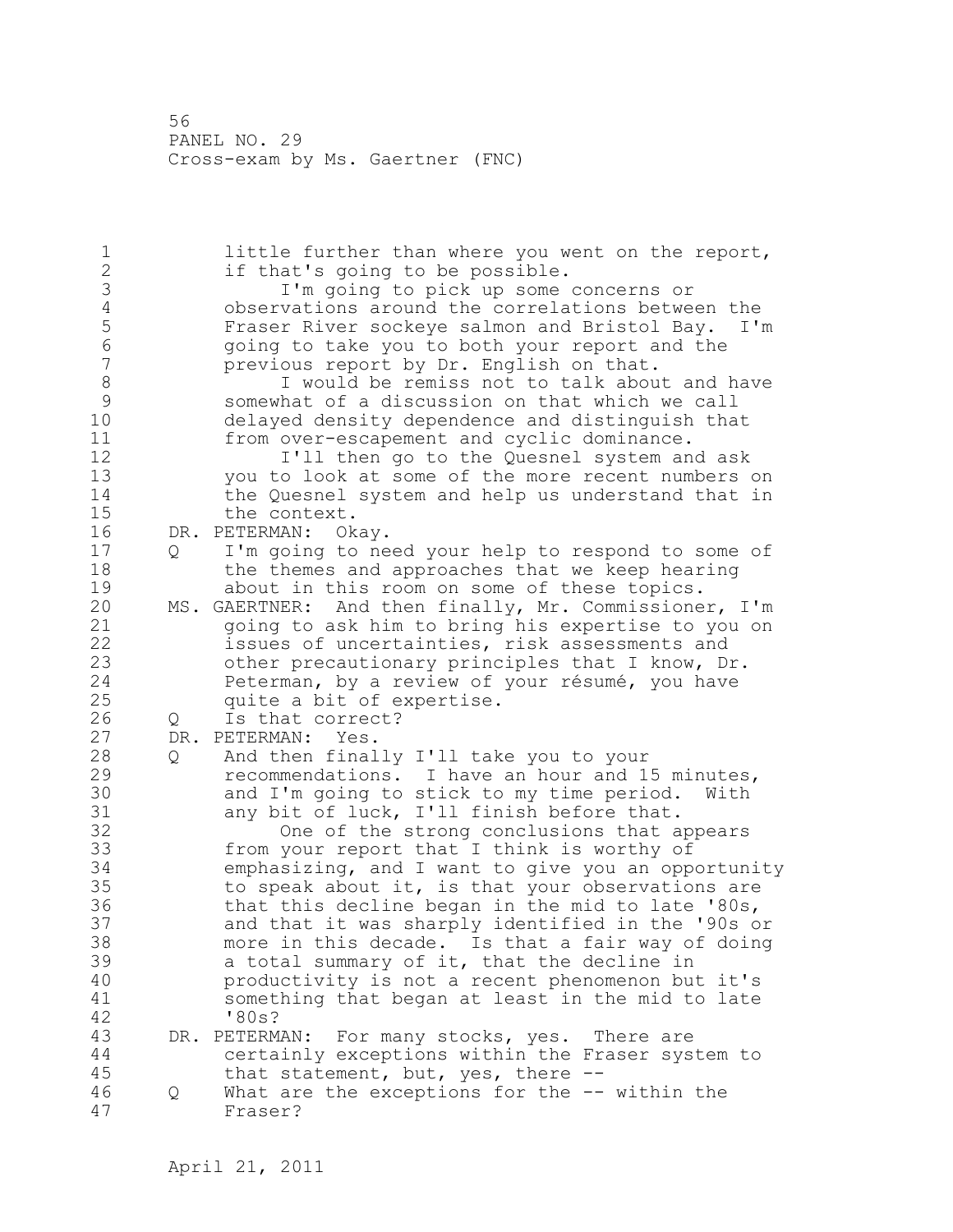1 DR. PETERMAN: Well, let's see, I was just trying to 2 find the right figure. I think it's Figure 9, 3 right, Figure 9, page 49. Just a slight change to<br>4 the general statement. If you look at the Fraser 4 the general statement. If you look at the Fraser<br>5 Summers, you'll see that the productivity went up 5 Summers, you'll see that the productivity went up<br>6 there in the 1980s for those, and then they 6 there in the 1980s for those, and then they dropped back down again. If you look on the 8 screen --<br>9 Q Yes, I se 9 Q Yes, I see that.<br>10 DR. PETERMAN: -- you DR. PETERMAN: -- you see that there, right? Okay. 11 And so with that caveat -- and I suppose that's 12 also true slightly for the Birkenhead over there 13 farther to the right in the Fraser lake group, but 14 in general, there's been a downward trend in 15 productivity for many of these stocks since the 16 1980s, yes. Certainly in the 1990s. 17 Q All right. So, then, now I'm going to take you to 18 **another key finding of your report, is that this** 19 decrease in the productivity of sockeye stocks are<br>20 occurring over a much larger area than just the occurring over a much larger area than just the 21 Fraser River, and that the patterns of decline are 22 not unique to the Fraser River, and you then go on 23 to say at page 3, and then over at page 10 again, 24 that there's a larger factor at play and you state 25 a "shared causal mechanism" or a "shared 26 mechanism".<br>27 I'd li I'd like to drill down a little bit with you 28 on this notion of a shared causal mechanism. Does 29 that mean we can rule out factors that are unique 30 to portions of the Fraser River, like over-fishing<br>31 in the lower Fraser if that's somehow somebody's in the lower Fraser if that's somehow somebody's 32 concern or any of those types of things? That's 33 not causing this large trend. That may be 34 something that -- as Mr. Lowes described, might be 35 something that, if it even existed, that's a local 36 issue or a stock-specific issue, but it's not 37 relevant to these large trends. 38 DR. PETERMAN: Well, I would generally agree with you, 39 but of course there's the caveat that there is a 40 non-zero probability that you could have a series 41 of independently operating processes in many<br>42 different watersheds that just happen to cau different watersheds that just happen to cause a 43 decrease in productivity in all those watersheds 44 simultaneously. It's very unlikely in our view, 45 but technically it's possible. 46 Q I'm going to stress that you would present it if 47 it was something of concern, that it's so unlikely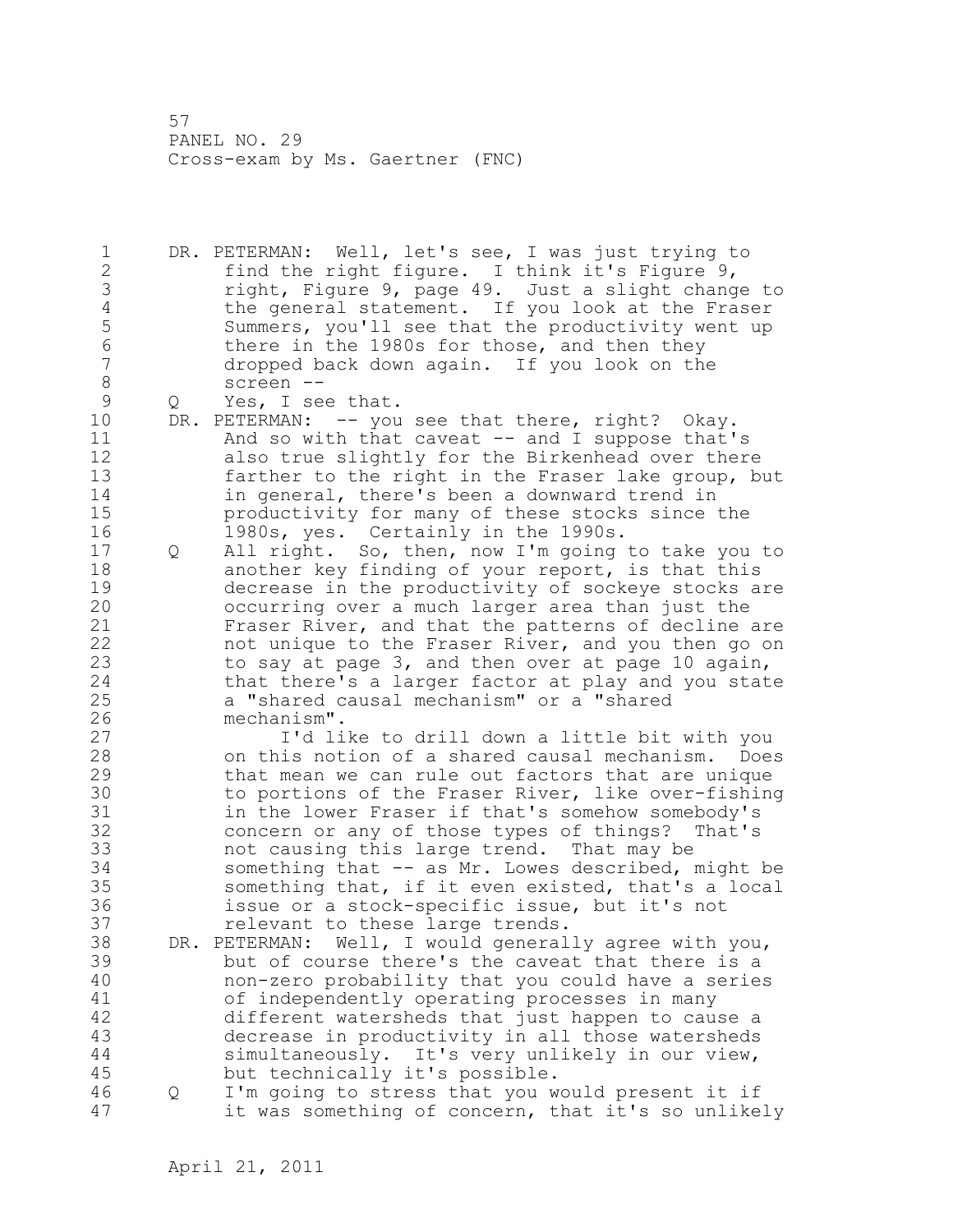1 as --<br>2 DR. PETERM DR. PETERMAN: Yes. 3 Q -- to be unreasonable.<br>4 DR. PETERMAN: Yes, that's 4 DR. PETERMAN: Yes, that's right. Brigitte, do you<br>5 want to add to that? 5 want to add to that?<br>6 DR. DORNER: No, I agree. 6 DR. DORNER: No, I agree.<br>7 0 And then you went on 7 Q And then you went on further and you said there 8 was a coincident -- you suggest there could be a<br>9 coincidental combination of processes. That's 9 coincidental combination of processes. That's another series of words that you used at page 3. 11 Could you tell us what you meant by that? 12 DR. PETERMAN: Oh, well, that's I guess what I was just 13 referring to. Let's just hypothetically say 14 pollutants were the problem in the Fraser system 15 causing the decrease in productivity, and maybe 16 predation by Steller sea lions was the cause of 17 the problem in the central coast stocks, and west 18 coast Vancouver Island stocks had a parasite. If 19 all those processes were affecting the sockeye<br>20 salmon population simultaneously, it would loo! salmon population simultaneously, it would look 21 like there was some shared source of a single 22 mechanism or a single set of mechanisms, when in 23 fact there were three quite different mechanisms, 24 not operating in all those areas. 25 So that's why we're saying there's a 26 coincidental convergence of mechanisms that is<br>27 possible, but we think it's very unlikely. possible, but we think it's very unlikely. 28 Q Dr. Peterman, one of the ways that I've been 29 trained with First Nations with people that have 30 been fishing this river for many, many decades and<br>31 hundreds of vears, as we try to get practical hundreds of years, as we try to get practical 32 about our observations sometimes, and so I think 33 that that's -- 34 DR. PETERMAN: Sure. 35 A -- difficult sometimes for scientists. But it's 36 quite unlikely, very unlikely that it's a 37 coincidental combination of processes -- 38 DR. PETERMAN: Yes. 39 A -- that are explaining this trend. 40 DR. PETERMAN: Yes. 41 A It wouldn't be worthwhile to spend significant<br>42 Tesources trving to find something like that. resources trying to find something like that. 43 DR. PETERMAN: Oh, no. But on the other hand, any 44 attempt to look at what is causing the decline in 45 each of the populations would probably pull out 46 whatever evidence there was that might be unique 47 to particular systems, as well as getting out what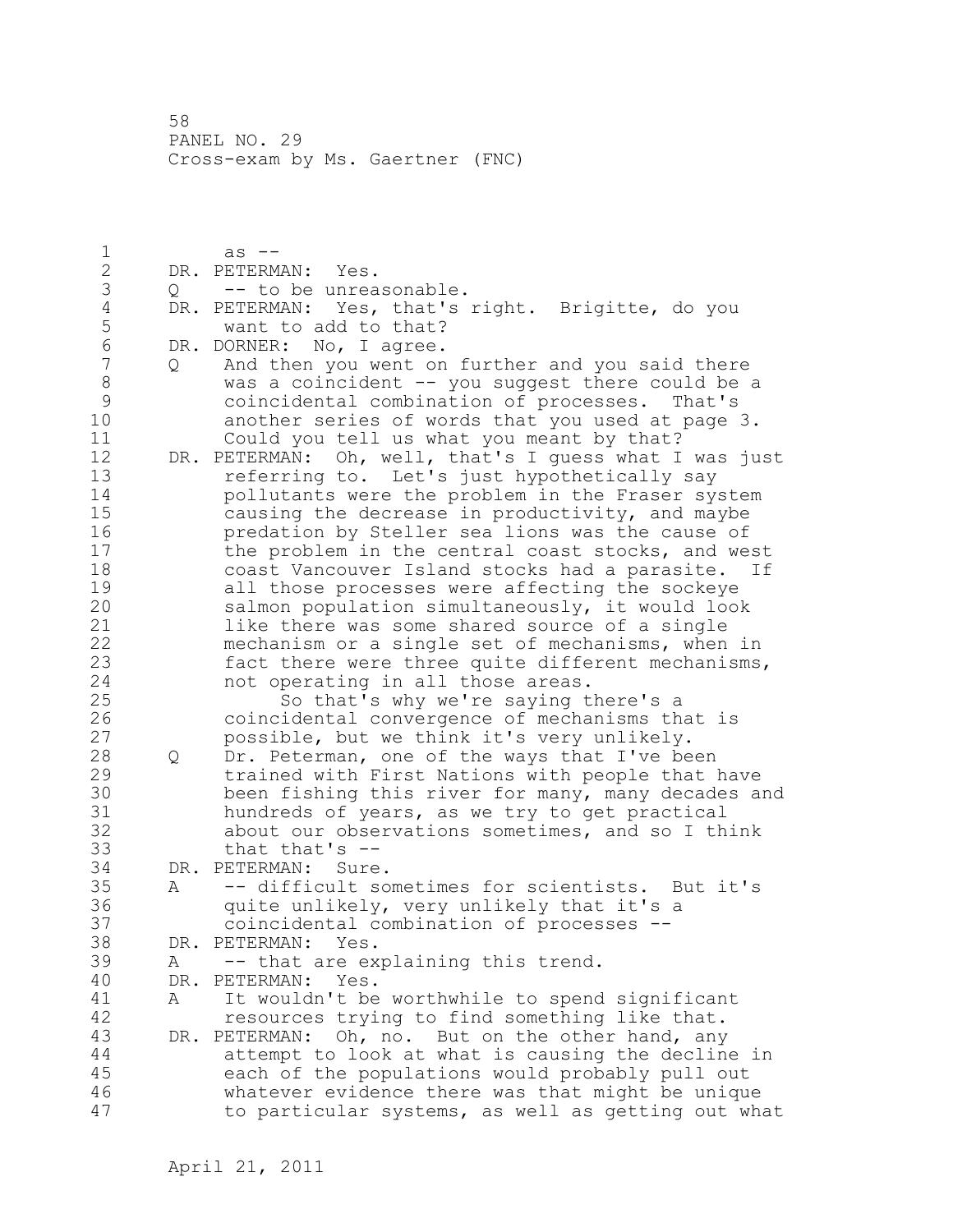1 might be the shared sources of variation.<br>2 And I want to emphasize the plural t And I want to emphasize the plural there, 3 The shared sources". So I don't know whether you<br>4 Were correct in what you read. Did we write 4 were correct in what you read. Did we write<br>5 Thechanism", singular? If so, we meant 5 "mechanism", singular? If so, we meant 6 "mechanisms", plural. 7 Q Okay. I think that's useful. And you went on in 8 a number of places in your report to talk about 9 something that, again, my client has raised with<br>10 the Commissioner as a serious concern, which is the Commissioner as a serious concern, which is 11 cumulative impacts. 12 DR. PETERMAN: Uh-huh. 13 Q And you would also agree that that could also be 14 something that's shared amongst all of these 15 different stocks. 16 DR. PETERMAN: Certainly. 17 Q So it could be a single phenomenon happening to 18 all of them so, for example, a predator that 19 everybody is being exposed to up in the Gulf of<br>20 hlaska, if all of these stocks get to the Gulf Alaska, if all of these stocks get to the Gulf of 21 Alaska; is that correct? 22 DR. PETERMAN: Yes, that's one possibility. 23 Q Or it could be the same thing all throughout the 24 whole system. Is that another possibility? 25 DR. PETERMAN: Yes. 26 Q All right. Do you have any hints? I heard you<br>27 use that word a little bit yesterday, or hunches use that word a little bit yesterday, or hunches 28 as to what is the unifying cause? 29 DR. PETERMAN: Well, this is a loaded question. Of 30 course I have hints, but no evidence definitely.<br>31 0 Well, you're respected in this field, Dr. 31 Q Well, you're respected in this field, Dr.<br>32 Determan, and I think your observations o Peterman, and I think your observations of what 33 would be reasonable and what could be possible 34 could be very helpful to us here. 35 DR. PETERMAN: Right, well, thank you for that vote of 36 confidence, but I would say I always like to rely 37 on the facts. I know that you'll be hearing from 38 another group sometime in the future, Project 6, I 39 believe it is, the work led by Dave Marmorek on 40 cumulative effects where he is pulling together 41 data analyses on the different possible mechanisms<br>42 that could be affecting these fish. that could be affecting these fish. 43 So with that caveat that we haven't -- 44 Brigitte and I have not actually looked at the 45 data. I guess this shared variation over a large 46 spatial scale is something that scientists have 47 reported on before, but on a much smaller scale.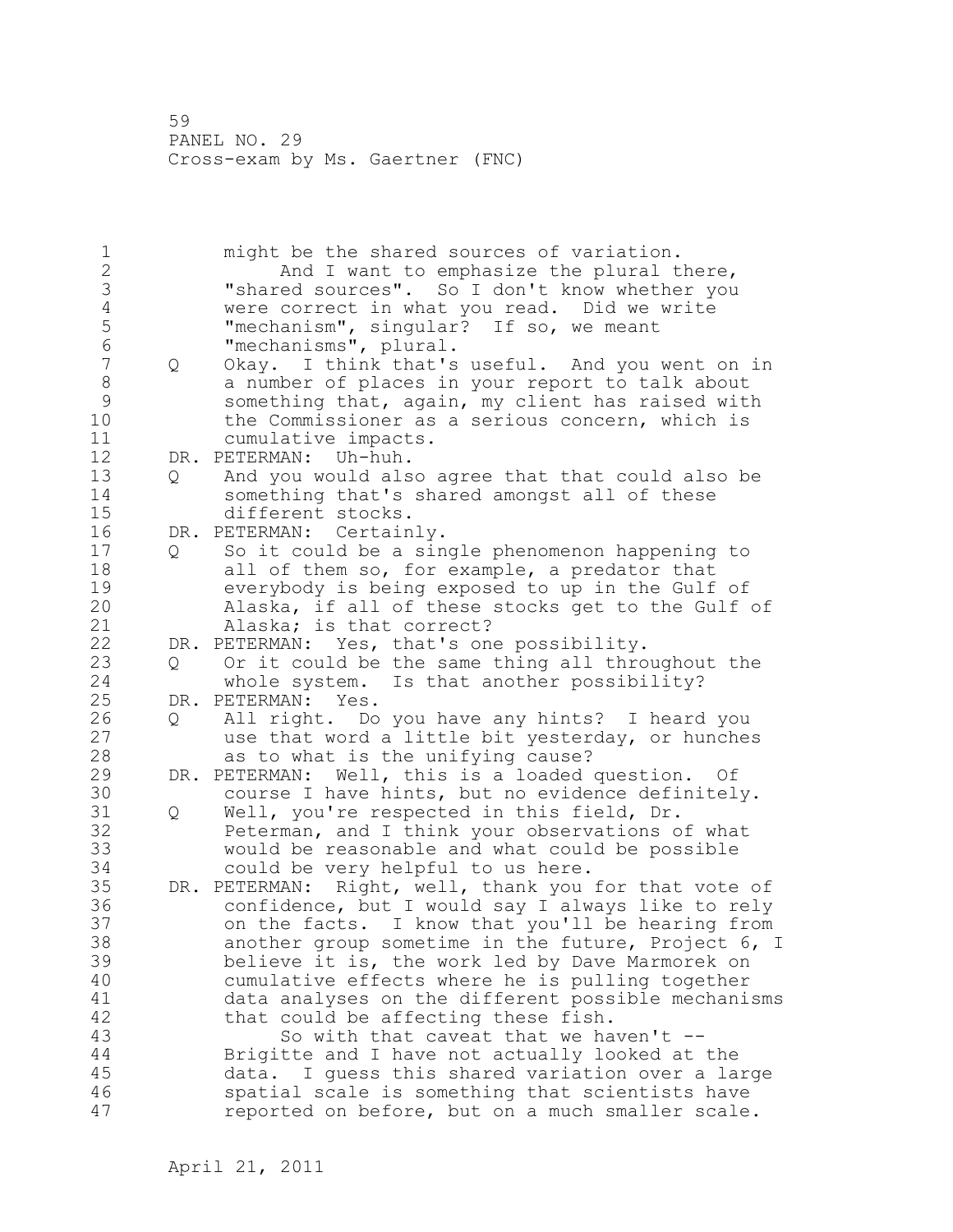1 So I'm one of the co-authors of several papers on 2 this topic, in fact, and what we had looked at in 3 the past -- and this is just something we've<br>4 looked at, I'm not saying this is the cause! 4 looked at, I'm not saying this is the cause here<br>5 -- was the influence of ocean conditions, for 5 -- was the influence of ocean conditions, for<br>6 -- example. Just a second. I think Brigitte wa 6 example. Just a second. I think Brigitte was talking there. 8 We looked at the influence of ocean<br>9 conditions early in the life of juvenile 9 conditions early in the life of juveniles as they entered the sea and we found that there was a 11 shared response to increased sea surface 12 temperature by fish south of the Skeena and Nass, 13 namely, a negative response in terms of their 14 productivity. So when sea surface temperatures 15 were above normal, it led to below normal survival 16 **rates for those fish, whereas from the Nass, Skeen** 17 and north, increased sea surface temperatures, 18 when the juveniles hit the ocean, were associated 19 historically with improved recruits per spawner.<br>20 So that's an example of a mechanism that So that's an example of a mechanism that 21 would have larger spatial scale than just a 22 particular watershed. But it is just an example, 23 and quite frankly, there are many different 24 processes operating out there. 25 I know I should clarify one thing. Those 26 temperatures that the fish encounter in the ocean<br>27 are not anywhere near their thermal fatal -- or are not anywhere near their thermal fatal -- or 28 lethal limits. Nowhere near it. So the sea 29 surface temperature is just an indirect index of 30 the dynamics of the ocean system which reflect<br>31 wheelling of cold nutrient-rich water feeding upwelling of cold nutrient-rich water feeding the 32 food base, attracting predators, whatever it might 33 be. So I just want to make sure there was no 34 misunderstanding there in the listeners. 35 Q It's not necessarily the temperature of the water 36 that's affecting it directly, but much more the 37 changed environment and what it comes with. 38 DR. PETERMAN: That's right, and the temperature is an 39 index of that changed environment, that's right. 40 So anyway, that's just one example. But, 41 Brigitte, you might want to add to some<br>42 speculations here, but I can just say the speculations here, but I can just say that most 43 everything that we did not rule out, you could 44 figure out a possible mechanism of a large scale 45 that could generate the results we've seen. 46 Q All right. At page 3 of your report, and in your 47 recommendations, of course, you are suggesting we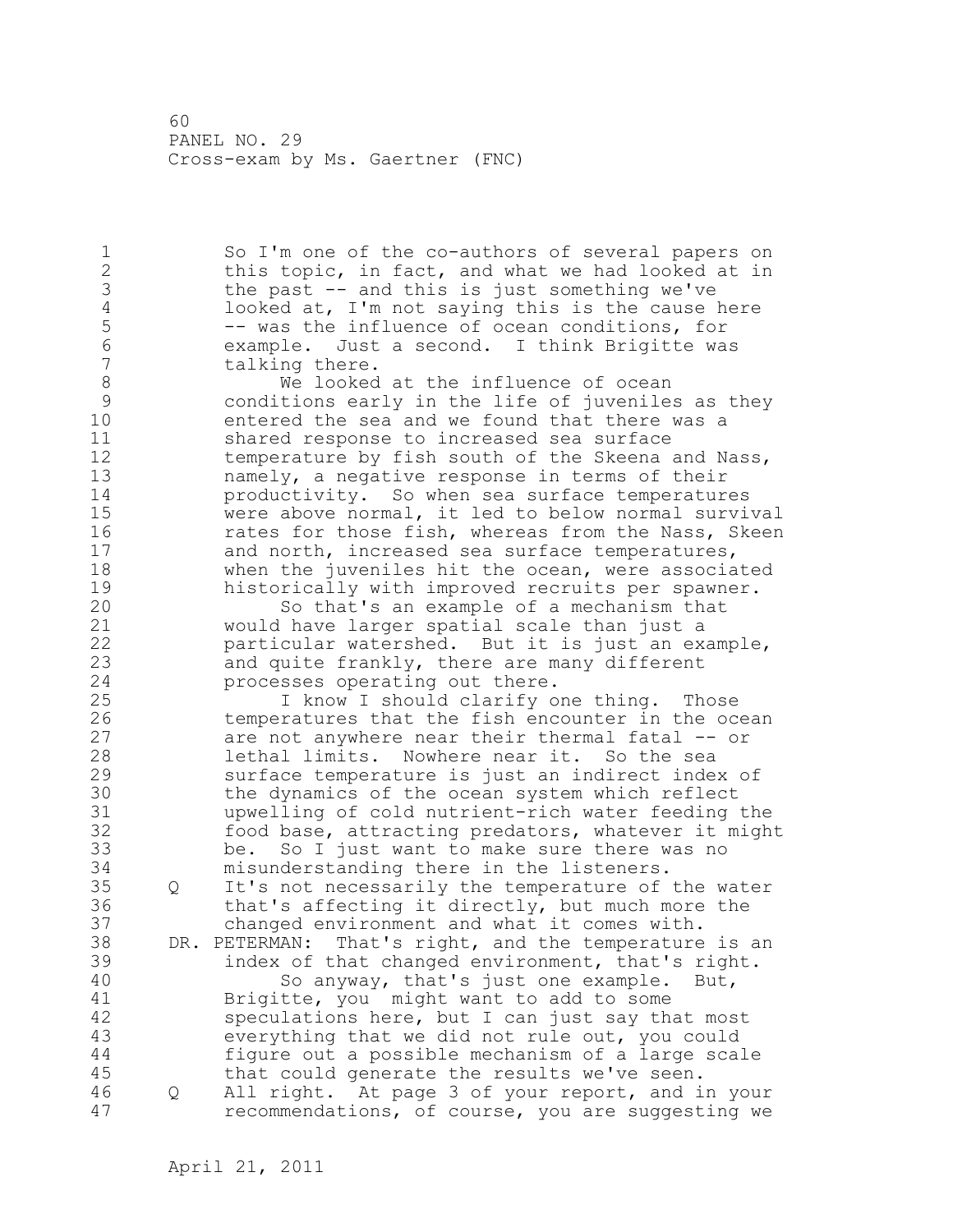1 look at the post-juvenile stage. 2 DR. PETERMAN: Right. 3 Q And that certain stressors such as pathogens that<br>4 are non-lethal in fresh water cause mortality 4 are non-lethal in fresh water cause mortality<br>5 1ater in the sockeye life history. I'm wonde 5 later in the sockeye life history. I'm wondering 6 if you would also agree that there could be<br>7 bathogens in marine waters -pathogens in marine waters --8 DR. PETERMAN: Oh, yeah.<br>9 0 -- that have the sa 9 Q -- that have the same effect that show up later in<br>10 the sockeve life history and that that actually the sockeye life history and that that actually 11 could read fresh water or marine pathogens. 12 DR. PETERMAN: Absolutely. 13 Q So it would be accurate to revise that part of 14 your report to reflect both of those? 15 DR. PETERMAN: Let's see. Exactly which sentence are 16 you looking at now? 17 Q It's page 3 of your report. It's the summary of 18 where your -- 19 DR. PETERMAN: Right. So -<br>20 0 -- conclusions --20 Q -- conclusions -- 21 DR. PETERMAN: -- does the line say: 22 23 ...freshwater habitat degradation,<br>24 contaminants, pathogens... contaminants, pathogens... 25 26 And so on?<br>27 Q Yes, and t 0 Yes, and there's -- hold on, let me find the 28 actual quote. I think I might have the wrong page 29 number. This is much more general. I apologize 30 for that. That's me not checking my notes once<br>31 more. It is there, but what I am hearing from more. It is there, but what I am hearing from you 32 is the intention to make sure we look at both 33 fresh water and marine pathogens. 34 DR. PETERMAN: That's right. 35 Q That could be affecting fish during -- the fish 36 could be exposed to it and then it could be 37 affecting it later in its life cycle. 38 DR. PETERMAN: Yes. 39 Q Sorry about that, Dr. Peterman. 40 DR. PETERMAN: It's okay. 41 Q I apologize for my error in reference.<br>42 Just before I turn to the correla Just before I turn to the correlation 43 questions that I have for you, I wanted to make 44 sure -- and Mr. Commissioner, if this sounds so 45 basic, please apologize (sic), but I think there's 46 something useful for me to learn, if not others in 47 this room.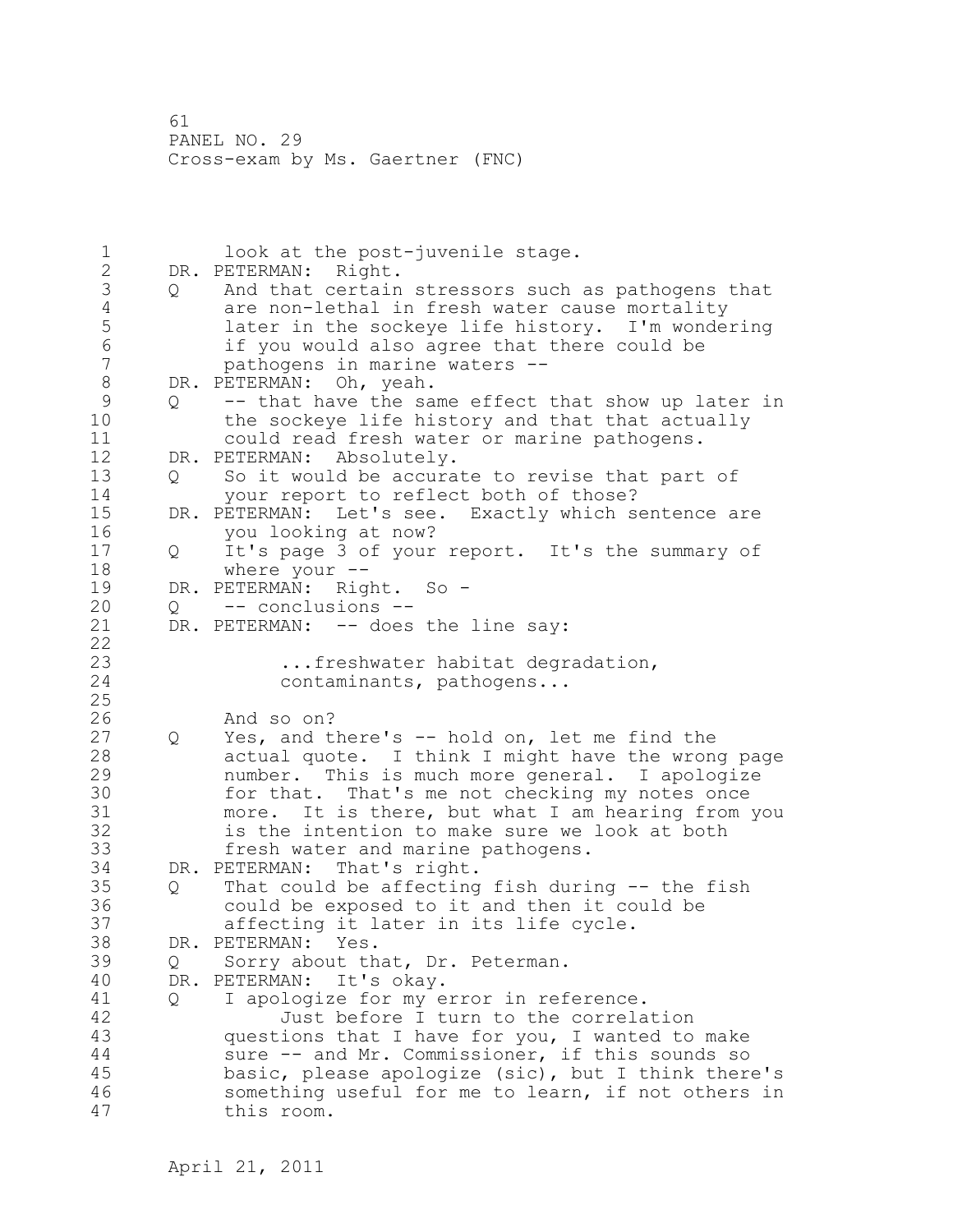1 Yesterday when you began your testimony, Dr. 2 Peterman, you went quickly to say that it's long-3 term trends, not really annual cycle variations 4 that managers should be interested in or most 5 interested in.<br>6 DR. PETERMAN: Mm-h 6 DR. PETERMAN: Mm-hmm. Q We didn't go back to that yet, and I wondered if 8 you could explain to me carefully -- because my 9 clients are very interested in abundance and<br>10 thev've been somewhat trained by scientists they've been somewhat trained by scientists to 11 look at abundance numbers and all of those things, 12 so I want to get a sense of what you were saying 13 to us all when you reflected how important it is 14 to be looking at these longer-term productive 15 trends. 16 DR. PETERMAN: Sure. Well, I guess all I was trying to 17 point out was that it's easy to get caught up in 18 trying to explain the year-to-year variation in 19 any index that's relevant to your decision-making.<br>20 That kind of fine-grained look at the data can That kind of fine-grained look at the data can 21 sometimes make it easy to miss the longer-term 22 trend. So you might be looking at year-to-year 23 variation on something that's going up at ten 24 **percent per year, or something like that, and you** 25 miss it. I doubt if any biologist would miss it, 26 but they might.<br>27 So that wa So that was the key point there, is that this 28 Kalman filter estimation of the productivity trend 29 is trying to figure out what is the main signal 30 that's being given by the salmon survival rates,<br>31 and if that signal is it's a deteriorating and if that signal is it's a deteriorating 32 condition, namely, survival rates are going down, 33 productivity is going down, we should pay close 34 attention to that. 35 But the problem when you have very noisy data 36 that is highly variable from year to year on top 37 of a trend, it's sometimes a long delay before you 38 see the trend because of the year-to-year 39 variation. I think most people have experienced 40 this sort of thing in everyday life. 41 Q And the other one, and we've heard you speak about<br>42 it quite a lot, is this notion of stationarity and it quite a lot, is this notion of stationarity and 43 the -- 44 DR. PETERMAN: Yes. 45 Q -- idea -- and particularly the problem that we're 46 asking science to predict the future by observing 47 the past; is that correct?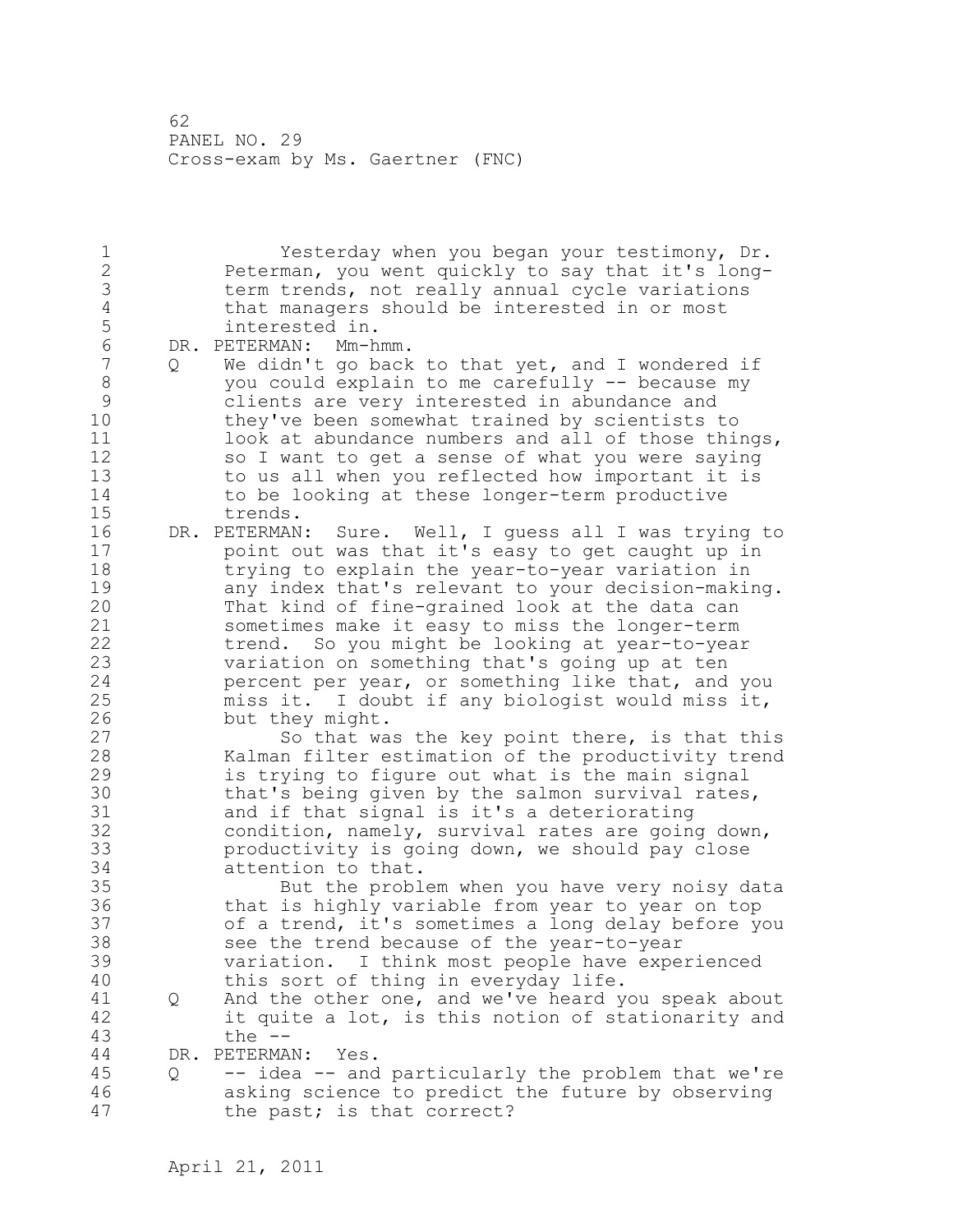1 DR. PETERMAN: Mm-hmm. 2 Q That's a bit of a challenge for you as scientists, 3 isn't it?<br>4 DR. PETERMAN: 4 DR. PETERMAN: Sure.<br>5 Q And if I've got 5 Q And if I've got this right, generally - and this<br>6 is a general comment - that escapement models and 6 is a general comment - that escapement models and MSY and determining those types of things are 8 actually based on stationarity and are primarily 9 based on abundance records, if I've got that  $10$  right. right. 11 DR. PETERMAN: Most of them are, yes, and that's why we 12 went to this Kalman filter estimation procedure 13 because it does not assume stationarity. That's 14 the major advance. It purposely says let's allow 15 for non-stationarity in productivity, if it 16 exists. And if it turns out that the data doesn't 17 reflect it, well, then, you're not forcing it to 18 show up in the output from that Kalman filter. 19 But what we've done through the simulation<br>20 testing that we published back in 2000, it show testing that we published back in 2000, it showed 21 that this method, the Kalman filter, is better at 22 tracing changes, namely non-stationarity in 23 productivity, than previous methods that assumed 24 stationarity. 25 Q Thank you. I think that's very helpful as an 26 overall. I'm now going to take you to the<br>27 correlation work you did and in particular correlation work you did and in particular to 28 Figure 11 at page 53, and your note to the figure 29 on page 54. 30 MS. GAERTNER: Then, Mr. Lunn, shortly thereafter, I'm<br>31 and any to go to page L-2, so if you could have that going to go to page  $L-2$ , so if you could have that 32 ready. 33 Now, I'm going to summarize what I heard so 34 far so that we can go on from there. We've got 35 the blue are becoming bluer and the red are 36 becoming redder. That's the simplest way of doing 37 that. 38 DR. PETERMAN: Mm-hmm. 39 Q And it's therefore the negative correlation 40 amongst the Fraser stocks and other B.C. stocks is 41 getting stronger, and -- are the positive<br>42 correlation, and the negative correlation correlation, and the negative correlation with 43 Bristol Bay and Alaska is getting stronger; is 44 that correct? 45 DR. PETERMAN: Yes, if you could be -- 46 Q Good way of summarizing? 47 DR. PETERMAN: You just corrected your first negative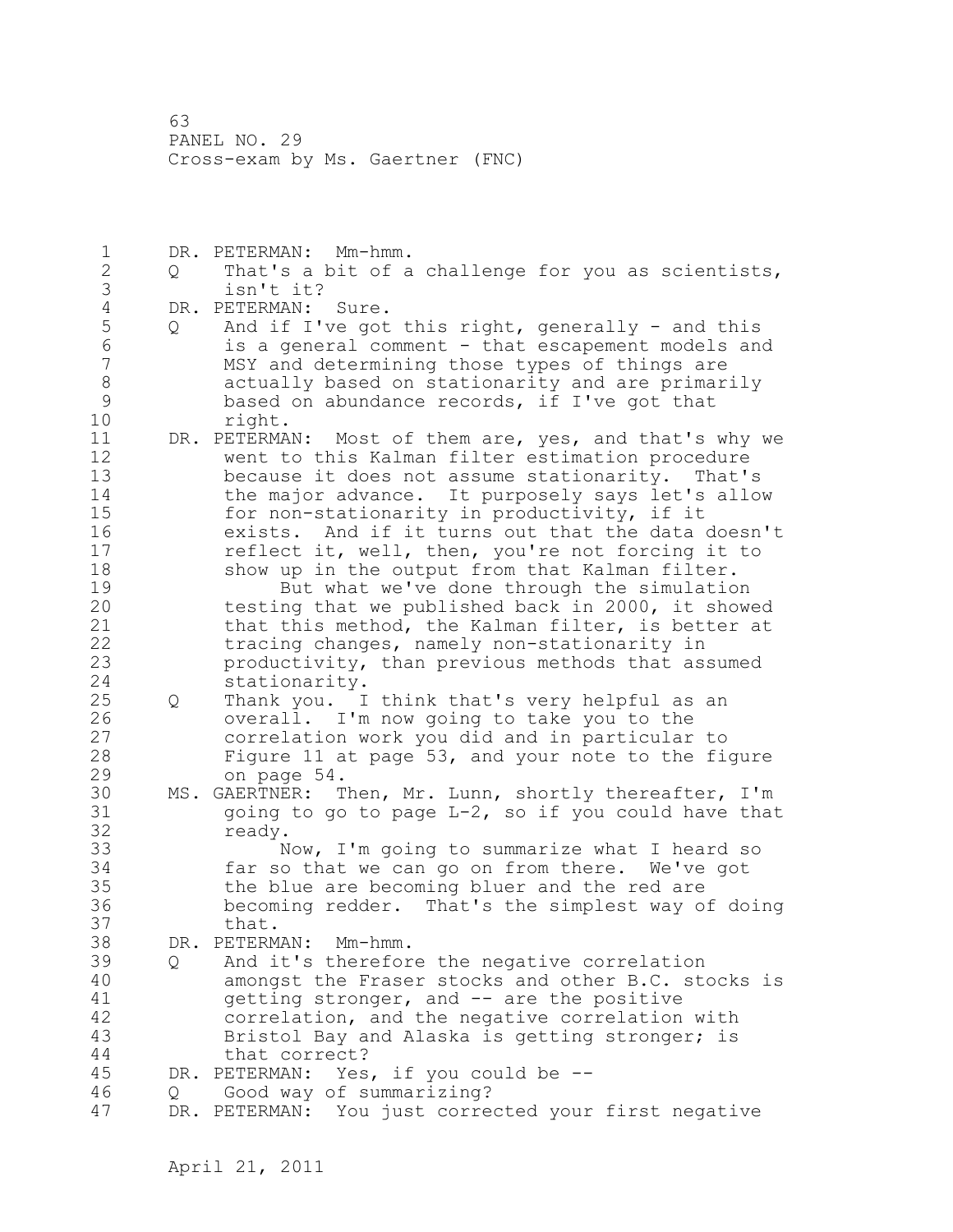1 to be a positive, yes.<br>2 0 I did it wrong? Yeah. 2 Q I did it wrong? Yeah, no, I did. I just 3 corrected that --<br>4 DR. PETERMAN: Yeah, I 4 DR. PETERMAN: Yeah, I know you did.<br>5 0 -- neqative to be a positive. 5 Q -- negative to be a positive.<br>6 DR. PETERMAN: Okav, that's right. 6 DR. PETERMAN: Okay, that's right.<br>7 0 Is that right? Q Is that right? 8 DR. PETERMAN: So the positive or weak positive<br>9 0 000 correlations among B.C. stocks seem to have 9 correlations among B.C. stocks seem to have become stronger over that period up until 2004 that we 11 looked at, and the correlation between B.C. and 12 Western Alaskan stocks has become more strongly 13 negative. That's right. 14 Q Now, what you're doing is observing a pattern, not 15 explaining a pattern by doing this; is that 16 correct? 17 DR. PETERMAN: Yes. 18 Q That's all you're doing in this component, right? 19 DR. PETERMAN: Absolutely.<br>20 0 All right. And that' 20 Q All right. And that's an extremely important 21 thing for those of us that aren't scientists to 22 keep in mind; is that correct? 23 DR. PETERMAN: Yes. 24 Q All right. And I want to take you to page L-2 of 25 Dr. English's report which is Exhibit 718. When 26 we were working with this report, we noticed<br>27 something that seems to go -- it's another something that seems to go  $-$ - it's another 28 observation around the relationship between 29 Bristol Bay and Fraser River stocks. This is done 30 on a ratio of annual returns to the average<br>31 ceturns, so it's not quite exactly the same 31 returns, so it's not quite exactly the same times<br>32 (sic) of comparison you're doing. (sic) of comparison you're doing. 33 MS. GAERTNER: L-2 -- oh, it's page L-6, Figure L-2, 34 sorry, Mr. Lunn. 35 Q Now, I'm not going to -- I'm going to have you 36 explain this a little bit better than I'll do, but 37 when we looked at this, there's certain stanzas of 38 interpretation one can have that suggests that as 39 the Fraser River stocks go up, the Bristol Bay 40 stocks go down, and as the Bristol Bay stocks go 41 up, the Fraser stocks go down. I just wanted you<br>42 to take some time with that graph, because I'd as! to take some time with that graph, because I'd ask 43 you to comment on that and whether those 44 observations are correct, and if they are, how 45 they reflect upon the pattern that you observed 46 that's reflected in your correlation graph. 47 DR. PETERMAN: Okay. Well, I haven't seen this before,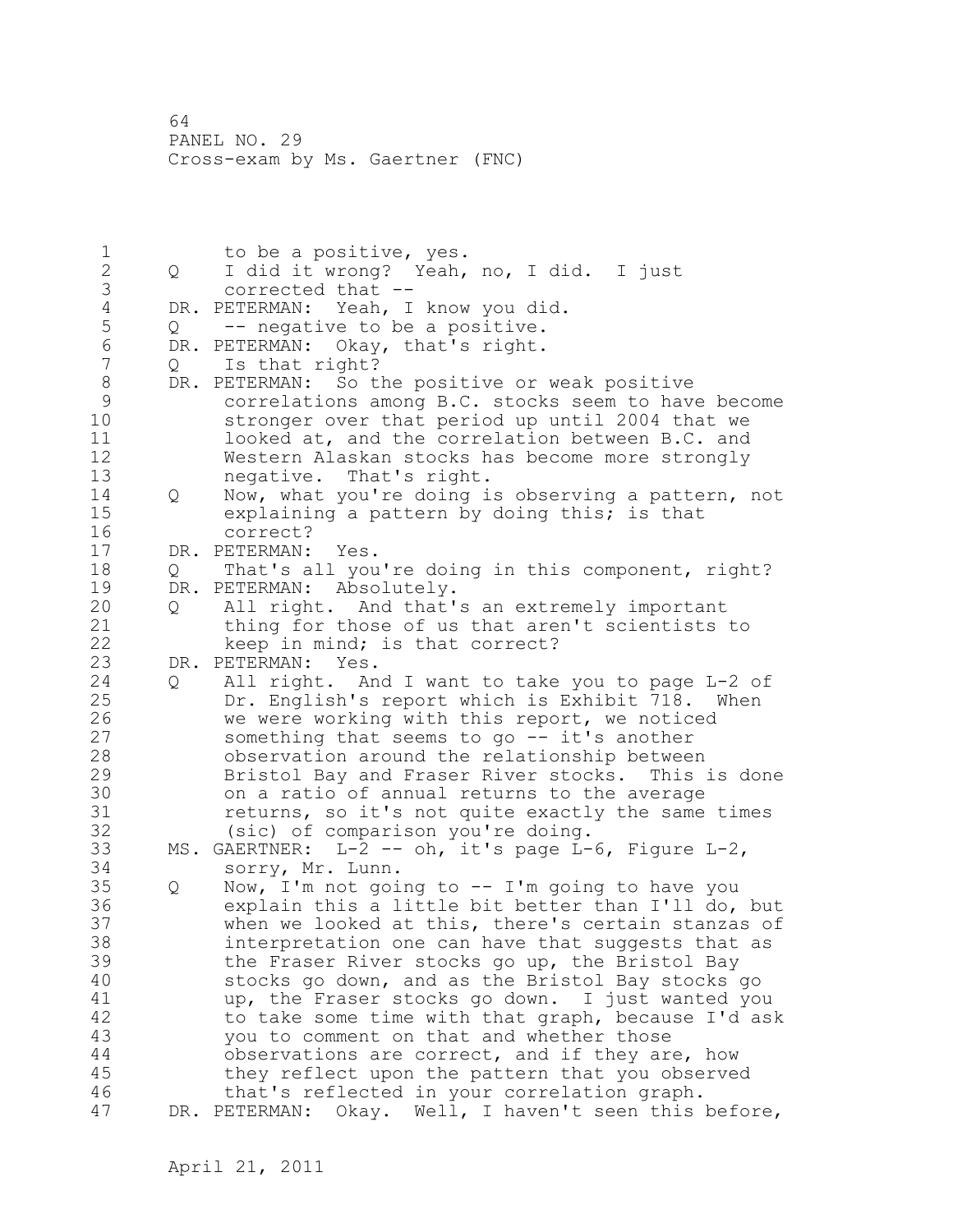1 but I can readily interpret it, I think. So the 2 annual returns in the solid line for the Fraser 3 are some smooth -- probably moving four-year<br>4 average, I would quess, annual returns. 4 average, I would guess, annual returns.<br>5 0 Yes. 5 Q Yes.<br>6 DR.PETER 6 DR. PETERMAN: Okay. And I think the dashed line is<br>7 orobably not labelled at all. probably not labelled at all. 8 Q Yes, the dashed line is Bristol.<br>9 DR. PETERMAN: That's what I thought. 9 DR. PETERMAN: That's what I thought. So the Bristol<br>10 Bay sockeve total run -- again, is this a four-Bay sockeye total run  $--$  again, is this a four-11 year moving average or five-year? It doesn't 12 matter which one it is. It's a moving average of 13 some sort. Yes, it looks like they're out of 14 **phase, so that in the early period, say, prior to** 15 1985,'86, it's clear that when Bristol Bay 16 abundance is above its mean, B.C. sockeye are 17 below their mean. 18 And, by the way -- oh, no, sorry, this is 19 Fraser only.<br>20 0 That is Fras 20 Q That is Fraser, yes. 21 DR. PETERMAN: The solid -- yeah, okay, right. That 22 breaks down a little bit in the '80s and '90s so 23 that there's more corresponding above-average 24 pattern in both of them, and then they become 25 opposite again starting in the late '90s, so 26 they're out of phase.<br>27 So, okay, now I' So, okay, now I've just described that and, 28 I'm sorry, I missed the question about it. 29 Q Well, I hadn't quite got there. 30 DR. PETERMAN: Okay. Q It's helpful to us, so we're on the same page 32 there. So assuming that's an accurate depiction 33 of the numbers for those fisheries, that doesn't 34 necessarily reflect a long-term climatic change 35 that's going on, that that's much more cyclic in 36 its nature and potentially a four- or five-year 37 cyclic nature, would you agree with me on that 38 observation? 39 DR. PETERMAN: Yeah, I think this is reflecting what 40 you see in the cyclic dominance phenomena as the 41 larger signal. So that's the high degree -- high<br>42 amplitude variation -amplitude variation --43 Q That's the -- 44 DR. PETERMAN: -- in those functions. 45 Q That's the Fraser runs, though -- 46 DR. PETERMAN: That's right. 47 Q -- which are much more cyclic dominant than the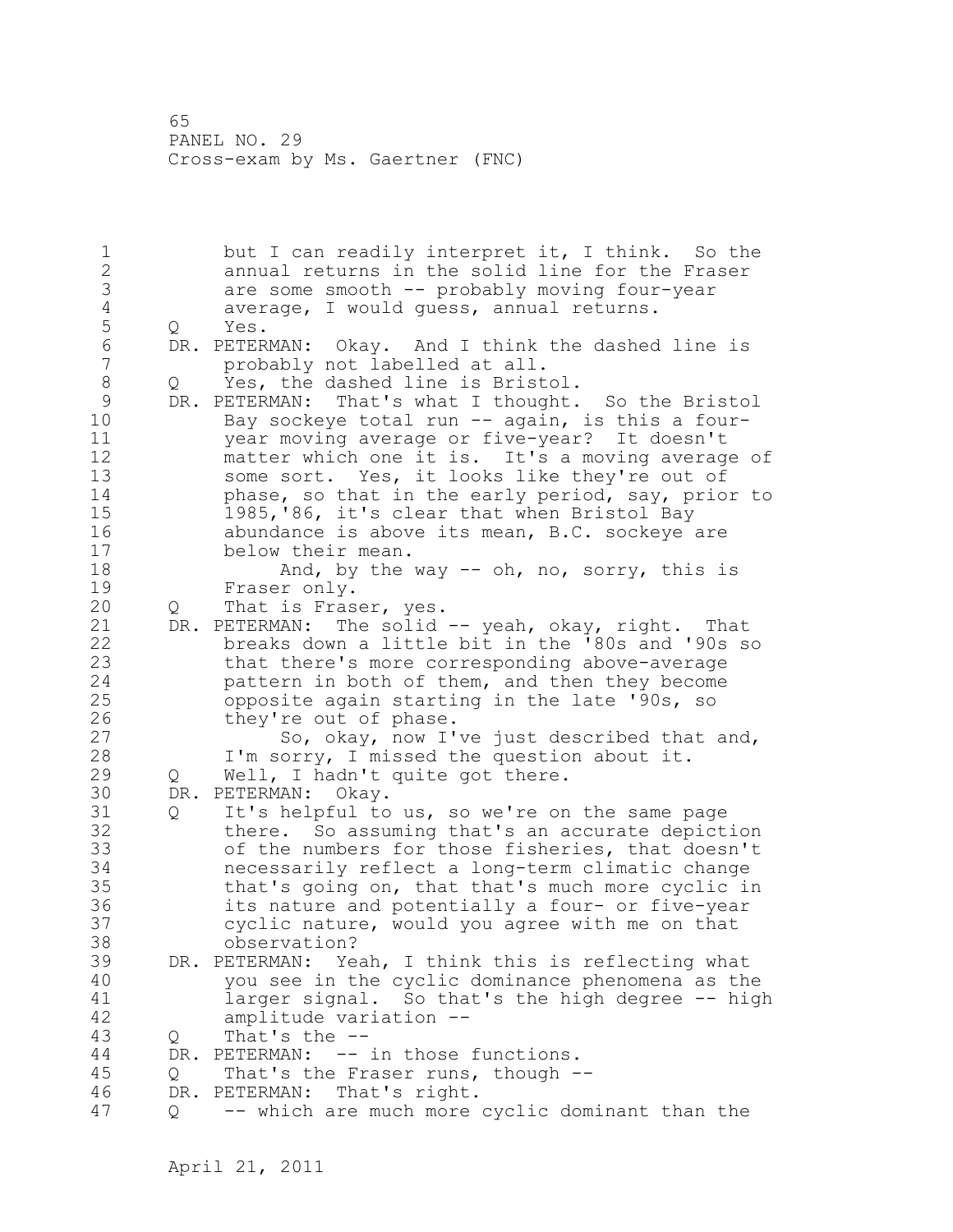1 Bristol Bay, right? 2 DR. PETERMAN: Mm-hmm. 3 Q So it's much more -- the relationship to each 4 other, which you call a negative correlation in<br>5 vours --5 yours -- 6 DR. PETERMAN: Right, yeah. -- at a broad trend, appears from this map to also 8 be somewhat more narrow in that it's not just a 9 broad trend, it appears to look like it has a<br>10 trend within its regular cycle. trend within its regular cycle. 11 DR. PETERMAN: Mm-hmm. Well, I'll bet we're using the 12 same data, so in fact - or very similar data - so 13 I'll bet that if you plotted these datapoints on 14 an X/Y scatter plot so you had the Fraser total 15 abundance on the "X" axis and the Bristol Bay 16 abundances on the "Y" axis, you would get a 17 tendency for a negative correlation. This is 18 something that we did actually in a paper Fred 19 Wong and I published in 1984, even prior to that<br>20 **period, most of it not shown on this graph.** The period, most of it not shown on this graph. There 21 tended to be an inverse relationship between 22 abundance of Bristol Bay sockeye and abundance of 23 -- let's see, was it all B.C. sockeye? I think 24 that paper was all B.C. sockeye. 25 Q So what does that tell us, Dr. Peterman? 26 DR. PETERMAN: Okay, well, there are several things.<br>27 Well, first of all, I just want to go back and Well, first of all, I just want to go back and try 28 to clarify what's in this graph, because there are 29 two possible interpretations of that horizontal 30 line which is at 1. It could be that Karl English<br>31 fit the long-term trend line to the data, and he 31 fit the long-term trend line to the data, and he<br>32 could have fit the trend line to each, the Brist could have fit the trend line to each, the Bristol 33 Bay data separately from the Fraser sockeye data. 34 And then he's trying to show here the trends 35 above and below that trend line, although he could 36 have also just calculated the long-term average 37 abundance, and then shown here the deviations 38 above. So I think it's the latter based on the 39 "Y" axis label, the ratio of annual returns to the 40 average return. 41 So, having said that, yes, there is an<br>42 association between these abundances in the association between these abundances in the two 43 regions, and it is consistent with what we have 44 observed in our study, to the extent that the 45 productivity in one area has been going down in 46 recent years, in the last decade or so, namely 47 from Yakutat Peninsula, southeast Alaska, on down,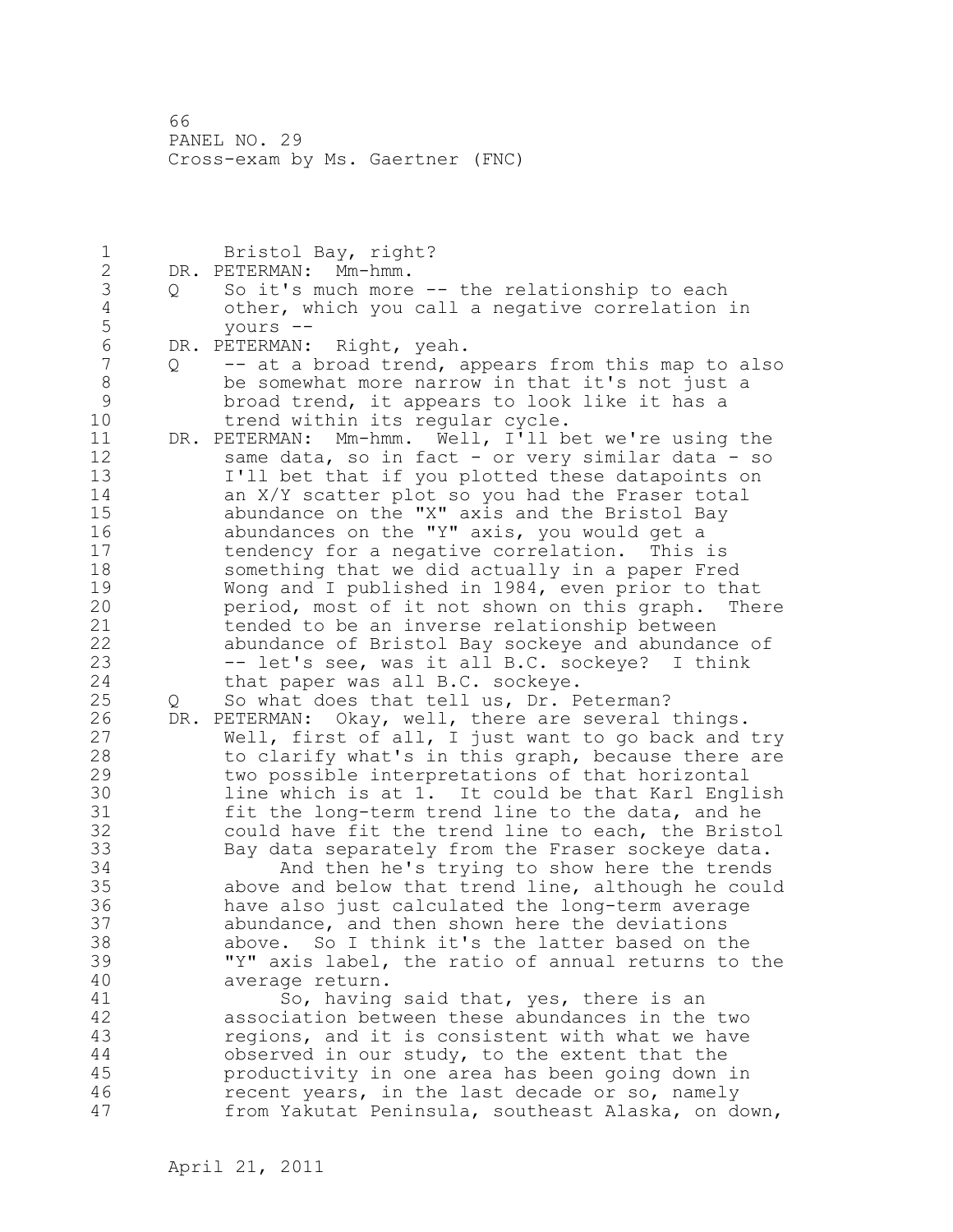1 and it's been going up in the western part of 2 Alaska. 3 Q So does this suggest that there might be a shared<br>4 food supply, a competition between a shared -- I 4 food supply, a competition between a shared -- I<br>5 mean, that may be simplistic, I know, but it's o 5 mean, that may be simplistic, I know, but it's one<br>6 6 f the things that could come from this kind of 6 of the things that could come from this kind of relationship. 8 DR. PETERMAN: That's one possibility for sure, that 9 they could be sharing food supply and they do overlap in space and time in the Gulf of Alaska, 11 as I pointed out last year -- I mean yesterday. 12 It wasn't that long ago. 13 Q It did feel like a long time ago. 14 DR. PETERMAN: That's right. 15 Q It has felt like a very long day, that's for sure. 16 DR. PETERMAN: Right. But there's another possibility, 17 and that is that the oceanographic conditions that 18 **are driving these total abundances, if they are** 19 driving them, are simply quite different in the<br>20 horthern part of the region where the Bristol B northern part of the region where the Bristol Bay 21 fish are separate from the B.C. fish, and that 22 would be in the early part of their ocean life. 23 We know that the early part of the ocean life is 24 where most of the mortality occurs in these fish 25 during their total life span. 26 So there are many possible mechanisms here<br>27 behind this inverse correlation that you see he behind this inverse correlation that you see here 28 in front of you, and common food supply is one, a 29 different set of oceanographic processes in the 30 regions being another, but being driven by a<br>31 common forcing variable, the climate. 31 common forcing variable, the climate.<br>32 So, yes, Brigitte, do you want t So, yes, Brigitte, do you want to add to that 33 at all? 34 DR. DORNER: No, that sounds about right. 35 Q All right. That's helpful. We're going to pick 36 that up a little bit when we get to your 37 recommendations also. 38 DR. PETERMAN: Okay. 39 Q It's very helpful to have your observations on 40 what might be going on there. 41 Maybe I'll just make sure I've got this<br>42 might. It is a fair observation, taking you right. It is a fair observation, taking your 43 correlations and this chart, that it -- while 44 climate change may be causing this, it's unlikely, 45 given that this is a very four-year cycle (sic). 46 DR. PETERMAN: Right. Okay, but, now, wait a minute. 47 No, I don't agree with that. Let's look on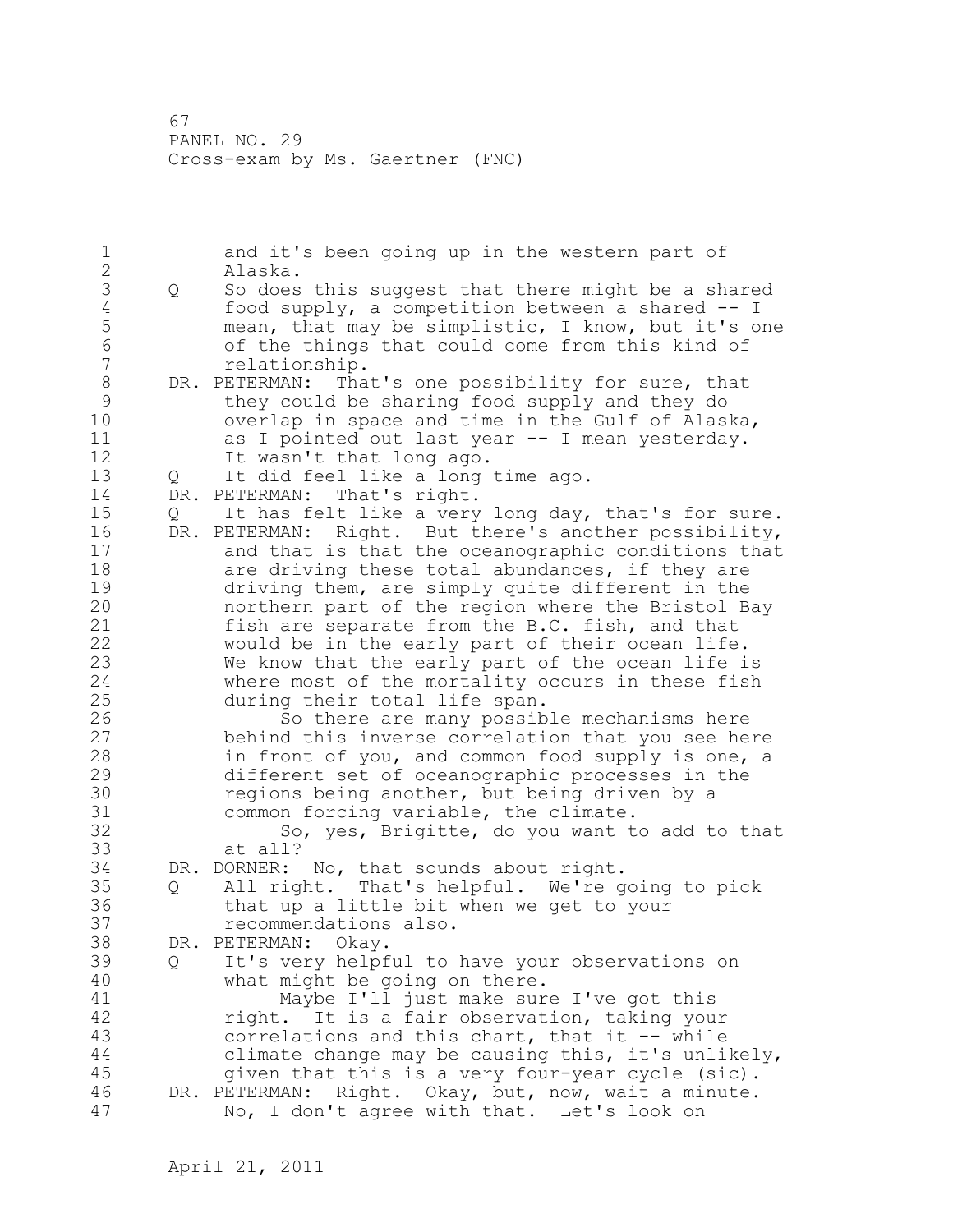1 different time scales here. So you're focusing on 2 the variation in abundances about every four 3 years.<br>4 Q Yes. 4 Q Yes.<br>5 DR. PETER 5 DR. PETERMAN: Four or five years. What we were trying<br>6 to do was to look at the longer-term trend --6 to do was to look at the longer-term trend -- 0 Yes. 8 DR. PETERMAN: -- underneath year-to-year variation or<br>9 four-vear to four-vear period of variation. I 9 four-year to four-year period of variation. I<br>10 would sav that take a different lens to these would say that take a different lens to these data 11 and look at the data since 1993, say, and is there 12 a trend in there? Just fit a linear trend to the 13 data and I'll bet you'll see it's a downward trend 14 for the B.C. sockeye -- for the Fraser sockeye,<br>15 mardon me. pardon me. 16 Q Okay. 17 DR. PETERMAN: So, yes, there's variation across four-18 year blocks in that, but I think it's on a 19 downward trend.<br>20 0 All right. So 20 Q All right. So they are consistent with each other 21 and your -- 22 DR. PETERMAN: What's consistent -- 23 Q -- observations --<br>24 DR. PETERMAN: Yes. DR. PETERMAN: Yes. 25 Q -- and these are consistent. 26 DR. PETERMAN: Yes.<br>27 0 Yes, I wasn't 27 Q Yes, I wasn't suggesting they were inconsistent.<br>28 DR. PETERMAN: Yes. DR. PETERMAN: Yes. 29 Q I was more looking to see whether it helps us to 30 100k for causation.<br>31 DR. PETERMAN: Aha, I se 31 DR. PETERMAN: Aha, I see.<br>32 O That's what I'm -- I'  $Q$  That's what I'm  $-$  I'm not looking for  $-$  I didn't 33 think they were inconsistent. 34 DR. PETERMAN: Okay. 35 Q I was wondering whether or not those two together 36 help us use limited resources to look in the right 37 places for potential causation. 38 DR. PETERMAN: Certainly. 39 Q And what would that be? 40 DR. PETERMAN: The resources -- 41 Q How do these two observations, coming together in<br>42 their consistency, help us to refine where we're their consistency, help us to refine where we're 43 looking? 44 DR. PETERMAN: Well, again, the four-year pattern that 45 you see here is something that's persisted for 46 decades in these stocks, and we're saying that if 47 you look at the longer term trend that these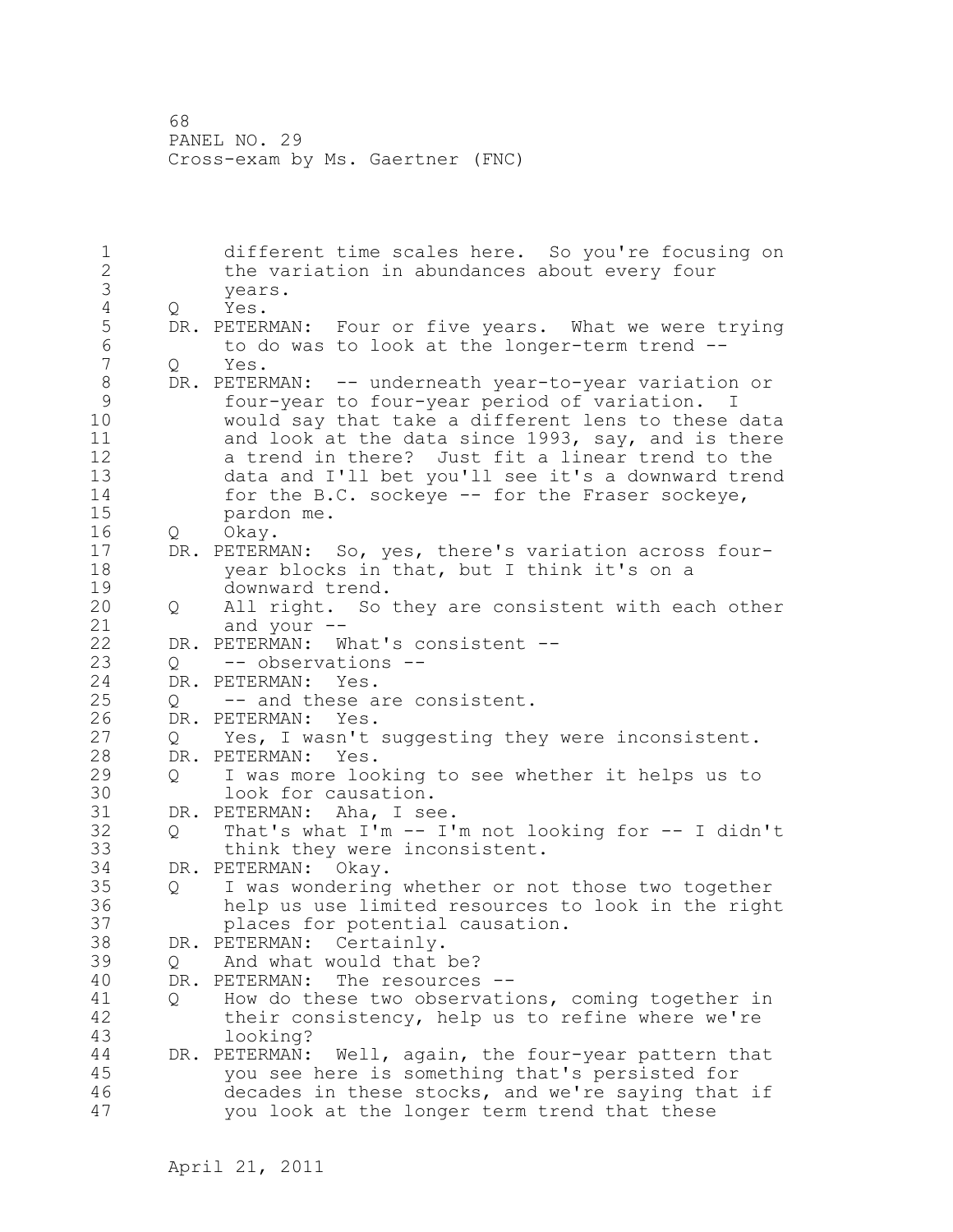1 short-term patterns are superimposed upon, 2 suggesting there's something underlying the mean 3 annual returns -- in our case it was the returns<br>4 ber spawner -- that we should be looking at. So 4 per spawner -- that we should be looking at. So I<br>5 quess what that tells us is we should be looking 5 guess what that tells us is we should be looking 6 for processes that are having a persistent effect<br>7 condecreasing survival rates across space. on decreasing survival rates across space, 8 decreasing as in decreasing over time.<br>9 0 For example...? 9 Q Forexample...?<br>10 DR.PETERMAN: Yout DR. PETERMAN: You take any of the hypotheses that we 11 do not rule out and you can postulate any of them. 12 Q All right. So that -- 13 DR. PETERMAN: So increasing the abundance of Steller 14 sea lions, increasing abundance of fish predators 15 of salmon, increasing contaminants, increasing 16 pathogens, you name it. Any of those could 17 conceivably explain what we've demonstrated to be 18 the case, that decreasing productivity. But I say 19 **potentially, and until we look at the data,**<br>20 **Brigitte and I certainly can't say which of** Brigitte and I certainly can't say which of those 21 hypotheses are plausible, but that's I hope what 22 you're going to here when Project 6 is reporting 23 in. 24 Q All right. Thank you. I'm going to move on to my 25 next topic, then. That was helpful. 26 DR. PETERMAN: Okay.<br>27 0 Which is that w 0 Which is that which, in scientific terms, is 28 called delayed density dependence. Now, I just 29 want to start with an overall observation, which 30 is that often in this room the term "delayed<br>31 density dependence" and "over-escapement" see 31 density dependence" and "over-escapement" seems to be used interchangeably. They are not the same 33 term; is that correct, Dr. Peterman? 34 DR. PETERMAN: That's correct. 35 Q And could you explain the importance of the 36 distinction between them? 37 DR. PETERMAN: Well, delayed density dependence is a 38 mechanism. It's a description of an assumed link, 39 a biological link, between generations of spawners 40 and the success of a given generation of spawners 41 whereas over-escapement is a term given to the<br>42 mumber of spawners relative to some reference number of spawners relative to some reference 43 point. 44 Q Which could be very specific to a particular goal 45 or objective of -- 46 DR. PETERMAN: That's right. 47 Q -- a particular harvester or otherwise; is that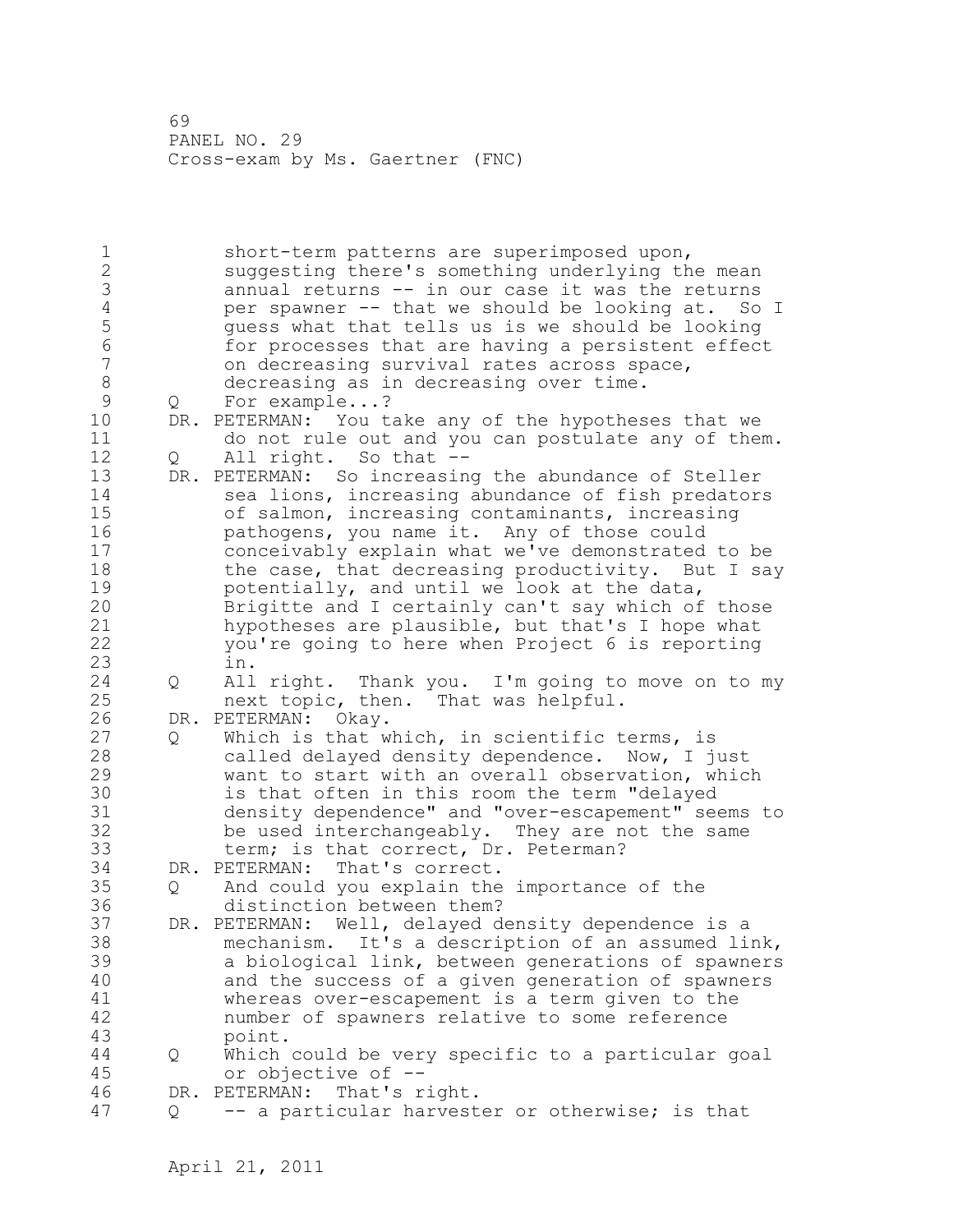1 correct? 2 DR. PETERMAN: Exactly. The comparison point for the 3 escapement levels is something that you could say<br>4 is determined by management, so you could say it's 4 is determined by management, so you could say it's<br>5 over-escaped compared to what they wanted, or it's 5 over-escaped compared to what they wanted, or it's<br>6 over-escaped compared to some biological or 6 over-escaped compared to some biological or economic metric that you come up with. It's a 8 very open-ended term, that "over-escapement" one. 9 Q We're going to get to the Quesnel run in a few<br>10 minutes, but in your work in here, you were ye minutes, but in your work in here, you were very 11 much looking at delayed dependency dependence and 12 not this notion of over-escapement; is that 13 correct? 14 DR. PETERMAN: That's right, yes. 15 Q And the next thing that I wanted to raise just as 16 a common definitions almost, it's common knowledge 17 that there are cyclic dominant stocks within the 18 Fraser sockeye. It's also - and you mention this 19 in your report - that it's also, for example, the<br>20 Bowron, that cyclic dominance can become Bowron, that cyclic dominance can become 21 transient. 22 DR. PETERMAN: Right. 23 Q And that it's quite likely and possible that 24 stocks become cyclic very strongly, and then they 25 might revise that, might not be cyclic for a 26 while, and then they may return to cyclic<br>27 batterns; is that correct? patterns; is that correct? 28 DR. PETERMAN: Yes. 29 Q And I know this might sound self-evident, but 30 that's likely salmon responding to something.<br>31 DR. PETERMAN: Oh, undoubtedly. The Bowron patter DR. PETERMAN: Oh, undoubtedly. The Bowron pattern 32 that you cited is a case where there wasn't cyclic 33 dominance for many years, and then there was a 34 cyclic dominance pattern, and I can't remember how 35 long the period was, maybe a decade or a decade-36 and-a-half, and then the cyclic dominance pattern 37 dissipated again in response to some pressures, 38 and it could be natural or human-induced or both. 39 Q And so it could be the salmon coping or thriving 40 or potentially even evolving in response to a 41 particular mechanism that they're experiencing<br>42 during their life cycle: is that also fair? during their life cycle; is that also fair? 43 DR. PETERMAN: Yes. 44 Q And from an ecologist's perspective, one cannot 45 assume that there's anything wrong with that. 46 DR. PETERMAN: With changing the nature of the cyclic 47 dominance or...?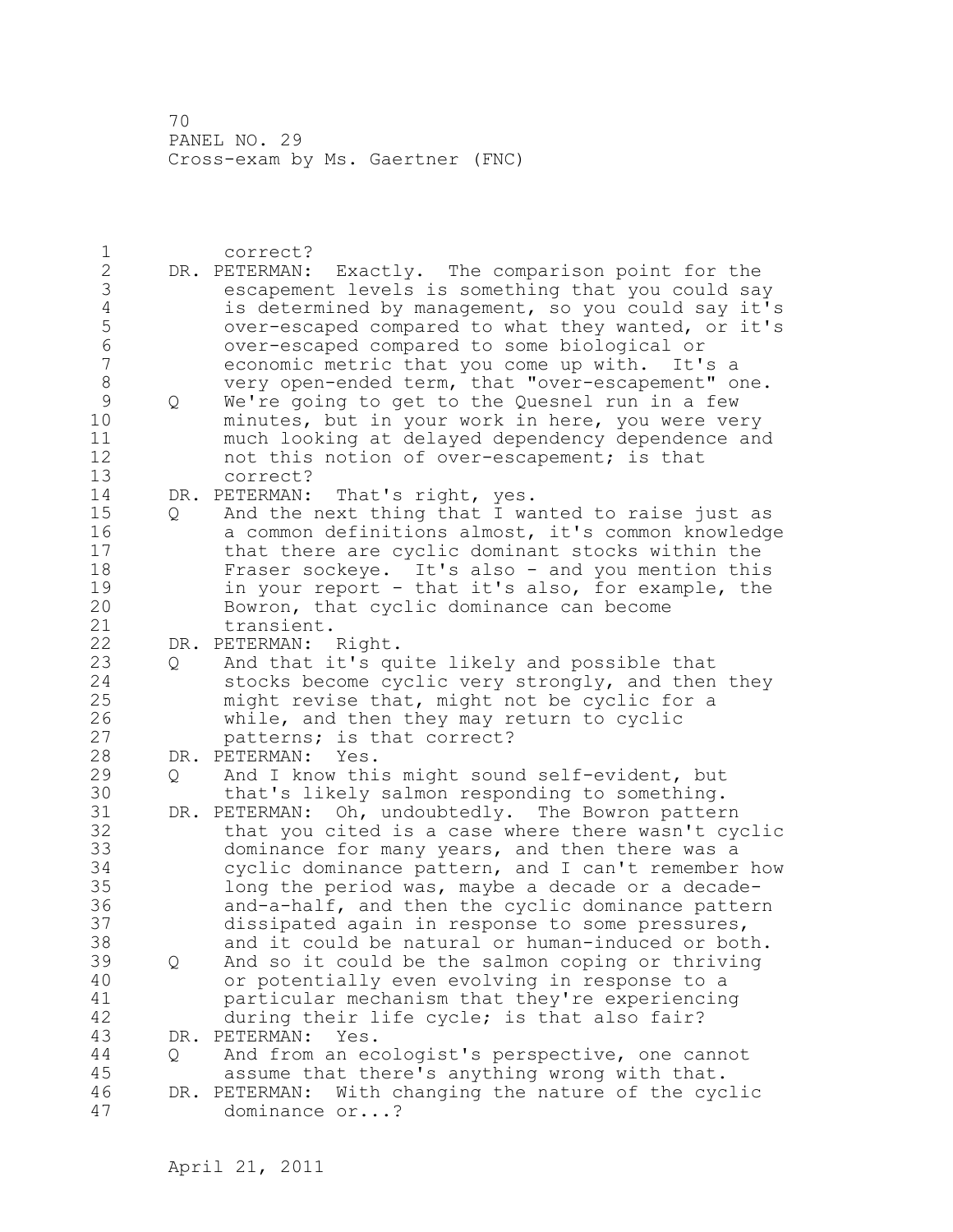1 Q With the salmon changing the nature of their 2 cycle, like it's a natural phenomenon. 3 DR. PETERMAN: Yes. Yes.<br>4 0 There's nothing bad 4 Q There's nothing bad about it, per se.<br>5 DR. PETERMAN: No. 5 DR. PETERMAN: No.<br>6 0 It's actually 6 Q It's actually perhaps one of the things that makes<br>7 them wild as distinct from a grown fish: is that them wild as distinct from a grown fish; is that 8 correct?<br>9 DR. PETERMAN: 9 DR. PETERMAN: No, I wouldn't say that because there's<br>10 10 10ts of wild fish that don't show cyclic lots of wild fish that don't show cyclic 11 dominance. 12 Q One of the things. I said "one of the things". 13 One of the things that shows the wildness of the 14 salmon. They're responding to circumstances we 15 don't understand. They're doing it at patterns we 16 cannot predict. 17 DR. PETERMAN: Sure. 18 Q They're alive and well as a result of that for 19 centuries. Do you agree with all of that?<br>20 DR. PETERMAN: For those that show cyclic domin DR. PETERMAN: For those that show cyclic dominance, 21 yes. 22 Q Yes. It's likely that cyclic dominance is useful 23 to them. 24 DR. PETERMAN: Well, I won't anthropomorphize like 25 that, myself, but... 26 Q It helps them to sustain themselves, doesn't it?<br>27 DR. PETERMAN: I'm not sure. DR. PETERMAN: I'm not sure. 28 Q Likely? 29 DR. PETERMAN: It's just a phenomenon of their 30 population dynamics. Just like insect populations 31 go through outbreak periods and non-outbreak periods. It's part of their natural dynamics. 33 Q Given that it's either a coping, thriving or 34 potentially evolving mechanism, you'll agree with 35 me that right now science doesn't know which one 36 it is. Science doesn't know why, all of a sudden, 37 a stock might become more cyclic dominant for a 38 while and then let it go, or any of those. That's 39 an unknown in the scientific world right now; is 40 that correct? 41 DR. PETERMAN: Yes.<br>42 0 And the other 42 Q And the other is this notion - and we've heard 43 during the evidence of Dr. Walters his response to 44 it - but there's also increased synchronicities 45 that occur between the stocks and amongst the 46 stocks during -- over long periods of time; is 47 that correct?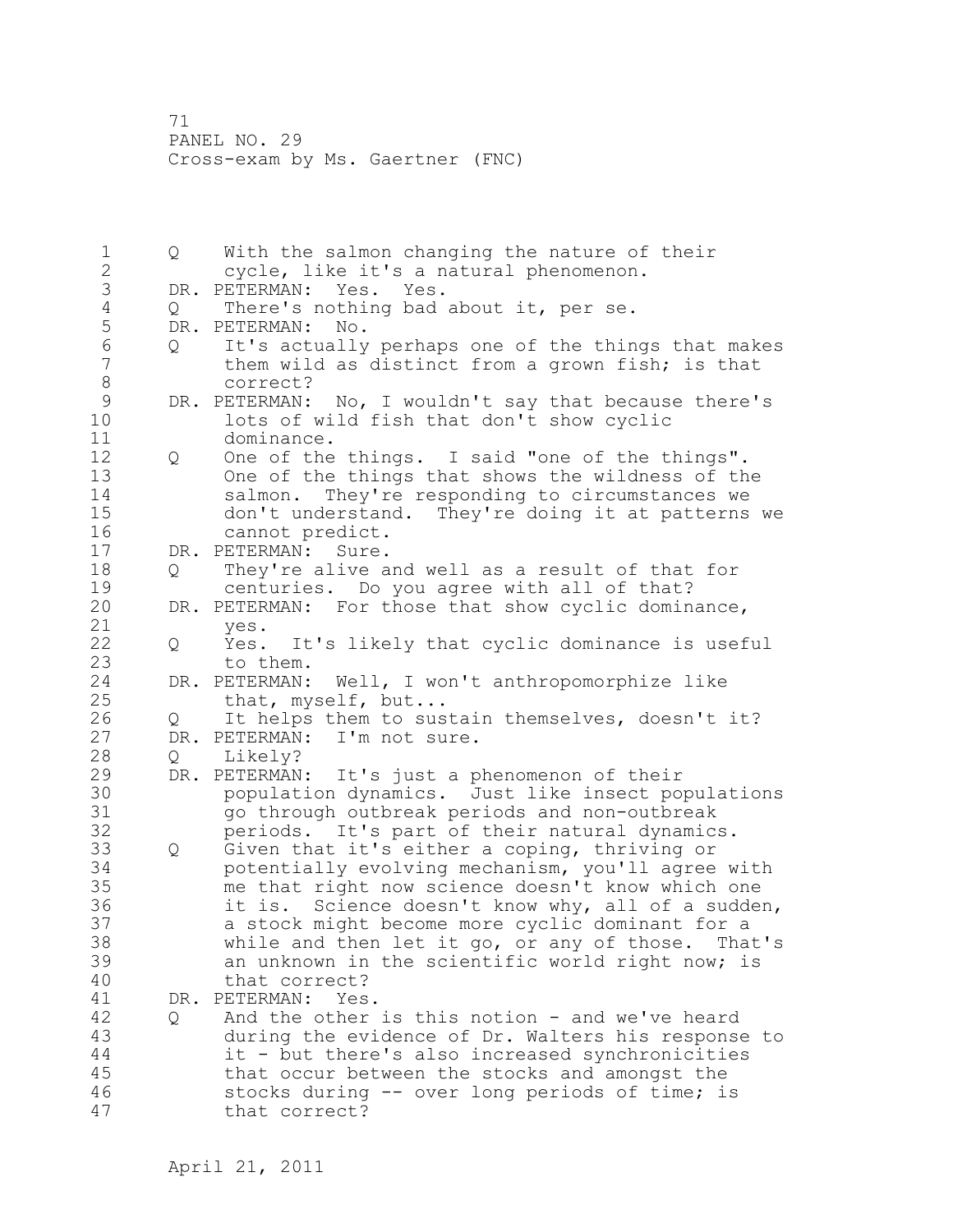1 DR. PETERMAN: Actually, I did read about that in the 2 transcript from those hearings on February 9th and 3 10th, and I have not looked at that synchronicity 4 myself.<br>5 Q Okay. 5 Q Okay.<br>6 DR.PETERM 6 DR. PETERMAN: So I can't attest to that. Brigitte,<br>7 have you looked at that at all? have you looked at that at all? 8 DR. DORNER: Nope.<br>9 MS. GAERTNER: 9 MS. GAERTNER:<br>10 0 Now. if 10 Q Now, if I understood Doctor -- some of Dr. 11 Walters' comments during his testimony, it 12 appeared that he had strong concerns about the 13 Adams and the Quesnel travelling together through 14 a similar cyclic pattern. That wouldn't 15 necessarily be a concern from an ecological 16 perspective, would it be? I couldn't think of any 17 ecological reason why there would be that concern. 18 Can you? 19 DR. PETERMAN: An ecological reason? Well, I guess the<br>20 0nly -- okay, so if what you mean by Adams and only -- okay, so if what you mean by Adams and 21 Quesnel going through the cyclic dominance pattern 22 together, so if they had the same dominant cycle 23 years, for example? 24 Q Yes. 25 DR. PETERMAN: Then the only ecological problem would 26 be if they end up competing for limited resources<br>27 and it detrimentally affects both stocks. So tha and it detrimentally affects both stocks. So that 28 is a possible reason why that would not be -- 29 you'd see decreased survival rates perhaps in one 30 or both of those populations.<br>31 0 So likely the cyclic dominanc 31 Q So likely the cyclic dominance wouldn't continue 32 to be this synchronized over a long period of time 33 if that was a problem. 34 DR. PETERMAN: I'm not sure, because we really still 35 don't know what causes the cyclic dominance. 36 Q Perfect. Let's go to the Quesnel stocks. I'm 37 going to need to take you through a couple of 38 figures. I'll just preface my questions with 39 respect to the Quesnel stock, just to let you 40 know, that from a First -- my clients up in the 41 upper rivers, in particular those whose territory<br>42 is the spawning grounds of the Quesnel are is the spawning grounds of the Quesnel are 43 located, have a difficulty saying there's anything 44 called an over-escapement in most recent years in 45 the Quesnel runs, so I just want you to know that 46 that's the perspective of the questions that I'm 47 coming from.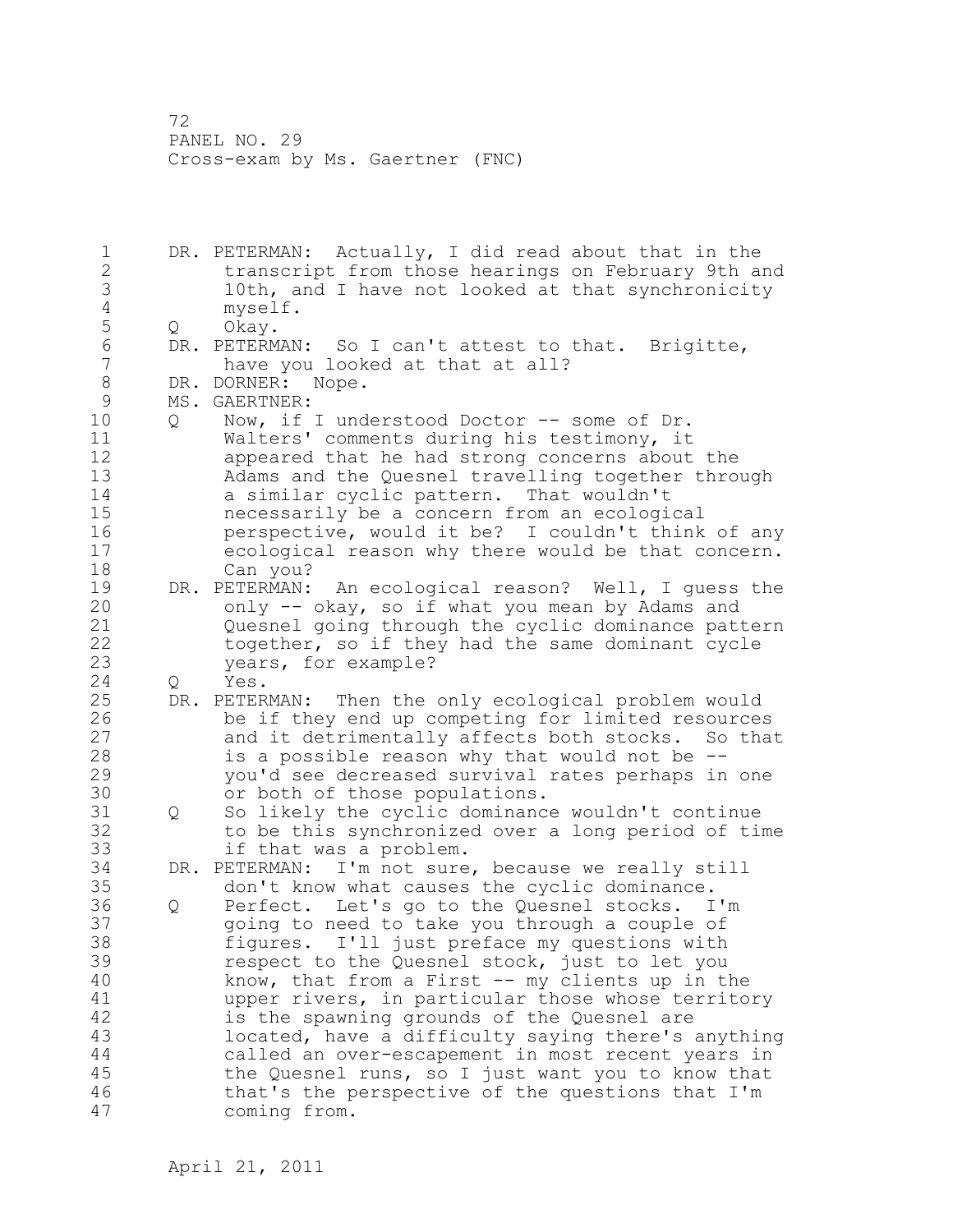1 DR. PETERMAN: Okay. 2 Q And you'll agree with me or confirm that Quesnel's 3 not really a single stock, it's a system. There's 4 numerous lakes and like the Early Stuarts, there's<br>5 dozens of different spawning populations and that 5 dozens of different spawning populations and that 6 a lot can go on, and we've got more than one conservation unit in the Quesnel system. Is that 8 correct? 9 DR. PETERMAN: Yeah, at various scales of resolution,<br>10 vou could break these groups, the 19 populations you could break these groups, the 19 populations 11 into smaller groups for sure. 12 Q And if I heard the evidence correctly, both 13 yesterday and today -- and I want to fine-tune 14 this to make sure I've got this right. There's no 15 evidence yet to support the conclusion that 16 delayed density dependence caused the catastrophic 17 response of the Quesnel in 2009. 18 DR. PETERMAN: That's right. We did not show any 19 evidence of that.<br>20 0 All right. So th 20 Q All right. So then I want to go to the Quesnel 21 data and I have to take you to two documents. I 22 did my best last night to see if I could do this 23 all in one, Dr. Peterman, but it doesn't appear 24 that I can get you the numbers of the Quesnel all 25 in one document. So I'm going to take you to 26 Exhibit 399 and I'm going to take you to page 99<br>27 of that. You saw that earlier today. of that. You saw that earlier today. 28 DR. PETERMAN: Which document is it? Okay, the Pestal 29 et al, yes, okay. 30 Q And it's the escapement --<br>31 DR. PETERMAN: The 2010 Petal e DR. PETERMAN: The 2010 Petal et al document? 32 Q Yes, and at page 99 is the numbers for Quesnel 33 from 1948 through to 2008. 34 DR. PETERMAN: Mm-hmm. 35 MS. GAERTNER: Then, Mr. Lunn, if you can call up also 36 at the same time Exhibit 420. Exhibit 420 is the 37 -- I think the DFO calls them "The Near-Final 38 Escapement Estimates for 2010" for the summer run 39 sockeye salmon. 40 Q You'll find at page 3 of that actual document, a 41 description of Quesnel. I'm taking you there to<br>42 oet two numbers, if I mav. get two numbers, if I may. 43 DR. PETERMAN: Okay. 44 Q They're going to give us the 2009 spawner return 45 and the 2010 spawner return. 46 DR. PETERMAN: Okay. 47 Q But, please, if it's useful to you, read that full

April 21, 2011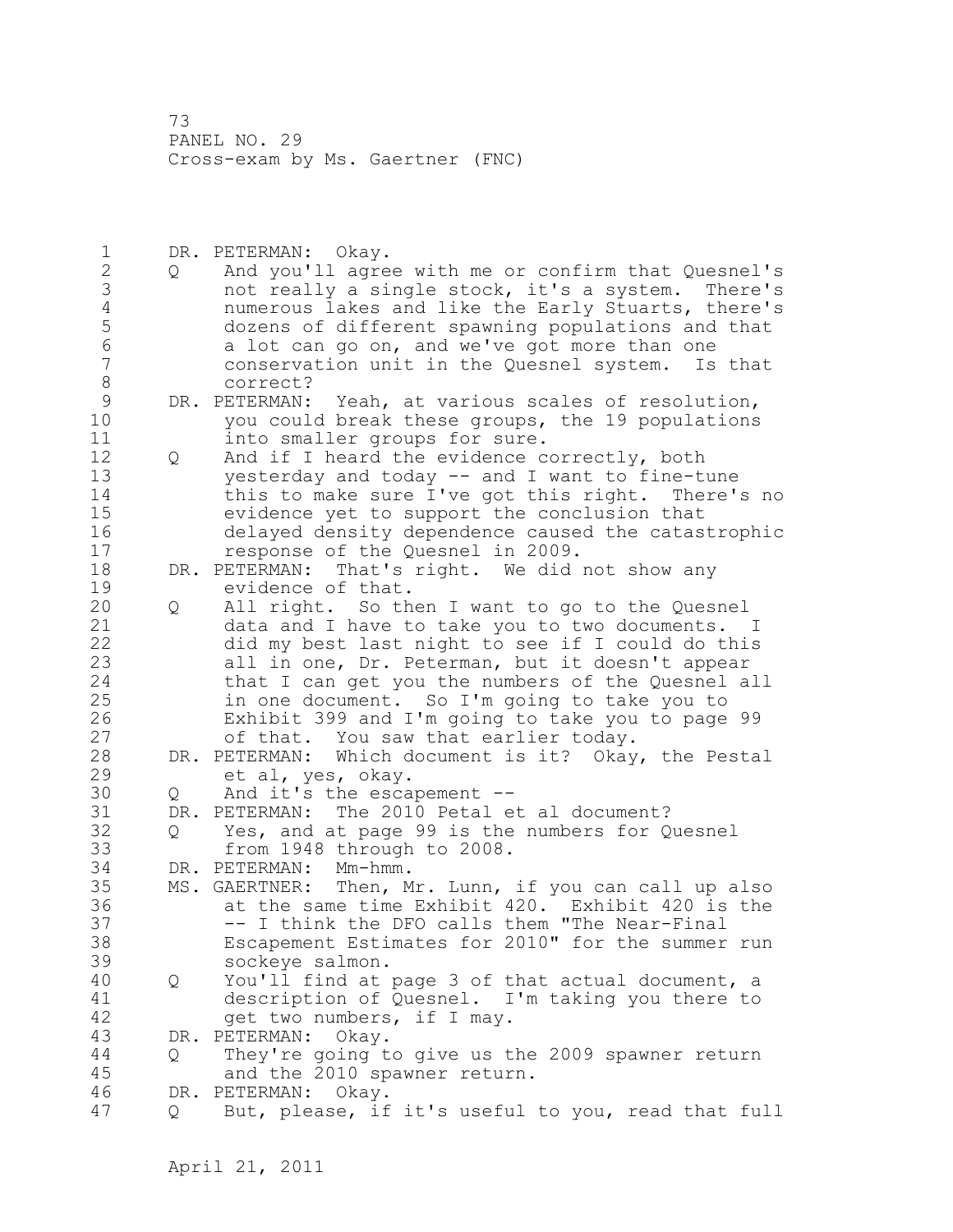1 paragraph for yourself as it relates to Quesnel 2 and the results there. But as I see it, in 2009, 3 we've got a spawner number of 149,467.<br>4 DR. PETERMAN: That's in the Pestal et ald 4 DR. PETERMAN: That's in the Pestal et al document?<br>5 0 No, that's in the -- we don't -- Pestal et al 5 Q No, that's in the -- we don't -- Pestal et al<br>6 takes us only to 2008. 6 takes us only to 2008.<br>7 DR. PETERMAN: That's the b DR. PETERMAN: That's the brood year, yes. Okay. 8 Q Yes. And so 2009 --<br>9 DR. PETERMAN: Return, ve 9 DR. PETERMAN: Return, yeah.<br>10 0 -- we've got the return 10 Q -- we've got the returns of spawner returns, not 11 full-run returns but spawner returns of 149,467. 12 DR. PETERMAN: Okay. 13 Q You'll see that on the fourth line down of that 14 paragraph. 15 DR. PETERMAN: Yes. 16 Q And in 2010 on the second line, you have the 17 number 249,376, and again, that's spawners. And 18 so if I've got that right, I'd put that down under 19 the third column of the Pestal et al numbers. So<br>20 after the year and after the run, I've put that after the year and after the run, I've put that 21 149,467 as the spawner return and 249,376. 22 DR. PETERMAN: Well, the only issue there is I'm not 23 sure whether the document on the left has numbers 24 of spawners in effective female spawner units or 25 whether it's total spawners. 26 Q I don't have those other numbers. I don't have<br>27 the effective females or the recruits. I only the effective females or the recruits. I only 28 have the spawner numbers for you. That's what -- 29 DR. PETERMAN: Right, okay. 30 Q Okay?<br>31 DR. PETERM 31 DR. PETERMAN: I'm cautioning you, then, the third<br>32 6 Column in the Petal et al document is effection column in the Petal et al document is effective 33 females. 34 Q Oh, sorry, I meant the second column. I counted 35 the year as the first, "Year", "Run", and then 36 "Spawners". 37 DR. PETERMAN: Oh, okay. All right. 38 Q Okay? 39 DR. PETERMAN: Yes. 40 Q And so I've got for 2009, I put 149,467 and for 41 2010 I have 249,376.<br>42 DR. PETERMAN: Right. DR. PETERMAN: Right. 43 Q All right. So where I want to go with that, 44 having talked about -- if I can find my questions 45 -- a number of -- obviously Quesnel is a cyclic 46 dominant system. 47 DR. PETERMAN: Mm-hmm.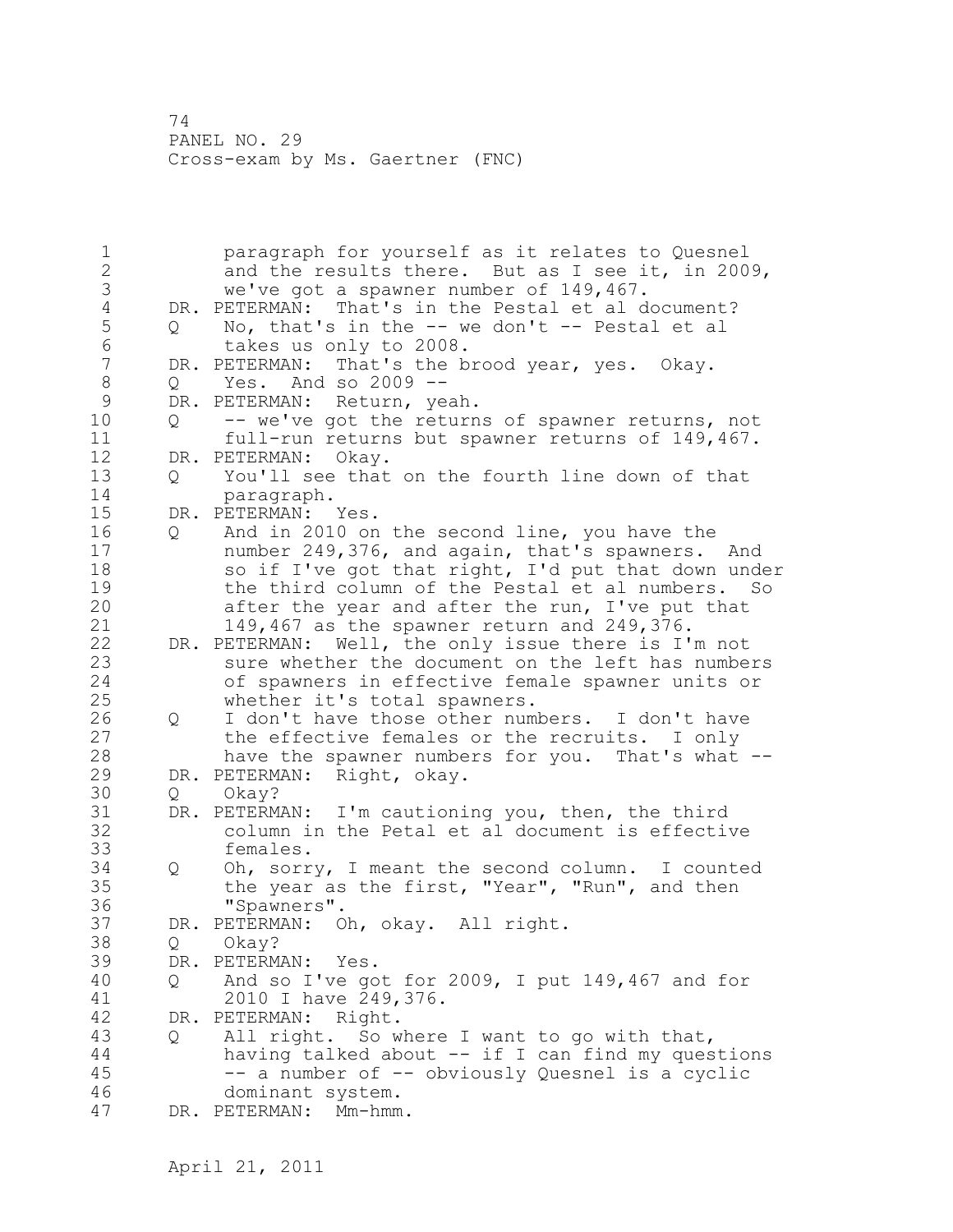1 Q And we see that cyclic dominance all the way 2 through those numbers, and by 2001 and 2002, we 3 start getting some stronger returns to the<br>4 Quesnel, and as I understand it, that's pay 4 Quesnel, and as I understand it, that's partly due<br>5 to the management decisions around the Lates, but 5 to the management decisions around the Lates, but<br>6 that's an aside, I suppose. Let's keep going. 6 that's an aside, I suppose. Let's keep going. So we've got those returns, and then in 2005, 8 we have the dominant return and that's a smaller<br>9 seturn. That would reflect perhaps the delayed 9 10 return. That would reflect perhaps the delayed<br>10 10 density dependence that you're talking about. I density dependence that you're talking about. But 11 that likely is one of the first places we start 12 seeing that from an abundance perspective. Is 13 that a fair way of observing that? 14 DR. PETERMAN: No. I'm sorry, I can't -- 15 Q Can't follow that? 16 DR. PETERMAN: And I don't agree with the way you 17 interpreted it. 18 Q Okay. 19 DR. PETERMAN: You say that's the first place where we<br>20 see the delayed density dependent effect. see the delayed density dependent effect. 21 Q Well, we're building up until then. 22 DR. PETERMAN: Right. 23 Q So we're not suffering from anything causing less 24 -- like we're building. We've been building all 25 along for quite a few years. 26 DR. PETERMAN: But, as I said before in response to<br>27 vour question about defining the term "delayed your question about defining the term "delayed 28 density dependent", it is a mechanism and we've 29 documented that it exists in the Quesnel data and 30 we use the entire dataset with Quesnel to<br>31 establish that. So I don't think we can establish that. So I don't think we can say, 32 well, it didn't really appear until a certain 33 year. I don't think that's correct. 34 Brigitte, do you want to expand on that or 35 agree or...? 36 DR. DORNER: No, that's exactly correct. 37 Q All right. Then I'm going to go to the next step 38 which is that delayed density dependence clearly 39 isn't a problem for Quesnel. It's how they -- 40 it's been existing for a very long time and in 41 fact we had a building occurring. What I want to<br>42 boint out particularly is that in the 2009 and point out particularly is that in the 2009 and 43 2010, we're rebuilding quite quickly on the 44 spawner -- 2009, of course, not. In 2009, every 45 stock in the Fraser suffered from lower returns. 46 But in 2010, we've got a 95 percent increase, or 47 so, from the previous year.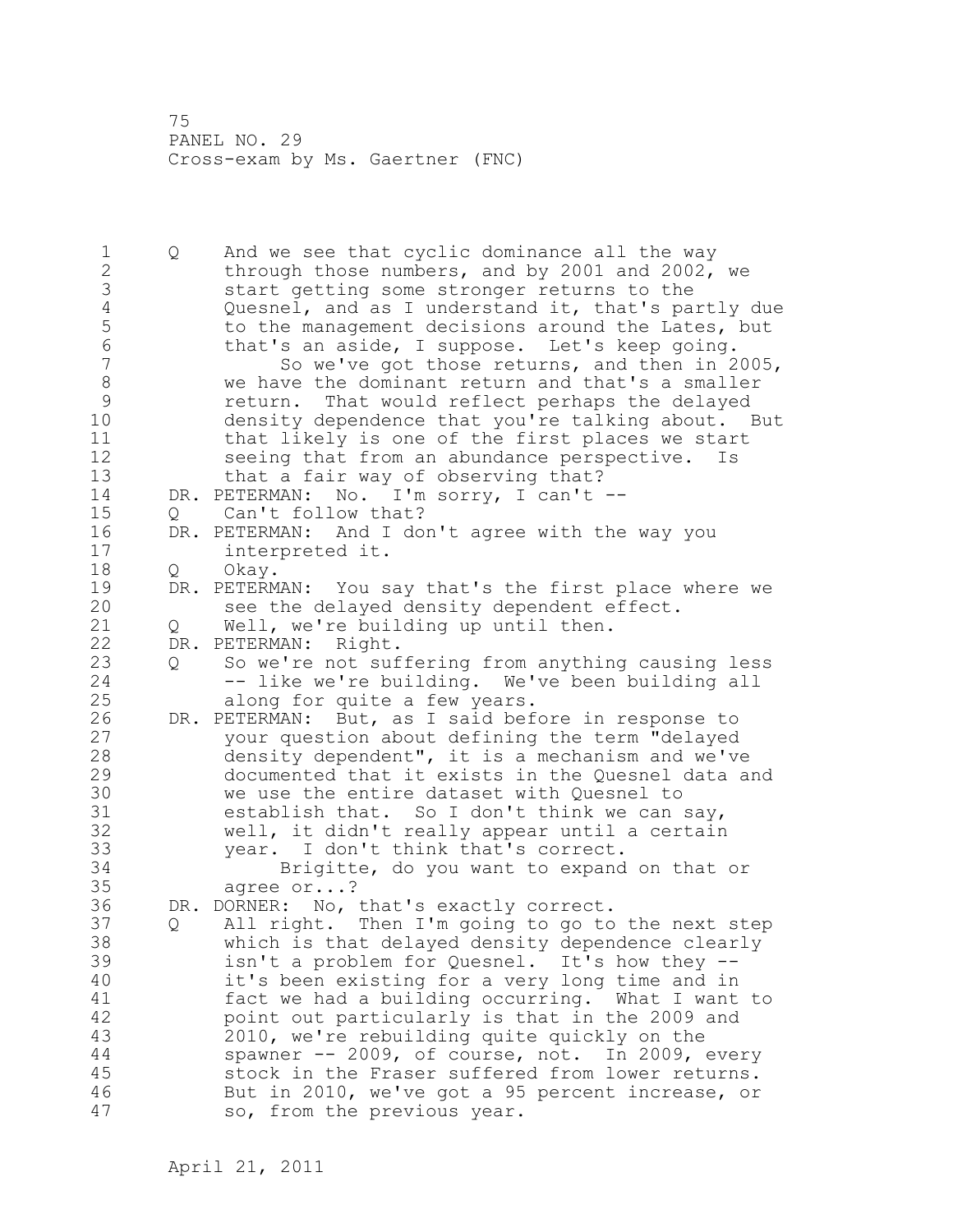1 DR. PETERMAN: Well, the -- oops, from the previous 2 year? You mean 2010 is 95 percent greater than 3 2009?<br>4 Q No, no 4 Q No, no, sorry, from the one, two -- fourth year 5 before.<br>6 DR. PETERMAN 6 DR. PETERMAN: So 2006? Q 2007. Have I got this wrong now? 8 DR. PETERMAN: Yes, I'm afraid you do have it wrong.<br>9 0 Okav. Let's --9 Q Okay. Let's --<br>10 DR. PETERMAN: So 249 DR. PETERMAN: So 249,000 is the return in 2010 which 11 is about one-and-a-half times what it was in 2006, 12 maybe. I haven't got my calculator here, but 13 something like that. 14 Q So at the end of DFO's summary of Quesnel: 15 16 Spawning success for the Quesnel system in 17 2010 is 95.4%, well above the long term 18 system average of 84.4%.  $\begin{array}{c} 19 \\ 20 \end{array}$ What does that mean? 21 DR. PETERMAN: Okay, sorry, just -- oh, it's the last 22 sentence. Let me read this in context, please. I 23 need to read the sentences before. 24 Q Please. Please, of course. 25 DR. PETERMAN: Okay. This is a completely different 26 variable that they're presenting in this last<br>27 sentence. I believe spawning success has to sentence. I believe spawning success has to do 28 with the egg retention rate, so in other words, if 29 you have 100 females and only 95 percent of them 30 lay their eggs and the other five retain them for<br>31 various reasons, I think that's what they're 31 various reasons, I think that's what they're<br>32 referring to as a spawning success rate. So referring to as a spawning success rate. So 33 that's how they get the effective female spawners 34 numbers. They take the number of females that are 35 estimated in total, and then they take off the 36 proportion of eggs that are not deposited. I 37 believe that's what that last sentence refers to. 38 Spawning success otherwise would not make any 39 sense to me. 40 Do you have any thoughts on that, Brigitte? 41 DR. DORNER: That's how I interpret it as well.<br>42 O Okav. I quess the other comment that I'd 42 Q Okay. I guess the other comment that I'd ask you 43 to consider and respond to is when my clients saw 44 these numbers and when I reviewed them, they were 45 somewhat quite relieved of course when they saw 46 the 2010 responses or numbers in that it appears 47 that Quesnel is rebuilding quite significantly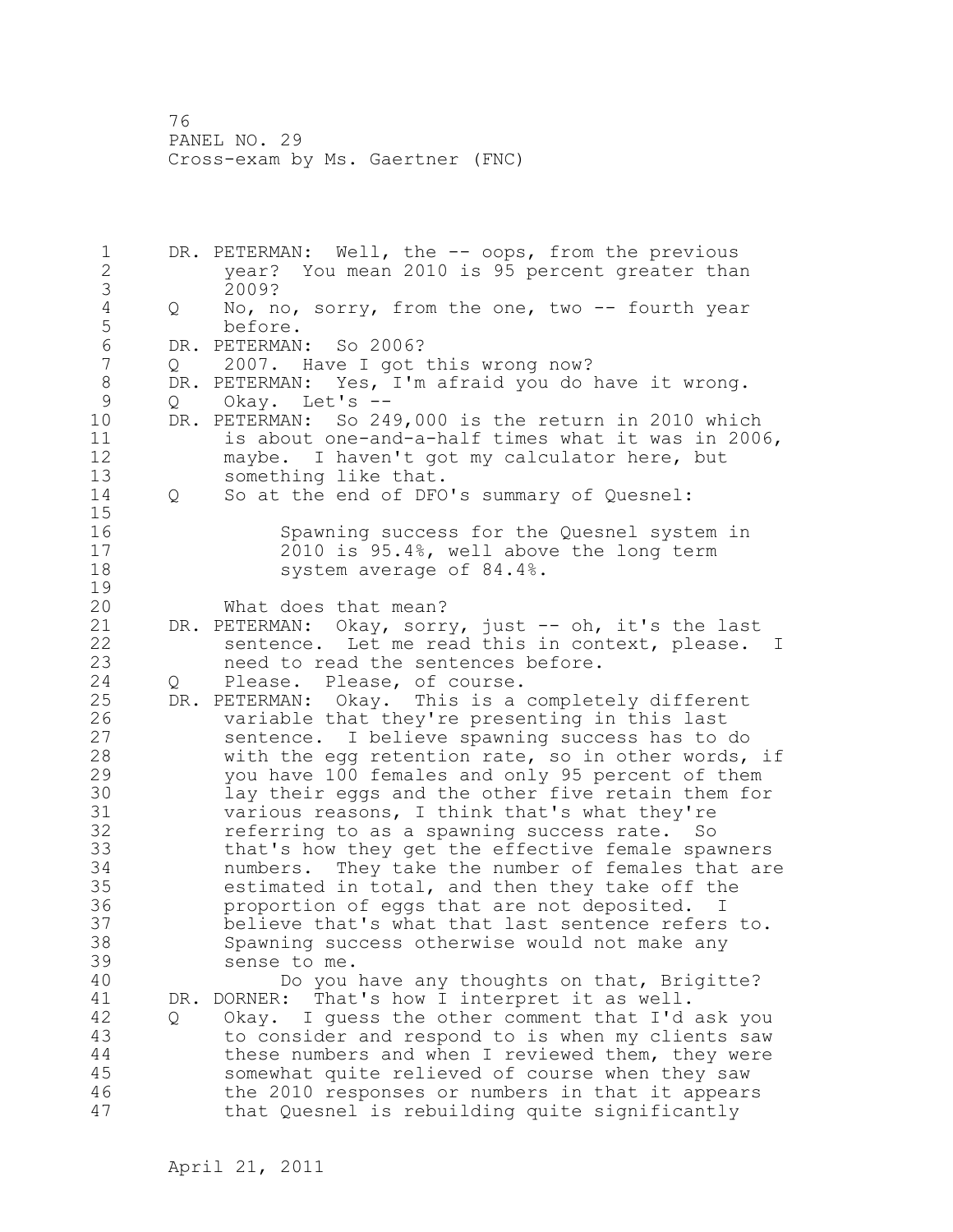1 from 2010, and shows the rebuilding again as far 2 as 2006. So in a very local comparative, it's 3 improving already.<br>4 DR. PETERMAN: I see wh 4 DR. PETERMAN: I see what you mean.<br>5 0 Do you agree? 5 Q Do you agree?<br>6 DR. PETERMAN: Wel 6 DR. PETERMAN: Well, if you're comparing the numbers of spawners, 249,000 in 2010 with the number of spawners, 249,000 in 2010 with the number of 8 spawners in 2006, which is 169,000, then, yes, I<br>9 would agree 249,000 is greater than 169,000. 9 would agree 249,000 is greater than 169,000.<br>10 0 And we're far away from any concerns about o 10 Q And we're far away from any concerns about over-11 escapement. 12 DR. PETERMAN: No, I wouldn't agree with that statement 13 because we just talked about how I defined over-14 escapement. 15 Q We're far away from any issues about over-16 escapement as it relates to the Quesnel. If you 17 just -- 18 DR. PETERMAN: I have no --19 Q If you simply look at --<br>20 DR. PETERMAN: -- idea. DR. PETERMAN: -- idea. 21 Q -- the productivity that's reflected in the 22 earlier numbers. 23 DR. PETERMAN: Yeah, but again, it depends on what your 24 objective is. Maybe in a particular year the 25 objective might be to have the population shift 26 its dominant cycle years. So they say, "We want<br>27 to fish the heck out of this stock and knock the to fish the heck out of this stock and knock the 28 escapement way down in order to shift the dominant 29 cycle year." Maybe that's the objective, in which 30 case you measure how many fish escaped relative to<br>31 what your target was at that point, and decide what your target was at that point, and decide 32 whether it's over-escapement. 33 Q If your objective was the long-term sustainability 34 of the sockeye so that this generation and seven 35 generations from now could fish it, then it 36 appears that we've got a little bit of a 37 rebuilding occurring compared to the catastrophe 38 in 2009 -- 39 DR. PETERMAN: Mm-hmm. 40 Q -- and that the Quesnel seem to be responding. 41 DR. PETERMAN: I would say that the first part of that<br>42 is likely true because the optimal escapement from is likely true because the optimal escapement from 43 the standpoint of maximum sustainable yield is 44 undoubtedly greater than 249,000 fish. I don't 45 know what the number is, but I'm sure it's greater 46 than that. 47 Q Now, this -- this is a risky question and I'm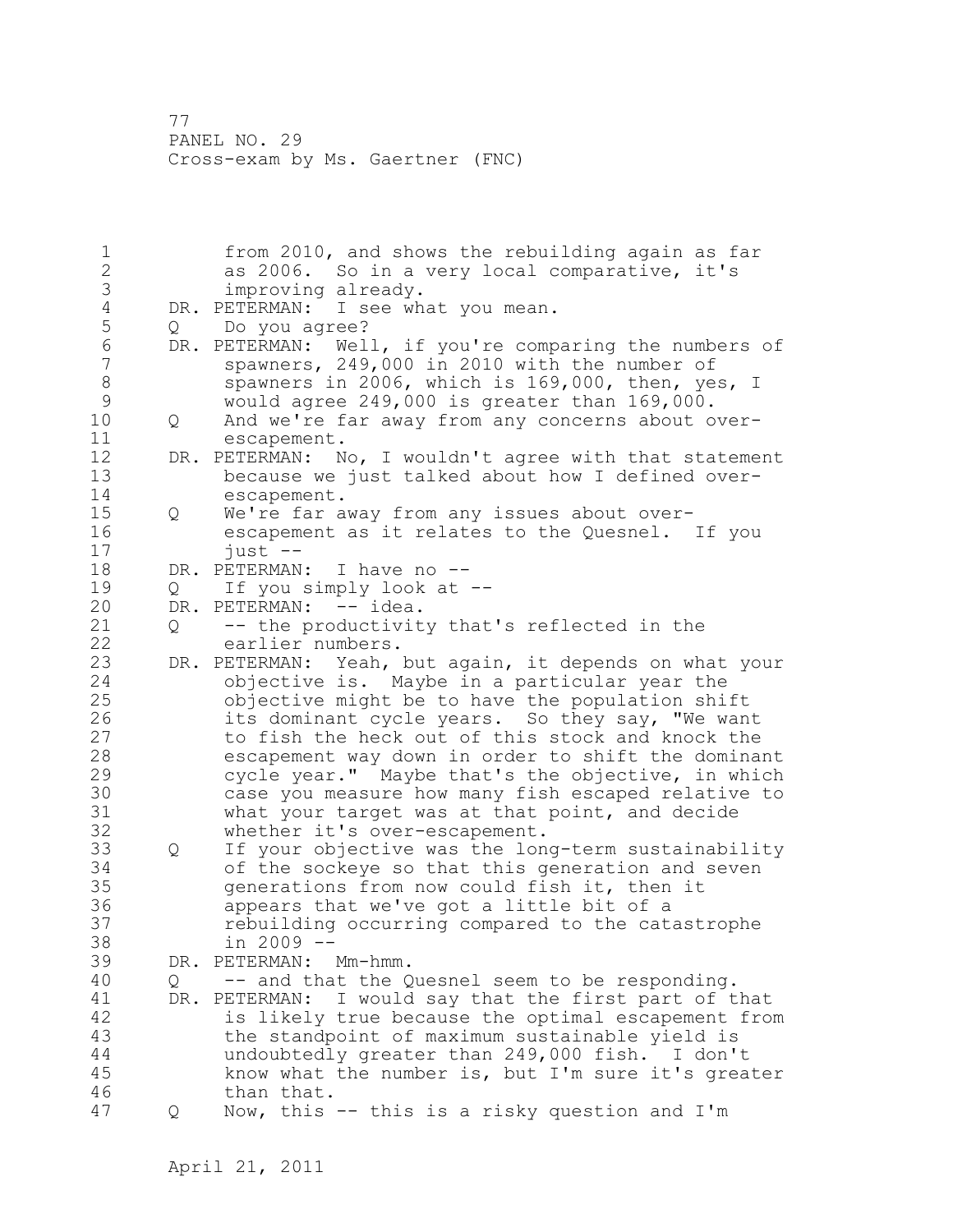1 going to ask it. Thursday of a long weekend, what 2 the heck, eh? 3 DR. PETERMAN: Mm-hmm.<br>4 Q How do we, as lay 4 Q How do we, as lay people, understand the<br>5 difference between data that supports ob. 5 difference between data that supports observations 6 that a cyclic run might be changing or adapting or returning to strong cycles and that which we see 8 with Quesnel right -- like how do we tell the 9 difference between a changing cyclic dominant pattern and over-escapement if you were to call it 11 that -- or, no, I won't go to over-escapement. 12 That's not a comparative. But do we see that 13 pattern and not be worried about it, per se, but 14 appreciate that it simply reflects a pattern that 15 the sockeye are moving towards in response to a 16 natural environment? 17 DR. PETERMAN: Okay. Well, I think what you're asking 18 is, first of all, how do we detect whether there 19 is a change in the cyclic dominance pattern.<br>20 0 Yes. 20 Q Yes. 21 DR. PETERMAN: And, as you can well imagine, with 22 something like these data, it's going to take some 23 years of data subsequent to 2010 before you can 24 realize whether there has been a change in the 25 cyclic dominant pattern. So instead of the 26 dominant year, say, going back 1985, '81, '85,<br>27 '89, those are clearly dominant cycle line. A '89, those are clearly dominant cycle line. And 28 if that starts to shift, you might need several 29 years after that before you see it. 30 Now, you had a second part of the question<br>31 which was to do with whether you would be worrie which was to do with whether you would be worried 32 about it? Sorry, I didn't quite remember what you 33 said. 34 Q Whether there would be any concerns associated 35 with it. 36 DR. PETERMAN: Well, I suppose there are all sorts of 37 reasons by one might be concerned in terms of the 38 impact on the timing of events. I know you heard 39 earlier in this series of hearings about pre-40 season forecasts, so when you have a change in the 41 cycle dominant pattern, you're likely to have<br>42 quite large forecasting errors, and so that m quite large forecasting errors, and so that might 43 be a concern for users of the salmon and their 44 planning. 45 Aside from that, the biological concerns, 46 say, from the standpoint of conservation, I don't 47 think it would matter whether the dominant cycle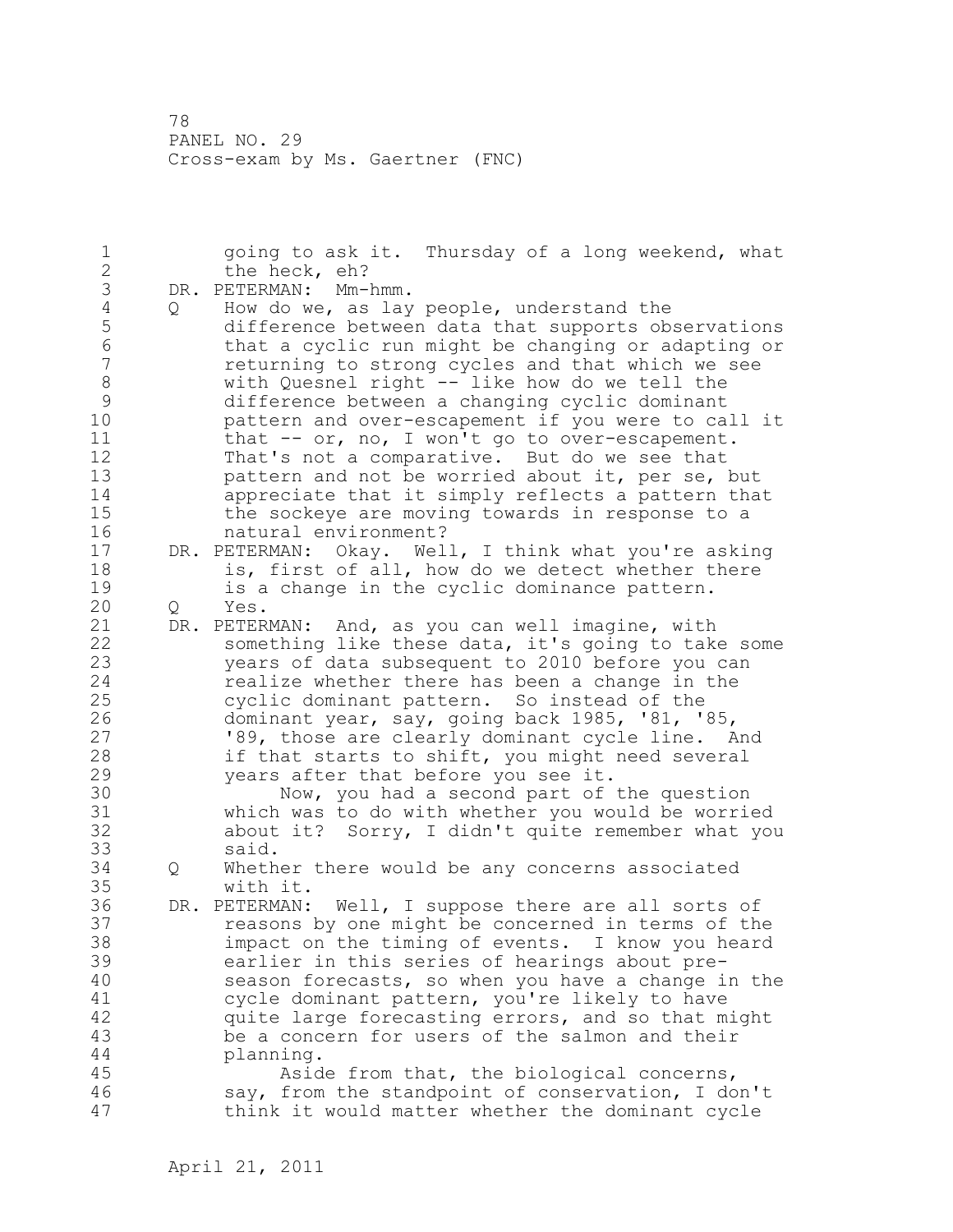1 year is the 1985 series or the 1986 series. 2 Q Thank you. I understand there -- moving onto a 3 slightly different topic now. I understand that<br>4 there are estimates of the number of juveniles i 4 there are estimates of the number of juveniles in<br>5 Quesnel Lake from the 2005 spawning, which is 5 9 Quesnel Lake from the 2005 spawning, which is<br>6 3 about 52 million, and that this is not an unu 6 about 52 million, and that this is not an unusual number. I'm suggesting that there's nothing 8 unusual in the first part of the freshwater life,<br>9 but the eventual return for iuveniles into Ouesne 9 but the eventual return for juveniles into Quesnel Lake was very small in 2009. 11 DR. PETERMAN: Mm-hmm. 12 Q Now, for the nearby Chilko run, the smolt 13 abundance was in excess of 70 million for the 2005 14 spawning, was very high, and the adult return was 15 also very poor. Is it accurate that these two 16 lines of evidence suggest that the 2009 return was 17 an event that affected both populations in either 18 the late freshwater or marine stages? 19 DR. PETERMAN: Okay, I'm sorry, I lost the thread of<br>20 vour arqument there, because I was trying to low your argument there, because I was trying to look 21 up my numbers for the Quesnel fry -- 22 0 All right. 23 DR. PETERMAN: -- and what happened to them. Could you 24 just take me back to that start -- 25 Q It's my understanding that the estimates of the 26 number of juveniles in the Quesnel Lake for the<br>27 2005 spawning was about 52 million, and that 2005 spawning was about 52 million, and that 28 that's not an unusual number. It's not 29 particularly small for the size of the spawning 30 population suggesting nothing unusual at the first 31 part of the freshwater life.<br>32 DR. PETERMAN: Okav. DR. PETERMAN: Okay. 33 Q But the eventual return was very small in 2009. 34 DR. PETERMAN: Mm-hmm. 35 Q Now, for the nearby Chilko run, the smolt 36 abundance was in excess of 70 million for the 2005 37 spawning. Some might consider that a high number. 38 And the adult return was also very poor. 39 DR. PETERMAN: That's right. 40 Q So is it accurate to say that these two lines of 41 evidence suggest that the 2009 return was an event<br>42 that affected both populations in either the late that affected both populations in either the late 43 freshwater or marine stages? 44 DR. PETERMAN: Yes. 45 Q And this would seem not to support the suggestion 46 that over-escapement in Quesnel in 2005 or the 47 delayed effects of earlier years impacted the 2009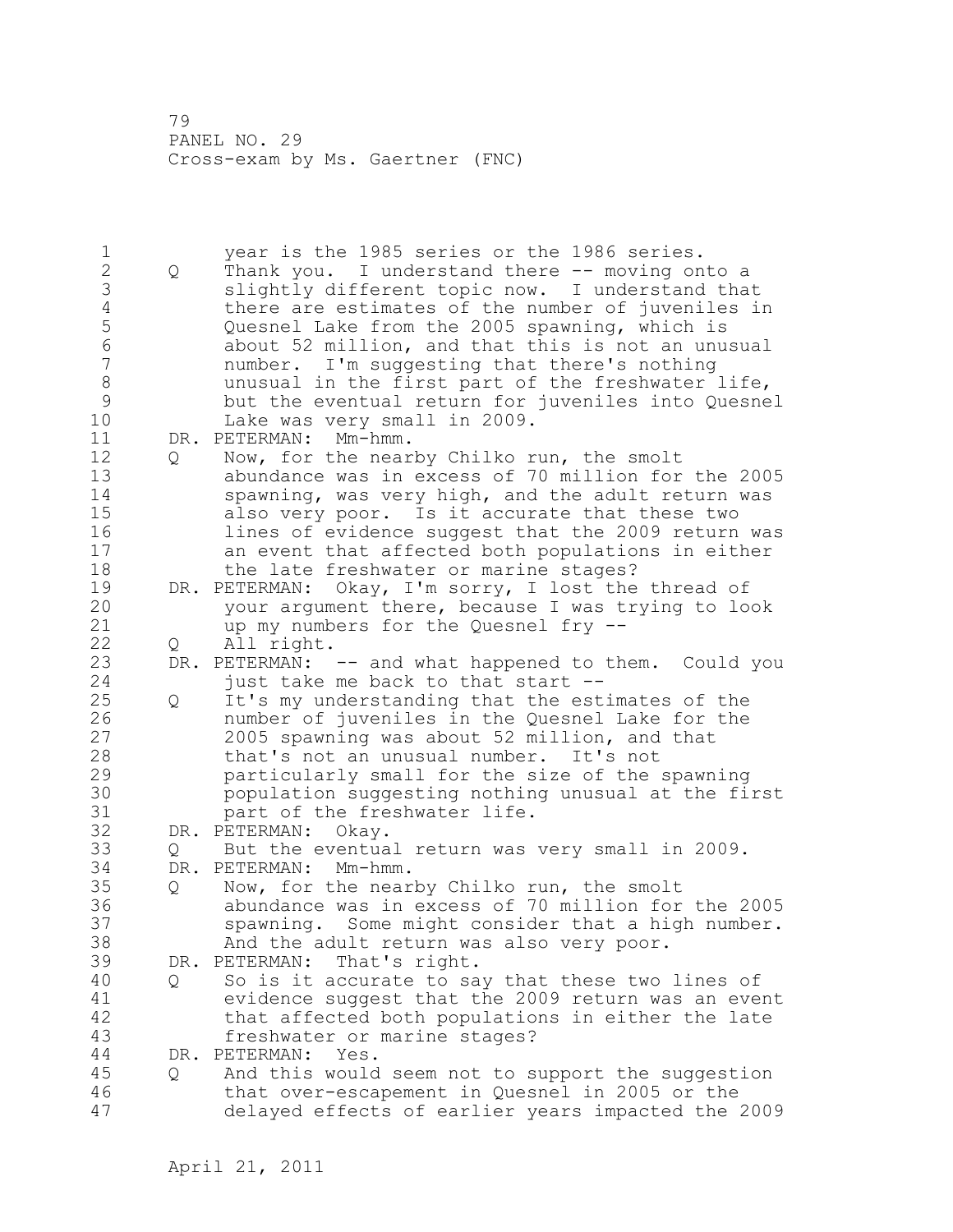1 run? 2 DR. PETERMAN: I flinch at that word "over-escapement" 3 again.<br>4 Q Well, 4 Q Well, and I use it carefully in that way.<br>5 DR. PETERMAN: Yeah. Well, again, over-escape 5 DR. PETERMAN: Yeah. Well, again, over-escapement is 6 only an appropriate word when you defined it relative to some management objective or some 8 stated objective.<br>9 0 All right. So th 9 Q All right. So the suggestion of the three -- I<br>10 think it's roughly three million spawners in think it's roughly three million spawners in 11 Quesnel in 2005, and that's the -- no, it's -- 12 DR. PETERMAN: No, you said it was -- 13 Q So one million, sorry. 14 DR. PETERMAN: Okay. 15 Q It was too much. That's been suggested a number 16 of times here. 17 DR. PETERMAN: Has it? 18 Q Yes. 19 DR. PETERMAN: I see. Okay, I wasn't aware of that.<br>20 0 So this would seem to suggest that that is not 20 Q So this would seem to suggest that that is not an 21 over-escapement into the Quesnel in 2005, or that 22 the delayed effects of the earlier years impacted 23 the 2009 run at all. 24 DR. PETERMAN: Well, no, hold on now, because you see 25 there is a possibility that you get delayed 26 mortality within a brood class, so this word<br>27 Thelayed" is an adjective now in a different "delayed" is an adjective now in a different 28 context than delayed density dependence, which is 29 looking at delays across years. 30 Think about what might happen if you have a<br>31 very large spawner abundance in one year such th 31 very large spawner abundance in one year such that the fish are so crowded in the lake and they get 33 very poor food supply, they're more vulnerable to 34 stresses, they become more susceptible to 35 pathogens, but then those pathogens are on the 36 fish but they don't cause mortality until after 37 they're enumerated. In the Quesnel case, the fall 38 fry or in the Chilko case, for departing smolts. 39 So that's a possibility. 40 So that's why I wouldn't necessarily go as 41 far as you did and say it's not the effective<br>42 spawner abundance in the fresh water, it must spawner abundance in the fresh water, it must be 43 after that. Do you see what I'm saying? 44 Q So the effects of spawner abundance could occur 45 before the late fresh water -- before the late 46 fresh water. 47 DR. PETERMAN: Yeah, the effects will obviously have to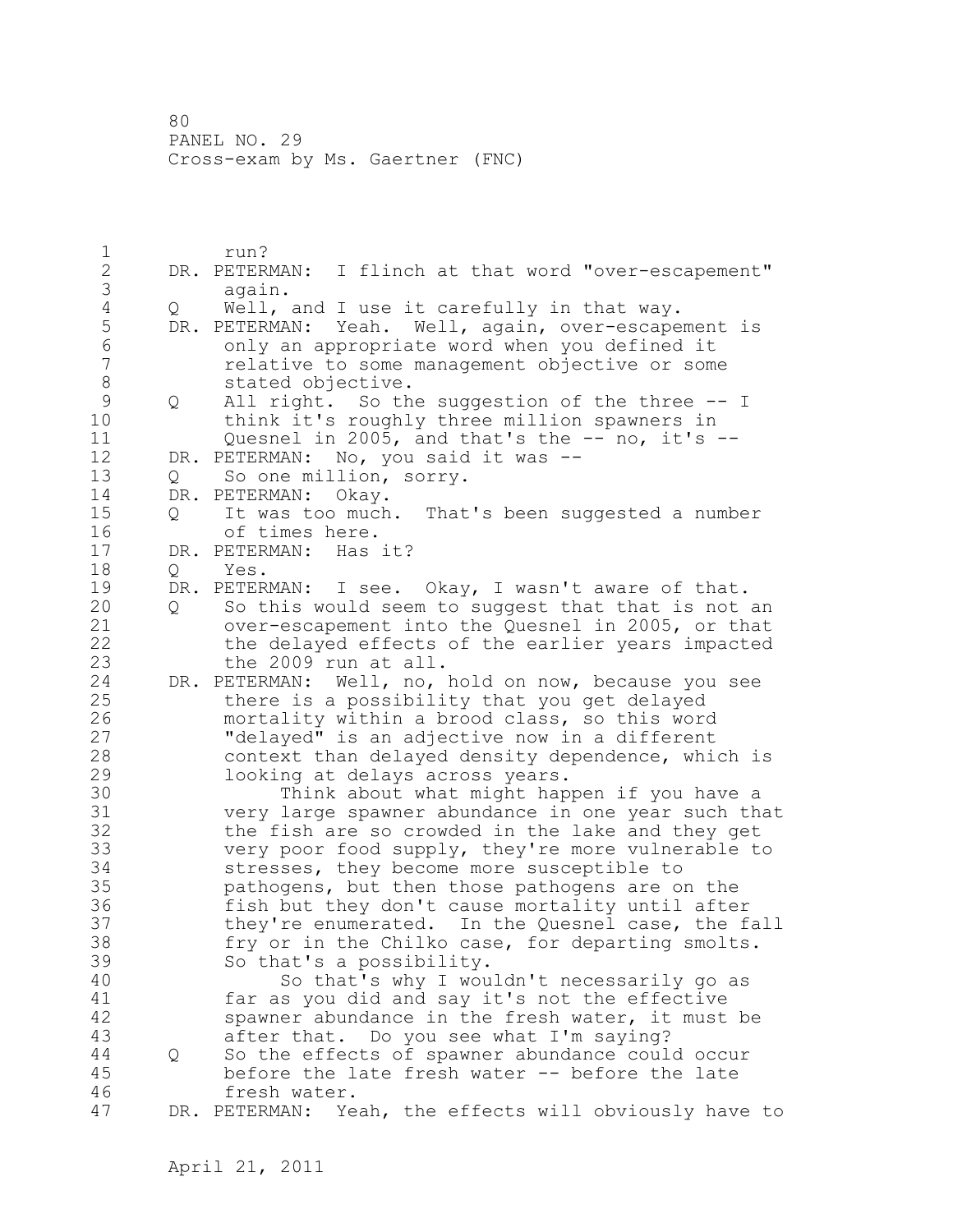1 occur before in terms of starting the mechanism 2 going, but the mechanism might not manifest itself 3 until later in the life of the fish.<br>4 Bridget do you want to add to t 4 Bridget do you want to add to that?<br>5 DR. DORNER: Yes. 5 DR. DORNER: Yes.<br>6 DR. PETERMAN: Br 6 DR. PETERMAN: Brigitte's got her hand up, good. DR. DORNER: Yeah, to answer that question more 8 conclusively, we've also need to (indiscernible - 9 connection cutting out).<br>10 DR. PETERMAN: Oops. DR. PETERMAN: Oops. 11 DR. DORNER: Sorry, I'm getting a lot of feedback here 12 and I'm trying to somehow eliminate that. 13 We'd also need to know how big the smolts 14 were. It may well be that the number of smolts 15 that are coming from Quesnel, the usual number but 16 if the size was particularly small, then it might 17 have predisposed (indiscernible - connection 18 cutting out). 19 Q I don't have that information so I'll have to move 20 20 on. 21 DR. PETERMAN: Yes, unfortunately, neither do we. What 22 I do know, though, is that the Chilko smolts were 23 about average in size as I recall. There were 24 many more of them than normal, but they were about 25 average in size rather than what -- we really 26 would have expected them to be smaller than<br>27 average size. So the Chilko smolts seem to average size. So the Chilko smolts seem to go out 28 to sea in a fairly healthy state. 29 Q All right. I'd like to take you to Exhibit 73 30 0 10 next which is the synthesis of evidence from the<br>31 0 workshop in June of 2010, and I want to take you workshop in June of 2010, and I want to take you 32 page 44 and then over to page 85 and 86. In that 33 report we hadn't had the work that you had 34 completed for the Cohen Inquiry, and so I want to 35 make sure that I've understood a couple of things 36 that are said there and give you an opportunity to 37 see whether or not they would be revised based on 38 the work that you've done in this report. 39 Maybe I'll just take you to their proposed 40 research on page 86 and 87. So this was at a time 41 in which the working hypothesis was that there<br>42 could be delayed density dependence in many of could be delayed density dependence in many of the 43 stocks in the Fraser River that were influencing 44 productivity. So at pages 86 and 87 was the 45 recommended proposed research that came out of 46 that work. When Ken Wilson and Dr. Riddell and 47 Dr. Woodey and Dr. Walters was here, I went to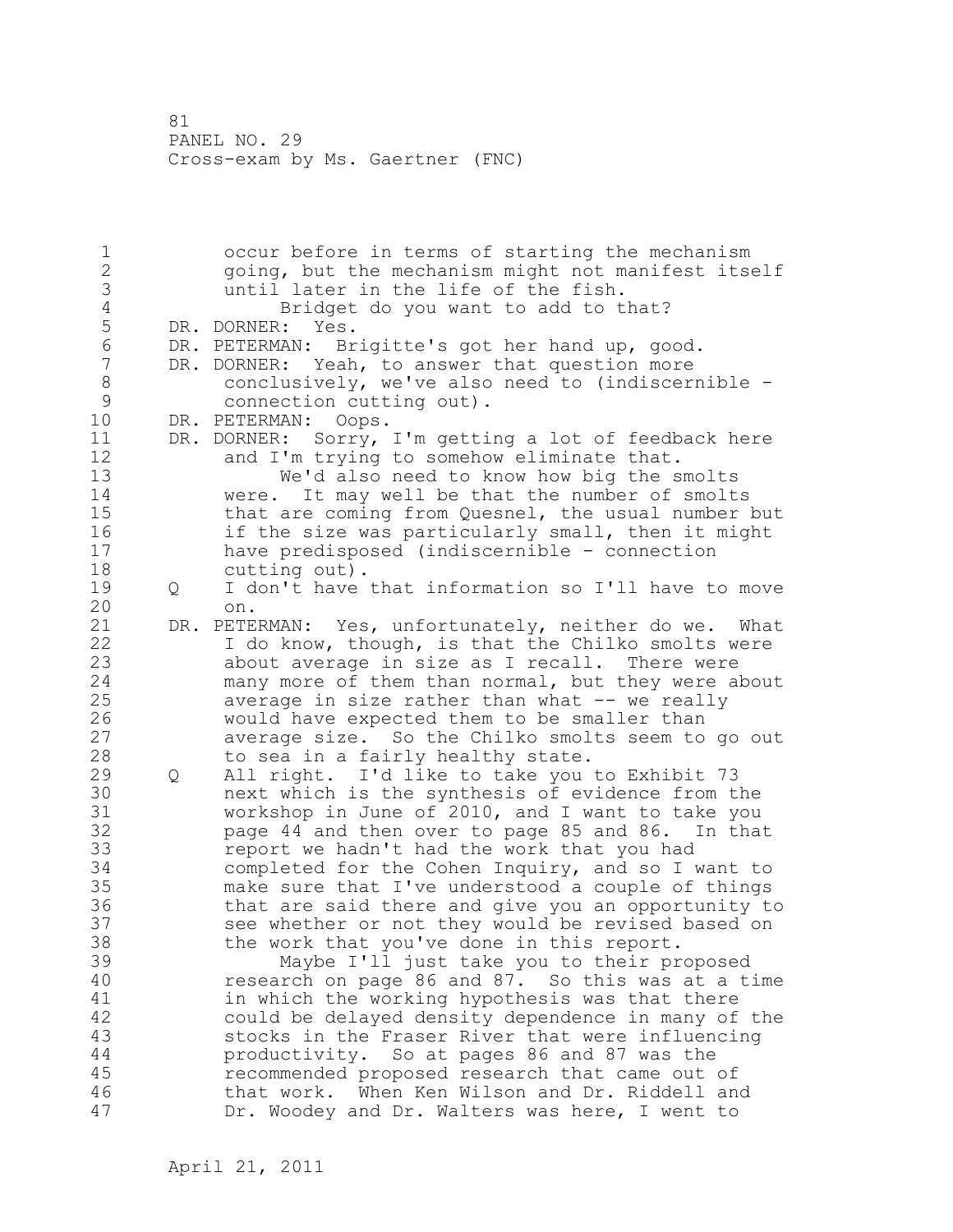1 this proposed research because it seemed to be a 2 reasonable response to concerns about delayed 3 density dependence. I just want to know, now that<br>4 we know what your report says, are we looking at 4 we know what your report says, are we looking at<br>5 this only as it relates to Quesnel? Is that the 5 this only as it relates to Quesnel? Is that the<br>6 only place we actually have to do this kind of 6 only place we actually have to do this kind of research and, if so, is there anything that we 8 don't have to do anymore, or are these still<br>9 second relevant areas of research that could be use 9 elevant areas of research that could be useful<br>10 for better understanding the delaved density for better understanding the delayed density 11 effect in Quesnel. 12 DR. PETERMAN: Well, it's a good question. I guess I 13 would say, yes, based on our results that we<br>14 ment here, the Ouesnel is the most likely report here, the Quesnel is the most likely 15 candidate for there having been delayed density 16 dependent effect, so if you're going to learn 17 anything about what the mechanisms are, that's the 18 place to look. Given the limited resources for 19 doing research of this nature, I'd say start there<br>20 with Quesnel and don't study all the other stocks with Quesnel and don't study all the other stocks 21 that cyclic dominance or other cases if you're 22 only interested in understanding the delayed 23 density benefit on them. 24 I want to emphasize that on pages 86 and 87, 25 these are proposed research topics for that 26 particular hypothesis.<br>27 0 Yes. Q Yes. 28 DR. PETERMAN: They're not for the entire set of 29 hypotheses. 30 Q Yes, absolutely. DR. PETERMAN: I know you know that, but I want to make 32 sure everyone else knows that. 33 Q And that's how we've been working with those 34 recommendations. These are not the common 35 recommendations of the report for sure. 36 DR. PETERMAN: Right. 37 Q These are just as it relates to that. And I just 38 want to go to recommendation 5 on page 87 then. 39 DR. PETERMAN: Mm-hmm. 40 Q Because I'm not quite sure what you meant by that. 41 DR. PETERMAN: Mm-hmm.<br>42 O Again. Given my 42 Q Again. Given my clients' perspective that we 43 respect the salmon rather than tell them how to 44 **return and do anything other than that, what were** 45 you saying with respect to item number 5? I'm not 46 saying you weren't being respectful, don't get me 47 wrong on that one.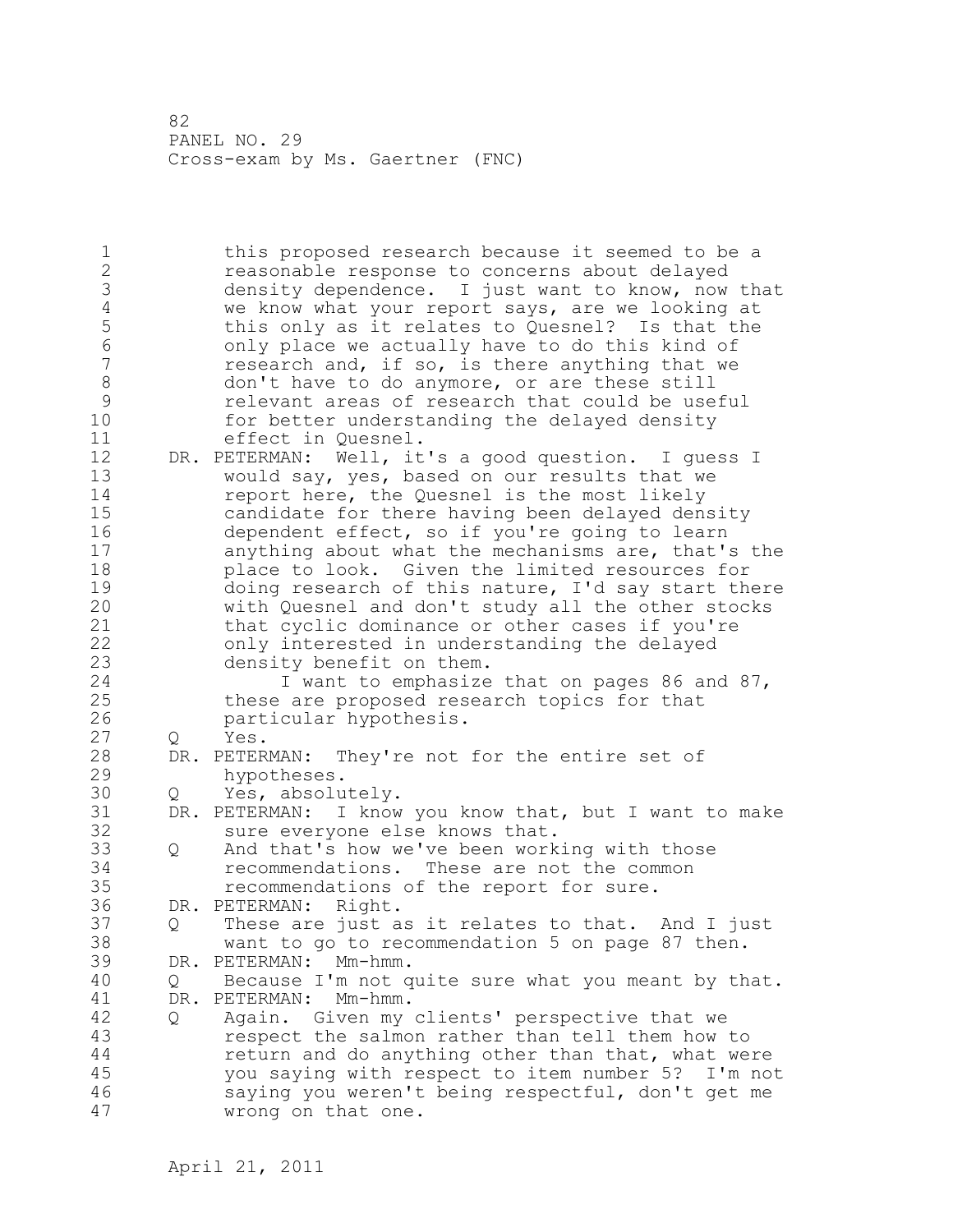1 DR. PETERMAN: Yeah, sure. 2 Q I didn't mean that at all, if that's how you 3 interpreted that.<br>4 DR. PETERMAN: No, I k 4 DR. PETERMAN: No, I know what you meant.<br>5 Q I'm just curious about what kind of 5 Q I'm just curious about what kind of management<br>6 Strategies vou were suggesting. 6 strategies you were suggesting.<br>7 DR. PETERMAN: Okav. DR. PETERMAN: Okay. 8 Q Because I appreciated your comments yesterday on 9 how those types of things can have cultural,<br>10 social, economic and other implications that social, economic and other implications that would 11 have to be carefully considered, and so what were 12 you talking about? 13 DR. PETERMAN: Okay. Well, this point 5, if I could 14 just read it out: 15 16 Contrasting measurement strategies should be 17 applied to different stocks over enough time 18 to observe a response.  $\begin{array}{c} 19 \\ 20 \end{array}$ So what that's referring to is this concept 21 of active adaptive management that Carl Walters 22 developed many years ago. The idea is that if you 23 want to learn more about delayed density 24 dependence, try changing a pattern of spawner 25 abundances in the successive period of four years 26 so that you get an alteration of where the high<br>27 magnitude competition occurs rather than having magnitude competition occurs rather than having it 28 occur on what was the dominant year before. Maybe 29 change it to a different year or maybe have high 30 abundances every other year rather than have it 31 one out of every four or two successive years out 32 of every four. 33 So that's what -- contrasting in this 34 ecological context usually means create 35 comparisons and try to make them extreme so that 36 you observe the response clearly amid all the 37 noise that might be in the data. 38 Q I want you now to apply the precautionary 39 principle to that recommendation, Dr. Peterman, 40 and suggest what you might want us -- I mean I get 41 very worried about that type of option in a very<br>42 vulnerable and a very unpredictable time, that vulnerable and a very unpredictable time, that 43 somehow humans are going to move in and start 44 telling salmon how they should return. 45 DR. PETERMAN: Well, I completely respect your 46 viewpoint, and I'll say two things about it. 47 First of all, of course, any management strategy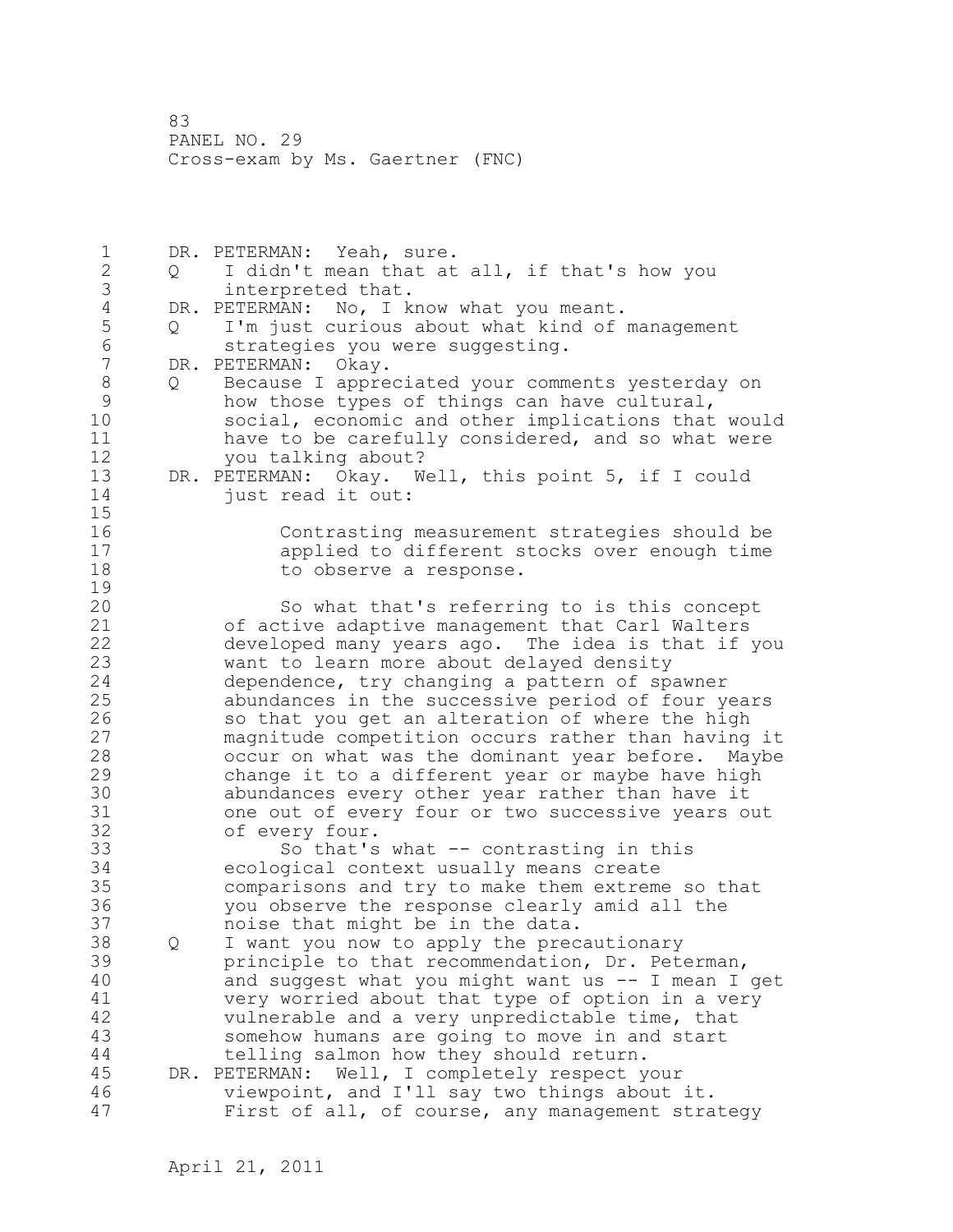1 where you're trying to -- pardon me. Any set of 2 management options that you're evaluating, where 3 you're trying to manipulate the system, have to be 4 evaluated in a broad context. What might be the<br>5 bossible ramifications, and what might be the 5 possible ramifications, and what might be the 6 possible responses? One of the responses might be that the food supply dynamics in the lake are 8 going to be completely messed up if we go and<br>9 change the pattern of large numbers of spawne 9 change the pattern of large numbers of spawners.<br>10 So, sure, the precautionary approach would be So, sure, the precautionary approach would be 11 don't take undue risks if you aren't sure what's 12 going to happen. 13 But, to be quite frank, and I mean this 14 respectfully, we've all been subjected to 15 experiments, management experiments for the last, 16 I don't know, 50, 60 years. 17 Q Who's the "we" in that? 18 DR. PETERMAN: People. 19 Q Okay.<br>20 DR. PETERM DR. PETERMAN: So we have just not had a carefully 21 designed experiment in the standard scientific 22 sense where you are carefully controlling and 23 manipulating things in order to learn how the 24 systems work. Instead, there have been many other 25 objectives out there that have led to choosing 26 certain management options and those objectives<br>27 are perfectly legitimate. are perfectly legitimate. 28 So I just take the subtle point, which may be 29 too subtle to really emphasize here, that we have 30 been subjecting the fish and the people who rely<br>31 on the fish to experiments in the past. I just on the fish to experiments in the past. I just 32 wouldn't call them very well designed experiments. 33 Q And one of them, including the one that I 34 understand Dr. Walters talked about in the '80s 35 and into the '90s, was trying to actually change 36 the cyclic runs and that that has failed. 37 DR. PETERMAN: Mm-hmm. Right. 38 Q And so we wouldn't want to be trying to do that at 39 this point in time, given the unknowns we're 40 working with and the catastrophic responses that 41 we're experiencing. Would you agree with me on that?<br>DR. PETERMAN: 43 DR. PETERMAN: You'd want to consider very carefully 44 what the outcomes of that last experiment were 45 before embarking on another one. 46 Q Especially given the unknowns in the marine 47 environment and what the salmon are responding to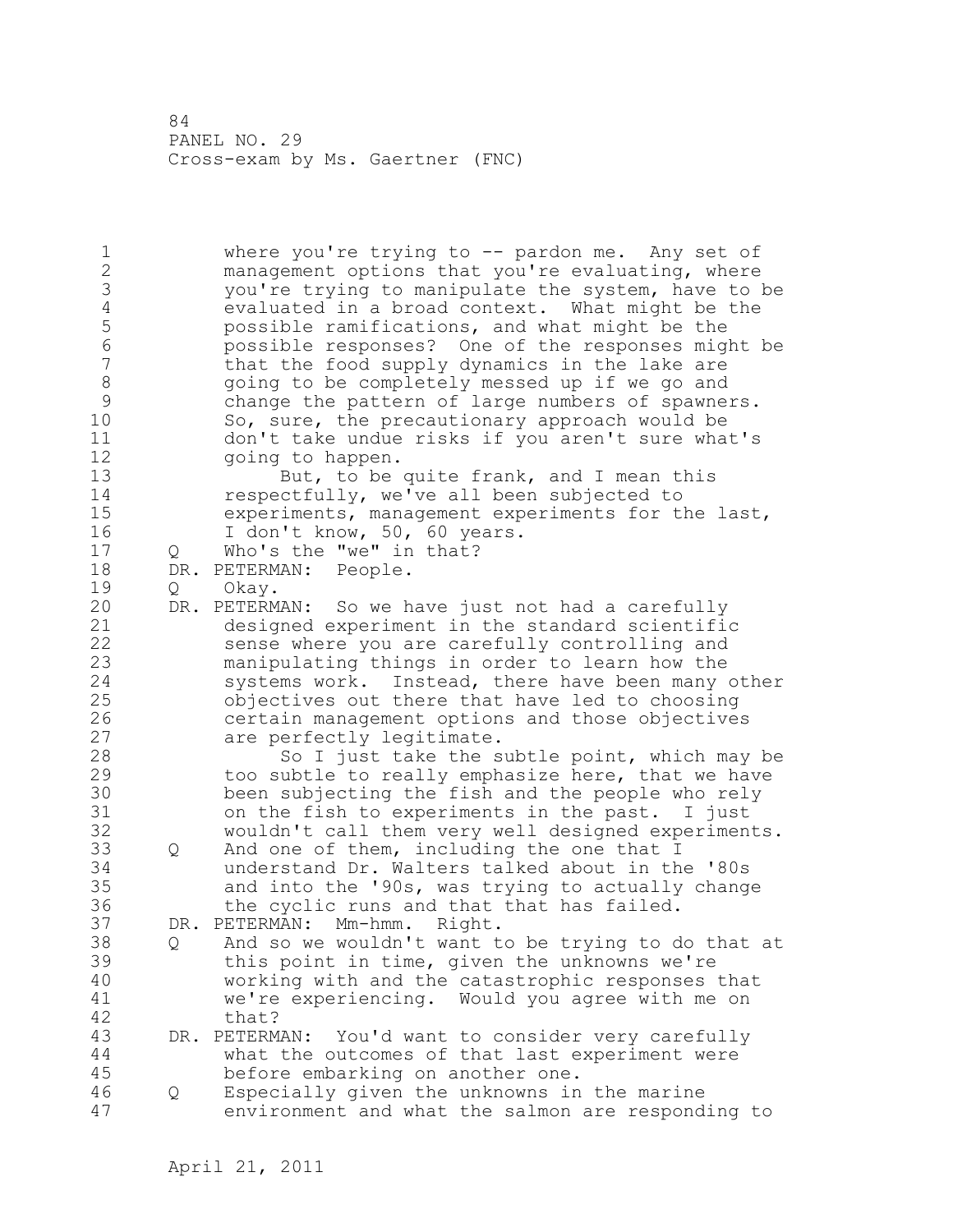1 if you add up all those on -- 2 DR. PETERMAN: Sure, that's right. 3 Q So as it relates to those recommendations, the one<br>4 that we have to take extreme caution on, and in 4 that we have to take extreme caution on, and in<br>5 fact exercise a lot of precaution, would be as: 5 fact exercise a lot of precaution, would be as it 6 relates to - I mean, all of them, of course - but the recommendation number 5 has its difficulties. 8 DR. PETERMAN: Definitely.<br>9 0 All right. I'm going 9 Q All right. I'm going to change the order in which<br>10 I'm doing something 'cause I'm yery cautious (sic) I'm doing something 'cause I'm very cautious (sic) 11 of the time. So I want to take you to a paper 12 that you wrote, Mr. Peterman, called "Possible 13 Solutions to Some Challenges Facing Fisheries 14 Scientists and Managers." 15 DR. PETERMAN: Mm-hmm. 16 MS. GAERTNER: Mr. Commissioner, this is the topic that 17 is a little bit further off from his direct report 18 that you have in front of us, but one that was in 19 his résumé. Dr. Peterman was kind enough to point<br>20 it out to me when I asked him about some of the it out to me when I asked him about some of the 21 challenges of communicating uncertainties and 22 precautions amongst managers. 23 You know, instead of me taking you through 24 this report, I think it would be much more 25 effective for Dr. Peterman to give us an overview, 26 a short overview of what this article tells us,<br>27 harticularly as it relates to mixed stock particularly as it relates to mixed stock 28 fisheries and the types of challenges associated 29 with communicating models and uncertainties to 30 various different First Nations and other harvesters and other managers and all of the 32 complexities associated with that. 33 Q As I reviewed your report, you weren't 34 particularly - or this article - you weren't 35 particularly focusing on any particular fishery. 36 DR. PETERMAN: No. 37 Q But when I read it in the context of this inquiry, 38 it appeared that the Fraser River sockeye salmon 39 seemed to exemplify some of the most significant 40 challenges that you identify throughout this, and 41 if you'll agree with me on that, I think it would<br>42 be useful, and then I'm going to highlight some ob be useful, and then I'm going to highlight some of 43 the communication issues that you go to at the 44 end. 45 DR. PETERMAN: Okay. How long do I have? 46 Q You have about five minutes. 47 DR. PETERMAN: Okay, right. So I'll underline one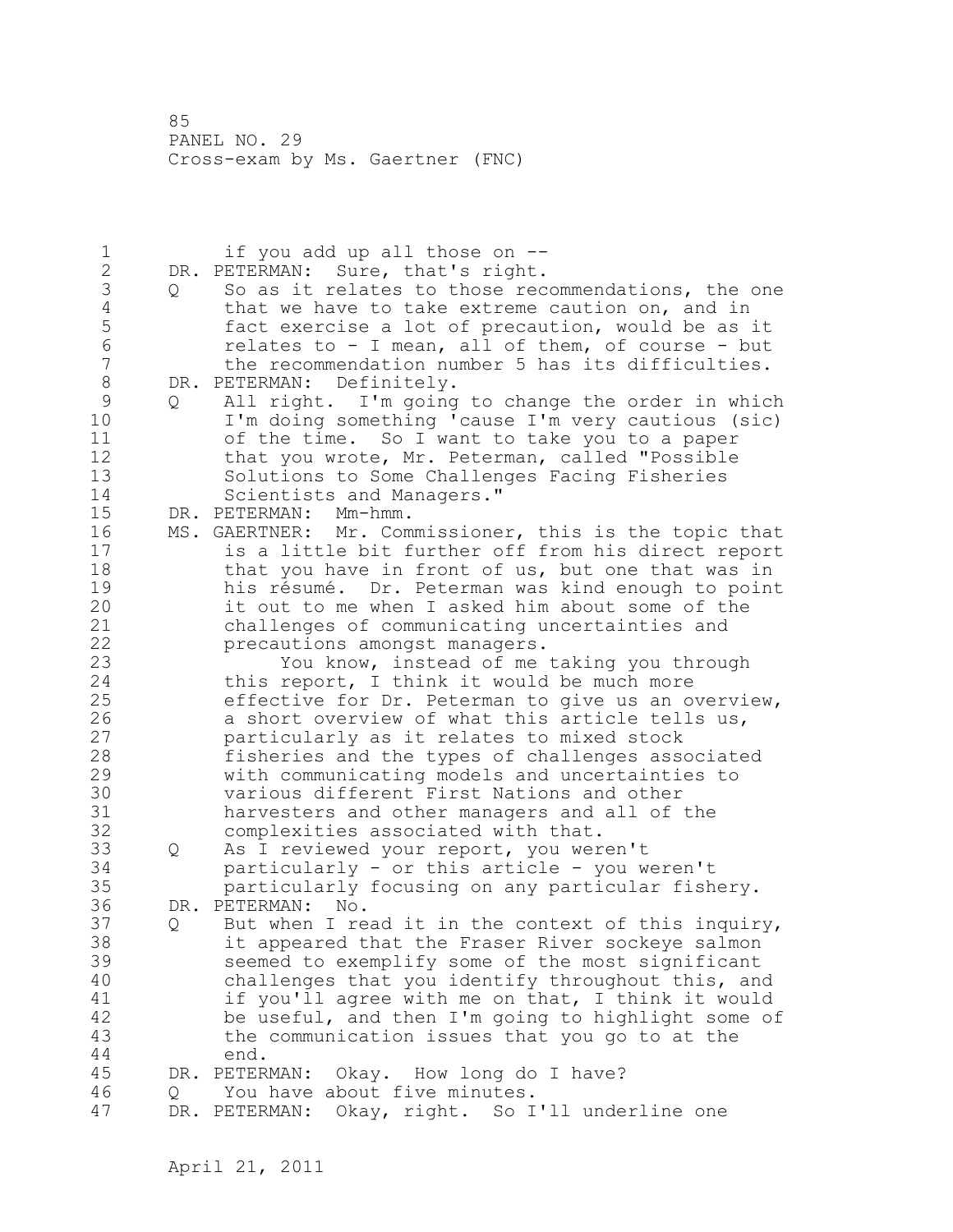1 thing that you mentioned, that is, this does not 2 refer specifically to salmon, but it certainly is 3 3 relevant to it. This is a paper from a keynote<br>4 3 address I gave at a conference in Europe in 200 4 address I gave at a conference in Europe in 2003,<br>5 and so it was much more suited to broad level 5 and so it was much more suited to broad level<br>6 questions on dealing with uncertainty in fish 6 questions on dealing with uncertainty in fishery science and management.

8 I guess the first main point in this article<br>9 was to highlight the fact that we have at least 9 was to highlight the fact that we have at least four major sources of uncertainty that we need to 11 deal with when doing fisheries management and 12 fishery science feeding in advice to managers. 13 The first is natural variability. Natural 14 variability includes both long-term trends like 15 we've been describing in the productivity, as well 16 as short-term variations around those trends.<br>17 Then there is what we call "observation

Then there is what we call "observation 18 error" or "measurement error" according to some 19 people, so we don't have perfect information on<br>20 the number of spawners. We have pretty decent the number of spawners. We have pretty decent 21 results when we apply various methods, but they're 22 not perfect. Same with total adult returns. We 23 have samples from the catch and we have certain 24 reporting mechanisms, but there's variation 25 between what's actually caught and what is 26 actually appearing on our final records. So<br>27 there's observation error. 27 there's observation error.<br>28 Then there's another

Then there's another source of error in these 29 fisheries management systems that's very 30 important, and that is, when we're trying to<br>31 understand the dynamics, we're making assump 31 understand the dynamics, we're making assumptions when interpreting the data about how the system 33 actually works. So this has come up before where 34 we tend to rely on the Ricker model and the Larkin 35 model for sockeye salmon as the two alternative 36 views of the world. Those are probably wrong, but 37 those are the best we've got. So that's another 38 source of uncertainty and it's called structural 39 uncertainty. It's where you don't really 40 understand the two structures of the underlying 41 system because we don't have enough information.<br>42 Then the final source of uncertainty in the

Then the final source of uncertainty in the 43 management system is that even if you had perfect 44 information of the first three types, no natural 45 variability, perfect observations and perfect 46 understanding of the underlying dynamics of the 47 system and you chose the appropriate management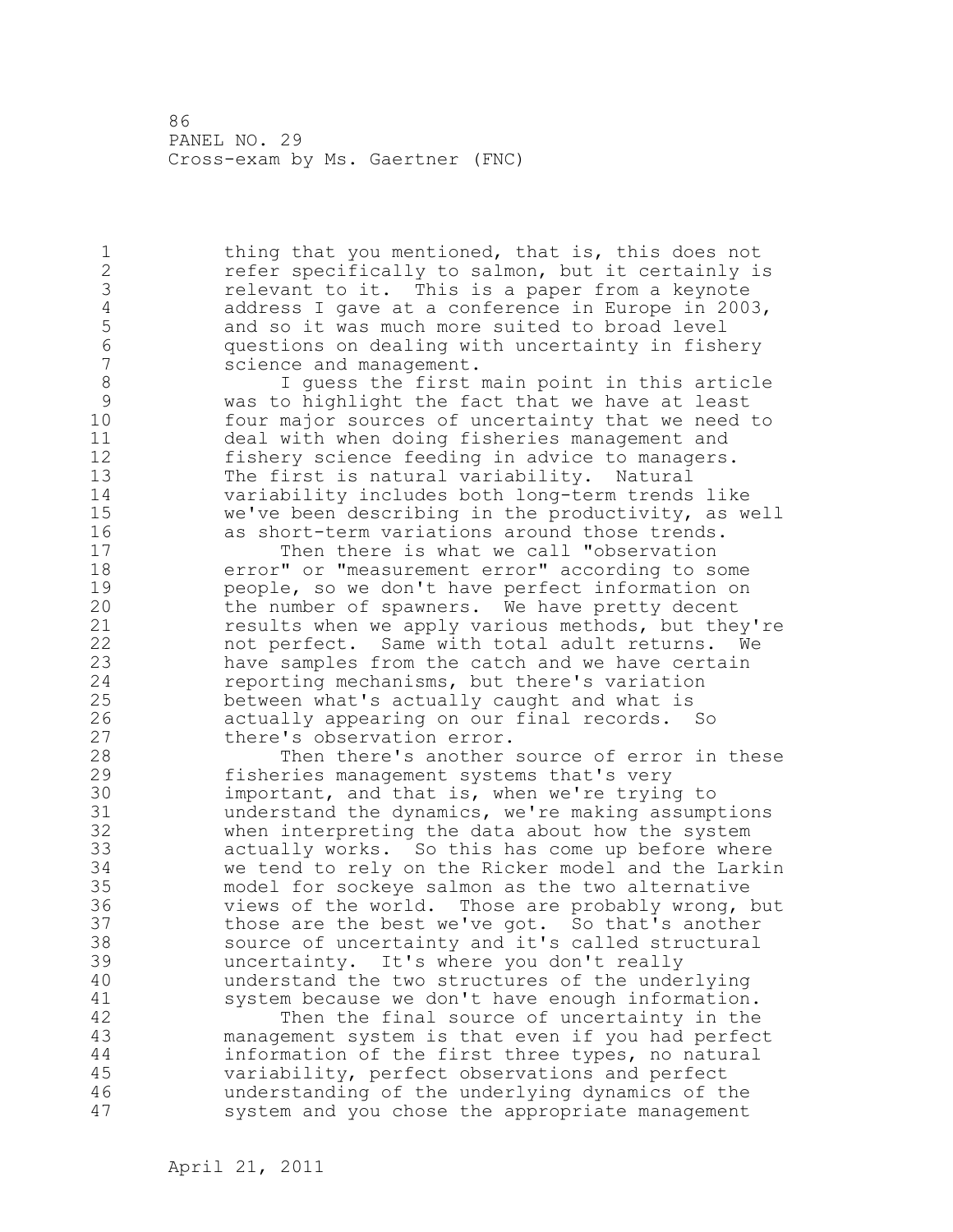1 action to meet your objective, there would be then 2 what we call implementation uncertainty or outcome 3 uncertainty. That is, you apply regulation but 4 guess what? The harvesters are going to go out<br>5 there and they're going to apply it in space an 5 there and they're going to apply it in space and<br>6 time in some manner that will probably slightly 6 time in some manner that will probably slightly<br>7 deviate from the regulations, because they get deviate from the regulations, because they get 8 higher catchability than they expect at a given<br>9 time or lower catchability than they expect due 9 time or lower catchability than they expect due to environmental factors maybe. Fish are too deep 11 compared to normal or something like that. 12 So there's some uncertainty around reaching 13 these spawning targets for instance. If that's 14 the objective, you'll notice you look historically 15 at the data. The actual escapements deviate from 16 the targets. Sometimes they're above, sometimes 17 they're below. 18 So what this paper starts out with is this 19 19 notion that there are four key sources of<br>20 mncertainty at a minimum that should be f uncertainty at a minimum that should be followed 21 through all the way to the management advice, and 22 from there to the management decision-making that 23 takes those uncertainties into account. So that 24 process of taking those uncertainties into account 25 in the scientific advice is called the risk 26 assessment phase. There are various methods to do<br>27 that, that I won't go into. that, that I won't go into. 28 When that scientific advice is presented to 29 decision-makers with the uncertainties fully 30 described, one of the challenges is to adequately 31 communicate that uncertainty in a way that's meaningful to the decision-makers. As you can 33 imagine, most decision-makers are not 34 quantitatively trained in the fisheries field and 35 so they don't have experience necessarily in 36 understanding probability distributions and how to 37 interpret them. 38 So part of our job, as scientists, to do risk 39 assessment, is to portray those uncertainties in a 40 practical manner that makes sense to the decision-41 makers.<br>42 Th Then we get into the risk management phase, 43 so what I just described as the risk assessment 44 phase, risk management phase is where the 45 decision-makers come to some evaluation step where 46 they start to look at what are the chances of 47 various types of outcomes occurring, given the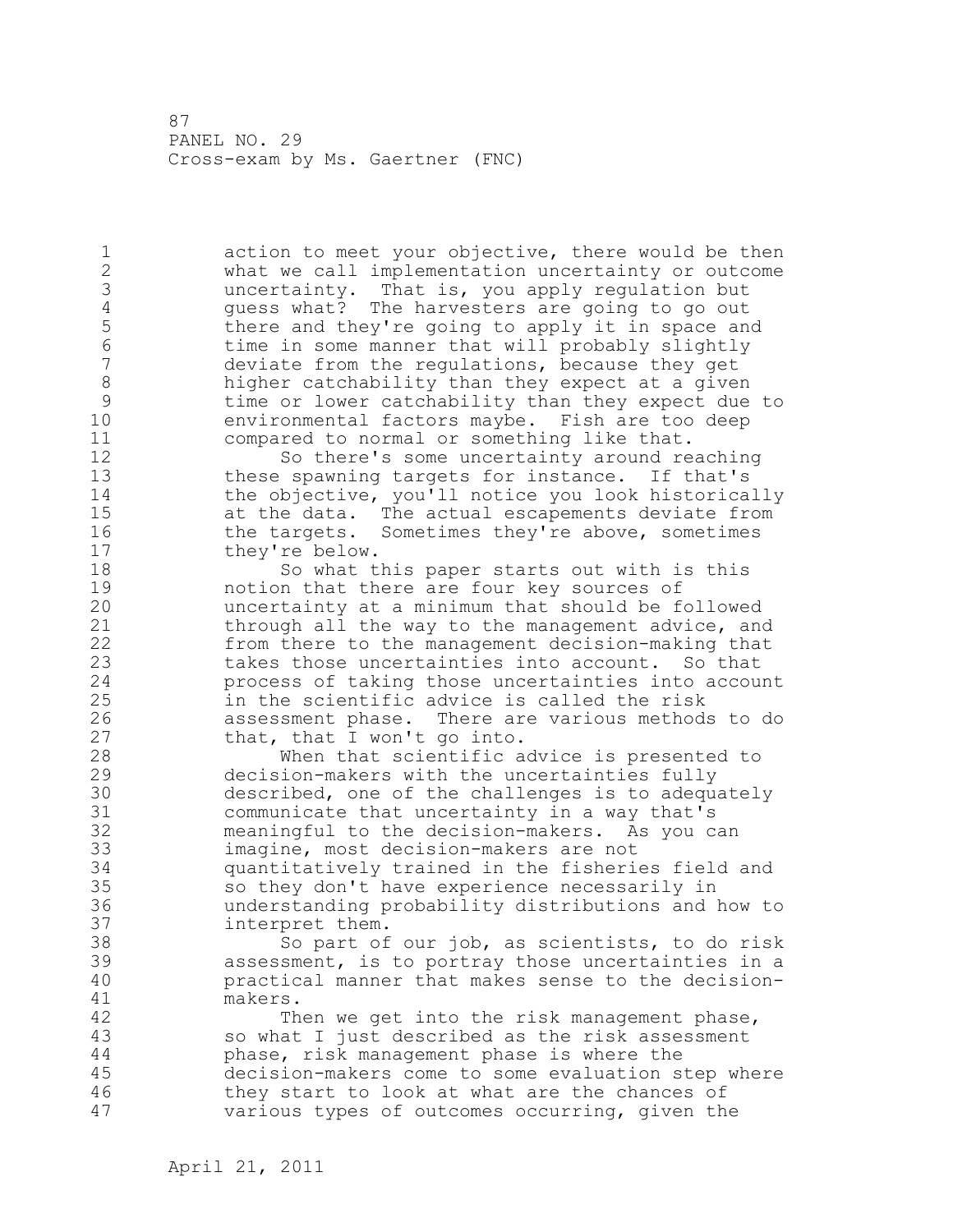1 four sources of uncertainty that I've described 2 that are out of their control. These days, that 3 is, in the last five to ten years, most fisheries<br>4 management agencies around the world have 4 management agencies around the world have<br>5 secognized that objectives need to be spe 5 recognized that objectives need to be specified in 6 terms of probabilities. That is, they recognize<br>7 they're not going to exactly meet some target. they're not going to exactly meet some target. 8 What they want to do, though, is to have a certain<br>9 probability of meeting the target, some acceptable 9 probability of meeting the target, some acceptable<br>10 level of probability or, if it's not a target, if level of probability or, if it's not a target, if 11 there's something they want to avoid, an objective 12 would be we want a greater than 70 percent chance 13 that the population is going to fall below some 14 number. That's another probabilistic objective. 15 So that's an element of the risk management 16 step that's critical, is defining the objectives 17 that recognize uncertainties explicitly. Then 18 there are various steps that managers have to go 19 through obviously in making decisions about trade-<br>20 offs. So they might say, well, we've got multiple offs. So they might say, well, we've got multiple 21 objectives to consider here -- this is just 22 hypothetical now in general -- but they might say, 23 all right, we don't want the spawners to fall 24 below some number, say 4000, with greater than 70 25 percent chance. We also don't want the 26 recreational catch to fall below some number with<br>27 more than 50 percent chance. Same thing with more than 50 percent chance. Same thing with 28 First Nations, same thing with commercial catch. 29 So you might have multiple objectives like that. 30 Well, I can tell you from experience that<br>31 there are very few cases where you can meet al there are very few cases where you can meet all of 32 those objectives simultaneously with one clear 33 action. There have to be trade-offs made. So 34 part of the assessment process that scientists do 35 is say, well, what if you relax the required 36 probability of meeting each of your multiple 37 objectives, or any one of them, pardon me. Would 38 that allow you more scope in what management 39 actions you can choose? It usually does. 40 So our job as risk assessors is to map out 41 that space of trade-offs that the decision-makers<br>42 would need to go through in coming up with a final would need to go through in coming up with a final 43 decision. So I guess, in a nutshell, that's what 44 that paper is all about. 45 Q All right. And then I'm going to take you 46 specifically to what's page 1339 of the paper, on 47 communication.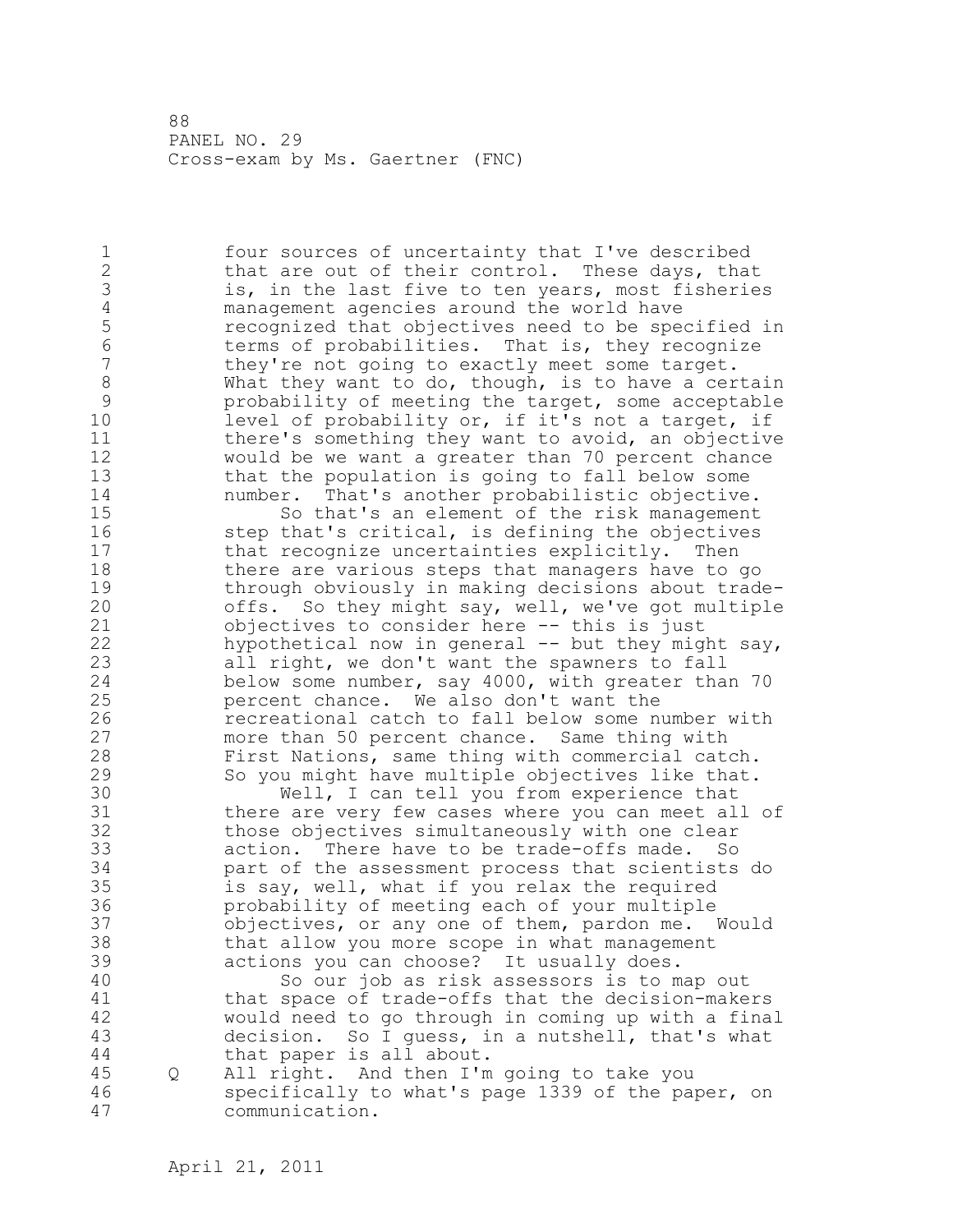1 Commissioner Cohen has heard a fair bit of 2 evidence so far about the challenges associated 3 with communicating some of this complex scientific 4 data to First Nations in particular, I'm going to<br>5 focus on, and the challenges associated with that 5 focus on, and the challenges associated with that 6 communication are not a singular event. They've been going on for quite a while now. 8 DR. PETERMAN: Mm-hmm.<br>9 0 I see from your r 9 Q I see from your review of the communication some<br>10 verv strong comments about needing to take very strong comments about needing to take 11 concerted effort by managers, scientists and what 12 you call stakeholders through ongoing involvement 13 in interaction and analysis to improve mutual 14 understanding. That's found at the bottom of page 15 -- the first column on 1339. 16 DR. PETERMAN: Right, mm-hmm. 17 Q And then you go over on page 1340 to talk about 18 specific problems of communication in the 19 perceptions of risk.<br>20 DR. PETERMAN: Mm-hmm. DR. PETERMAN: Mm-hmm. 21 Q And risk assessments are of course something that 22 is happening actively in some components of Fraser 23 River sockeye management now as you're aware, 24 right? 25 DR. PETERMAN: Yes. Yes. 26 Q And, again, and I'll leave it for those to read<br>27 and not take too much time, because I'm not and not take too much time, because I'm not 28 challenging any of your recommendations there, but 29 you conclude - and I want to give you an 30 opportunity to think of it - we need many more<br>31 innovative approaches to facilitating two-way 31 innovative approaches to facilitating two-way communication. 33 I wonder if I'm correct in understanding that 34 two-way communication includes framing questions 35 for scientists, framing how the data is collected, 36 framing -- understanding how it's presented and 37 interpreted. It's not just two-way communication 38 once all the data has been collected and analysis 39 is presented, but rather that two-way innovative 40 approach to communication really needs to happen 41 as you're beginning to ask the questions or frame<br>42 the questions of the scientists. Would you agree the questions of the scientists. Would you agree 43 with on that? 44 DR. PETERMAN: Well, ideally, yes, and I think the 45 challenge is to get everybody involved in a 46 collaborative process right from the start. It's 47 a time-consuming business.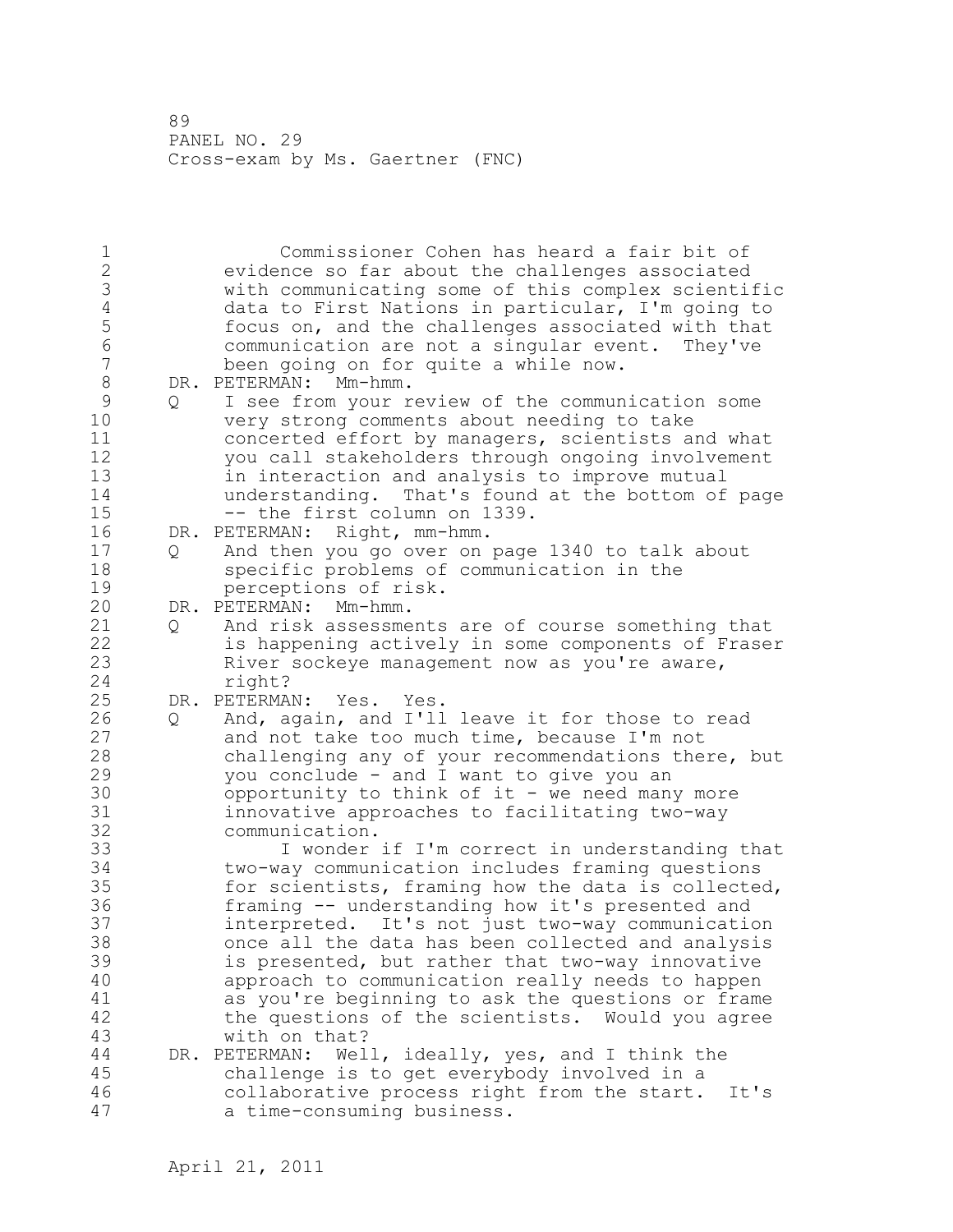1 Q But an important part of the business if we're 2 going to have science help us in making critical 3 decisions in the management of the Fraser River 4 sockeye, would you agree with me?<br>5 DR. PETERMAN: Absolutely, yes, that's 5 DR. PETERMAN: Absolutely, yes, that's right.<br>6 0 And in fact, it's not something that you 6 Q And in fact, it's not something that you picked up 7 on your recommendation, but it's clearly something 8 that you think is important in the ongoing<br>9 involvement of science in the management o 9 involvement of science in the management of Fraser River sockeye is to ensure that there are very 11 useful and well-developed communication systems, 12 they're innovative, iterative and continual so 13 that people can build the expertise and use it and 14 understand what science can have to offer; is that 15 correct? 16 DR. PETERMAN: Yes, I agree with that. 17 Q All right. I'll take you now to your 18 recommendations and I just have a couple of 19 questions, Mr. Commissioner, and then I'll be<br>20 finished. I am five minutes over. finished. I am five minutes over. 21 I wanted to just speak to recommendation 2 22 and 3 -- oh, yes, I do want to mark that exhibit. 23 Thank you. 24 MS. GAERTNER: Could I have that article marked as the 25 next exhibit? 26 THE REGISTRAR: Exhibit number 754.<br>27 MS. GAERTNER: Thank you. MS. GAERTNER: Thank you. 28 29 EXHIBIT 754: Article titled "Possible 30 30 solutions to some challenges facing fisheries<br>31 scientists and managers", June 2004, authored 31 scientists and managers", June 2004, authored<br>32 by Dr. Peterman by Dr. Peterman 33 34 MS. GAERTNER: 35 Q A couple of things you said in your testimony, why 36 would agencies not want to share their data? 37 DR. PETERMAN: Well, it's not so much agencies as 38 individual scientists, so as you may know, 39 research scientists in DFO and research scientists 40 in other agencies, National Oceanographic and 41 Atmospheric Administration have, as part of their<br>42 Tole, to publish their research and they're role, to publish their research and they're 43 rewarded on the basis of the innovativeness and 44 quality of their research. So good quality 45 publications are one index of that. Sometimes 46 people don't like to share the data until they're 47 published. So that's what I was --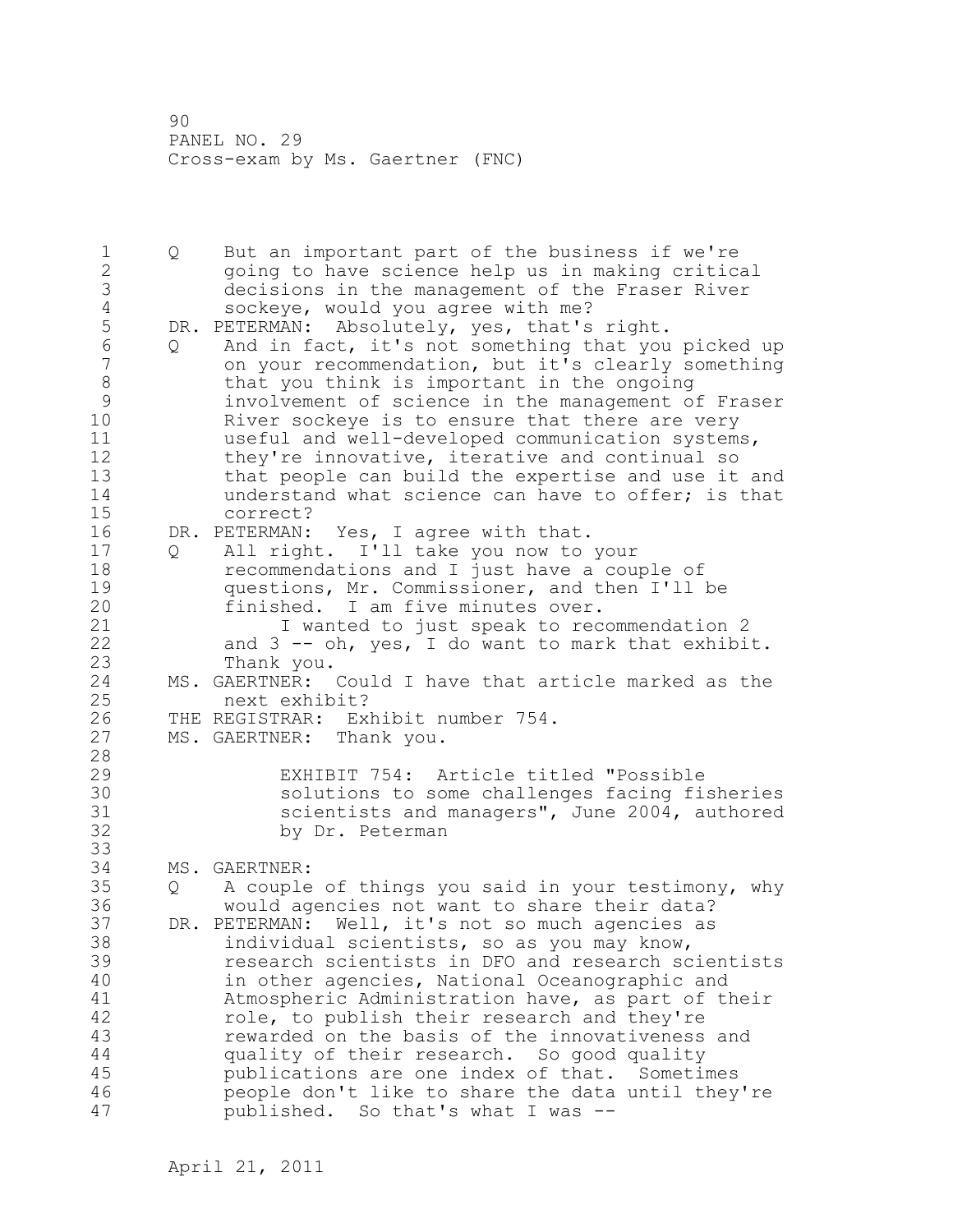1 Q Which is often quite a bit later than the data has 2 become final -- the data is final, it's now in an 3 analysis and then papers get written, but the data 4 could be available much earlier than that.<br>5 DR. PETERMAN: Yes. 5 DR. PETERMAN: Yes.<br>6 0 So again, why 6 Q So again, why wouldn't agencies want to share 7 their data? You're talking about hard data in 8 recommendation number 2, aren't you? You're not 9 talking about analyzed data, right?<br>10 DR. PETERMAN: Well, it could be either DR. PETERMAN: Well, it could be either or both. Well, 11 we refer to both. You need raw data before you 12 start analyzing, but often you want to have some 13 processing of the raw field data, you know, that 14 might come in on a daily basis and then you roll 15 it up in to an annual number, for instance. Most 16 people aren't going to care about the daily data. 17 They're only going to care about the annual 18 numbers. 19 Q Now, I take it that you went only as far as 20 agencies in Canada and the U.S. and didn't speak 21 about First Nations or stakeholders. Was there a 22 reason for that? Presumably anybody collecting 23 useful data should be involved in this, and 24 anybody with important contributions to the 25 management of salmon may be useful in the 26 participation of recommendation 2 and 3?<br>27 DR. PETERMAN: In the recommendation 2 and 3, DR. PETERMAN: In the recommendation 2 and 3, yes. I 28 say in our own case, we knew who had the data that 29 we needed to do the kinds of analyses and those 30 are the agencies that I described before, the four 31 of them. But you're right, that anytime - 32 especially these days - we're getting additional 33 information coming in, it should be treated in the 34 same way, no matter who it's coming from. The 35 same quality control process, same rigour as any 36 other dataset. 37 Q All right. Finally with respect to recommendation 38 5, a couple of people have asked you this 39 question, and by my observations, you managed to 40 avoid answering it. So I'm going to ask it in a 41 little bit -- more directly. You know, one of the<br>42 things that a friend of mine observed about the things that a friend of mine observed about the 43 ocean is it's -- while it may be cold, it's not a 44 fridge. You just can't open the door and check 45 out what's in it in less than five minutes. It 46 takes a long -- 47 DR. PETERMAN: Right.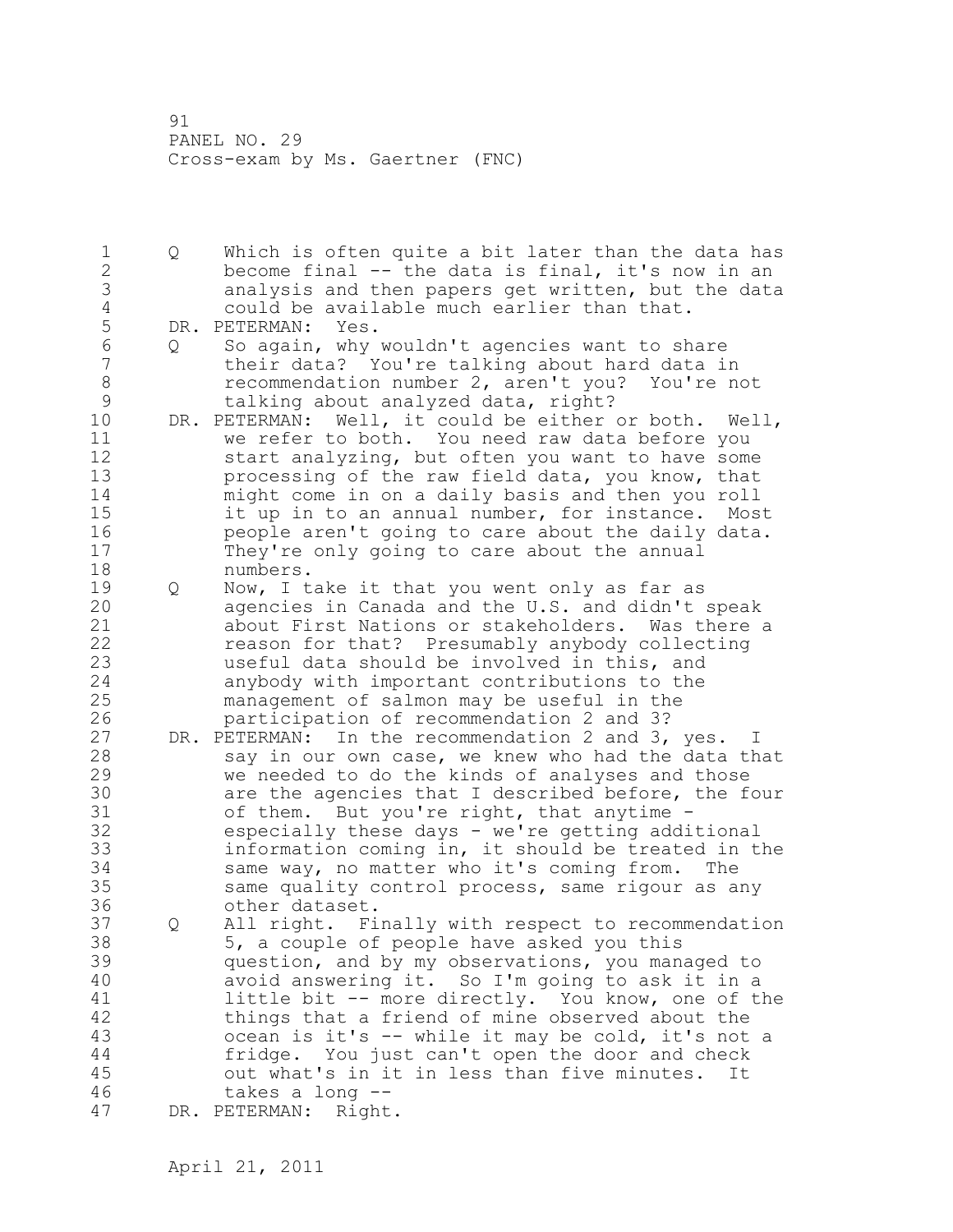1 Q -- time and it's difficult to figure out what's 2 there and how the -- all that it's influencing. 3 People ask, "What do you recommend we do?" And 4 your response was, "Well, how much money do you 5 have?"<br>6 DR. PETERMA 6 DR. PETERMAN: Mm-hmm.<br>7 0 And, vou know, wh 7 Q And, you know, what's my budget? What can we do 8 best?<br>9 DR. PETERM 9 DR. PETERMAN: Right.<br>10 0 Let's not look a 10 Q Let's not look at hard numbers, but let's say you 11 had a minimum budget and then you had a maximum 12 budget and you could do everything. What would 13 you be recommending? Like if we had a very 14 minimum budget, as is quite likely given the -- if 15 we were relying solely on Department of Fisheries 16 and Oceans, we might not have a large budget to do 17 this. Perhaps if we can get good collaborative 18 work with other organizations, we can get a bigger 19 budget. But where would we start as a minimum --<br>20 DR. PETERMAN: Mm-hmm. DR. PETERMAN: Mm-hmm. 21 Q -- and where would we go if we had a lot of money? 22 DR. PETERMAN: Okay. So now this is specifically with 23 respect to recommendation 5, I understand, which 24 is talking about getting a better understanding 25 of:  $\frac{26}{27}$ ...salmon migration routes and timing during 28 out migration, as well as their residence in 29 the marine environment. 30<br>31 Is that right? 32 Q Yeah, and -- 33 DR. PETERMAN: Okay, so this is only talking about 34 recommendations for research for that topic? 35 Q Well, let's talk about anything as it relates to 36 the marine -- so you could take 4 and 5 because 37 you're talking about out-migration in 4. 38 DR. PETERMAN: Mm-hmm, okay. 39 Q This is all marine research. 40 DR. PETERMAN: Okay. All right, sure. So, again, 41 Brigitte, I'm sure you'll have something to add to<br>42 what I sav, so you can think about that. what I say, so you can think about that. 43 Well, let's take an example of what's going 44 on right now and how that could be augmented. So 45 as far as I understand, there are only two 46 research projects being carried out by DFO on 47 marine processes related to salmon. One is the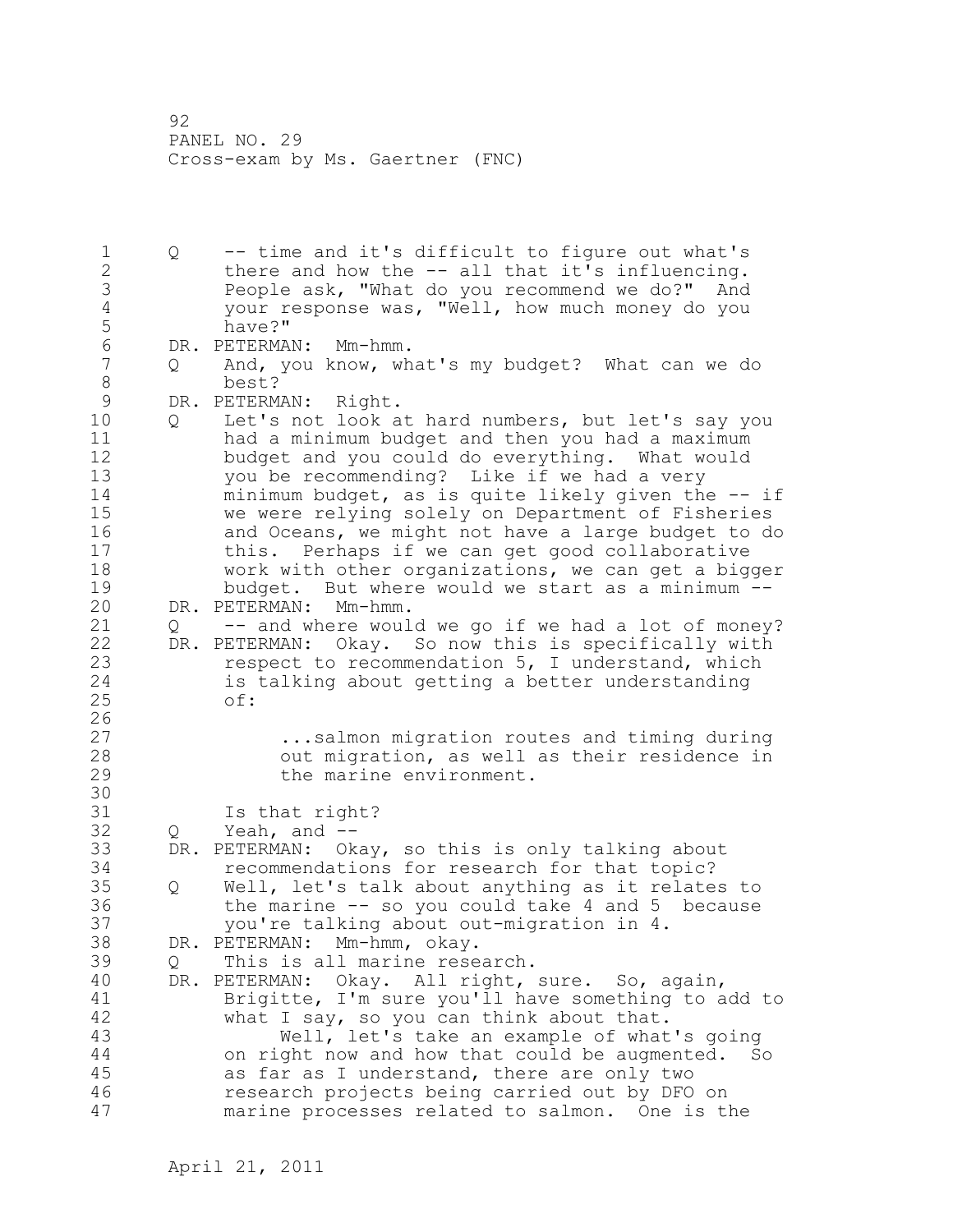1 work led by Dick Beamish in the Strait of Georgia, 2 and the other is led by Marc Trudel, T-r-u-d-e-l, 3 Marc with a "c", M-a-r-c. Those are focused on<br>4 sampling fish at a particular time and place. 4 sampling fish at a particular time and place.<br>5 11 The case of Marc Trudel, looking at a 5 1n the case of Marc Trudel, looking at a<br>6 1arger set of physical and biological variable 6 larger set of physical and biological variables as well, zooplankton, currents, salinity, temperature 8 in the ocean, that sort of thing. Marc Trudel 9 does his work off the north end of Vancouver<br>10 151and, in Oueen Charlotte Sound, in Oueen Island, in Queen Charlotte Sound, in Queen 11 Charlotte Strait, but over a very limited area. 12 As I said, Dick Beamish is in the Strait of 13 Georgia. 14 So if we really want to understand what is 15 going on in the marine environment with these 16 fish, I think we need to have a lot better 17 coverage of where these fish are at various times, 18 and that may require some tagging of a great 19 extent, much larger than has been done for years,<br>20 decades in fact, to find out where these fish are decades in fact, to find out where these fish are 21 and what is happening to them. 22 So I expect that with a minimum budget -- I 23 don't know whether by "minimum" you mean something 24 larger than we have now? 25 Q Sure. 26 DR. PETERMAN: Okay. So it would be nice to see the<br>27 hind of program augmented that Marc Trudel is kind of program augmented that Marc Trudel is 28 doing, for example, off the north coast of 29 Vancouver Island. I think we've seen examples of 30 what progress can be made. I think I mentioned<br>31 vesterday the Bering Sea project. In the Bering yesterday the Bering Sea project. In the Bering 32 Sea, they have a tremendous amount of effort and 33 it's totally out of scale with anything we can do 34 in Canada in terms of costs, but it shows that if 35 you have a concentrated effort from a large number 36 of scientists, physical oceanographers, 37 climatologists, zooplankton biologists, 38 phytoplankton biologists, fish biologists, all 39 working together at the same time and place, you 40 can gain a lot of information quickly. 41 Right now, as I understand it, you've got<br>42 Marc Trudel and whatever few colleagues he has Marc Trudel and whatever few colleagues he has 43 along on his trips sampling as many different 44 things as he can in the limited time available and 45 I think that's a great place to start, to get more 46 scientists involved if we're looking at pathogens, 47 predators, whatever hypotheses you want to check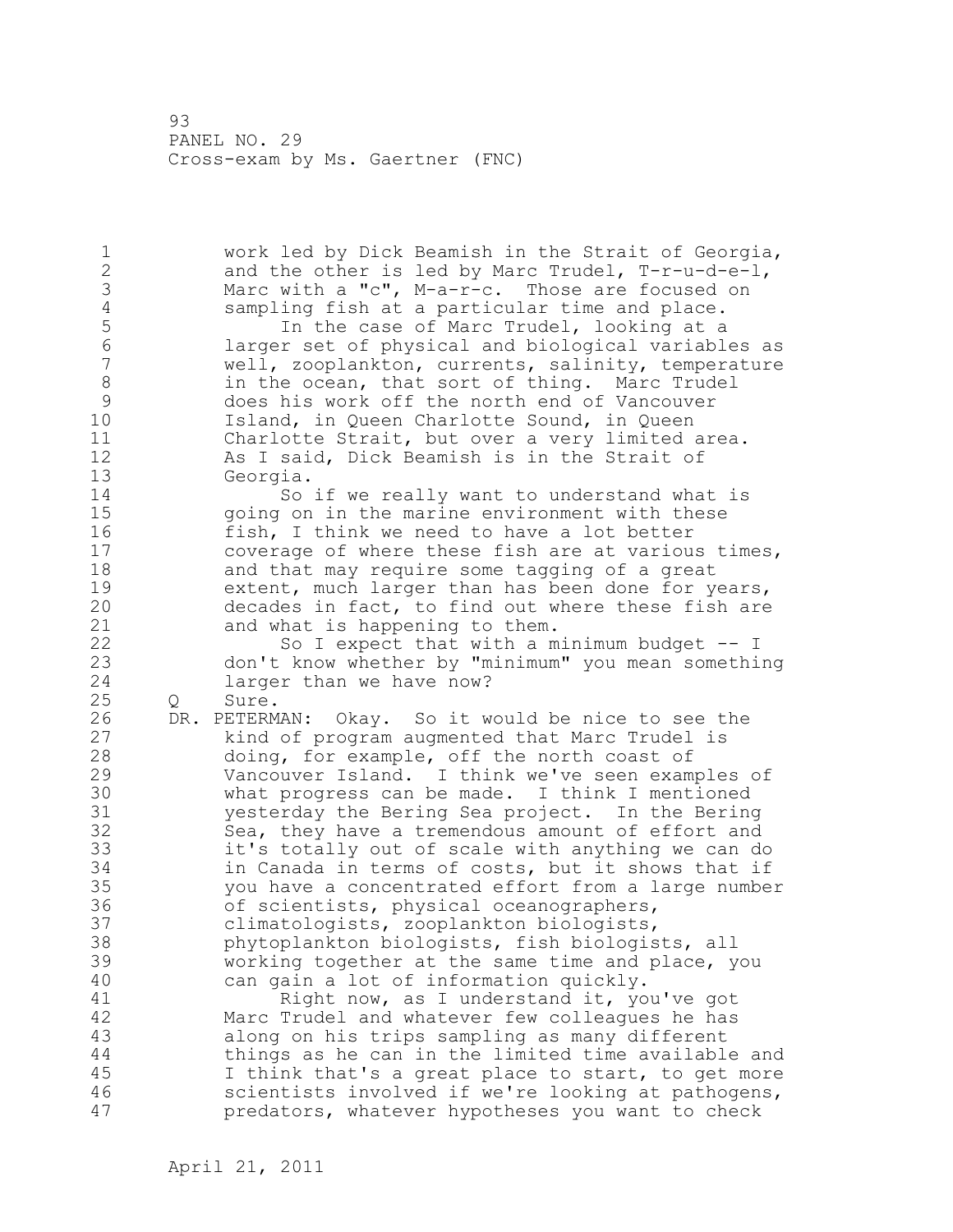1 out. 2 So I guess that would be what I would expand 3 **19 Frecommendation 5 to say. So, Brigitte, do you**<br>4 **have anything to add to that?** 4 have anything to add to that?<br>5 DR. DORNER: I feel a little bit o 5 DR. DORNER: I feel a little bit out of my depth,<br>6 because I'm not up to date on what modern sa 6 because I'm not up to date on what modern sampling methods can and cannot do, but I would agree that 8 the first priority would be to understand where<br>9 the individual salmon are actually going, not i 9 the individual salmon are actually going, not just<br>10 as an aggregate but actually by stock and have as an aggregate but actually by stock and have 11 that resolved a little bit more temporally. 12 DR. PETERMAN: Mm-hmm. 13 DR. DORNER: The other thing that I would like to point 14 out is that it would be really helpful to know 15 more about ocean conditions, in particular in 16 Canada. I know that in the U.S., there's a lot 17 more known about connections between large-scale 18 phenomena and fine-scale phenomena, and usually 19 those data stop at the border because Canada<br>20 didn't sample the same kind of things. didn't sample the same kind of things. 21 DR. PETERMAN: Right. 22 DR. DORNER: I think it would be helpful to look a 23 little bit into that and see what we could do in 24 terms of just continuing the things that have been 25 done further south. 26 THE COMMISSIONER: Mr. Gaertner, I think we'll take the<br>27 break -break --28 MS. GAERTNER: All right. 29 THE COMMISSIONER: -- for ten minutes, and then we'll 30 come back and then we'll adjourn at 4:00. Thank 31 you very much.<br>32 MS. GAERTNER: Okav MS. GAERTNER: Okay. Thank you. 33 THE REGISTRAR: The hearing will now recess for ten 34 minutes. 35 36 (PROCEEDINGS ADJOURNED FOR AFTERNOON RECESS) 37 (PROCEEDINGS RECONVENED) 38 39 THE REGISTRAR: Order. The hearing is now resumed. 40 MS. GAERTNER: Mr. Commissioner, I have no further 41 questions of the witness. I just have one<br>42 housekeeping matter that I need to attend housekeeping matter that I need to attend to. 43 And if Mr. Lunn, if you could call up Exhibit 44 413? Last week, when I was examining Dr. English, 45 I discovered, to my chagrin, that this exhibit 46 referred to a memo of Dr. Woodey of 1996, as being 47 attached, but when we looked at the exhibit it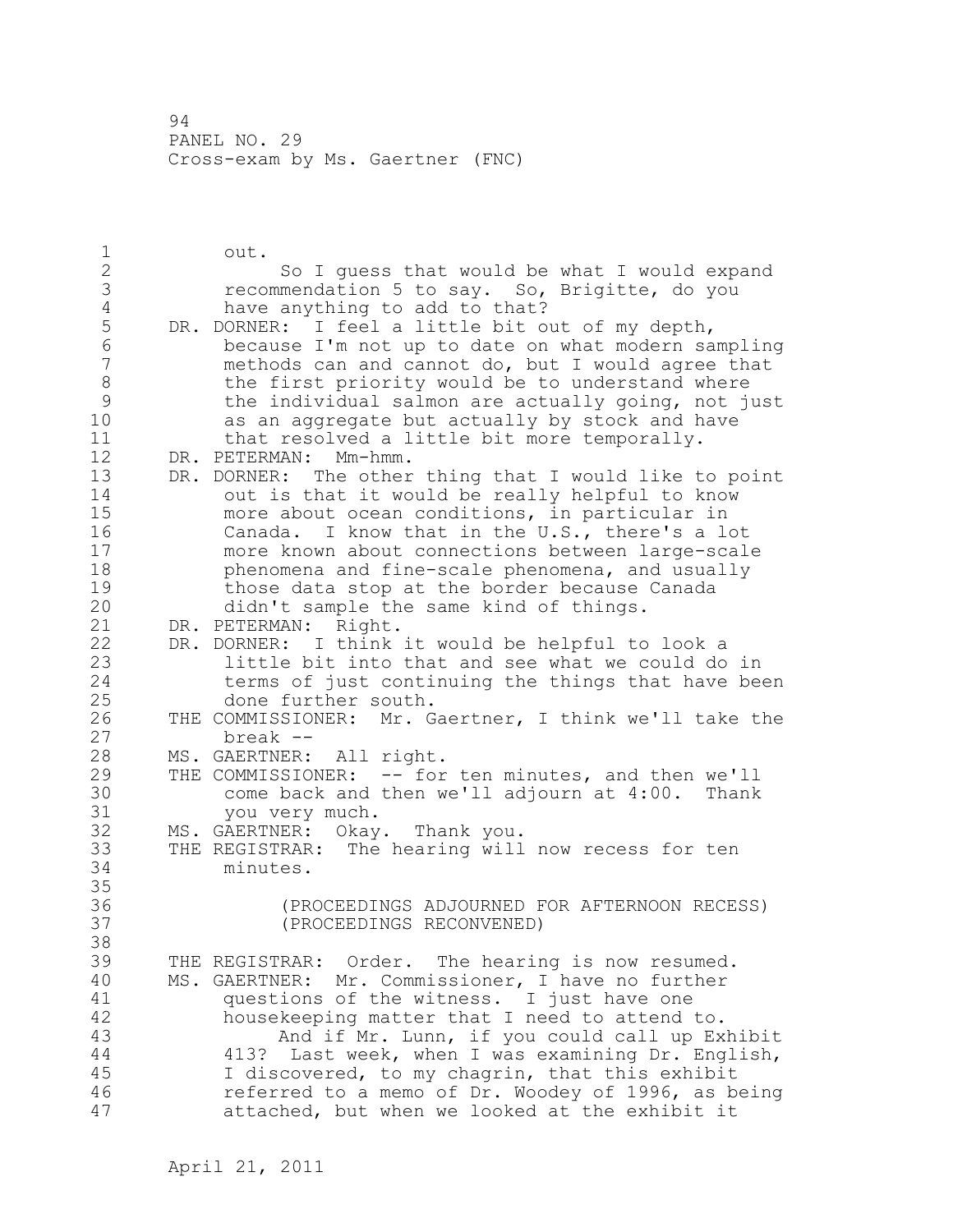95 PANEL NO. 29 Proceedings

1 didn't have that memo attached. 2 We have now found that memo in ringtail, 3 Canada's ringtail No. 059755, and that's a memo<br>4 from Dr. Woodey to the members of the Fraser 4 from Dr. Woodey to the members of the Fraser<br>5 Panel, regarding changes in stock groupings. 5 Panel, regarding changes in stock groupings.<br>6 The You'll recall those questions of Dr. English 6 You'll recall those questions of Dr. English, perhaps. That will feel like months ago, as -- it 8 was last week, but the -- I couldn't refer to that<br>9 memo, because it was not yet in evidence. 9 memo, because it was not yet in evidence.<br>10 However, it had been and should have been However, it had been and should have been attached 11 to Exhibit 413. And so what I'd like to now do is 12 have it marked as an exhibit. It could be marked 13 as Exhibit 413A, as a separate exhibit, because it 14 was not marked at the time Exhibit 413 was 15 entered. 16 THE COMMISSIONER: All right. 17 MS. BAKER: Mr. Commissioner, the memo which is 18 referred to by my friend was not attached to the 19 document that was shown to the witness at the time<br>20 this exhibit was marked, so it's not that there this exhibit was marked, so it's not that there 21 was an oversight in the exhibiting process, it 22 actually wasn't attached to the memo. And in 23 ringtail the exhibit doesn't have this memo 24 attached as part of the ringtail document, so they 25 are different documents. It could be that this is 26 the memo, probably is the memo that was referred<br>27 to in what is now marked as the exhibit, but in to in what is now marked as the exhibit, but in 28 terms of process, the exhibit is what it is and we 29 can't now, after the fact, now say, you know, 30 there is a copy of this memo somewhere attached to<br>31 a document prepared by Ken Wilson and therefore 31 a document prepared by Ken Wilson and therefore<br>32 that now becomes the exhibit, because that wasn that now becomes the exhibit, because that wasn't 33 the exhibit as it was presented in the hearing. 34 I don't have any -- I'm not saying that 35 that's not a valuable memo from Mr. (sic) Woodey, 36 but that's not, in fact, the document that was put 37 to the witness, so I do have some concern about 38 changing our exhibits midstream like this. 39 MR. LEADEM: Mr. Commissioner, sorry, I don't mean to 40 interrupt, but it was me who tendered that 41 evidence into the record through my witness, Mr.<br>42 Wilson, at the time, and it was my mistake for n Wilson, at the time, and it was my mistake for not 43 including that memo. My intent was to always put 44 in the entire memo plus the appendix. And I was 45 not able to find the appendix in ringtail in 46 sufficient time to do so. 47 My understanding, now, is that we can put the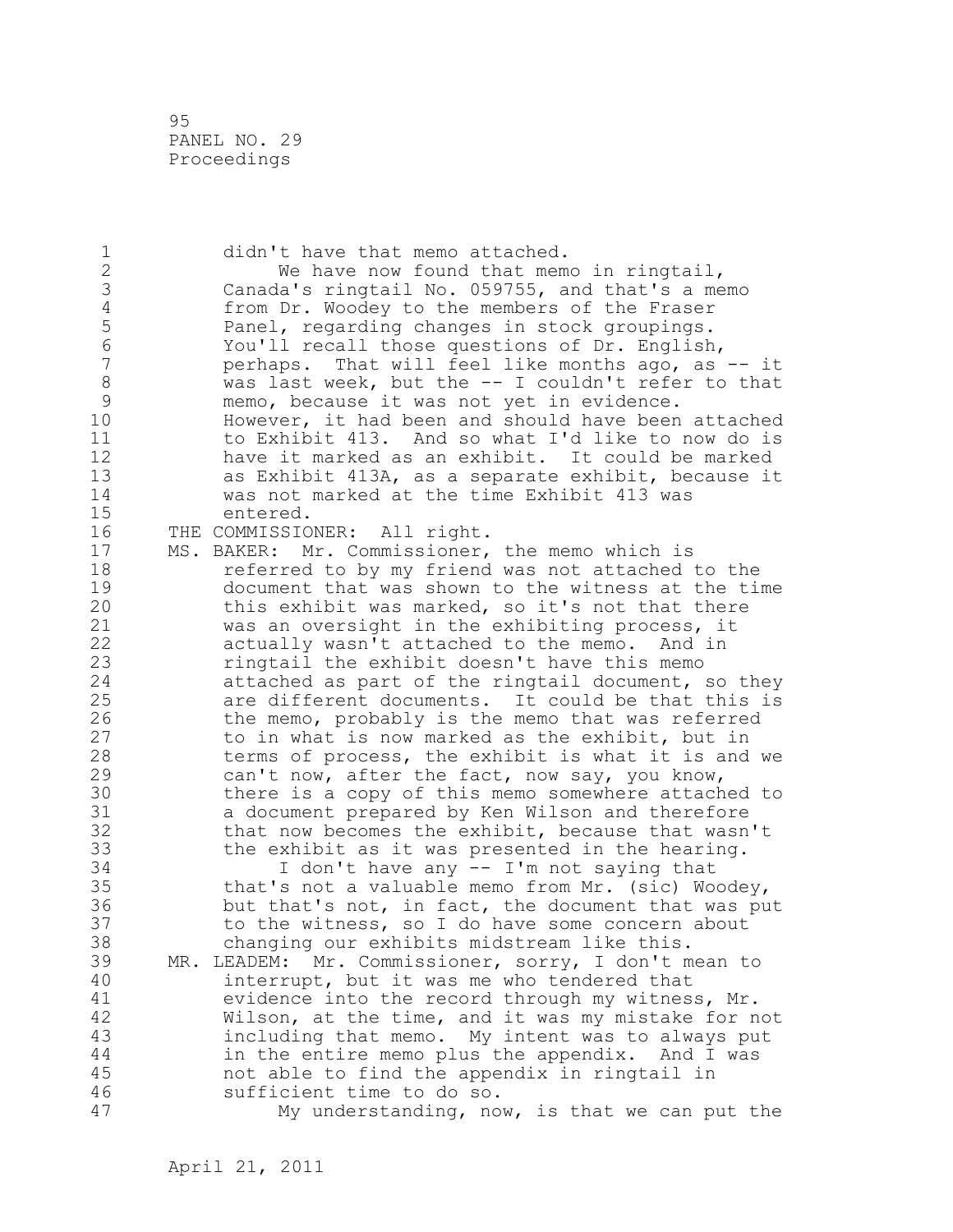96 PANEL NO. 29 Cross-exam by Ms. Fong (HTC)

1 whole thing in and then it will make sense, 2 because there was some material referenced in the 3 memo that references this particular appendix.<br>4 So it makes some sense to do as Ms. Gaert 4 So it makes some sense to do as Ms. Gaertner<br>5 is suggesting so that we have the complete record 5 is suggesting so that we have the complete record.<br>6 MS. BAKER: I hear my friends but, unfortunately, that 6 MS. BAKER: I hear my friends but, unfortunately, that<br>7 wasn't the document that was put to the witness. wasn't the document that was put to the witness, 8 and so the document, if it had been before the<br>9 witnesses, may have generated other questions 9 witnesses, may have generated other questions or other evidence, and we can't, unfortunately, go 11 back and recreate what didn't happen. 12 THE COMMISSIONER: Well, I think the solution, Ms. 13 Gaertner, is to mark it for identification 14 purposes for today, and to allow Ms. Baker and 15 yourselves, participants' counsel, to discuss what 16 you are proposing, which is to have it marked as 17 part of Exhibit 413. And if a resolution cannot 18 be arrived at between counsel, then you can make 19 further submissions to me and I will deal with it.<br>20 MS. GAERTNER: All right. MS. GAERTNER: All right.<br>THE REGISTRAR: It will b 21 THE REGISTRAR: It will be marked as Exhibit -- or, I'm 22 sorry, a document, letter Z. 23 THE COMMISSIONER: Z for identification, then, thank 24 you. 25 MR. REGISTRAR: That's correct.  $\frac{26}{27}$ 27 MARKED Z FOR IDENTIFICATION: Memo from J.C.<br>28 Moodey, Pacific Salmon Commission, to L. Woodey, Pacific Salmon Commission, to L. 29 Loomis and A.F. Lill, Fraser River Panel, 30 dated April 18, 1996, re: Assessment of the<br>31 classification of stocks to stock group classification of stocks to stock group 32 33 MS. GAERTNER: Thank you, Mr. Commissioner. 34 THE COMMISSIONER: Thank you. 35 MS. GAERTNER: And those are my questions for today.<br>36 THE COMMISSIONER: Thank you very much. THE COMMISSIONER: Thank you very much. 37 MS. FONG: Mr. Commissioner, Lisa Fong, for Heiltsuk 38 Tribal Council. Mr. Lunn, if you could assist us 39 by pulling up Exhibit 345, Appendix 5? 40 MR. LUNN: Certainly. 41 MS. FONG: And at that appendix are the management<br>42 areas for Central Northern British Columbia. areas for Central Northern British Columbia. 43 44 CROSS-EXAMINATION BY MS. FONG: 45 46 Q Drs. Peterman and Dorner, I'm just going to pick 47 up on Ms. Gaertner's question regarding your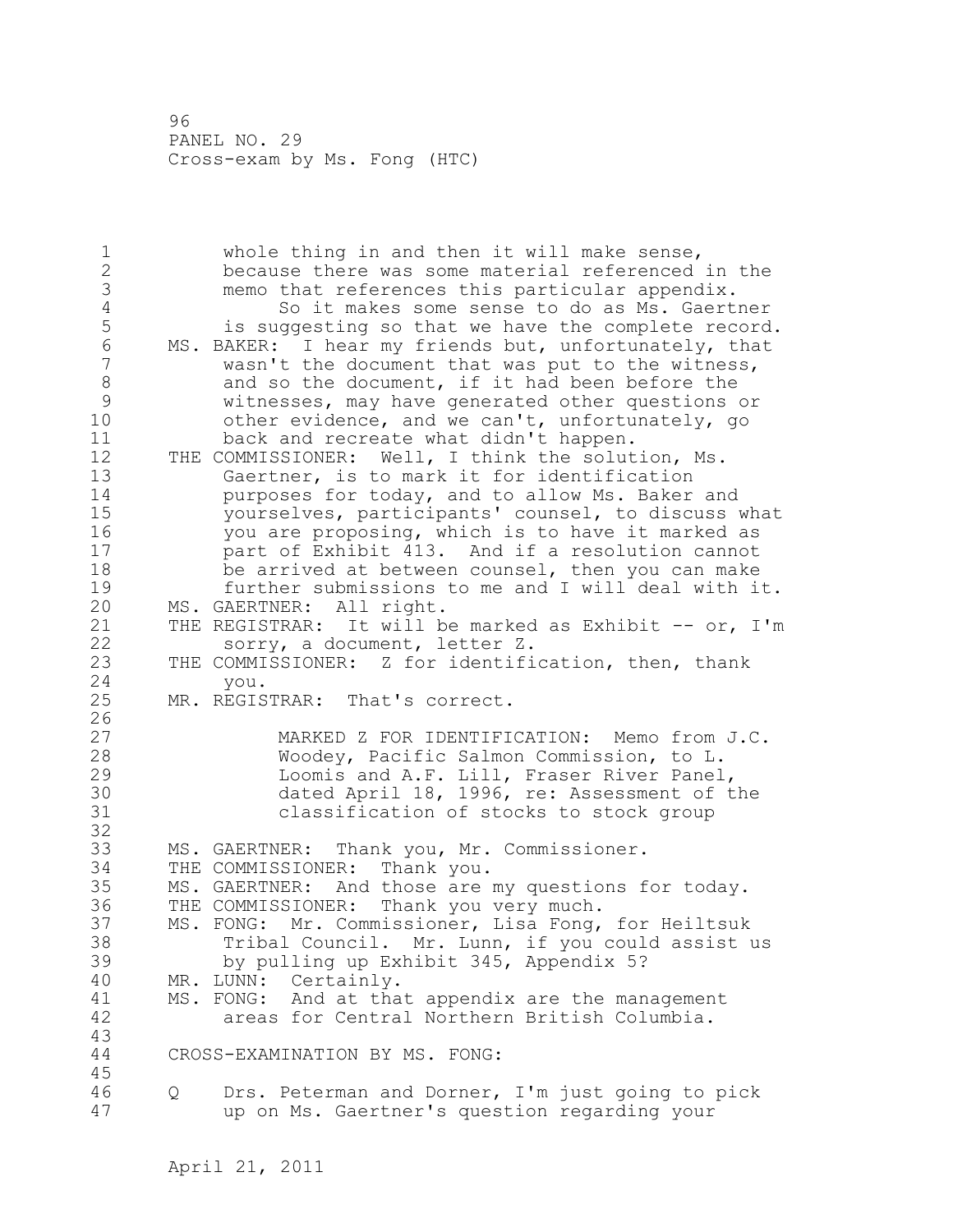97 PANEL NO. 29 Cross-exam by Ms. Fong (HTC)

1 Recommendation Number 5, you stated that there 2 needs to be more research on salmon migration 3 3 routes that have (sic) been done than in more than<br>4 3 a decade. Now, do you know, looking at this map 4 a decade. Now, do you know, looking at this map<br>5 for reference here, if there's Fraser River 5 for reference here, if there's Fraser River<br>6 sockeve salmon migration through areas --6 sockeye salmon migration through areas -- Management Areas 7 and 8, either migrating out or 8 returning to spawn? 9 DR. PETERMAN: Well, most certainly returning to spawn,<br>10 and I assume the iuveniles go out through there, and I assume the juveniles go out through there, 11 too, yes. 12 Q Okay. And Dr. Dorner, do you have anything to say 13 about that? 14 DR. DORNER: That would be my assumption as well. 15 Q Thank you. And both of you, on what basis do you 16 have that belief? What kind of research has been 17 done; are you able to tell us? 18 DR. PETERMAN: Training and logic. That is, if there 19 are spawners in Area 8, they probably come in<br>20 through Area 8 to go to spawn -- I'm sorry to through Area 8 to go to spawn  $-- I'm$  sorry to be 21 facetious, I don't get what you're getting at. Of 22 course, if there are spawning populations in those 23 areas, they have to have migrated through those 24 waters, both as juveniles and as adults. 25 Q And so when you say that there needs to be more 26 research on salmon migration routes, I guess what<br>27 I'm wondering, because what I'd understood you ha I'm wondering, because what I'd understood you had 28 said to Ms. Gaertner was that there hadn't been a 29 lot of research done -- 30 DR. PETERMAN: Yeah. Q -- in over a decade? Are you aware whether there 32 has been any research done on the migration route 33 through 7 and 8? 34 DR. PETERMAN: No, I'm not aware of that research. 35 There may have been, but I'm not aware of any. 36 Q Okay. 37 DR. PETERMAN: Do you know, Brigitte? 38 DR. DORNER: I do not know. 39 Q And are you able to say to me that any research 40 that's done on salmon migration routes, so here 41 not specifically 7 and 8, but the research that's<br>42 done, is First Nations traditional knowledge abou done, is First Nations traditional knowledge about 43 where and when the salmon have been harvested, is 44 that relevant to that sort of research? 45 DR. PETERMAN: Absolutely. 46 MS. FONG: Thank you, those are my questions. 47 DR. PETERMAN: Oh, okay. Thank you.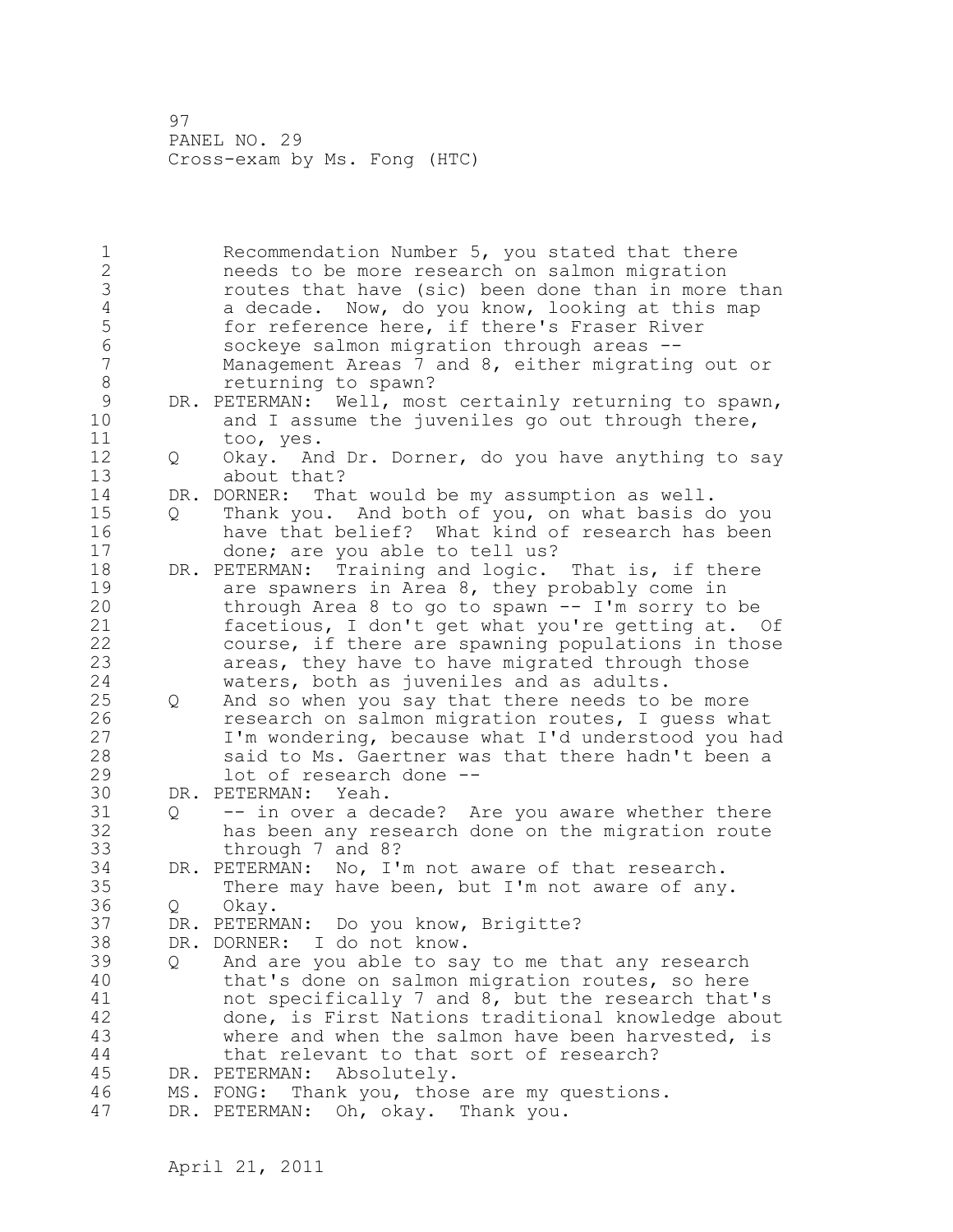98 PANEL NO. 29 Re-exam by Ms. Baker

1 MS. BAKER: Thank you, Mr. Commissioner. I just have a 2 couple of points of reply and then we can close, 3 hopefully before 4:00.  $\frac{4}{5}$ 5 RE-EXAMINATION BY MS. BAKER: 6<br>7 7 Q Mr. Harvey and Ms. Gaertner both took you to 8 Exhibit 399, which is the 2010 Pestal document 9 with the spawner recruit numbers for all the stocks at the back, and Mr. Harvey focused on 11 Chilko and Quesnel and Lake Shuswap, and Ms. 12 Gaertner looked at Quesnel, I think, in 13 particular. 14 In your work, you looked at recruitment and 15 spawner numbers for all stocks in all years, 16 right? 17 DR. PETERMAN: Yes. 18 Q Okay. And is there any -- is it scientifically 19 valid to draw conclusions from individual recruit numbers for individual years and individual 21 spawner numbers for individual years as pulled out 22 in isolation, virtually? 23 DR. PETERMAN: Well, it depends on the question you're 24 asking. If you're asking the specific question, 25 "What was the success rate for the spawners in 26 2005 that led to the returns in 2009 in the Fraser<br>27 system," then, yeah, it would be legitimate to system," then, yeah, it would be legitimate to 28 pull out those particular data. But if you're 29 trying to generalize and say, "What happened to 30 that cohort also happened across all space and all<br>31 time," no, then it's not legitimate. time," no, then it's not legitimate. 32 Q Or, this is the best number for all purposes and 33 for -- that you -- or number of recruits that you 34 -- or, excuse me, number of spawners that you see 35 in one year will be the best number for all time 36 for all spawners? 37 DR. PETERMAN: Oh no, no, of course not. 38 Q Okay. Both Mr. Harvey and Mr. Rosenbloom talked 39 to you about escapement setting and density -- 40 delayed density dependence. I just want to ask 41 you, is it your understanding that the Larkin<br>42 model, which is used in the escapement setting model, which is used in the escapement setting 43 process currently in use, the FRSSI process, is a 44 model which accounts for delayed density 45 dependence in the stocks that show cyclic 46 dominance? 47 DR. PETERMAN: Yes, that's right, that's what I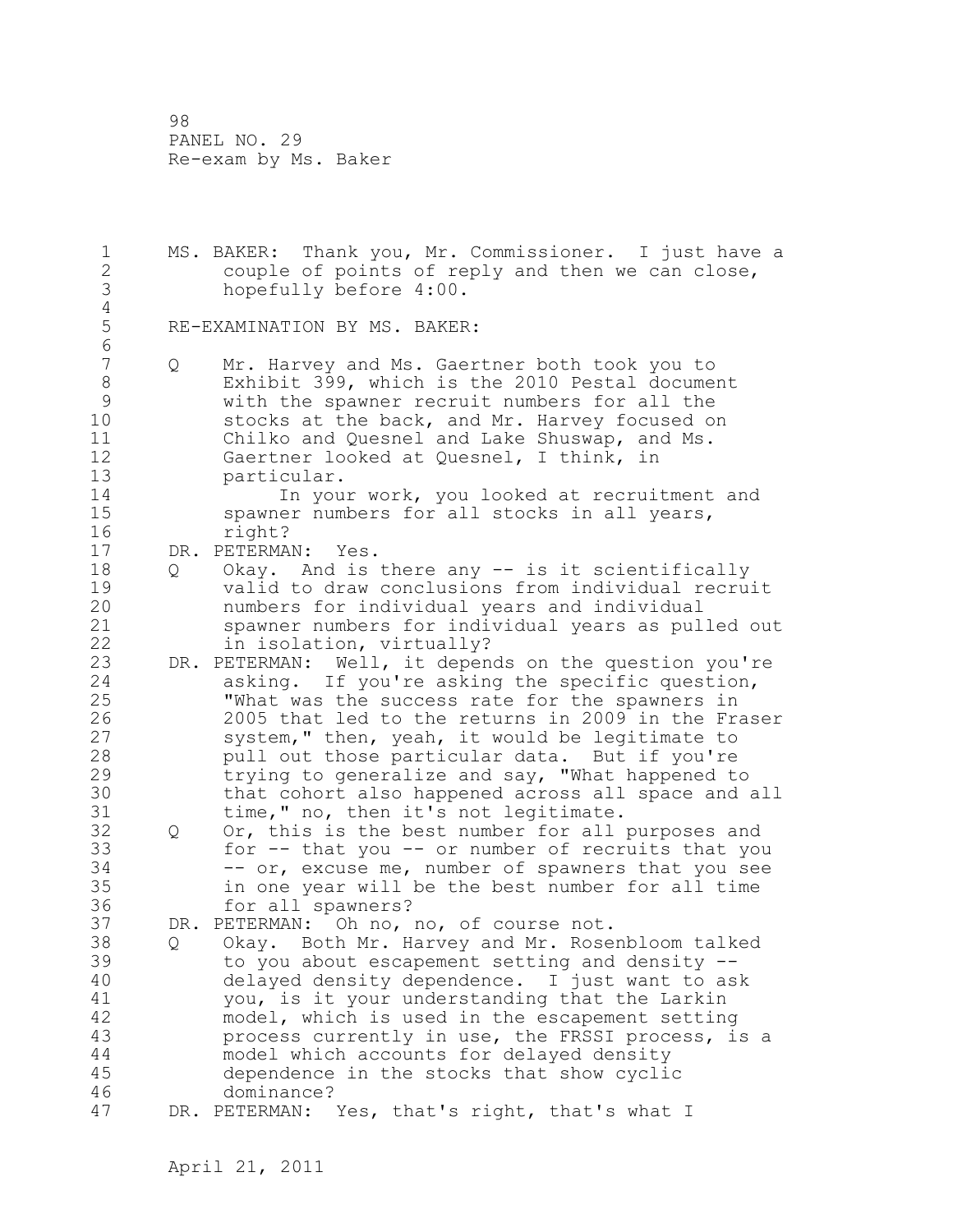99 PANEL NO. 29 Re-exam by Ms. Baker

1 understand, the FRSSI process includes the Larkin 2 model. 3 Q And that model accounts for delayed density 4 dependence --<br>5 DR. PETERMAN: Tha 5 DR. PETERMAN: That's right.<br>6 0 -- and stocks that show 6 Q -- and stocks that show cyclic dominance?<br>7 DR. PETERMAN: That's right. DR. PETERMAN: That's right. 8 Q All right. Mr. Rosenbloom also asked you some 9 questions about the carrying capacity of nursery<br>10 lakes, and you agreed that that kind of lakes, and you agreed that that kind of 11 information and research was important and was 12 good to have? 13 DR. PETERMAN: Yes. 14 Q For the work -- for the research to be done to 15 understand the carrying capacity of nursery lakes, 16 I take it is that research that would require 17 specific primary research on those lakes, time 18 series, data, other kinds of physical research on 19 those lakes?<br>20 DR. PETERMAN: We DR. PETERMAN: Well, interestingly, it doesn't 21 necessarily require time series data, at least not 22 a lot, not like we're talking 30, 50 years. One 23 of the innovative things that the DFO group did at 24 Cultus Lake, lead by Ken Shortreed and Jeremy 25 Hume, was to develop this PR method, the 26 photosynthetic rate method, that could be used to<br>27 estimate the rearing capacity of the lakes for estimate the rearing capacity of the lakes for 28 juvenile salmon by taking relatively few samples 29 in a few years. 30 Q But it would require samples to be taken from the lakes over a couple of years? 32 DR. PETERMAN: Oh yes. 33 Q So it couldn't just be done by looking at paper 34 and data already available for the bulk of the 35 nursery lakes we have in the Fraser system? 36 DR. PETERMAN: Well, if they already have the data on 37 those lakes, yes; if they don't have the data, no. 38 Q Do you know if the data is in existence right now? 39 DR. PETERMAN: Well, yes, they have -- the Hume et al 40 1996 paper in the *Canadian Journal of Fisheries*  41 *and Aquatic Sciences*, I think, is a good summary of the lakes for which they had such data. 43 Q At that time? 44 DR. PETERMAN: At that time. And they probably -- 45 well, I shouldn't say "probably". It's likely 46 that they have some data, at least, since then, 47 but I couldn't tell you what.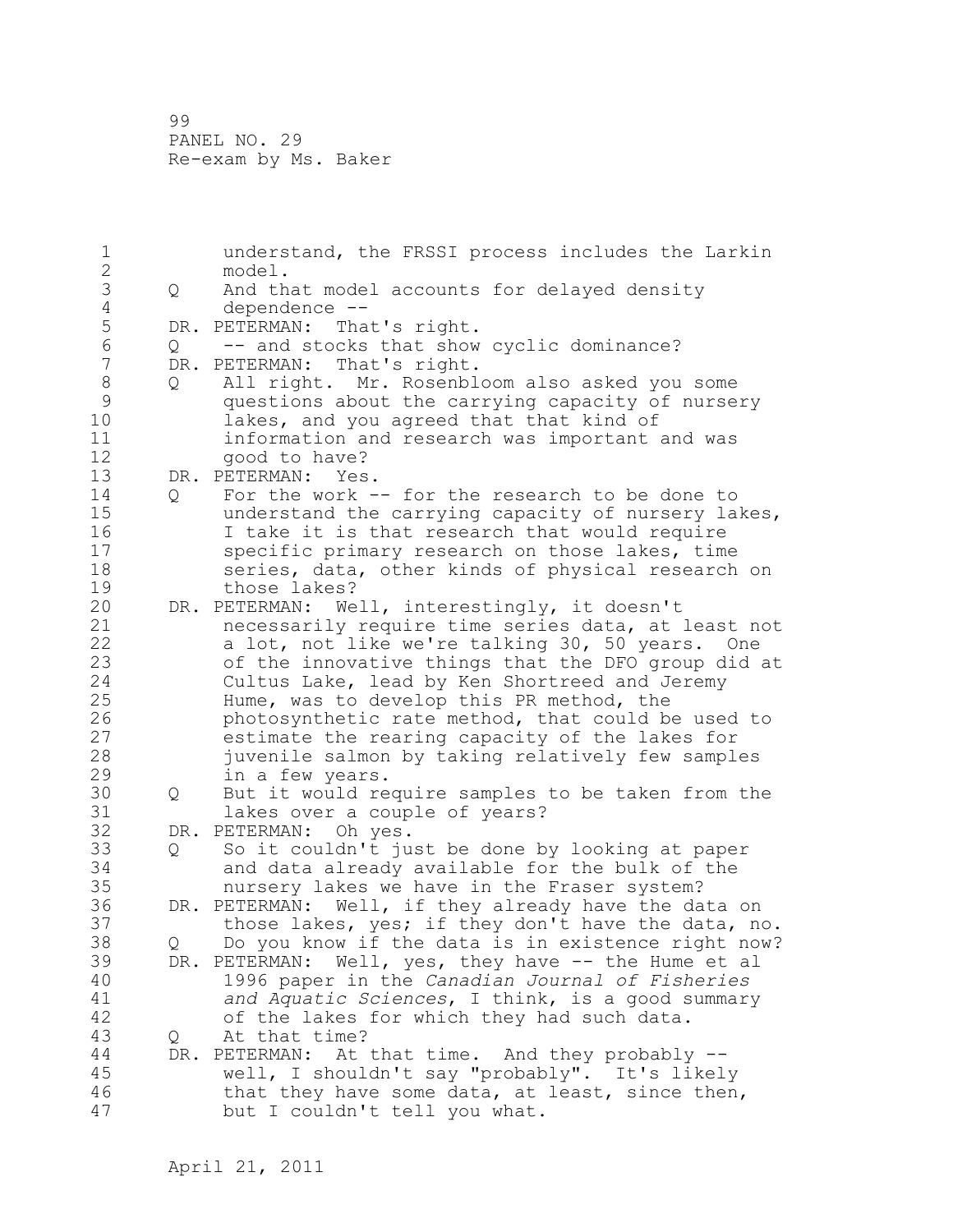100 PANEL NO. 29 Re-exam by Ms. Baker

| $\mathbf 1$<br>$\mathbf{2}$ | Q   | Okay. Would the carrying capacity of nursery<br>lakes explain the productivity decline across the |
|-----------------------------|-----|---------------------------------------------------------------------------------------------------|
| $\mathcal{S}$               |     | stocks that we've seen in the last 10 years?                                                      |
| $\overline{4}$              |     | DR. PETERMAN: Are you asking, has the carrying                                                    |
| 5                           |     | capacity decreased?                                                                               |
| $\epsilon$                  | Q   | No, I'm asking whether research, that kind of                                                     |
| $\overline{7}$              |     | research, would help us explain the decline in                                                    |
| $\,8\,$                     |     | productivity that we're looking at in the                                                         |
| 9                           |     | Commission.                                                                                       |
| 10                          |     | Well, I'm going to say, no - Brigitte<br>DR. PETERMAN:                                            |
| 11                          |     | might have a different view - because I think what                                                |
| 12                          |     | we have suggested is it's very likely that what                                                   |
| 13                          |     | has happened to the change in productivity,                                                       |
| 14                          |     | recruits per spawner, that is, the entire                                                         |
| 15                          |     | lifecycle, is not so much due to what's gone in                                                   |
| 16                          |     | the freshwater system, with the exception of the                                                  |
| 17                          |     | Quesnel Lake system --                                                                            |
| 18                          | Q   | Right.                                                                                            |
| 19                          | DR. | PETERMAN: -- and that we should probably be                                                       |
| 20                          |     | putting research priorities elsewhere.                                                            |
| 21                          | Q   | Right.                                                                                            |
| 22                          | DR. | PETERMAN: That's my opinion. Brigitte, do you                                                     |
| 23                          |     | want to add to that, or subtract?                                                                 |
| 24                          |     | DR. DORNER: I fully agree with that. I wouldn't -- if                                             |
| 25                          |     | it was a matter of money allocation, that's not                                                   |
| 26                          |     | where I would spend my money.                                                                     |
| 27                          | Q   | This is directed to both Dr. Dorner and Dr.                                                       |
| 28                          |     | Peterson, but primarily maybe to Dr. Dorner,                                                      |
| 29                          |     | because you've been on a screen and it's hard to                                                  |
| 30                          |     |                                                                                                   |
| 31                          |     | get a word in edgewise. Is there anything that                                                    |
|                             |     | you wanted to have an opportunity to respond to                                                   |
| 32                          |     | that you've been questioned on over the last two                                                  |
| 33                          |     | days that you'd like to speak up about now before                                                 |
| 34                          |     | we end the session?                                                                               |
| 35                          |     | DR. DORNER: I can't think of anything right now.<br>I                                             |
| 36                          |     | think Randall did a pretty good job, overall.                                                     |
| 37                          | Q   | And Dr. Peterman, same: Is there anything that                                                    |
| 38                          |     | you need to clarify that has been left?                                                           |
| 39                          |     | If you're referring to things that<br>DR. PETERMAN:<br>No.                                        |
| 40                          |     | might have been said in error or things that I                                                    |
| 41                          |     | wish to add, probably not. I've sufficiently                                                      |
| 42                          |     | repeated myself that you're all tired of hearing                                                  |
| 43                          |     | So thank you for the opportunity, though.<br>it.                                                  |
| 44                          |     | Okay, thank you. Those are my questions.<br>MS. BAKER:                                            |
| 45                          |     | I think we're done for today. Oh, Mr. Taylor has                                                  |
| 46                          |     | something that he wants to add.                                                                   |
| 47                          |     | MR. TAYLOR:<br>I realize I may be pushing my luck, it's                                           |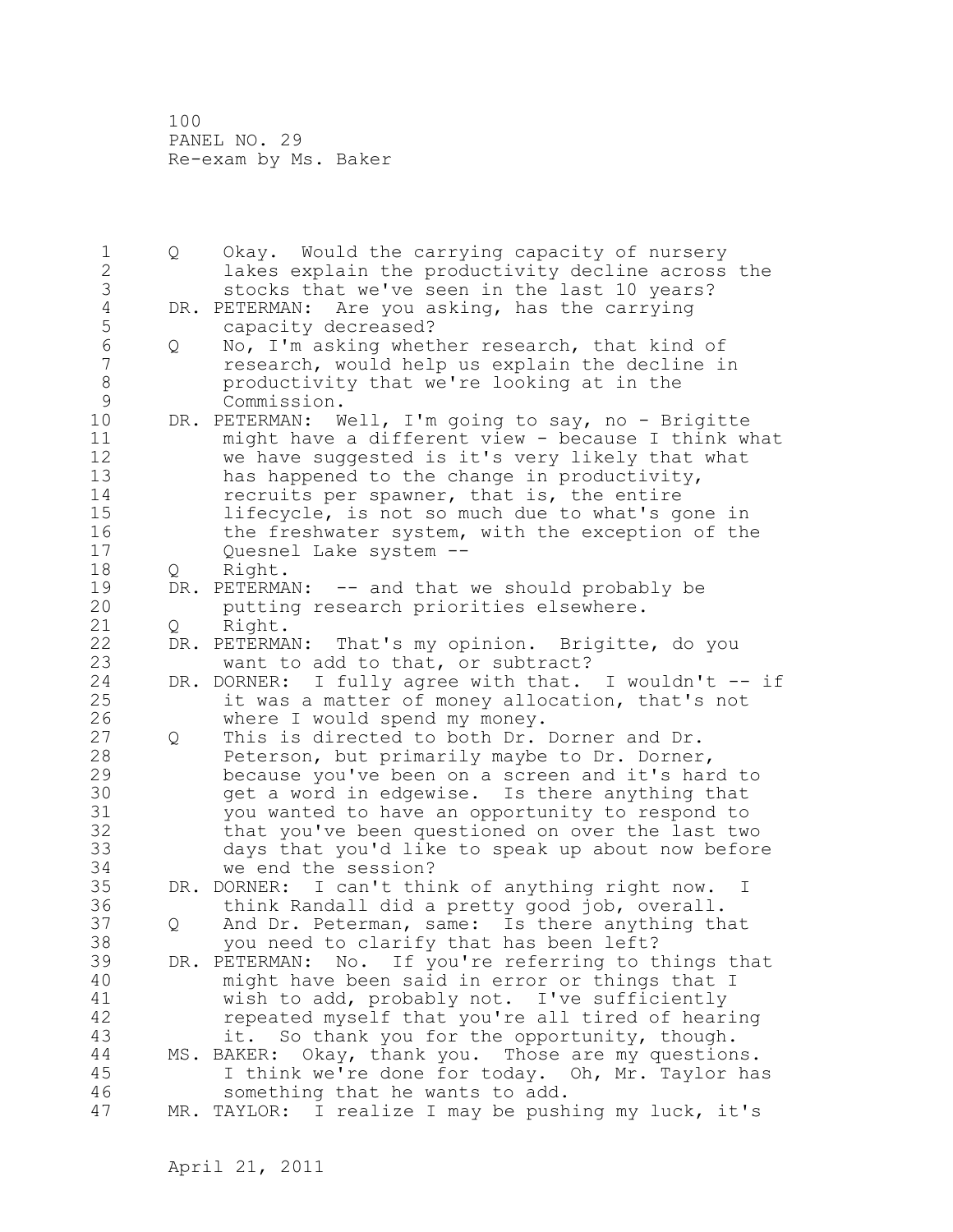101 PANEL NO. 29 Proceedings

1 10 to 4:00 or five to 4:00. The exhibit that is 2 now Z, I think if counsel had three minutes we 3 might be able to pin this down, or I could do it 4 with your -- with the Commissioner, in front of<br>5 you, right now, if you want? But I don't know 5 you, right now, if you want? But I don't know<br>6 what they're going to say. 6 what they're going to say.<br>7 THE COMMISSIONER: I'm sorrv? THE COMMISSIONER: I'm sorry? 8 MR. TAYLOR: I have an idea how we can deal with that.<br>9 THE COMMISSIONER: Let's hear it. 9 THE COMMISSIONER: Let's hear it.<br>10 MR. TAYLOR: Do vou want me to ju MR. TAYLOR: Do you want me to just blurt it out? 11 THE COMMISSIONER: Absolutely. 12 MR. TAYLOR: The issue -- no one seems to be opposed to 13 that document going in as an exhibit, the issue 14 seems to be the mechanics of exhibits. It seems 15 to me that if we put it in as it's own exhibit, 16 with its own number, and in the title of the 17 exhibit, which would include what it is, a letter 18 of such and so, we also add "been an attachment 19 to" -- "been an attachment to the original version<br>20 of Exhibit 413," or whatever the other one is, and of Exhibit 413," or whatever the other one is, and 21 that seems to solve, to me, Ms. Baker's concern 22 about the integrity of the record. I can see her 23 point in that you want to be clear that 413 24 existed in a particular form when it was put to 25 the particular witness it was, but it also seems 26 to deal with what both Ms. Gaertner and Mr. Leadem<br>27 are saying. are saying. 28 THE COMMISSIONER: Mr. Taylor, the only reason I'm -- 29 I'm not saying that's not a good idea. That could 30 very well be the resolution for this. My only<br>31 concern is not all counsel are here today, and concern is not all counsel are here today, and I 32 just want to make sure that if any other 33 participant's counsel have a few on this that they 34 have an opportunity to express it before we 35 necessarily take the step you're suggesting. And 36 I'm not saying it's an eminently sensible way to 37 go, but I think perhaps an opportunity for all 38 counsel -- maybe, perhaps, none of them have a 39 view on this, but at least give them the 40 opportunity. 41 MR. TAYLOR: Yes, good point. And so I'll just leave<br>42 that, perhaps, with Commission Counsel, that if that, perhaps, with Commission Counsel, that if 43 they want to float that with everyone, that's 44 certainly something I subscribe to. 45 THE COMMISSIONER: All right. Well, I appreciate it, 46 and that may be the answer, but as I see, I just 47 want to err on the side of giving them an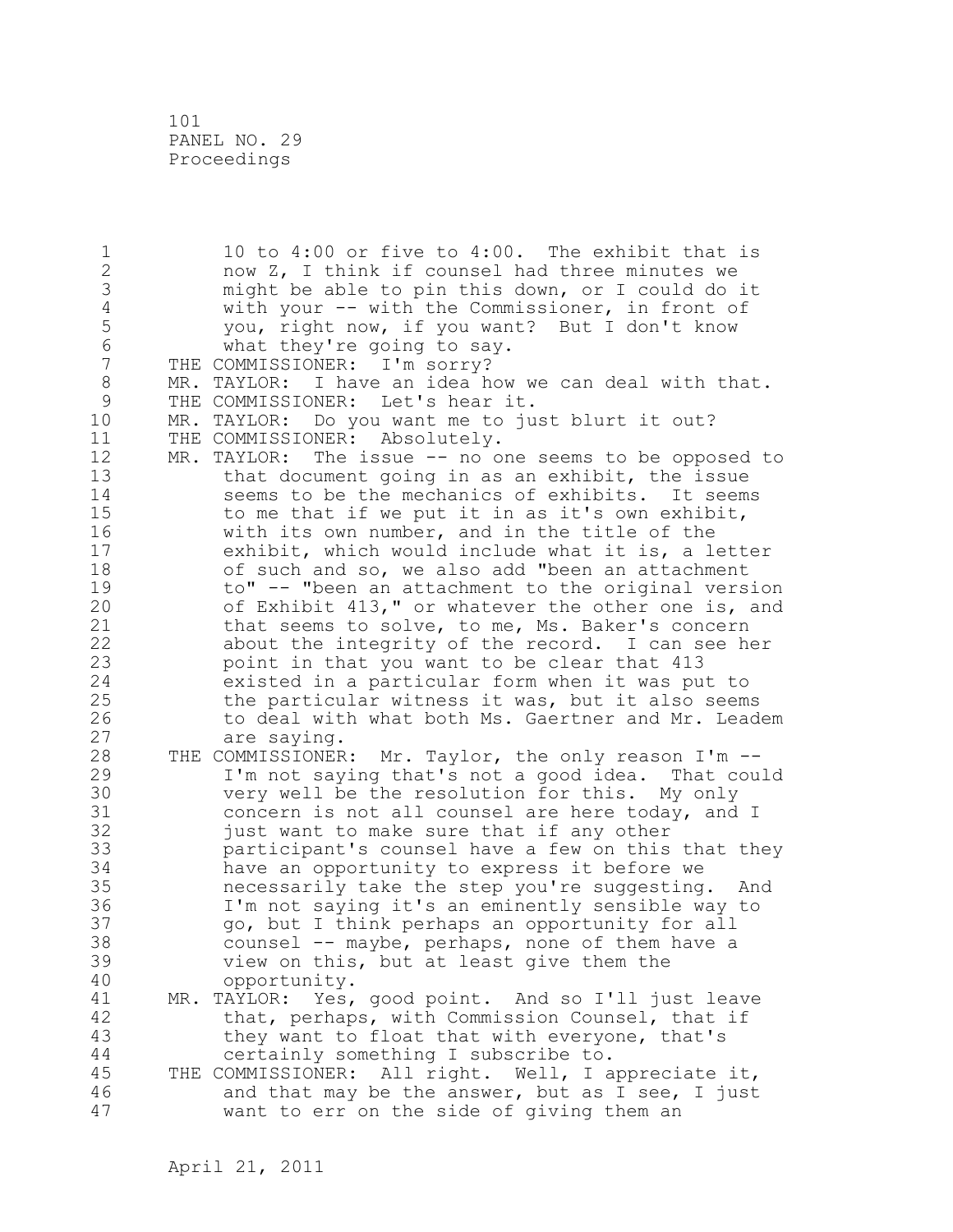102 PANEL NO. 28 Proceedings

| $\mathbf 1$<br>$\overline{2}$<br>3 | opportunity.<br>MR. TAYLOR: Thank you.<br>THE COMMISSIONER: Thank you very much. Thank you, Ms.                                                            |
|------------------------------------|------------------------------------------------------------------------------------------------------------------------------------------------------------|
| $\sqrt{4}$<br>5<br>$\sqrt{6}$      | Baker and Ms. Tsurumi, for your conduct of this<br>session, and to Drs. Peterman and Dorner for your<br>paper and for your willingness to stick around for |
| 7<br>$\,8\,$                       | two days while lawyers had an opportunity to<br>cross-examine you. Thank you very much for that.                                                           |
| $\mathcal{G}$<br>10                | I want to wish those participants' counsel<br>who are here, and those who are not here, as well,                                                           |
| 11<br>12<br>13                     | a very happy long weekend. I know you'll all use<br>it to the best of your advantage to R&R a bit; you                                                     |
| 14<br>15                           | have all earned it a great deal.<br>I must say that, as you know, it's written                                                                             |
| 16<br>17                           | into our terms of reference that the part of the<br>Commission's mandate is to encourage broad<br>cooperation amongst the participants' counsel and        |
| 18<br>19                           | stakeholders, and it's been my experience, since<br>we started this process, that for the most part                                                        |
| 20<br>21                           | you have all done what you can do to assist me in<br>that regard, and I am forever grateful that you                                                       |
| 22<br>23                           | are making those efforts, because that is a very<br>important ingredient of this Commission. And as I                                                      |
| 24<br>25                           | say, from my observation deck here, there may be<br>things going on behind the scenes that are things                                                      |
| 26<br>27                           | that counsel have to do to represent their<br>client's interest, I've been around long enough to                                                           |
| 28<br>29                           | understand that, but at least from my observation<br>point, I'm very grateful for the cooperation                                                          |
| 30<br>31<br>32                     | you've shown in this hearing room, and I thank you<br>for that very much.<br>Enjoy your weekend, and I believe we're                                       |
| 33<br>34                           | adjourned, now, till May the 2nd, at 10:00 a.m.;<br>is that $--$ at $9:00$ a.m.; is that correct?                                                          |
| 35<br>36                           | MS. BAKER: I don't think we've communicated that to<br>everybody, yet, but word will be going out this                                                     |
| 37<br>38                           | afternoon that we're going to start early on May<br>2nd, because we are not able to sit on May 3, so                                                       |
| 39<br>40                           | we're going to try and get an extra hour in on May<br>2 by starting at 9:00.                                                                               |
| 41<br>42                           | THE COMMISSIONER: In any event, we're proposing to<br>commence at 9:00 a.m. on May the 2nd. Thank you                                                      |
| 43                                 | all very much.                                                                                                                                             |
| 44                                 | The hearing is now adjourned as<br>THE REGISTRAR:                                                                                                          |
| 45                                 | indicated.                                                                                                                                                 |
| 46                                 |                                                                                                                                                            |
| 47                                 |                                                                                                                                                            |